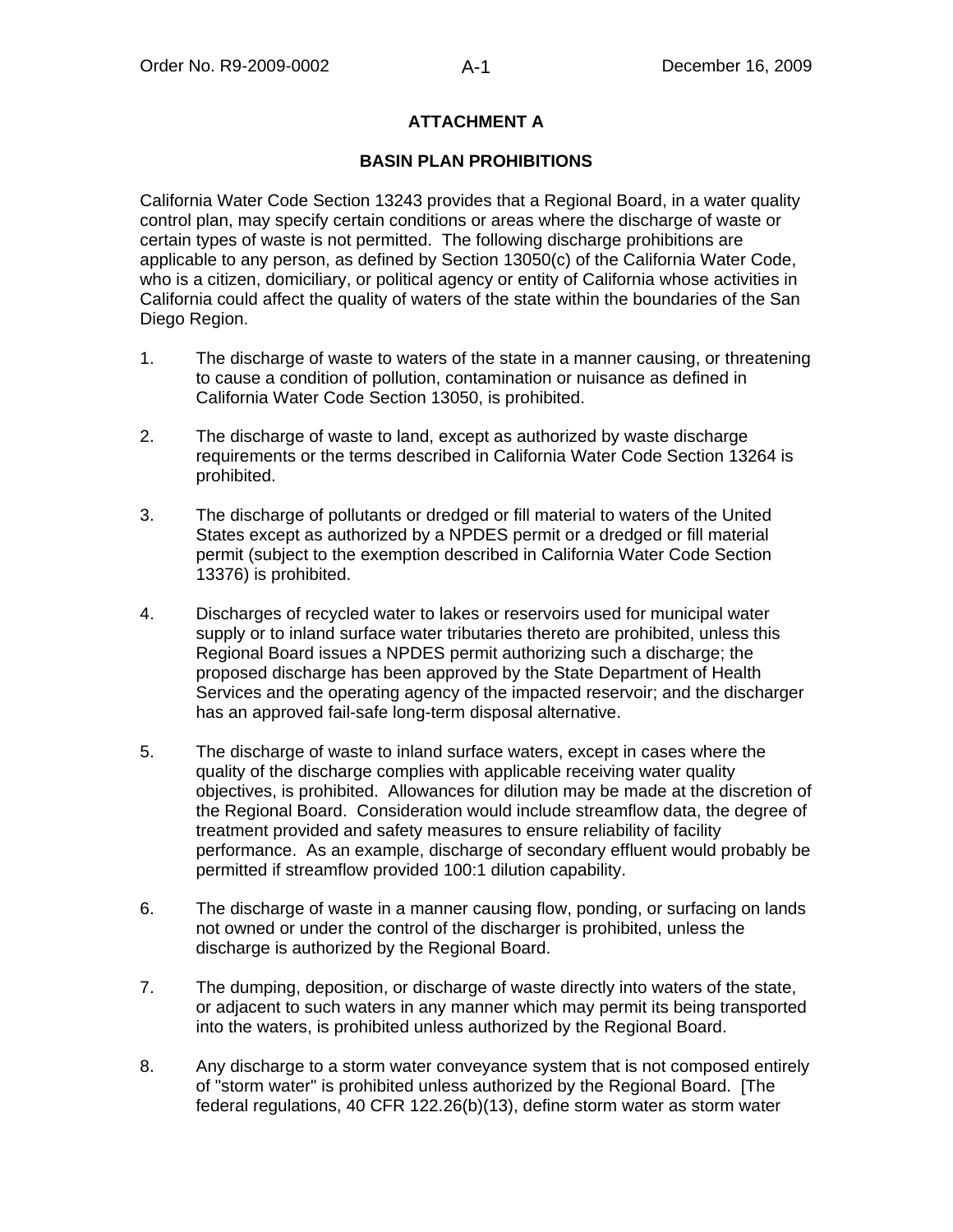runoff, snow melt runoff, and surface runoff and drainage. 40 CFR 122.26(b)(2) defines an illicit discharge as any discharge to a storm water conveyance system that is not composed entirely of storm water except discharges pursuant to a NPDES permit and discharges resulting from fire fighting activities. [§122.26 amended at 56 FR 56553, November 5, 1991; 57 FR 11412, April 2, 1992].

- 9. The unauthorized discharge of treated or untreated sewage to waters of the state or to a storm water conveyance system is prohibited.
- 10. The discharge of industrial wastes to conventional septic tank/subsurface disposal systems, except as authorized by the terms described in California Water Code Section 13264, is prohibited.
- 11. The discharge of radioactive wastes amenable to alternative methods of disposal into the waters of the state is prohibited.
- 12. The discharge of any radiological, chemical, or biological warfare agent into waters of the state is prohibited.
- 13. The discharge of waste into a natural or excavated site below historic water levels is prohibited unless the discharge is authorized by the Regional Board.
- 14. The discharge of sand, silt, clay, or other earthen materials from any activity, including land grading and construction, in quantities which cause deleterious bottom deposits, turbidity or discoloration in waters of the state or which unreasonably affect, or threaten to affect, beneficial uses of such waters is prohibited.
- 15. The discharge of treated or untreated sewage from vessels to Mission Bay, Oceanside Harbor, Dana Point Harbor, or other small boat harbors is prohibited.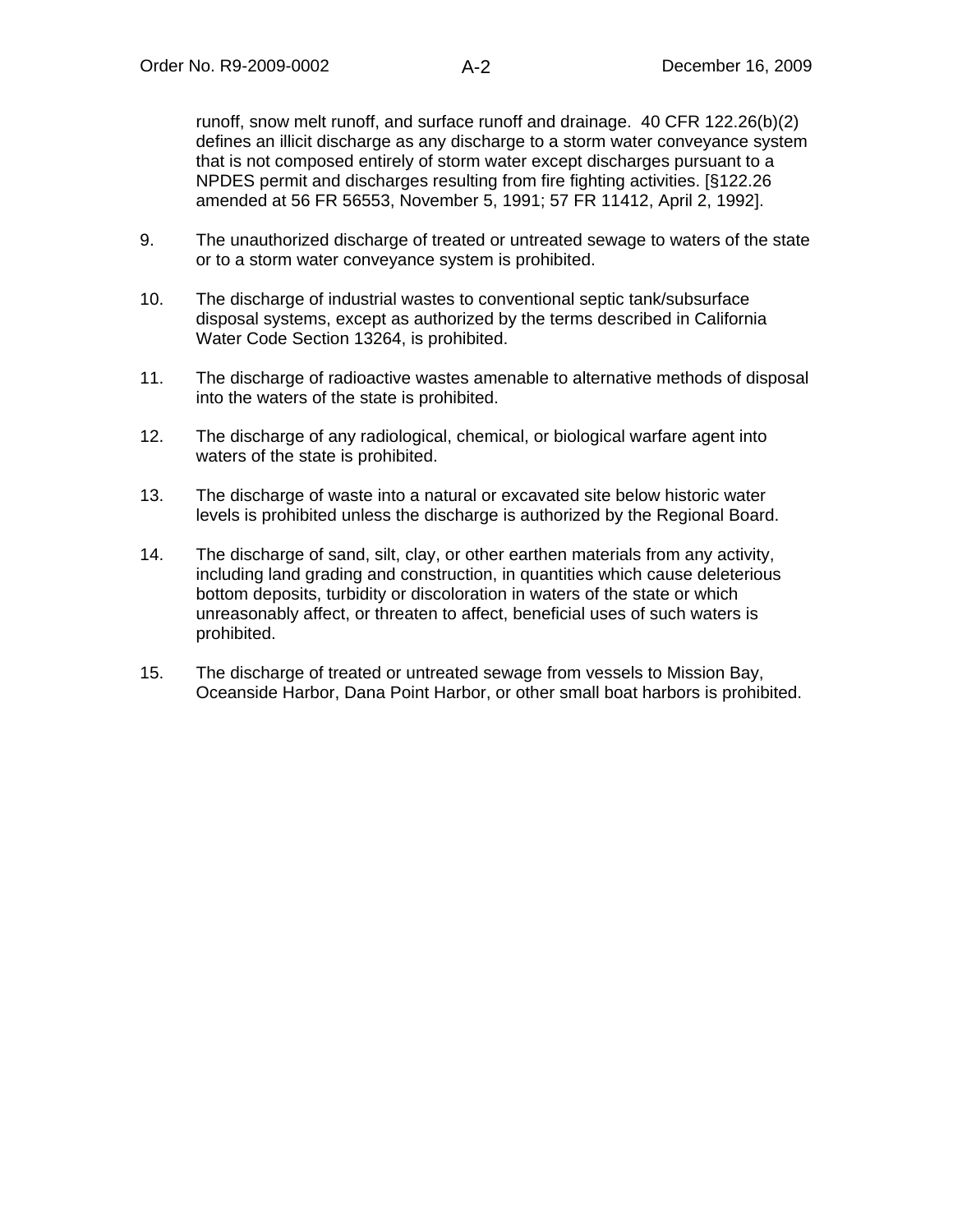# **ATTACHMENT B**

### **STANDARD PROVISIONS, REPORTING REQUIREMENTS, AND NOTIFICATIONS**

### **1. STANDARD PROVISIONS – PERMIT COMPLIANCE [40 CFR 122.41]**

- (a) *Duty to comply* [40 CFR 122.41(a)].
	- (1) The Copermittee must comply with all of the conditions of this Order. Any noncompliance constitutes a violation of the Clean Water Act (CWA) and the California Water Code (CWC) and is grounds for enforcement action, for permit termination, revocation and reissuance, or modification; or denial of a permit renewal application.
	- (2) The Copermittee shall comply with effluent standards or prohibitions established under section 307(a) of the CWA toxic pollutants and with standards for sewage sludge use or disposal established under section 405(d) of the CWA within the time provided in the regulations that establish these standards or prohibitions or standards for sewage sludge use or disposal, even if the Order has not yet been modified to incorporate the requirement.
- (b) *Need to halt or reduce activity not a defense* [40 CFR 122.41(c)]. It shall not be a defense for the Copermittee in an enforcement action that it would have been necessary to halt or reduce the permitted activity in order to maintain compliance with the conditions of this Order.
- (c) *Duty to mitigate* [40 CFR 122.41(d)]. The Copermittee shall take all reasonable steps to minimize or prevent any discharge or prevent any discharge or sludge use or disposal in violation of this Order that has a reasonable likelihood of adversely affecting human health or the environment.
- (d) *Proper operation and maintenance* [40 CFR 122.41(e)]. The Copermittee shall at all times properly operate and maintain all facilities and systems of treatment and control (and related appurtenances) which are installed or used by the Copermittee to achieve compliance with the conditions of this Order. Proper operation and maintenance also includes adequate laboratory controls and appropriate quality assurance procedures. This provision requires the operation of back-up or auxiliary facilities or similar systems that are installed by the Copermittee only when necessary to achieve compliance with the conditions of this Order.
- (e) *Property rights* [40 CFR 122.41(g)].
	- (1) This Order does not convey any property rights of any sort or any exclusive privilege.
	- (2) The issuance of this Order does not authorize any injury to persons or property or invasion of other private rights, or any infringement of State or local law or regulations.
- (f) *Inspection and entry* [40 CFR 122.41(i)]. The Copermittee shall allow the Regional Water Quality Control Board, San Diego Region (Regional Board), State Water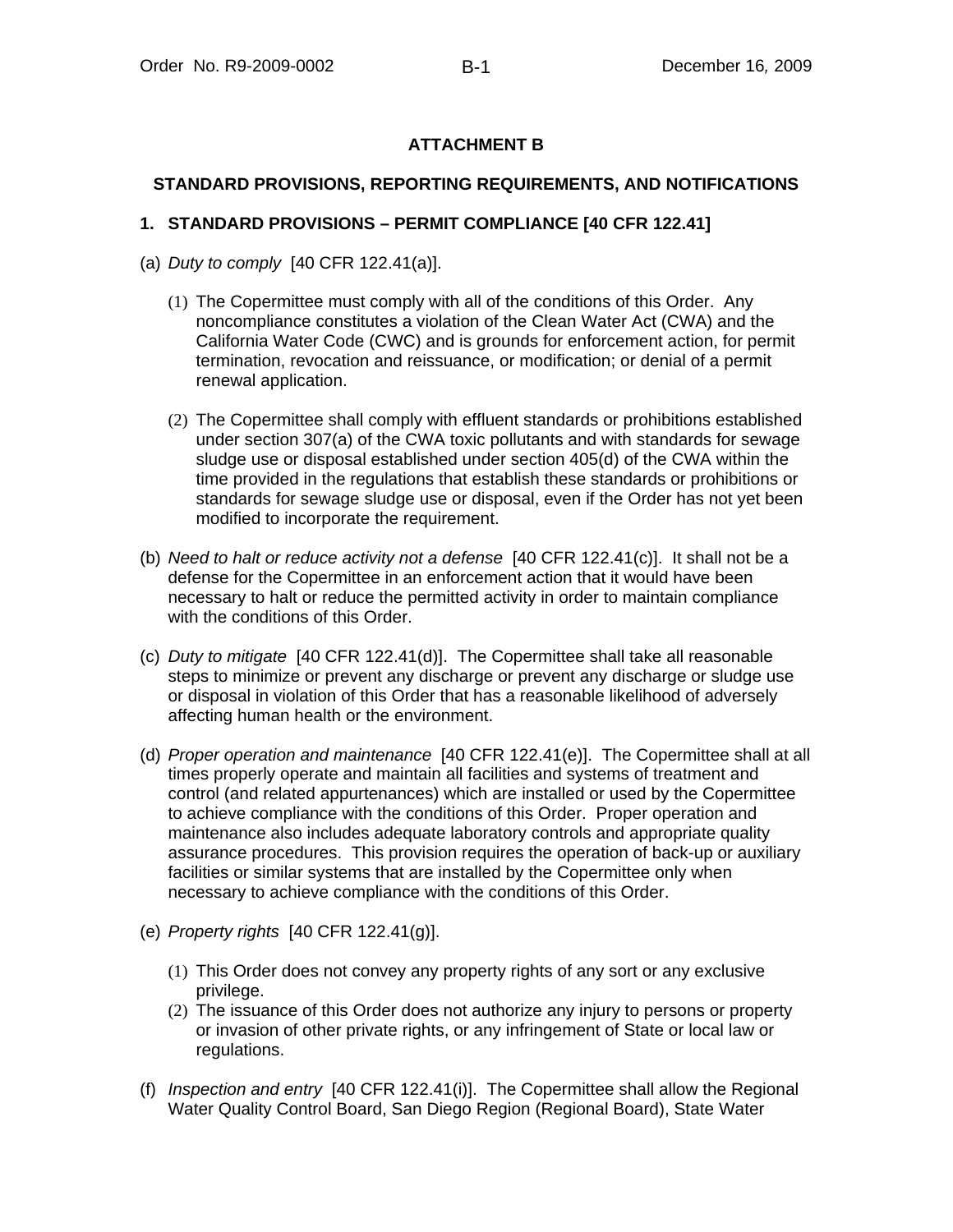Resources Control Board (SWRCB), United States Environmental Protection Agency (USEPA), and/or their authorized representatives (including an authorized contractor acting as their representative), upon presentation of credentials and other documents as may be required by law, to:

- (1) Enter upon the Copermittee's premises where a regulated facility or activity is located or conducted, or where records must be kept under the conditions of this Order;
- (2) Have access to and copy, at reasonable times, any records that must be kept under the conditions of this Order;
- (3) Inspect and photograph, at reasonable times, any facilities, equipment (including monitoring and control equipment), practices, or operations regulated or required under this Order; and
- (4) Sample or monitor, at reasonable times, for the purpose of assuring Order compliance or as otherwise authorized by the CWA or the CWC, any substances or parameters at any location.
- (g) *Bypass* [40 CFR 122.41(m)]
	- (1) Definitions:
		- i) "Bypass" means the intentional diversion of waste streams from any portion of a treatment facility.
		- ii) "Severe property damage" means substantial physical damage to property, damage to the treatment facilities, which causes them to become inoperable, or substantial and permanent loss of natural resources that can reasonably be expected to occur in the absence of a bypass. Severe property damage does not mean economic loss caused by delays in production.
	- (2) Bypass not exceeding limitations The Copermittee may allow any bypass to occur which does not cause exceedances of effluent limitations, but only if it also is for essential maintenance to assure efficient operation. These bypasses are not subject to the provisions listed in Standard Provisions – Permit Compliance  $(g)(3)$ ,  $(g)(4)$  and  $(g)(5)$  below.
	- (3) Prohibition of Bypass Bypass is prohibited, and the Regional Board may take enforcement action against a Copermittee for bypass, unless:
		- i) Bypass was unavoidable to prevent loss of life, personal injury, or severe property damage;
		- ii) There were no feasible alternatives to the bypass, such as the use of auxiliary treatment facilities, retention of untreated wastes, or maintenance during normal periods of equipment downtime. This condition is not satisfied if adequate back-up equipment should have been installed in the exercise of reasonable engineering judgment to prevent a bypass which occurred during normal periods of equipment downtime or preventive maintenance; and
		- iii) The Copermittee submitted notice as required under Standard Provisions Permit Compliance (g)(3) above.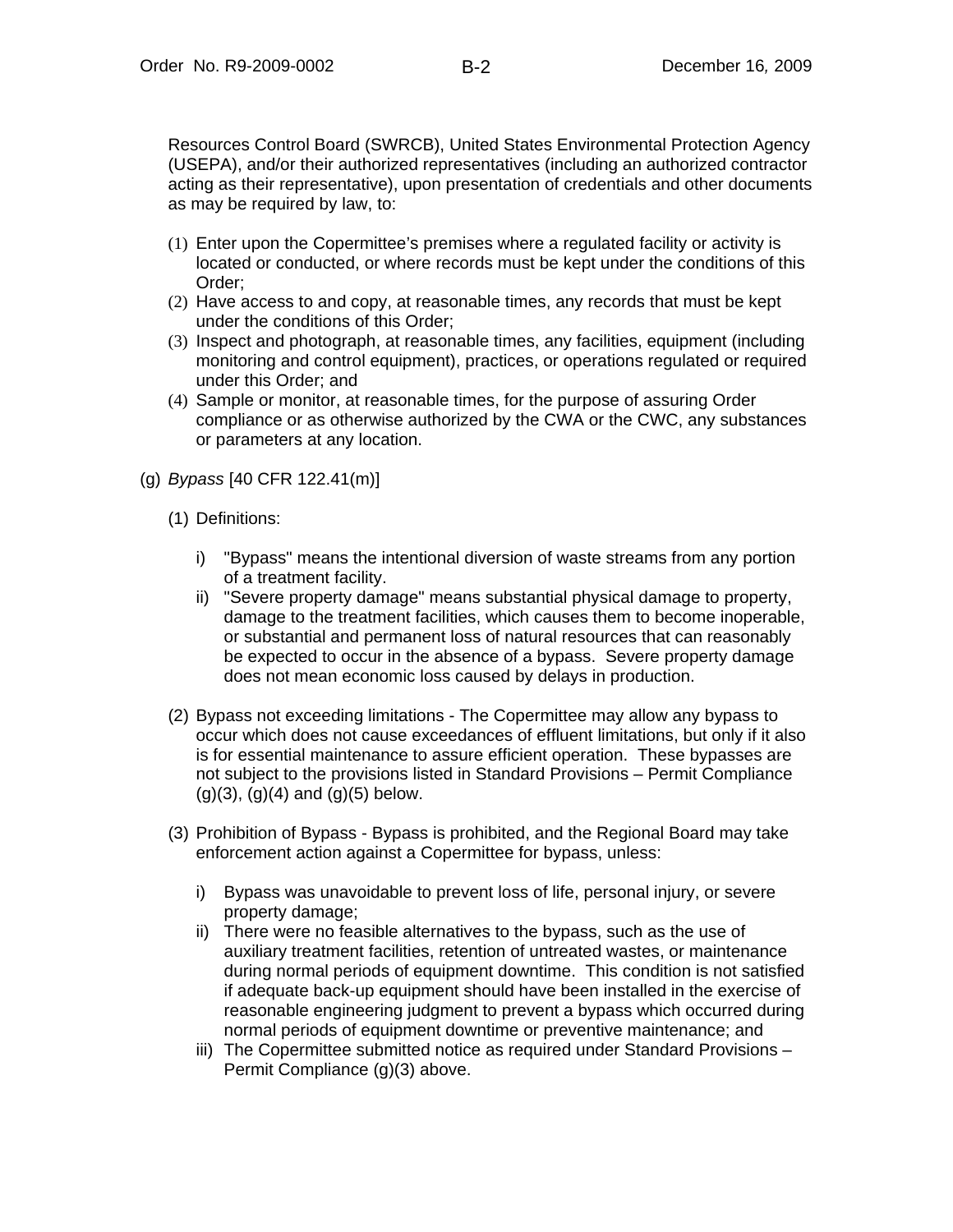- (4) Notice
	- i) Anticipated bypass. If the Copermittee knows in advance of the need for a bypass, it shall submit a notice, if possible at least ten days before the date of the bypass.
	- ii) Unanticipated bypass. The Copermittee shall submit notice of an unanticipated bypass as required in Standard Provisions 5(e) below (24-hour notice).
- (h) *Upset* [40 CFR 122.41(n)] Upset means an exceptional incident in which there is unintentional and temporary noncompliance with technology based effluent limitations because of factors beyond the reasonable control of the Copermittee. An upset does not include noncompliance to the extent caused by operational error, improperly designed treatment facilities, inadequate treatment facilities, lack of preventive maintenance, or careless or improper operation.
	- (1) Effect of an upset. An upset constitutes an affirmative defense to an action brought for noncompliance with such technology based permit effluent limitations if the requirements of Standard Provisions – Permit Compliance (h)(2) below are met. No determination made during administrative review of claims that noncompliance was caused by upset, and before an action for noncompliance, is final administrative action subject to judicial review.
	- (2) Conditions necessary for a demonstration of upset. A Copermittee who wishes to establish the affirmative defense of upset shall demonstrate, through properly signed, contemporaneous operating logs, or other relevant evidence that:
		- i) An upset occurred and that the Copermittee can identify the cause(s) of the upset;
		- ii) The permitted facility was at the time being properly operated;
		- iii) The Copermittee submitted notice of the upset as required in Standard Provisions – Permit Compliance (5)(e)(ii)(B) below (24-hour notice); and
		- iv) The Copermittee complied with any remedial measures required under Standard Provisions – Permit Compliance 1(c) above.
	- (3) Burden of Proof. In any enforcement proceeding, the Copermittee seeking to establish the occurrence of an upset has the burden of proof.

## **2. STANDARD PROVISIONS – PERMIT ACTION**

- (a) *General* [40 CFR 122.41(f)] This Order may be modified, revoked and reissued, or terminated for cause. The filing of a request by the Copermittee for modification, revocation and reissuance, or termination, or a notification of planned changes or anticipated noncompliance does not stay any Order condition.
- (b) *Duty to reapply* [40 CFR 122.41(b)]. If the Copermittee wishes to continue an activity regulated by this Order after the expiration date of this Order, the Copermittee must apply for and obtain new permit.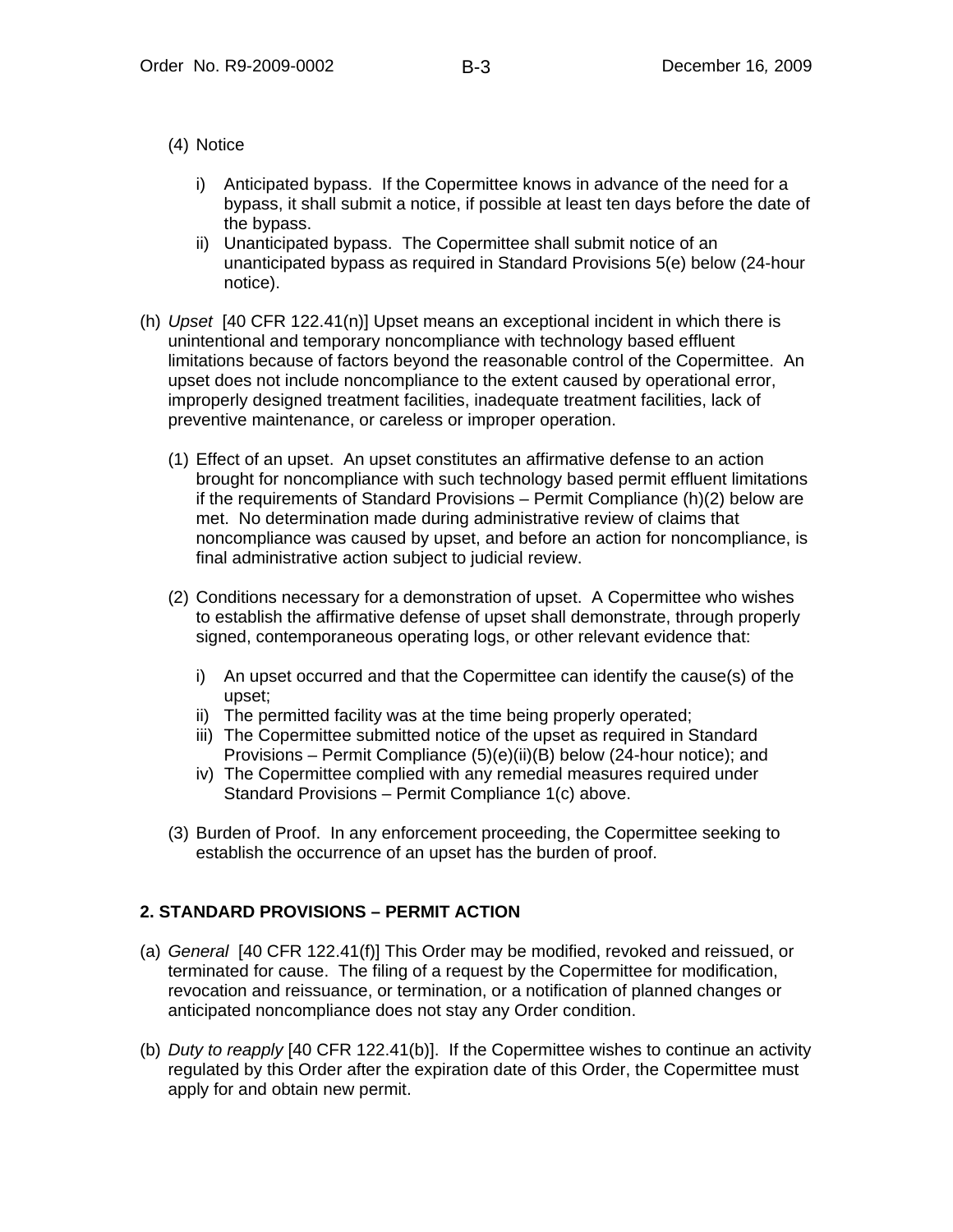(c) *Transfers*. This Order is not transferable to any person except after notice to the Regional Board. The Regional Board may require modification or revocation and reissuance of the Order to change the name of the Copermittee and incorporate such other requirements as may be necessary under the CWA and the CWC.

### **3. STANDARD PROVISIONS – MONITORING**

- (a) Samples and measurements taken for the purpose of monitoring shall be representative of the monitored activity. [40 CFR Section 122.41 (j) (1)]
- (b) Monitoring results must be conducted according to test procedures under 40 CFR Part 136, or in the case of sludge use or disposal, approved under 40 CFR Part 136 unless otherwise specified in 40 CFR Part 503 unless other test procedures have been specified in this Order [40 CFR Section 122.41(j)(4)][40 CFR Section 122.44(i)(1)(iv)].

## **4. STANDARD PROVISIONS – RECORDS**

- (a) Except for records of monitoring information required by this Order related to the Copermittee's sewage sludge use and disposal activities, which shall be retained for a period of at least five years (or longer as required by 40 CFR Part 503), the Copermittee shall retain records of all monitoring information, including all calibration and maintenance records and all original strip chart recordings for continuous monitoring instrumentation, copies of all reports required by this Order, and records of all data used to complete the application for this Order, for a period of at least three (3) years from the date of the sample, measurement, report or application, This period may be extended by request of the Regional Water Board Executive Officer at any rime [40 CFR Section 122.41(j)(2)].
- (b) *Records of monitoring information* [40 CFR 122.41(j) (3)] shall include:
	- (1) The date, exact place, and time of sampling or measurements;
	- (2) The individual(s) who performed the sampling or measurements;
	- (3) The date(s) analyses were performed;
	- (4) The individual(s) who performed the analyses;
	- (5) The analytical techniques or methods used; and
	- (6) The results of such analyses.
- (c) *Claims of confidentiality* [40 CFR Section 122.7(b)] of the following information will be denied:
	- (1) The name and address of any permit applicant or Copermittee; and
	- (2) Permit applications and attachments, permits and effluent data.

## **5. STANDARD PROVISIONS – REPORTING**

(a) *Duty to provide information* [40 CFR 122.41(h)]. The Copermittee shall furnish to the Regional Board, SWRCB, or USEPA within a reasonable time, any information which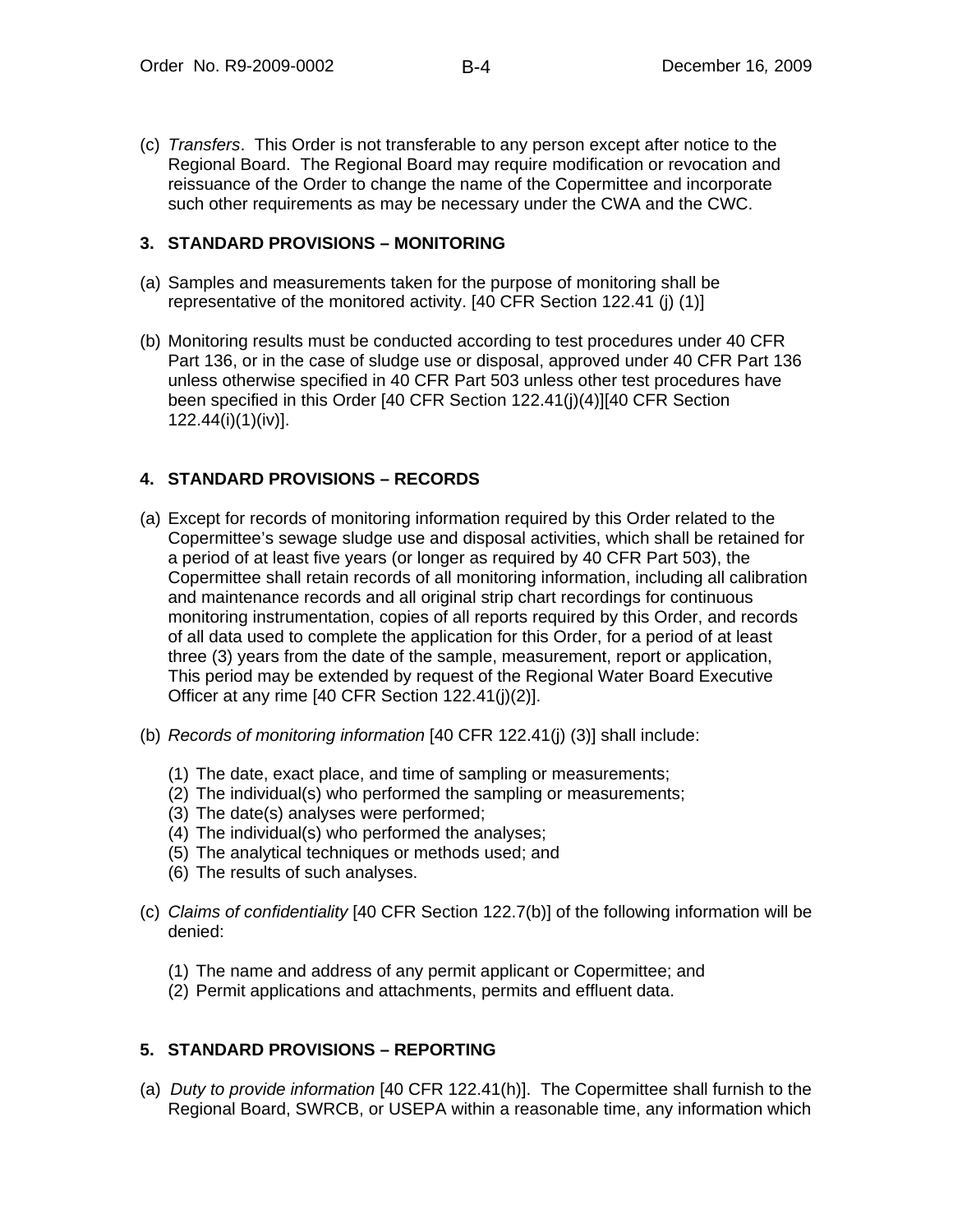the Regional Board, SWRCB, or USPEA may request to determine whether cause exists for modifying, revoking and reissuing, or terminating this Order or to determine compliance with this Order. Upon request, the Copermittee shall also furnish to the Regional Board, SWRCB, or USEPA, copies of records required to be kept by this Order.

- (b) *Signatory and Certification Requirements* [40 CFR 122.41(k)]
	- (1) All applications, reports, or information submitted to the Regional Board, SWRCB, or USEPA shall be signed and certified in accordance with Standard Provisions – Reporting 5(b)ii), 5(b)iii), 5(b)iv), and 5(b) (see 40 CFR 122.22)
	- (2) *Applications* [40 CFR 122.22(a)(3)] All permit applications shall be signed by either a principal executive officer or ranking elected official.
	- (3) *Reports* [40 CFR 122.22(b)]. All reports required by this Order, and other information requested by the Regional Board, SWRCB, or USEPA shall be signed by a person described in Standard Provisions – Reporting 5(b)(2) above, or by a duly authorized representative of that person. A person is a duly authorized representative only if:
		- i) The authorization is made in writing by a person described in Standard Provisions-Reporting 5(b)(2) above;
		- ii) The authorization specifies either an individual or a position having responsibility for the overall operation of the regulated facility or activity, such as the position of plant manager, operator of a well or a well field, superintendent, position of equivalent responsibility, or an individual or position having overall responsibility for environmental matters for the company. (A duly authorized representative may thus be either a named individual or any individual occupying a named position.); and,
		- iii) The written authorization is submitted to the Regional Water Board and State Water Board.
	- (4) *Changes to authorization* [40 CFR Section 122.22(c)] If an authorization under Standard Provisions – Reporting 5(b)(3)of this reporting requirement is no longer accurate because a different individual or position has responsibility for the overall operation of the facility, a new authorization satisfying the requirements of Standard Provisions – Reporting 5(b)(3) above must be submitted to the Regional Water Board and State Water Board prior to or together with any reports, information, or applications to be signed by an authorized representative.
	- (5) *Certification* [40 CFR Section 122.22(d)] Any person signing a document under Standard Provisions – Reporting 5(b)(2), or 5(b)(3) above shall make the following certification:

"I certify under penalty of law that this document and all attachments were prepared under my direction or supervision in accordance with a system designed to assure that qualified personnel properly gather and evaluate the information submitted. Based on my inquiry of the person or persons who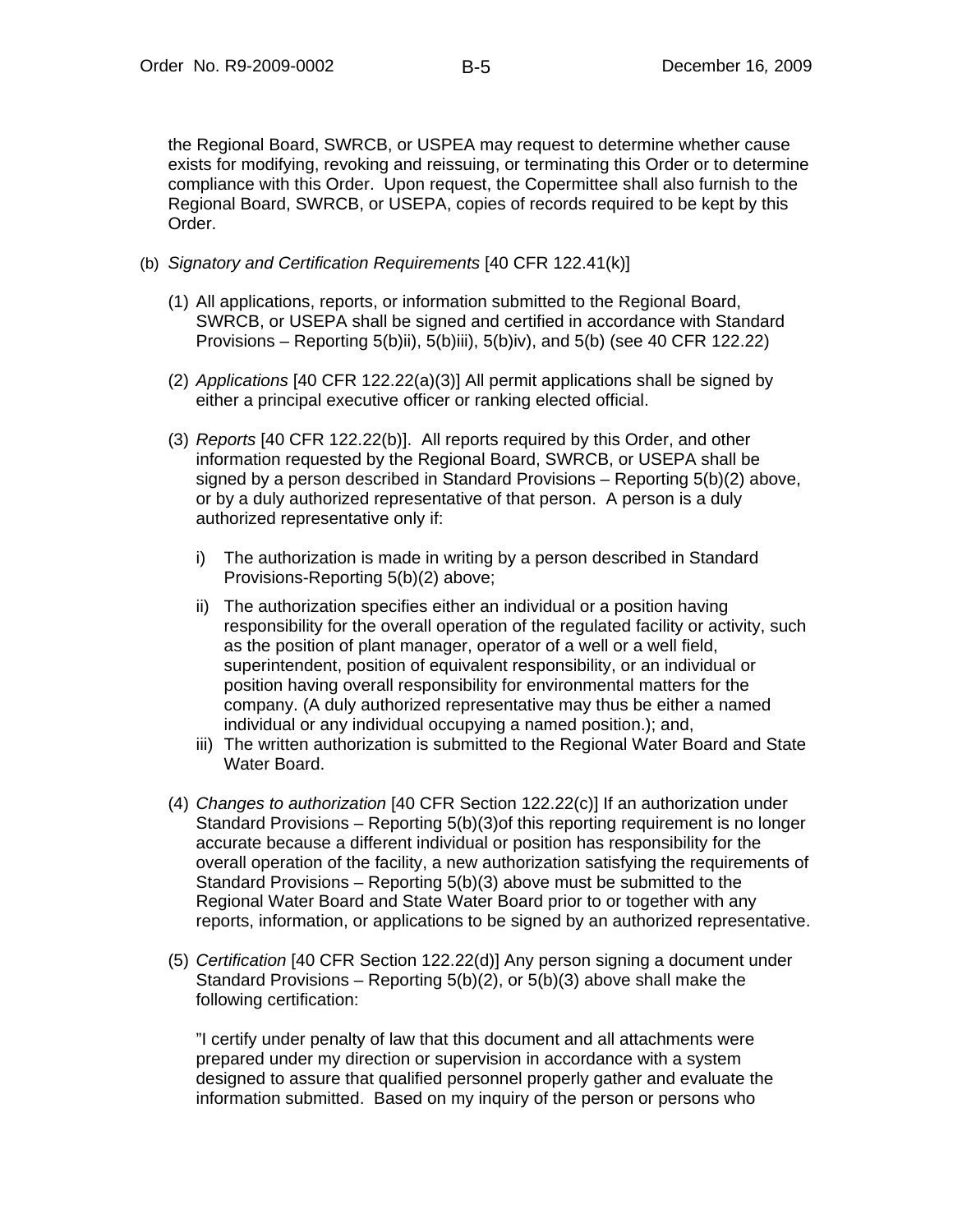manage the system, or those persons directly responsible for gathering the information, the information submitted is, to the best of my knowledge and belief, true, accurate, and complete. I am aware that there are significant penalties for submitting false information, including the possibility of fine and imprisonment for knowing violations."

- (c) *Monitoring reports*. [40 CFR 122.41(l)(4)]
	- (1) Monitoring results shall be reported at the intervals specified in the Receiving Waters and Runoff Monitoring and Reporting Program No. R9-2009-0002.
	- (2) Monitoring results must be reported on a Discharge Monitoring Report (DMR) form or forms provided or specified by the Regional Board or SWRCB for reporting results of mentoring of sludge use or disposal practices.
	- (3) If the Copermittee monitors any pollutant more frequently than required by this Order using test procedures approved under 40 CFR Part 136 or, in the case of sludge use or disposal, approved under 40 CFR Part 136 unless otherwise specified in 40 CFR Part 503, or as specified in this Order, the results of this monitoring shall be included in the calculation and reporting of the data submitted in the DMR or sludge reporting form specified by the Regional Board.
	- (4) Calculations for all limitations, which require averaging of measurements, shall utilize an arithmetic mean unless otherwise specified in this Order.
- (d) *Compliance schedules*. [40 CFR Section 122.41(l)(5)] Reports of compliance or noncompliance with, or any progress reports on, interim and final requirements contained in any compliance schedule of this Order shall be submitted no later than 14 days following each schedule date.
- (e) *Twenty-four hour reporting* [40 CFR Section 122.41(l)(6)]
	- (1) The Copermittee shall report any noncompliance that may endanger health or the environment. Any information shall be provided orally within 24 hours from the time the Copermittee becomes aware of the circumstances. A written submission shall also be provided within five (5) days of the time the Copermittee becomes aware of the circumstances. The written submission shall contain a description of the noncompliance and its cause; the period of noncompliance, including exact dates and times, and if the noncompliance has not been corrected, the anticipated time it is expected to continue; and steps taken or planned to reduce, eliminate, and prevent reoccurrence of the noncompliance.
	- (2) The following shall be included as information, which must be reported within 24 hours under this paragraph:
		- i) Any unanticipated bypass that exceeds any effluent limitation in the Order (See 40 CFR 122.41(g)).
		- ii) Any upset which exceeds any effluent limitation in this Order.
	- (3) The Regional Board may waive the above-required written report under this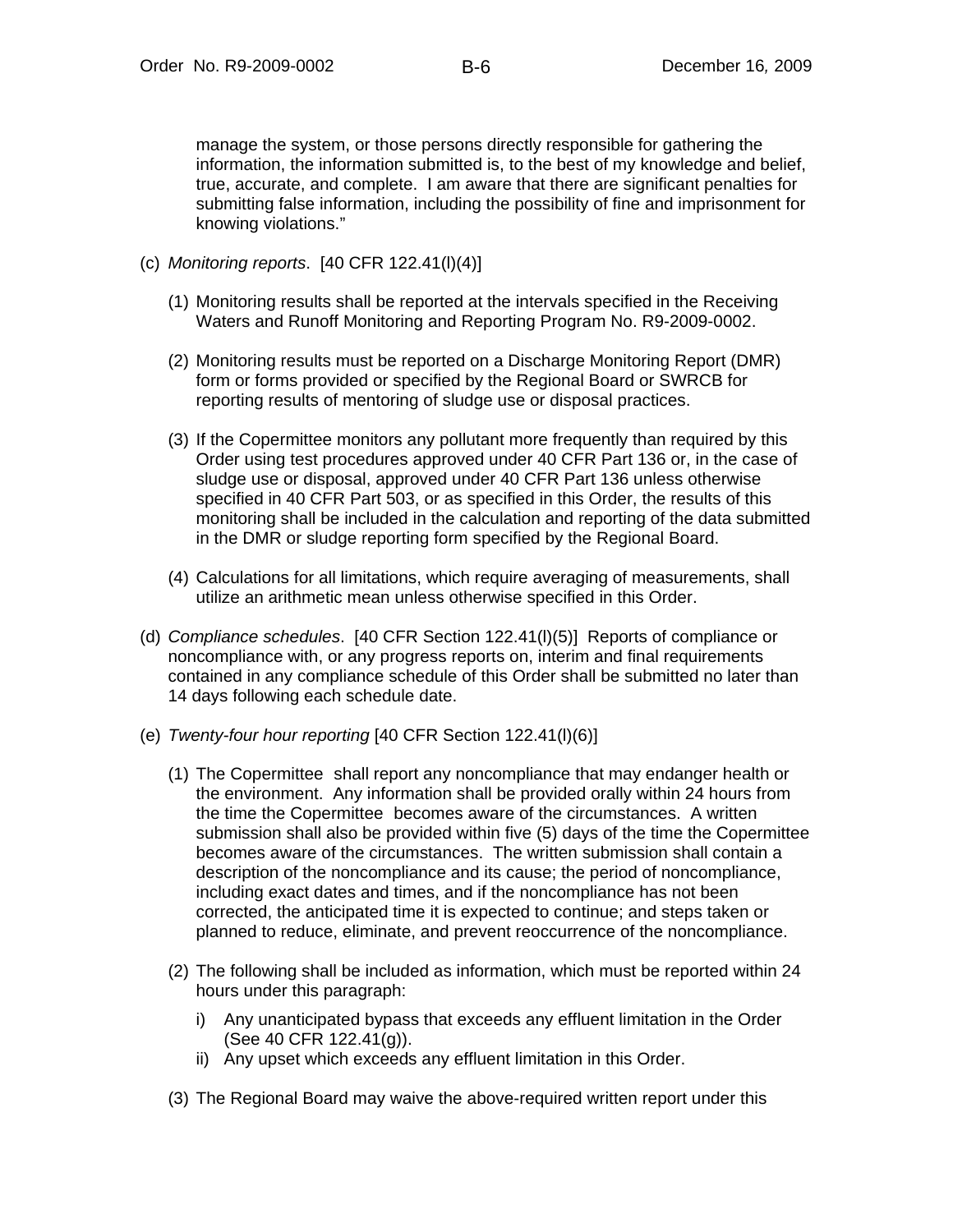provision on a case-by-case basis if the oral report has been received within 24 hours.

- (f) *Planned changes*. [40 CFR Section 122.41(l)(1)] The Copermittee shall give notice to the Regional Board as soon as possible of any planned physical alterations or additions to the permitted facility. Notice is required under this provision only when:
	- (1) The alteration or addition to a permitted facility may meet one of the criteria for determining whether a facility is a new source in 40 CFR 122.29(b); or
	- (2) The alteration or addition could significantly change the nature or increase the quantity of pollutants discharged. This notification applies to pollutants, which are not subject to effluent limitations in this Order.
	- (3) The alteration or addition results in a significant change in the Copermittee's sludge use or disposal practices, and such alteration, addition, or change may justify the application of permit conditions that are different from or absent in the existing Order, including notification of additional use or disposal sites not reported during the permit application process or not reported pursuant to an approved land application plan.
- (g) *Anticipated noncompliance*. [40 CFR Section 122.41(l)(7)] The Copermittee shall give advance notice to the Regional Board or SWRCB of any planned changes in the permitted facility or activity, which may result in noncompliance with Order requirements.
- (h) *Other noncompliance* [40 CFR Section 122.41(l) 7)] The Copermittee shall report all instances of noncompliance not reported under Standard Provisions 5(c), 5(d), and 5(e) above, at the time monitoring reports are submitted. The reports shall contain the information listed in Standard Provision – Reporting 5(e) above.
- (i) *Other information* [40 CFR Section 122.41(l)(8)] When the Copermittee becomes aware that it failed to submit any relevant facts in a permit application, or submitted incorrect information in a permit application or in any report to the Regional Board, SWRCB, or USEPA, the Copermittee shall promptly submit such facts or information.

# **6. STANDARD PROVISIONS – ENFORCEMENT**

(a) The Regional Board is authorized to enforce the terms of this permit under several provisions of the CWC, including, but not limited to, Sections 13385, 13386, and 13387.

# **7. ADDITIONAL STANDARD PROVISIONS**

(a) *Municipal separate storm sewer systems* [40 CFR 122.42(c)]. The operator of a large or medium municipal separate storm sewer system or a municipal separate storm sewer that has been designated by the Director under 40 CFR 122.26(a)(1)(v) must submit an annual report by the anniversary of the date of the issuance of the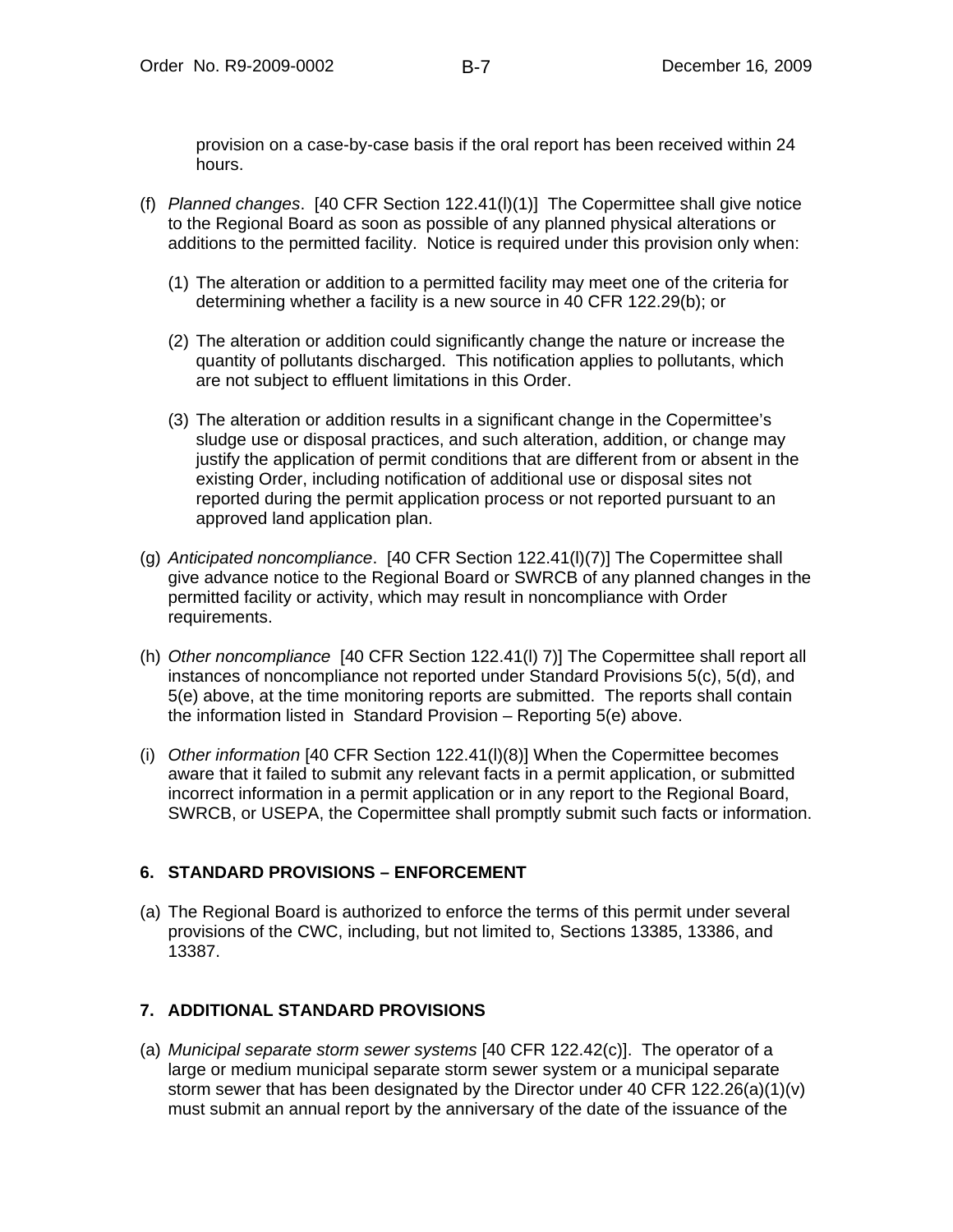permit for such system. The report shall include:

- (1) The status of implementing the components of the storm water management program that are established as permit conditions;
- (2) Proposed changes to the storm water management programs that are established as permit conditions. Such proposed changes shall be consistent with 40 CFR 122.26(d)(2)(iii); and
- (3) Revisions, if necessary, to the assessment of controls and the fiscal analysis reported in the permit application under 40 CFR 122.26(d)(2)(iv) and 40 CFR  $122.26(d)(2)(v)$ ;
- (4) A summary of data, including monitoring data, that is accumulated throughout the reporting year;
- (5) Annual expenditures and budget for year following each annual report;
- (6) A summary describing the number and nature of enforcement actions, inspections, and public education programs; and
- (7) Identification of water quality improvements or degradation.
- (b) *Storm water discharges* [40 CFR 122.42(d)]. The initial permits for discharges composed entirely of storm water issued pursuant to 40 CFR 122.26(e)(7) shall require compliance with the conditions of the permit as expeditiously as practicable, but in no event later than three years after the date of issuance of the permit.
- (c) *Other Effluent Limitations and Standards* [40 CFR 122.44(b)(1)]. If any toxic effluent standard or prohibition (including any schedule of compliance specified in such effluent standard or prohibition) is promulgated under Section 307(a) of the CWA for a toxic pollutant which is present in the discharge and that standard or prohibition is more stringent than any limitation on the pollutant in this Order, the Regional Board may institute proceedings under these regulations to modify or revoke and reissue the Order to conform to the toxic effluent standard or prohibition.
- (d) *Discharge is a privilege* [CWC section 13263(g)]. No discharge of waste into the waters of the State, whether or not such discharge is made pursuant to waste discharge requirements, shall create a vested right to continue such discharge. All discharges of waste into waters of the State are privileges, not rights.
- (e) *Review and revision of Order* [CWC section 13263(e)]. Upon application by any affected person, or on its own motion, the Regional Board may review and revise this permit.
- (f) *Termination or modification of Order* [CWC section13381]. This permit may be terminated or modified for causes, including, but not limited to, all of the following:
	- (1) Violation of any condition contained in this Order.
	- (2) Obtaining this Order by misrepresentation, or failure to disclose fully all relevant facts.
	- (3) A change in any condition that requires either a temporary or permanent reduction or elimination of the permitted discharge.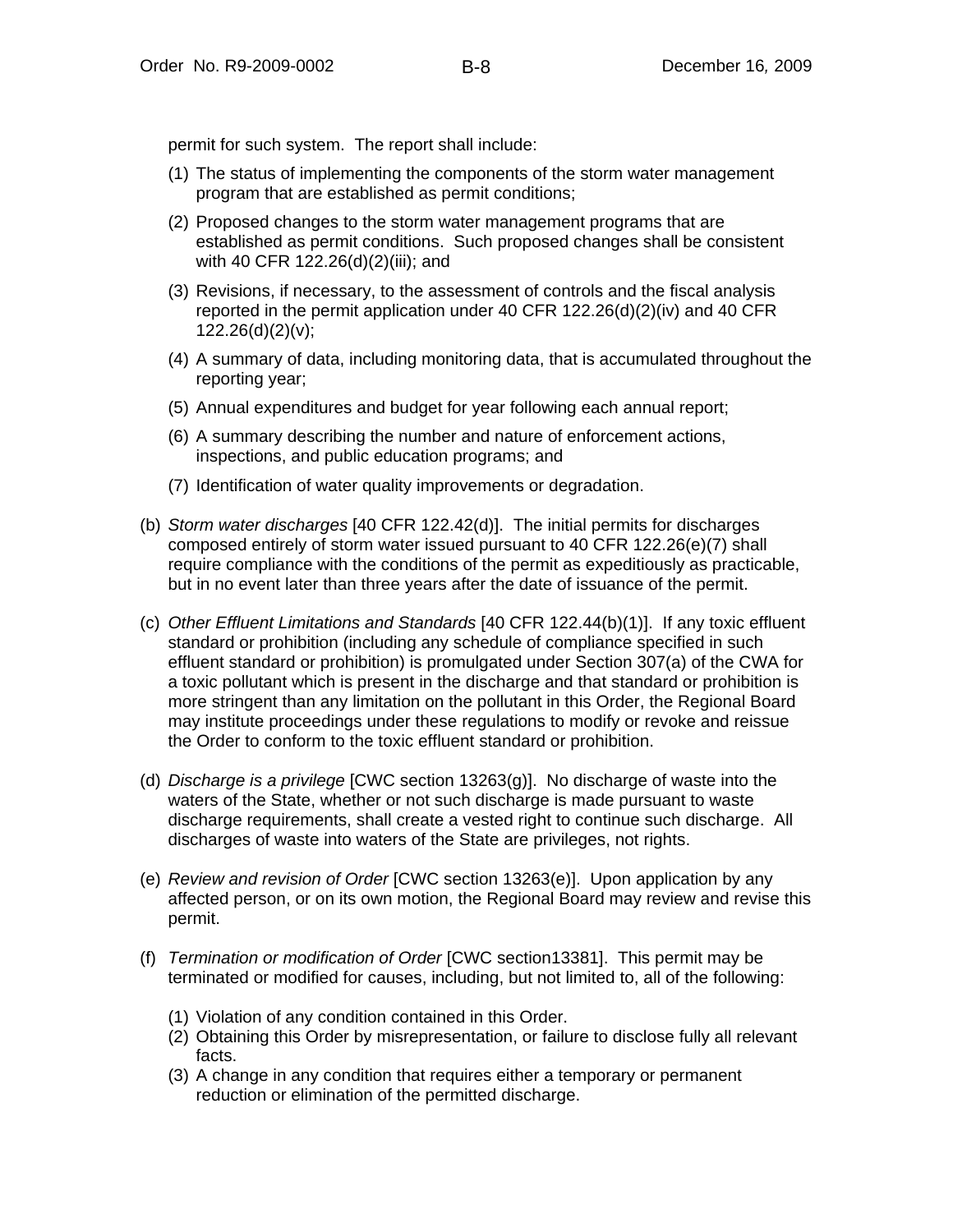- (g) *Transfers*. When this Order is transferred to a new owner or operator, such requirements as may be necessary under the CWC may be incorporated into this Order.
- (h) *Conditions not stayed*. The filing of a request by the Copermittee for modification, revocation and reissuance, or termination of this Order, or a notification of planned change in or anticipated noncompliance with this Order does not stay any condition of this Order.
- (i) *Availability*. A copy of this Order shall be kept at a readily accessible location and shall be available to on-site personnel at all times.
- (j) *Duty to minimize or correct adverse impacts*. The Copermittees shall take all reasonable steps to minimize or correct any adverse impact on the environment resulting from noncompliance with this Order, including such accelerated or additional monitoring as may be necessary to determine the nature and impact of the noncompliance.
- (k) *Interim Effluent Limitations.* The Copermittee shall comply with any interim effluent limitations as established by addendum, enforcement action, or revised waste discharge requirements which have been, or may be, adopted by this Regional Board.
- (l) *Responsibilities, liabilities, legal action, penalties* [CWC sections 13385 and 13387]. The Porter-Cologne Water Quality Control Act provides for civil and criminal penalties comparable to, and in some cases greater than, those provided for under the CWA.

Nothing in this Order shall be construed to protect the Copermittee from its liabilities under federal, state, or local laws.

Except as provided for in 40CFR 122.41(m) and (n), nothing in this Order shall be construed to relieve the Copermittee from civil or criminal penalties for noncompliance.

Nothing in this Order shall be construed to preclude the institution of any legal action or relieve the Copermittee from any responsibilities, liabilities, or penalties to which the Copermittee is or may be subject to under Section 311 of the CWA.

Nothing in this Order shall be construed to preclude institution of any legal action or relieve the Copermittee from any responsibilities, liabilities, or penalties established pursuant to any applicable state law or regulation under authoring preserved by Section 510 of the CWA.

- (m) *Noncompliance*. Any noncompliance with this Order constitutes violation of the CWC and is grounds for denial of an application for modification of the Order (also see 40 CFR 122.41(a).
- (n) *Director*. For purposes of this Order, the term "Director" used in parts of 40 CFR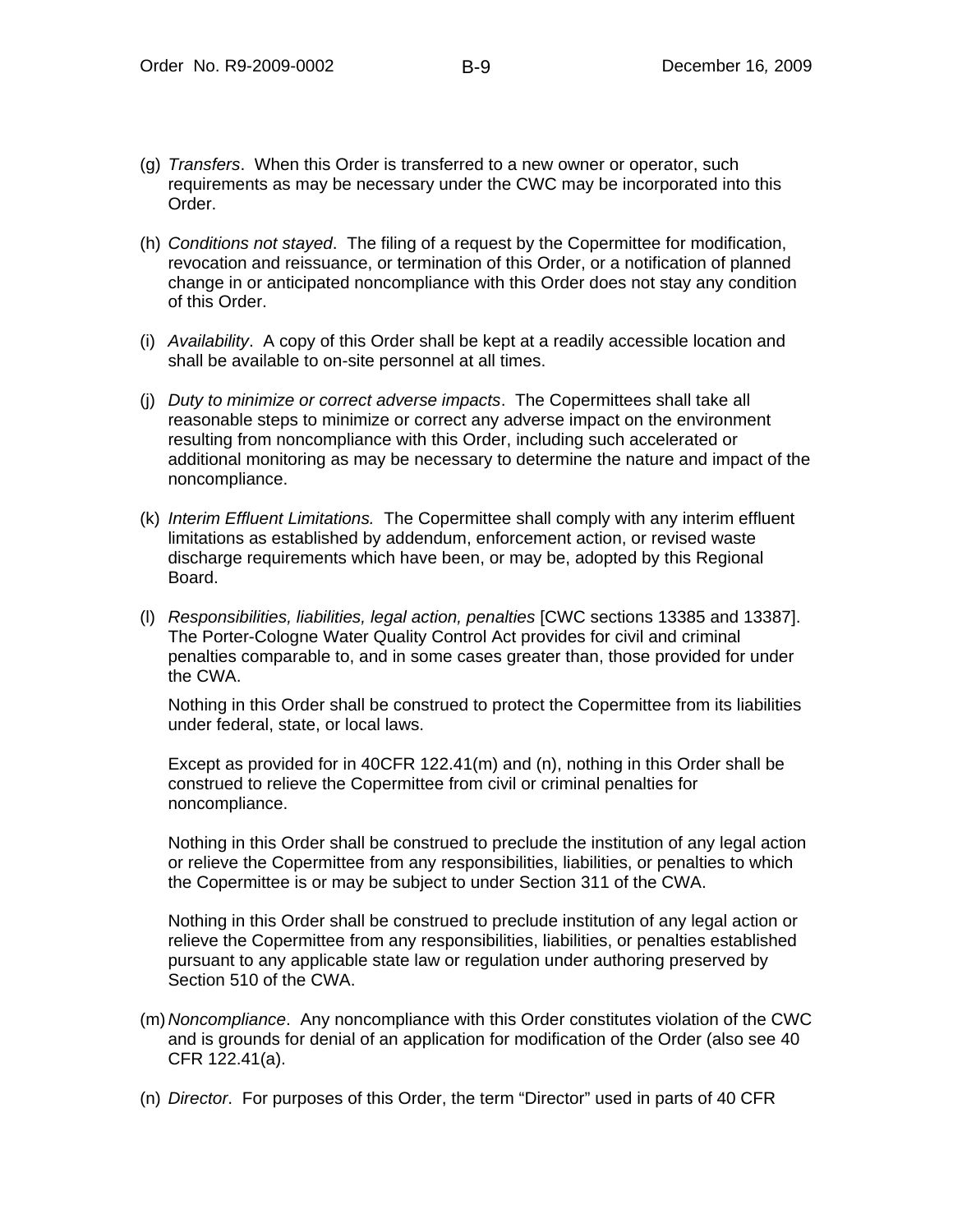incorporated into this Order by reference and/or applicable to this Order shall have the same meaning as the term "Regional Board" used elsewhere in this Order, except that in 40 CFR 122.41(h) and (I), "Director" shall mean "Regional Board, SWRCB, and USEPA."

- (o) The Regional Board has, in prior years, issued a limited number of individual NPDES permits for non-storm water discharges to MS4s. The Regional Board or SWRCB may in the future, upon prior notice to the Copermittee(s), issue an NPDES permit for any non-storm water discharge (or class of non-storm water discharges) to a MS4. Copermittees may prohibit any non-storm water discharge (or class of non-storm water discharges) to a MS4 that is authorized under such separate NPDES permits.
- (p) *Effective date*. This Order shall become effective on the date of its adoption provided the USEPA has no objection. If the USEPA objects to its issuance, this Order shall not become effective until such objection is withdrawn. This Order supersedes Order No. 2001-01 upon the effective date of this Order.
- (q) *Expiration*. This Order expires five years after adoption.
- (r) *Continuation of expired order* [23 CCR 2235.4]. After this Order expires, the terms and conditions of this Order are automatically continued pending issuance of a new permit if all requirements of the federal NPDES regulations on the continuation of expired permits (40 CFR 122.6) are complied with.
- (s) *Applications*. Any application submitted by a Copermittee for reissuance or modification of this Order shall satisfy all applicable requirements specified in federal regulations as well as any additional requirements for submittal of a Report of Waste Discharge specified in the CWC and the California Code of Regulations.
- (t) *Confidentiality*. Except as provided for in 40 CFR 122.7, no information or documents submitted in accordance with or in application for this Order will be considered confidential, and all such information and documents shall be available for review by the public at the Regional Board office.
- (u) *Severability*. The provisions of this Order are severable, and if any provision of this Order, or the application of any provisions of this Order to any circumstance, is held invalid, the application of such provision to other circumstances and the remainder of this Order shall not be affected thereby.
- (v) R*eport submittal*. The Copermittee shall submit reports and provide notifications as required by this Order to the following:

NORTHERN WATERSHED UNIT CALIFORNIA REGIONAL WATER QUALITY CONTROL BOARD SAN DIEGO REGION 9174 SKY PARK COURT, SUITE 100 SAN DIEGO CA 92123-4340 Telephone: (858) 467-2952 Fax: (858) 571-6972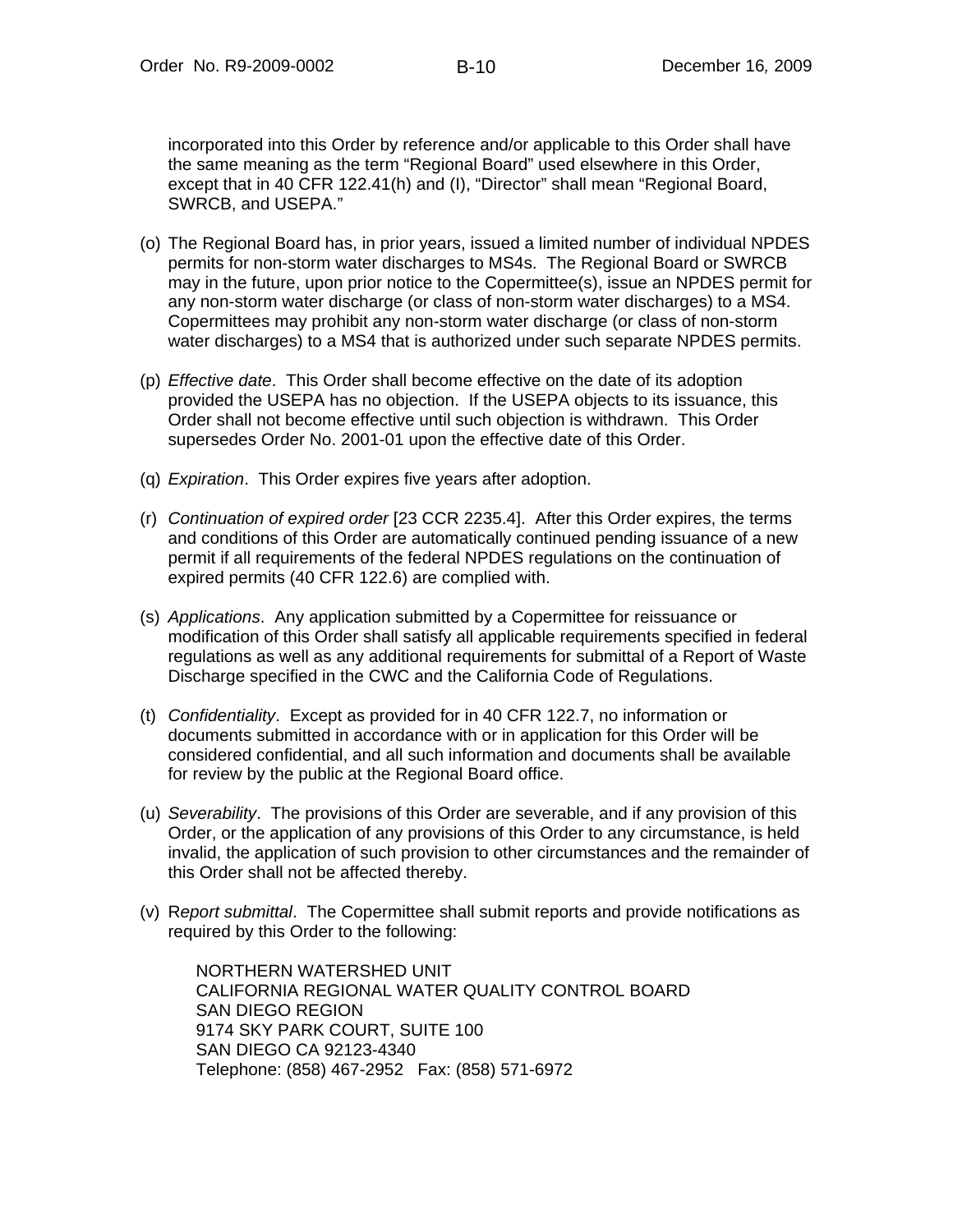EUGENE BROMLEY US ENVIRONMENTAL PROTECTION AGENCY REGION IX PERMITS ISSUANCE SECTION (W-5-1) 75 HAWTHORNE STREET SAN FRANCISCO CA 94105

Unless otherwise directed, the Copermittee shall submit one hard copy for the official record and one electronic copy of each report required under this Order to the Regional Board and one electronic copy to the EPA.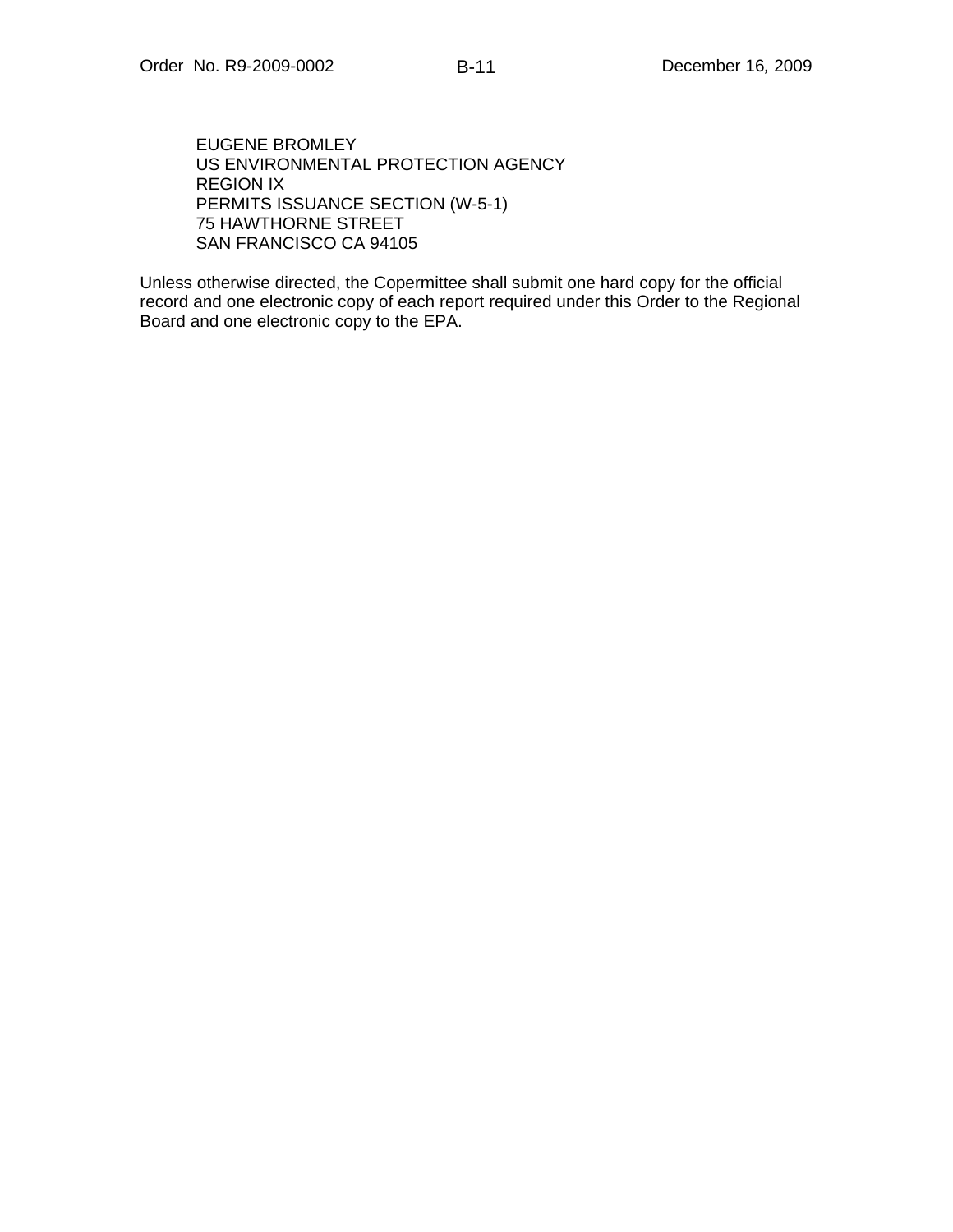# **ATTACHMENT C**

## **ACRONYMS AND ABBREVIATIONS**

| <b>ADT</b>         | <b>Average Daily Traffic</b>                                      |
|--------------------|-------------------------------------------------------------------|
| <b>AMAL</b>        | <b>Average Monthly Action Level</b>                               |
| <b>ASBS</b>        | Area of Special Biological Significance                           |
| <b>AST</b>         | <b>Active Sediment Treatment</b>                                  |
| <b>BMP</b>         | <b>Best Management Practice</b>                                   |
| <b>Basin Plan</b>  | Water Quality Control Plan for the San Diego Basin                |
| <b>BU</b>          | <b>Beneficial Use</b>                                             |
| <b>CASQA</b>       | <b>California Stormwater Quality Association</b>                  |
| <b>CEQA</b>        | <b>California Environmental Quality Act</b>                       |
| <b>CFR</b>         | <b>Code of Federal Regulations</b>                                |
| <b>CWA</b>         | <b>Clean Water Act</b>                                            |
| <b>CWC</b>         | California Water Code                                             |
| <b>CZARA</b>       | Coastal Zone Act Reauthorization Amendments of 1990               |
| <b>DAMP</b>        | Drainage Area Management Plan                                     |
| <b>DNQ</b>         | Detected, but not Quantified                                      |
| EIA                | <b>Effective Impervious Area</b>                                  |
| <b>ESAs</b>        | <b>Environmentally Sensitive Areas</b>                            |
| <b>GIS</b>         | Geographic Information System                                     |
| <b>HMP</b>         | <b>Hydromodification Management Plan</b>                          |
| <b>IBI</b>         | Index of Biotic Integrity                                         |
| <b>JRMP</b>        | Jurisdictional Runoff Management Plan                             |
| LID                | Low Impact Development                                            |
| <b>MDAL</b>        | <b>Maximum Daily Action Level</b>                                 |
| <b>MEP</b>         | <b>Maximum Extent Practicable</b>                                 |
| ML                 | Minimum Level                                                     |
| MS4                | Municipal Separate Storm Sewer System                             |
| <b>NOI</b>         | Notice of Intent                                                  |
| <b>NPDES</b>       | National Pollutant Discharge Elimination System                   |
| <b>OCVCD</b>       | <b>Orange County Vector Control District</b>                      |
| Copermittees       | County of Orange, the 11 incorporated cities within the County of |
|                    | Orange in the San Diego Region, and the Orange County Flood       |
|                    | <b>Control District</b>                                           |
| Regional Board     | California Regional Water Quality Control Board, San Diego Region |
| <b>RGOs</b>        | <b>Retail Gasoline Outlets</b>                                    |
| <b>ROWD</b>        | Orange County Copermittees' Report of Waste Discharge             |
|                    | (application for NPDES reissuance)                                |
| <b>RWLs</b>        | <b>Receiving Water Limitations</b>                                |
| <b>SAL</b>         | <b>Storm Water Action Level</b>                                   |
| <b>SIC</b>         | <b>Standard Industrial Classification Code</b>                    |
| <b>SSMP</b>        | Standard Urban Storm Water Mitigation Plan                        |
| <b>State Board</b> | <b>State Water Resources Control Board</b>                        |
| <b>SWQPA</b>       | <b>State Water Quality Protected Area</b>                         |
| <b>TMDL</b>        | <b>Total Maximum Daily Load</b>                                   |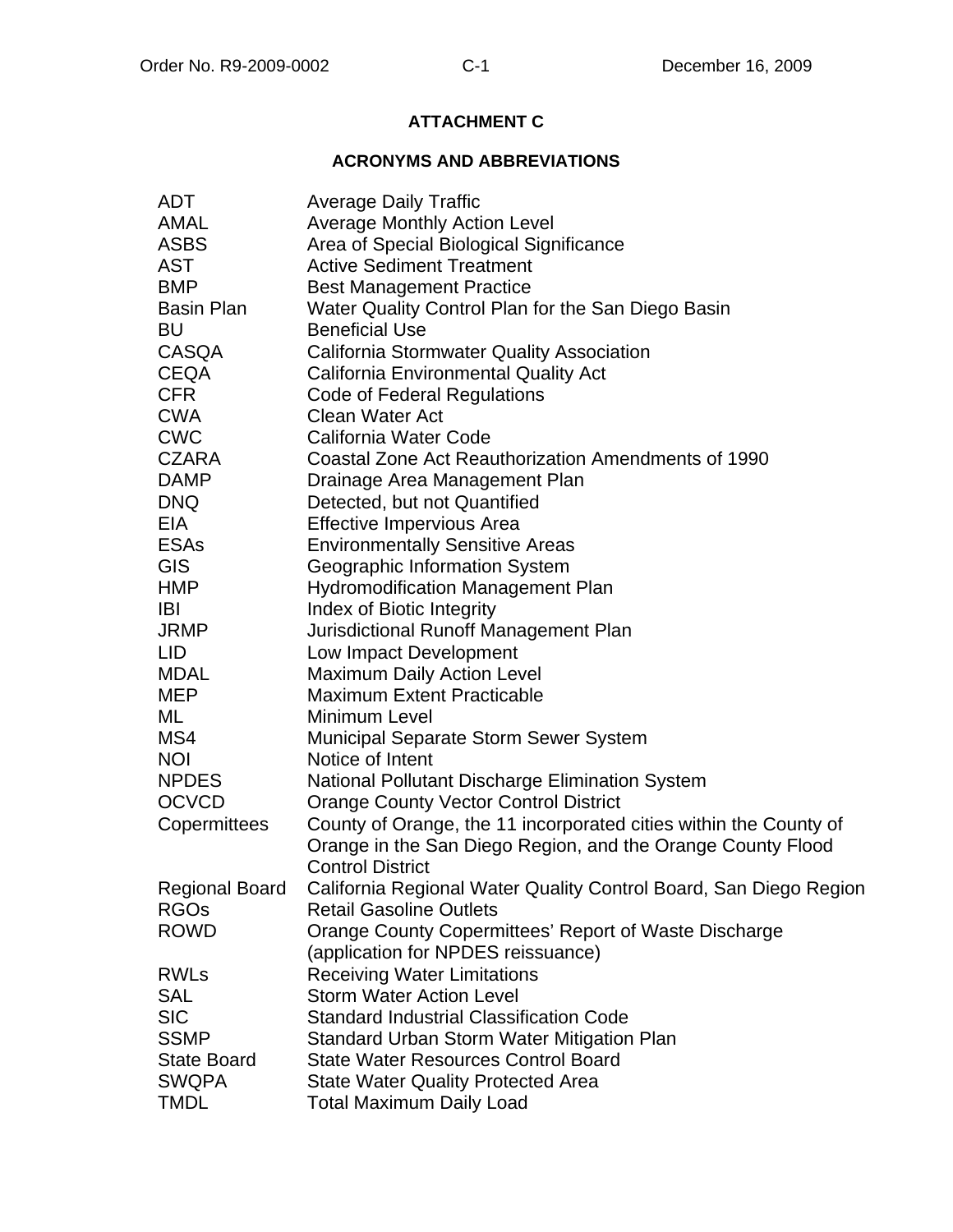| <b>USEPA</b> | United States Environmental Protection Agency |
|--------------|-----------------------------------------------|
| <b>WLA</b>   | <b>Waste Load Allocation</b>                  |
| <b>WQMP</b>  | Water Quality Management Plan                 |
| <b>WRMP</b>  | Watershed Runoff Management Plan              |

#### **DEFINITIONS**

**Active Sediment Treatment** - Using mechanical or chemical means to flocculate and remove suspended sediment from runoff from construction sites prior to discharge.

**Anthropogenic Litter** – Trash generated from human activities, not including sediment.

**Average Monthly Action Level** – the highest allowable average of daily discharges over a calendar month, calculated as the sum of all daily discharges measured during a calendar month divided by the number of daily discharges measured during that month.

**Basin Plan** – Water Quality Control Plan, San Diego Basin, Region 9, and amendments, developed by the Regional Board.

**Beneficial Uses** - The uses of water necessary for the survival or well being of man, plants, and wildlife. These uses of water serve to promote tangible and intangible economic, social, and environmental goals. "Beneficial Uses" of the waters of the State that may be protected include, but are not limited to, domestic, municipal, agricultural and industrial supply; power generation; recreation; aesthetic enjoyment; navigation; and preservation and enhancement of fish, wildlife, and other aquatic resources or preserves. Existing beneficial uses are uses that were attained in the surface or ground water on or after November 28, 1975; and potential beneficial uses are uses that would probably develop in future years through the implementation of various control measures. "Beneficial Uses" are equivalent to "Designated Uses" under federal law. [California Water Code Section 13050(f)].

**Best Management Practices (BMPs)** - Defined in 40 CFR 122.2 as schedules of activities, prohibitions of practices, maintenance procedures, and other management practices to prevent or reduce the pollution of waters of the United States. BMPs also include treatment requirements, operating procedures and practices to control plant site runoff, spillage or leaks, sludge or waste disposal, or drainage from raw material storage. In the case of municipal storm water permits, BMPs are typically used in place of numeric effluent limits.

**Bioassessment** - The use of biological community information to evaluate the biological integrity of a water body and its watershed. With respect to aquatic ecosystems, bioassessment is the collection and analysis of samples of the benthic macroinvertebrate community together with physical/habitat quality measurements associated with the sampling site and the watershed to evaluate the biological condition (i.e. biological integrity) of a water body.

**Biocriteria** - Under the CWA, numerical values or narrative expressions that define a desired biological condition for a water body that are legally enforceable. The USEPA defines biocriteria as: "numerical values or narrative expressions that describe the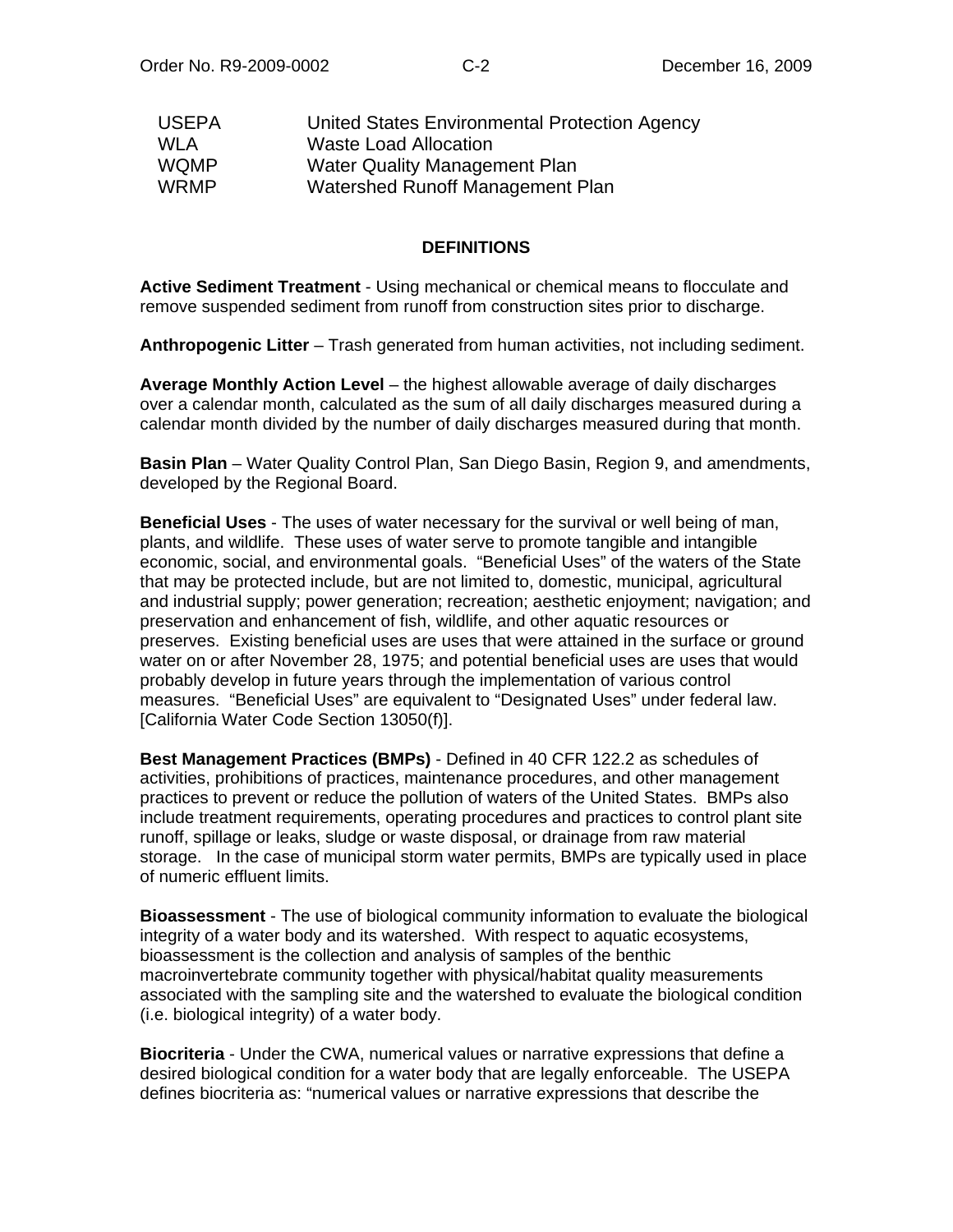reference biological integrity of aquatic communities inhabiting waters of a given designated aquatic life use… (that)…describe the characteristics of water body segments least impaired by human activities."

**Biofiltration -** refers to practices that use vegetation and amended soils to detain and treat runoff from impervious areas. Treatment is through filtration, infiltration, adsorption, ion exchange, and biological uptake of pollutants.

**Biological Integrity** - Defined in Karr J.R. and D.R. Dudley. 1981. Ecological perspective on water quality goals. Environmental Management 5:55-68 as: "A balanced, integrated, adaptive community of organisms having a species composition, diversity, and functional organization comparable to that of natural habitat of the region." Also referred to as ecosystem health.

**Clean Water Act Section 402(p) [33 USC 1342(p)]** - The federal statute requiring municipal and industrial dischargers to obtain NPDES permits for their discharges of storm water.

**Clean Water Act Section 303(d) Water Body** - An impaired water body in which water quality does not meet applicable water quality standards and/or is not expected to meet water quality standards, even after the application of technology based pollution controls required by the CWA. The discharge of runoff to these water bodies by the Copermittees is significant because these discharges can cause or contribute to violations of applicable water quality standards.

**Construction Site** – Any project, including projects requiring coverage under the General Construction Permit, that involves soil disturbing activities including, but not limited to, clearing, grading, disturbances to ground such as stockpiling, and excavation.

**Contamination** - As defined in the Porter-Cologne Water Quality Control Act, contamination is "an impairment of the quality of waters of the State by waste to a degree which creates a hazard to the public health through poisoning or through the spread of disease. 'Contamination' includes any equivalent effect resulting from the disposal of waste whether or not waters of the State are affected."

**Critical Channel Flow (Qc)** – The channel flow that produces the critical shear stress that initiates bed movement or that erodes the toe of channel banks. When measuring Qc, it should be based on the weakest boundary material – either bed or bank.

**CWA** – Federal Clean Water Act

**CWC** – California Water Code

**Daily Discharge** – Daily Discharge is defined as either: (1) the total mass of the constituent discharged over the calendar day or any 24 hour period that reasonably represents a calendar day for purposes of sampling (as specified in the permit), for a constituent with limitations expressed in units of mass or; (2) the unweighted arithmetic mean measurement of the constituent over the day for a constituent with limitations expressed in other units of measurement (e.g. concentration.)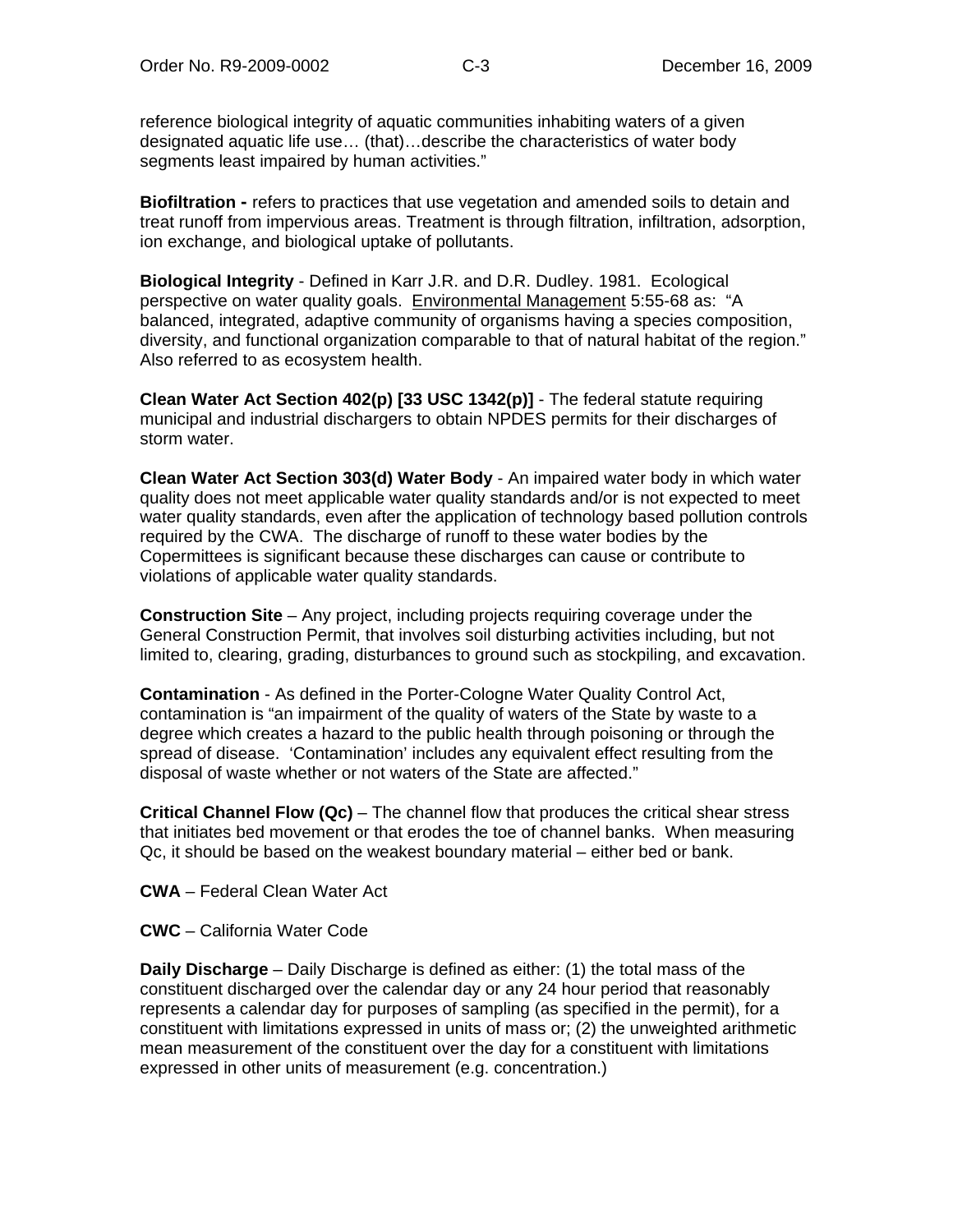The Daily Discharge may be determined by the analytical results of a composite sample taken over the course of one day (a calendar day, or other 24 hour period other than a day), or by the arithmetic mean of analytical results from one or more grab samples taken over the course of a day.

**Detected, but not Quantified** – those sample results less than the reporting level, but greater than or equal to the laboratory's Method of Detection Limit (MDL.)

**Development Projects** - New development or redevelopment with land disturbing activities; structural development, including construction or installation of a building or structure, the creation of impervious surfaces, public agency projects, and land subdivision.

**Dilution Credit** – the amount of dilution granted to a discharger in the calculation of a WQBEL, based on the allowance of a specific mixing zone. It is calculated from the dilution ratio, or determined through conducting of a mixing zone study, or modeling of the discharge and receiving water.

**Dry Season –** May 1 through September 30 of each year.

**Dry Weather –** weather is considered dry if the preceding 72 hours has been without precipitation.

**Effectiveness Assessment Outcome Level 1** - Compliance with Activity-based Permit Requirements – Level 1 outcomes are those directly related to the implementation of specific activities prescribed by this Order or established pursuant to it.

**Effectiveness Assessment Outcome Level 2** - Changes in Attitudes, Knowledge, and Awareness – Level 2 outcomes are measured as increases in knowledge and awareness among target audiences such as residents, businesses, and municipal employees.

**Effectiveness Assessment Outcome Level 3** - Behavioral Change and BMP Implementation – Level 3 outcomes measure the effectiveness of activities in affecting behavioral change and BMP implementation.

**Effectiveness Assessment Outcome Level 4** - Load Reductions – Level 4 outcomes measure load reductions which quantify changes in the amounts of pollutants associated with specific sources before and after a BMP or other control measure is employed.

**Effectiveness Assessment Outcome Level 5** - Changes in Runoff and Discharge Quality – Level 5 outcomes are measured as changes in one or more specific constituents or stressors in discharges into or from MS4s.

**Effectiveness Assessment Outcome Level 6** - Changes in Receiving Water Quality – Level 6 outcomes measure changes to receiving water quality resulting from discharges into and from MS4s, and may be expressed through a variety of means such as compliance with water quality objectives or other regulatory benchmarks, protection of biological integrity, or beneficial use attainment.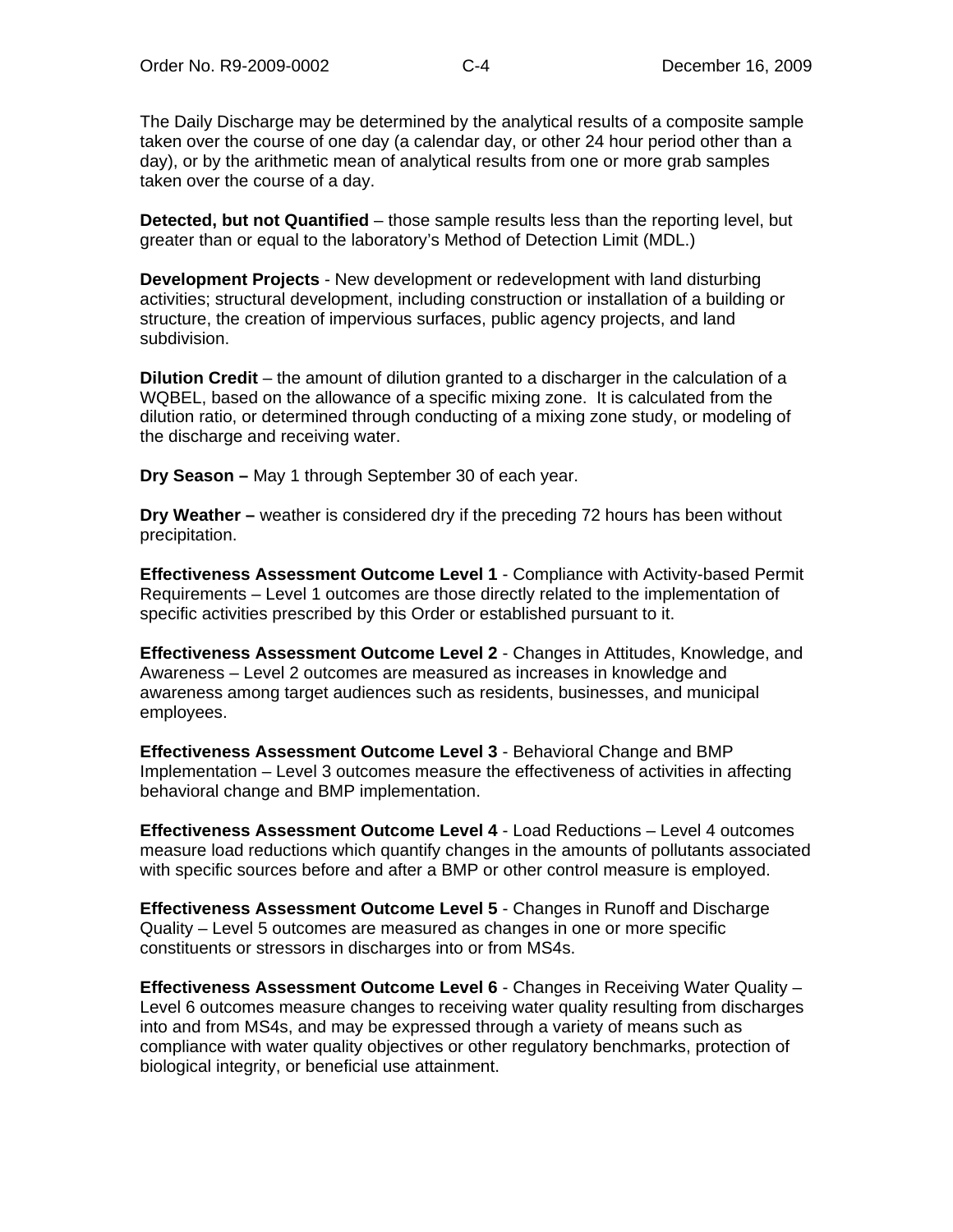**Enclosed Bays** – Enclosed bays are indentations along the coast that enclose an area of oceanic water within distinct headlands or harbor works. Enclosed bays include all bays where the narrowest distance between the headlands or outermost bay works is less than 75 percent of the greatest dimension of the enclosed portion of the bay. Enclosed bays do not include inland surface waters or ocean waters.

**Erosion** – When land is diminished or worn away due to wind, water, or glacial ice. Often the eroded debris (silt or sediment) becomes a pollutant via storm water runoff. Erosion occurs naturally but can be intensified by land clearing activities such as farming, development, road building, and timber harvesting.

**Environmentally Sensitive Areas (ESAs)** - Areas that include but are not limited to all Clean Water Act Section 303(d) impaired water bodies; areas designated as Areas of Special Biological Significance by the State Water Resources Control Board (Water Quality Control Plan for the San Diego Basin (1994) and amendments); State Water Quality Protected Areas; water bodies designated with the RARE beneficial use by the State Water Resources Control Board (Water Quality Control Plan for the San Diego Basin (1994) and amendments); areas designated as preserves or their equivalent under the Natural Communities Conservation Program within the Cities and County of Orange; and any other equivalent environmentally sensitive areas which have been identified by the Copermittees.

**Estuaries** – waters, including coastal lagoons, located at the mouth of streams that serve as areas of mixing fresh and ocean waters. Coastal lagoons and mouths of streams that are temporarily separated from the ocean by sandbars shall be considered estuaries. Estuarine waters shall be considered to extend from a bay or the open ocean to a point upstream where there is no significant mixing of fresh water and ocean water. Estuaries do not include inland surface waters or ocean waters.

**Feasibility Analysis** – Detailed description of the selection process for the treatment control BMPs for a Priority Development Project, including justification of why one BMP is selected over another. For a Priority Development Project where a treatment control BMP with a low removal efficiency ranking (as identified by the Model SUSMP) is proposed, the analysis shall include a detailed and adequate justification exhibiting the reasons implementation of a treatment control BMP with a higher removal efficiency is infeasible for the Priority Development Project or portion of the Priority Development Project.

**Flow Duration** – The long-term period of time that flows occur above a threshold that causes significant sediment transport and may cause excessive erosion damage to creeks and streams (not a single storm event duration). The simplest way to visualize this is to consider a histogram of pre- and post-project flows using long-term records of hourly data. To maintain pre-project flow duration means that the total number of hours (counts) within each range of flows in a flow-duration histogram cannot increase between the pre- and post-project condition. Flow duration within the range of geomorphologically significant flows is important for managing erosion.

**GIS –** Geographic Information System

**Grading** - The cutting and/or filling of the land surface to a desired slope or elevation.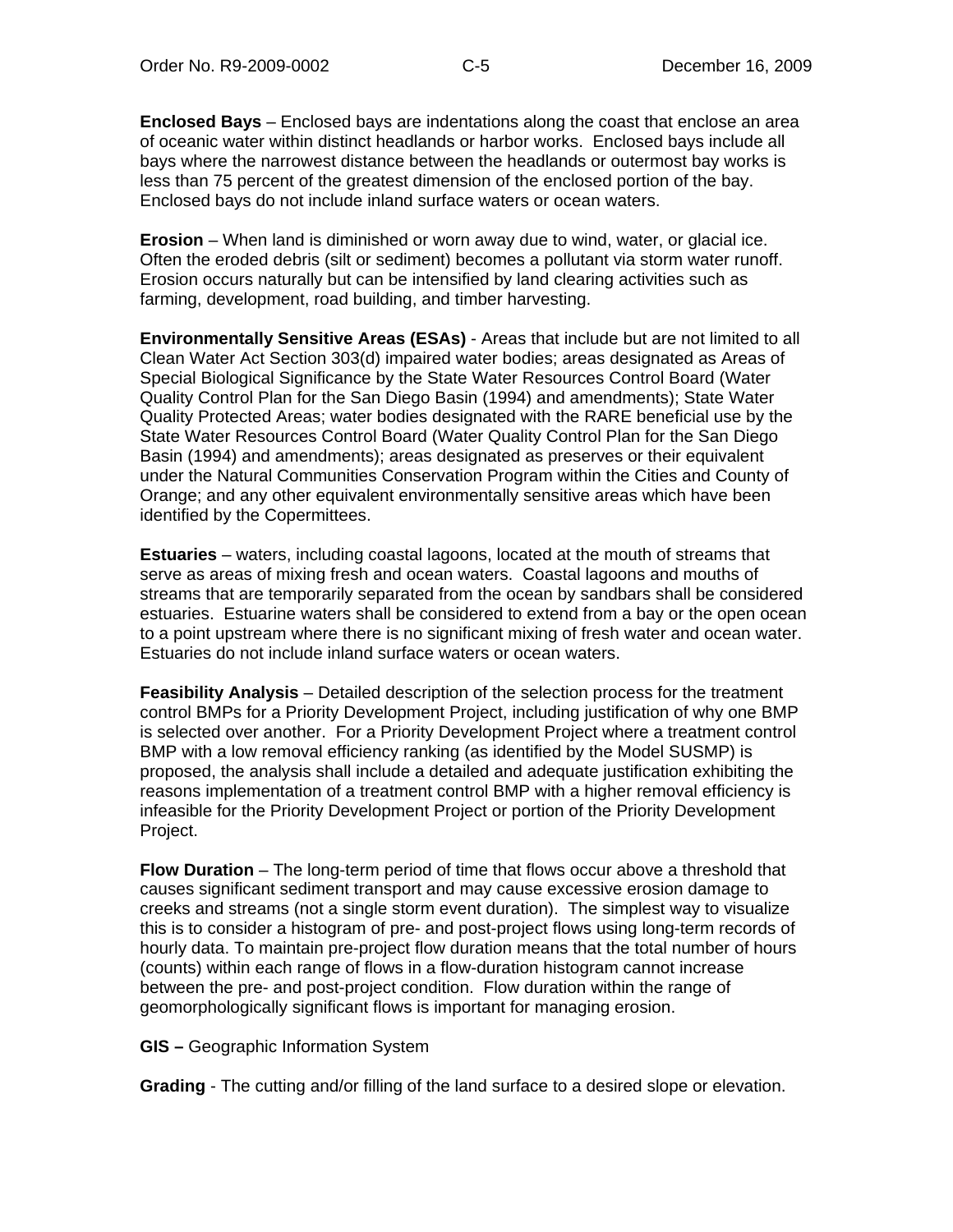**Hazardous Material** – Any substance that poses a threat to human health or the environment due to its toxicity, corrosiveness, ignitability, explosive nature or chemical reactivity. These also include materials named by the USEPA in 40 CFR 116 to be reported if a designated quantity of the material is spilled into the waters of the U.S. or emitted into the environment.

**Hazardous Waste** - Hazardous waste is defined as "any waste which, under Section 600 of Title 22 of this code, is required to be managed according to Chapter 30 of Division 4.5 of Title 22 of this code" [CCR Title 22, Division 4.5, Chapter 11, Article 1].

**Household Hazardous Waste** – Paints, cleaning products, and other wastes generated during home improvement or maintenance activities.

**Hydromodification –** The change in the natural watershed hydrologic processes and runoff characteristics (i.e., interception, infiltration, overland flow, interflow and groundwater flow) caused by urbanization or other land use changes that result in increased stream flows and sediment transport. In addition, alteration of stream and river channels, installation of dams and water impoundments, and excessive streambank and shoreline erosion are also considered hydromodification, due to their disruption of natural watershed hydrologic processes.

**Illicit Connection** – Any connection to the MS4 that conveys an illicit discharge.

**Illicit Discharge** - Any discharge to the MS4 that is not composed entirely of storm water except discharges pursuant to a NPDES permit and discharges resulting from fire fighting activities [40 CFR 122.26(b)(2)].

**Implementation Assessment** – Assessment conducted to determine the effectiveness of Copermittee programs and activities in achieving measurable targeted outcomes, and in determining whether priority sources of water quality problems are being effectively addressed.

**Inactive Slopes** – Slopes on which no grading or other soil disturbing activities are conducted for 10 or more days.

**Inland Surface Waters** – all surface waters of the State that do not include the ocean, enclosed bays, or estuaries.

**Integrated Assessment** – Assessment to be conducted to evaluate whether program implementation is properly targeted to and resulting in the protection and improvement of water quality.

**Jurisdictional Runoff Management Plan (JRMP)** – A written description of the specific jurisdictional runoff management measures and programs that each Copermittee will implement to comply with this Order and ensure that storm water pollutant discharges in runoff are reduced to the MEP and do not cause or contribute to a violation of water quality standards.

**Low Impact Development (LID)** – A storm water management and land development strategy that emphasizes conservation and the use of on-site natural features integrated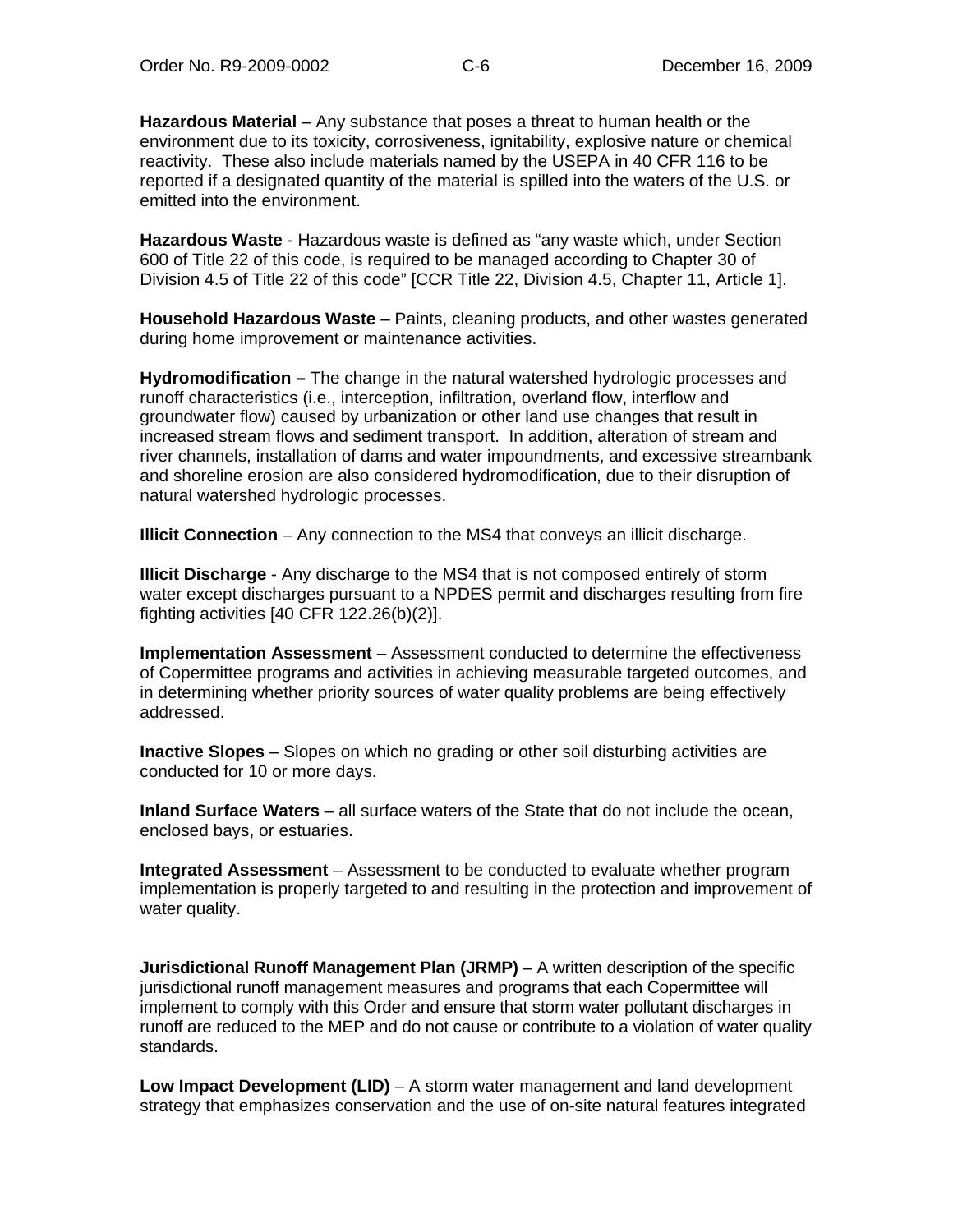with engineered, small-scale hydrologic controls to more closely reflect pre-development hydrologic functions.

**Maximum Daily Action Level (MDAL)** – is the highest allowable daily discharge of a pollutant, over a calendar day (or 24 hour period). For pollutants with action levels expressed in units of mass, the daily discharge is calculated as the total mass of the pollutant discharged over the day. For pollutants with action levels expressed in other units of measurement, the daily discharge is calculated as the arithmetic mean measurement of the pollutant over the day.

**Maximum Extent Practicable (MEP)** – The technology-based standard established by Congress in CWA section  $402(p)(3)(B)(iii)$  for storm water that operators of MS4s must meet. Technology-based standards establish the level of pollutant reductions that dischargers must achieve, typically by treatment or by a combination of source control and treatment control BMPs. MEP generally emphasizes pollution prevention and source control BMPs primarily (as the first line of defense) in combination with treatment methods serving as a backup (additional line of defense). MEP considers economics and is generally, but not necessarily, less stringent than BAT. A definition for MEP is not provided either in the statute or in the regulations. Instead the definition of MEP is dynamic and will be defined by the following process over time: municipalities propose their definition of MEP by way of their runoff management programs. Their total collective and individual activities conducted pursuant to the runoff management programs becomes their proposal for MEP as it applies both to their overall effort, as well as to specific activities (e.g., MEP for street sweeping, or MEP for MS4 maintenance). In the absence of a proposal acceptable to the Regional Board, the Regional Board defines MEP.

In a memo dated February 11, 1993, entitled "Definition of Maximum Extent Practicable," Elizabeth Jennings, Senior Staff Counsel, SWRCB addressed the achievement of the MEP standard as follows:

"*To achieve the MEP standard, municipalities must employ whatever Best Management Practices (BMPs) are technically feasible (i.e., are likely to be effective) and are not cost prohibitive. The major emphasis is on technical feasibility. Reducing pollutants to the MEP means choosing effective BMPs, and rejecting applicable BMPs only where other effective BMPs will serve the same purpose, or the BMPs would not be technically feasible, or the cost would be prohibitive. In selecting BMPs to achieve the MEP standard, the following factors may be useful to consider:* 

- *a. Effectiveness: Will the BMPs address a pollutant (or pollutant source) of concern?*
- *b. Regulatory Compliance: Is the BMP in compliance with storm water regulations as well as other environmental regulations?*
- *c. Public Acceptance: Does the BMP have public support?*
- *d. Cost: Will the cost of implementing the BMP have a reasonable relationship to the pollution control benefits to be achieved?*
- *e. Technical Feasibility: Is the BMP technically feasible considering soils, geography, water resources, etc?*

*The final determination regarding whether a municipality has reduced pollutants*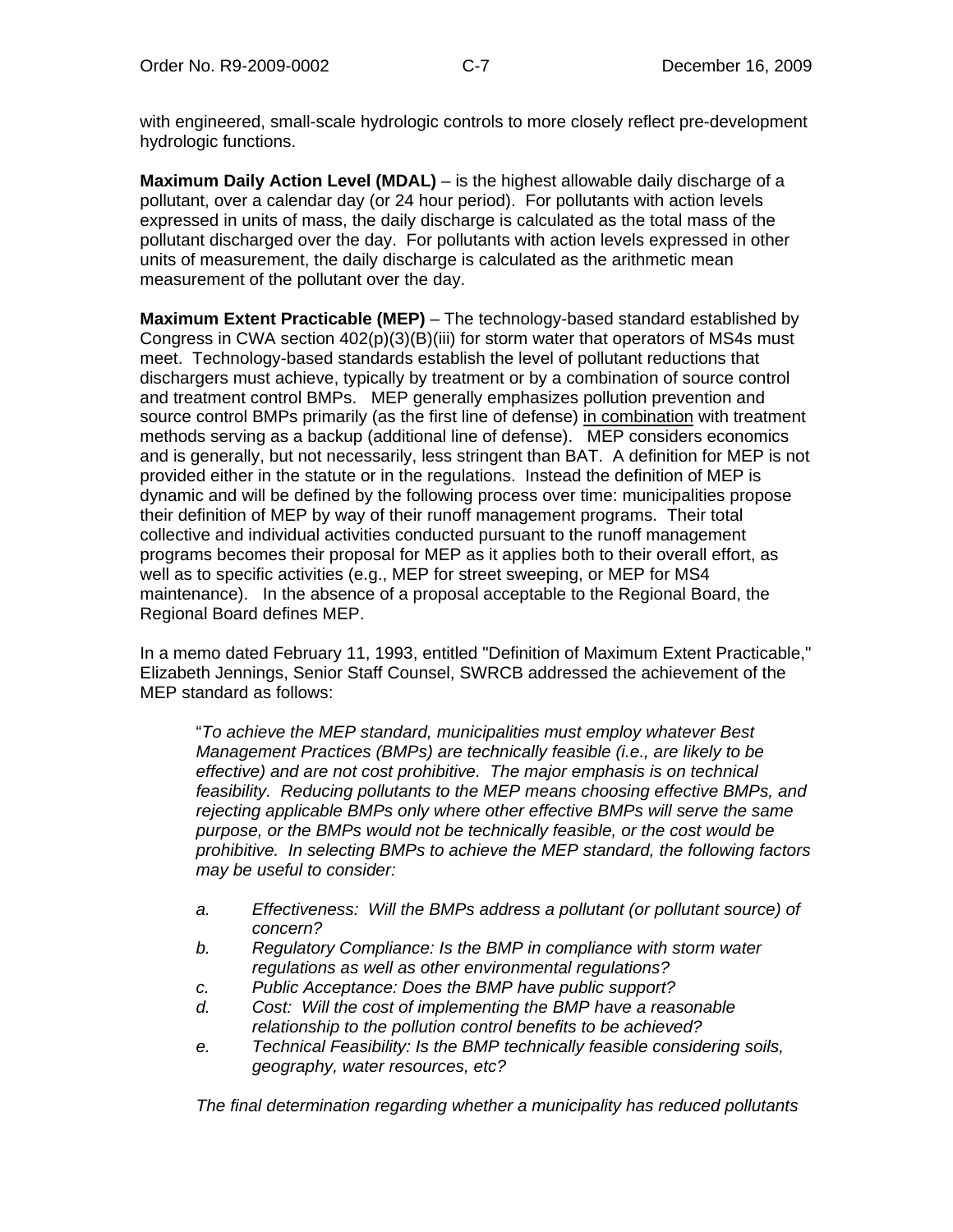*to the maximum extent practicable can only be made by the Regional or State Water Boards, and not by the municipal discharger. If a municipality reviews a*  lengthy menu of BMPs and chooses to select only a few of the least expensive, it *is likely that MEP has not been met. On the other hand, if a municipal discharger employs all applicable BMPs except those where it can show that they are not technically feasible in the locality, or whose cost would exceed any benefit derived, it would have met the standard. Where a choice may be made between two BMPs that should provide generally comparable effectiveness, the discharger may choose the least expensive alternative and exclude the more expensive BMP. However, it would not be acceptable either to reject all BMPs that would address a pollutant source, or to pick a BMP base solely on cost, which would be clearly less effective. In selecting BMPs the municipality must make a serious attempt to comply and practical solutions may not be lightly rejected. In any case, the burden would be on the municipal discharger to show compliance with its permit. After selecting a menu of BMPs, it is the responsibility of the discharger to ensure that all BMPs are implemented."* 

**Minimum Level** – the concentration at which the entire analytical system must give a recognizable signal and acceptable calibration point. The ML is the concentration in a sample that is equivalent to the concentration of the lowest calibration standard analyzed by a specific analytical procedure, assuming that all the method sample weights, volumes and processing steps have been followed.

**Municipal Separate Storm Sewer System (MS4)** – A conveyance or system of conveyances (including roads with drainage systems, municipal streets, catch basins, curbs, gutters, ditches, man-made channels, or storm drains): (i) Owned or operated by a State, city, town, borough, county, parish, district, association, or other public body (created by or pursuant to State law) having jurisdiction over disposal of sewage, industrial wastes, storm water, or other wastes, including special districts under State law such as a sewer district, flood control district or drainage district, or similar entity, or an Indian tribe or an authorized Indian tribal organization, or designated and approved management agency under section 208 of the CWA that discharges to waters of the United States; (ii) Designated or used for collecting or conveying storm water; (iii) Which is not a combined sewer; (iv) Which is not part of the Publicly Owned Treatment Works (POTW) as defined at 40 CFR 122.26.

**National Pollutant Discharge Elimination System (NPDES)** - The national program for issuing, modifying, revoking and reissuing, terminating, monitoring and enforcing permits, and imposing and enforcing pretreatment requirements, under Sections 307, 318, 402, and 405 of the CWA.

**NOI** – Notice of Intent

**Non-Storm Water** - All discharges to and from a MS4 that do not originate from precipitation events (i.e., all discharges from a MS4 other than storm water). Non-storm water includes illicit discharges, non-prohibited discharges, and NPDES permitted discharges.

**Nuisance** - As defined in the Porter-Cologne Water Quality Control Act a nuisance is "anything which meets all of the following requirements: 1) Is injurious to health, or is indecent, or offensive to the senses, or an obstruction to the free use of property, so as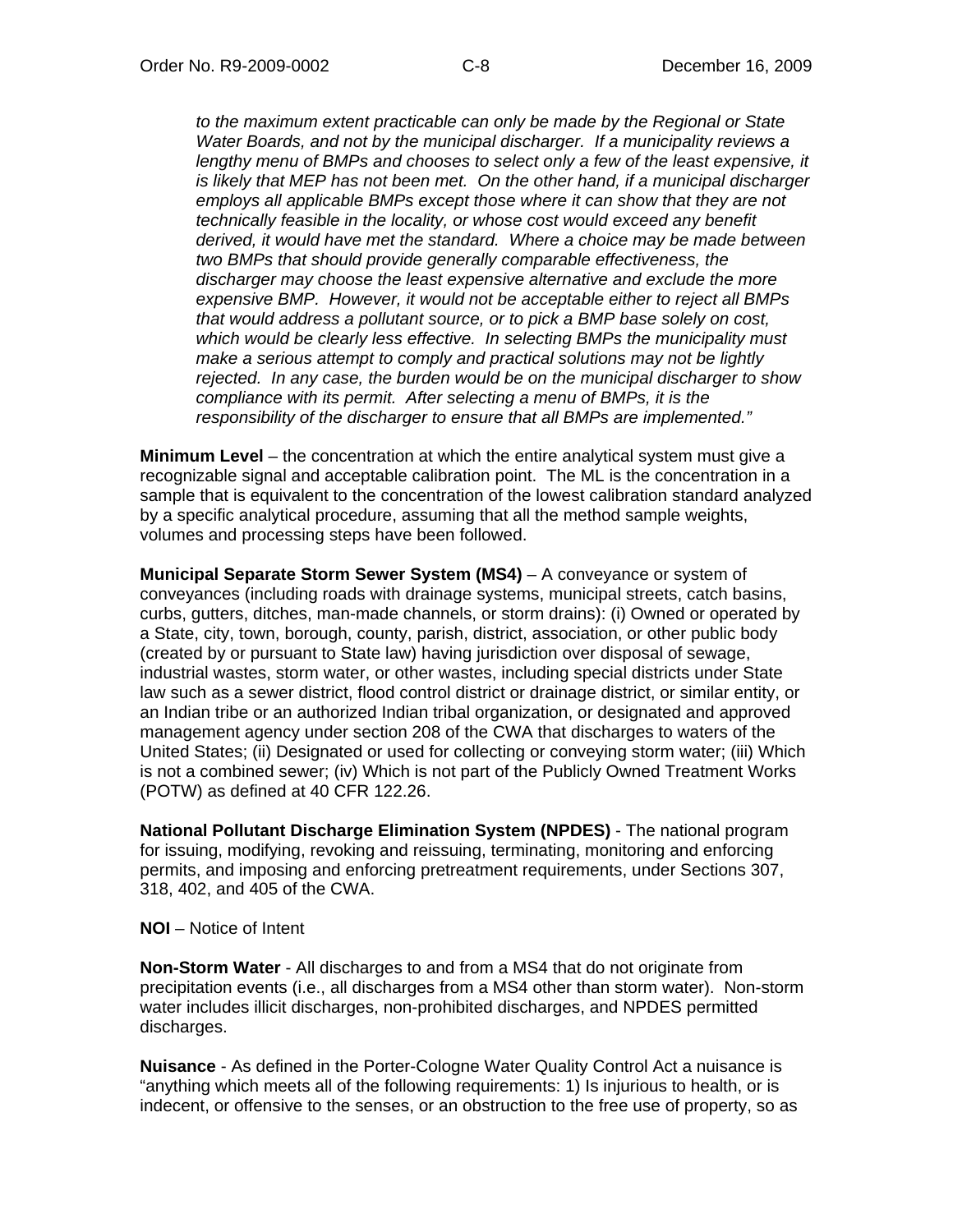to interfere with the comfortable enjoyment of life or property. 2) Affects at the same time an entire community or neighborhood, or any considerable number of persons, although the extent of the annoyance or damage inflicted upon individuals may be unequal. 3) Occurs during, or as a result of, the treatment or disposal of wastes."

**Ocean Waters** – the territorial marine waters of the State as defined by California law to the extent these waters are outside of enclosed bays, estuaries, and coastal lagoons. Discharges to ocean waters are regulated in accordance with the State Board's California Ocean Plan.

**Order** – Order No. R9-2009-0002 (NPDES No. CAS0108740)

**Person** - A person is defined as an individual, association, partnership, corporation, municipality, State or Federal agency, or an agent or employee thereof [40 CFR 122.2].

**Point Source** - Any discernible, confined, and discrete conveyance, including, but not limited to, any pipe, ditch, channel, tunnel, conduit, well, discrete fissure, container, rolling stock, concentrated animal feeding operations, landfill leachate collection systems, vessel, or other floating craft from which pollutants are or may be discharged. This term does not include return flows from irrigated agriculture or agricultural storm water runoff.

**Pollutant -** Any agent that may cause or contribute to the degradation of water quality such that a condition of pollution or contamination is created or aggravated.

**Pollution -** As defined in the Porter-Cologne Water Quality Control Act: "the alteration of the quality of the waters of the State by waste, to a degree that unreasonably affects the either of the following: 1) The waters for beneficial uses; or 2) Facilities that serve these beneficial uses." Pollution may include contamination.

**Pollutants of Concern** – Pollutants for which water bodies are listed as impaired under CWA section 303(d), pollutants associated with the land use type of a development, and/or pollutants commonly associated with runoff. Pollutants commonly associated with runoff include total suspended solids; sediment; pathogens (e.g., bacteria, viruses, protozoa); heavy metals (e.g., copper, lead, zinc, and cadmium); petroleum products and polynuclear aromatic hydrocarbons; synthetic organics (e.g., pesticides, herbicides, and PCBs); nutrients (e.g., nitrogen and phosphorus fertilizers); oxygen-demanding substances (decaying vegetation, animal waste, and anthropogenic litter).

**Pollution Prevention** - Pollution prevention is defined as practices and processes that reduce or eliminate the generation of pollutants, in contrast to source control BMPs, treatment control BMPs, or disposal.

**Post-Construction BMPs** - A subset of BMPs including structural and non-structural controls which detain, retain, filter, or educate to prevent the release of pollutants to surface waters during the final functional life of developments.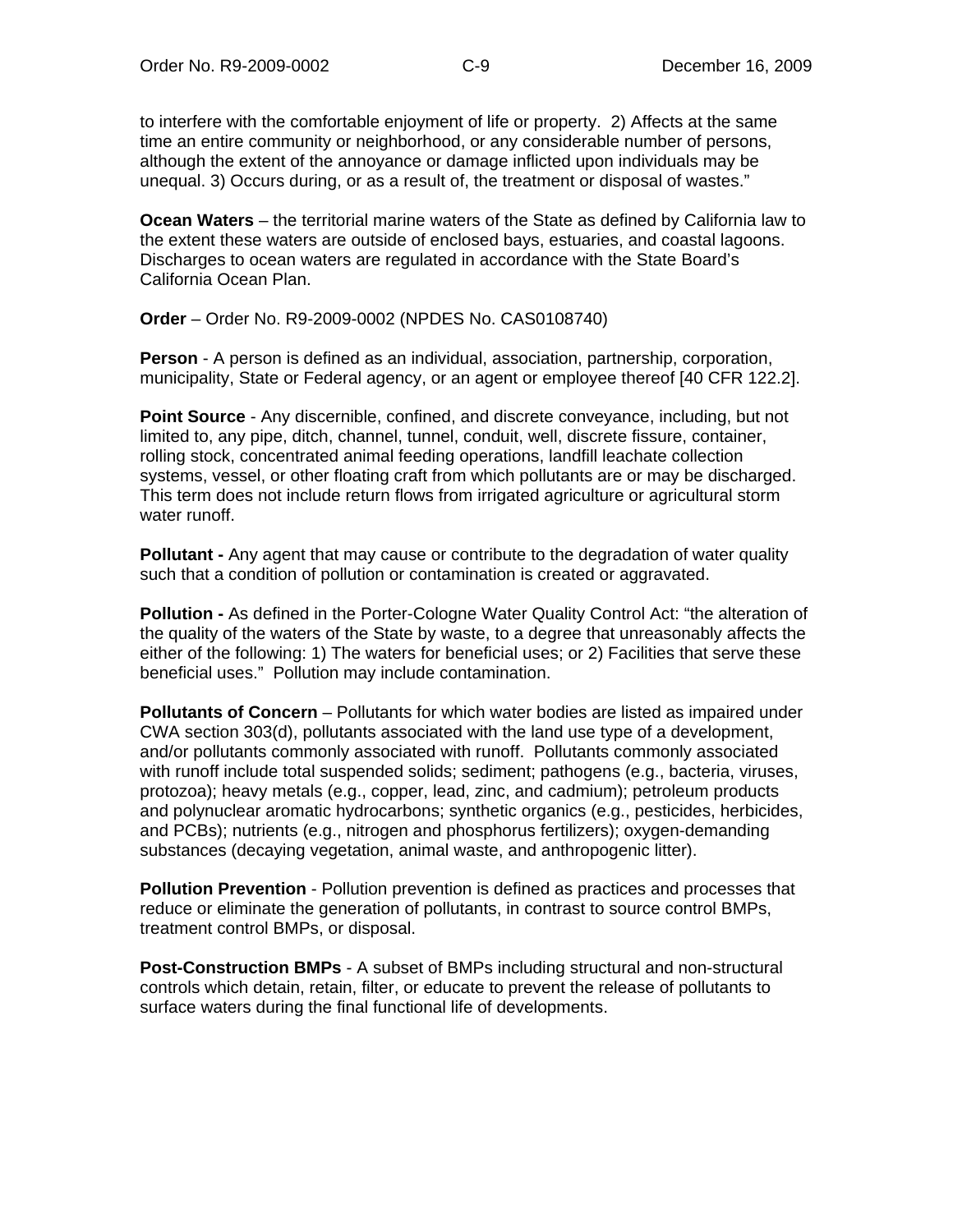**Pre-Project or Pre-Development Runoff Conditions (Discharge Rates, Durations, Etc.)** – Runoff conditions that exist onsite immediately before the planned development activities occur. This definition is not intended to be interpreted as that period before any human-induced land activities occurred. This definition pertains to redevelopment as well as initial development.

#### **Principal Copermittee** – County of Orange

**Priority Development Projects** - New development and redevelopment project categories listed in Section F.1.d(2) of Order No. R9-2009-0002.

**Receiving Waters –** Waters of the United States.

**Receiving Water Limitations (RWLs)** - Waste discharge requirements issued by the Regional Board typically include both: (1) "Effluent Limitations" (or "Discharge Limitations") that specify the technology-based or water-quality-based effluent limitations; and (2) "Receiving Water Limitations" that specify the water quality objectives in the Basin Plan as well as any other limitations necessary to attain those objectives. In summary, the "Receiving Water Limitations" provision is the provision used to implement the requirement of CWA section  $301(b)(1)(C)$  that NPDES permits must include any more stringent limitations necessary to meet water quality standards.

**Redevelopment** - The creation, addition, and or replacement of impervious surface on an already developed site. Examples include the expansion of a building footprint, road widening, the addition to or replacement of a structure, and creation or addition of impervious surfaces. Replacement of impervious surfaces includes any activity that is not part of a routine maintenance activity where impervious material(s) are removed, exposing underlying soil during construction. Redevelopment does not include trenching and resurfacing associated with utility work; resurfacing existing roadways; new sidewalk construction, pedestrian ramps, or bikelane on existing roads; and routine replacement of damaged pavement, such as pothole repair.

**Retain** – to keep or hold in a particular place, condition, or position without discharge to surface waters.

**Runoff** - All flows in a storm water conveyance system that consists of the following components: (1) storm water (wet weather flows) and (2) non-storm water including dry weather flows.

**Sediment -** Soil, sand, and minerals washed from land into water. Sediment resulting from anthropogenic sources (i.e. human induced land disturbance activities) is considered a pollutant. This Order regulates only the discharges of sediment from anthropogenic sources and does not regulate naturally occurring sources of sediment. Sediment can destroy fish-nesting areas, clog animal habitats, and cloud waters so that sunlight does not reach aquatic plants.

**Shared Treatment Control BMP** - BMPs used by multiple developments to infiltrate, filter, or treat the required volume or flow prior to discharge to a receiving water. This could include, for example, a treatment BMP at the end of an enclosed storm drain that collects runoff from several commercial developments.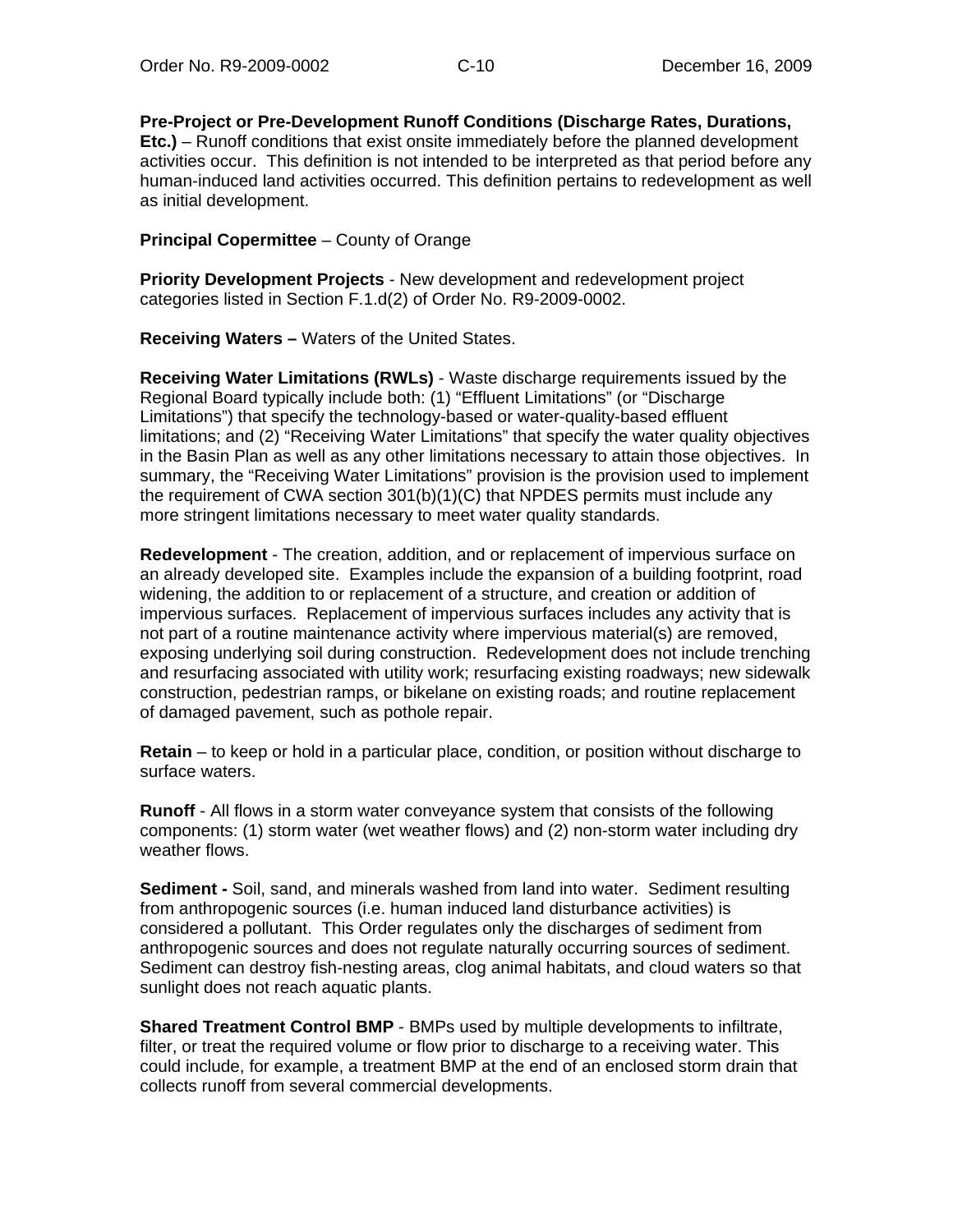**Source Control BMP** – Land use or site planning practices, or structural or nonstructural measures that aim to prevent runoff pollution by reducing the potential for contamination at the source of pollution. Source control BMPs minimize the contact between pollutants and runoff.

**State Water Quality Protection Area –** A nonterrestrial marine or estuarine area designated to protect marine species or biological communities from an undesirable alteration in natural water quality, including, but not limited to, areas of special biological significance that have been designated by the State Water Resources Control Board through its water quality control planning process. Areas of special biological significance are a subset of State Water Quality Protection Areas, and require special protection as determined by the State Water Resources Control Board pursuant to the California Ocean Plan adopted and reviewed pursuant to Article 4 (commencing with Section 13160) of Chapter 3 of Division 7 of the California Water Code and pursuant to the Water Quality Control Plan for Control of Temperature in the Coastal and Interstate Waters and Enclosed Bays and Estuaries of California (California Thermal Plan) adopted by the state board.

**Storm Water** – Per 40 CFR 122.26(b)(13), means storm water runoff, snowmelt runoff and surface runoff and drainage. Surface runoff and drainage pertains to runoff and drainage resulting from precipitation events.

**Standard Storm Water Mitigation Plan (SSMP)** – A plan developed to mitigate the impacts of runoff from Priority Development Projects.

**Third Party Inspectors -** Industrial and commercial facility inspectors who are not contracted or employed by a regulatory agency or group of regulatory agencies, such as the Regional Board or Copermittees. The third party inspector is not a regular facility employee self-inspecting their own facility. The third party inspector could be a contractor or consultant employed by a facility or group of businesses to conduct inspections.

**Total Maximum Daily Load (TMDL)** - The maximum amount of a pollutant that can be discharged into a water body from all sources (point and non-point) and still maintain water quality standards. Under CWA section 303(d), TMDLs must be developed for all water bodies that do not meet water quality standards after application of technologybased controls.

**Toxicity** - Adverse responses of organisms to chemicals or physical agents ranging from mortality to physiological responses such as impaired reproduction or growth anomalies). The water quality objectives for toxicity provided in the Water Quality Control Plan, San Diego Basin, Region 9, (Basin Plan), state in part…"All waters shall be free of toxic substances in concentrations that are toxic to, or that produce detrimental physiological responses in human, plant, animal, or aquatic life….The survival of aquatic life in surface waters subjected to a waste discharge or other controllable water quality factors, shall not be less than that for the same water body in areas unaffected by the waste discharge".

**Treatment Control BMP** – Any engineered system designed to remove pollutants by simple gravity settling of particulate pollutants, filtration, biological uptake, media absorption or any other physical, biological, or chemical process.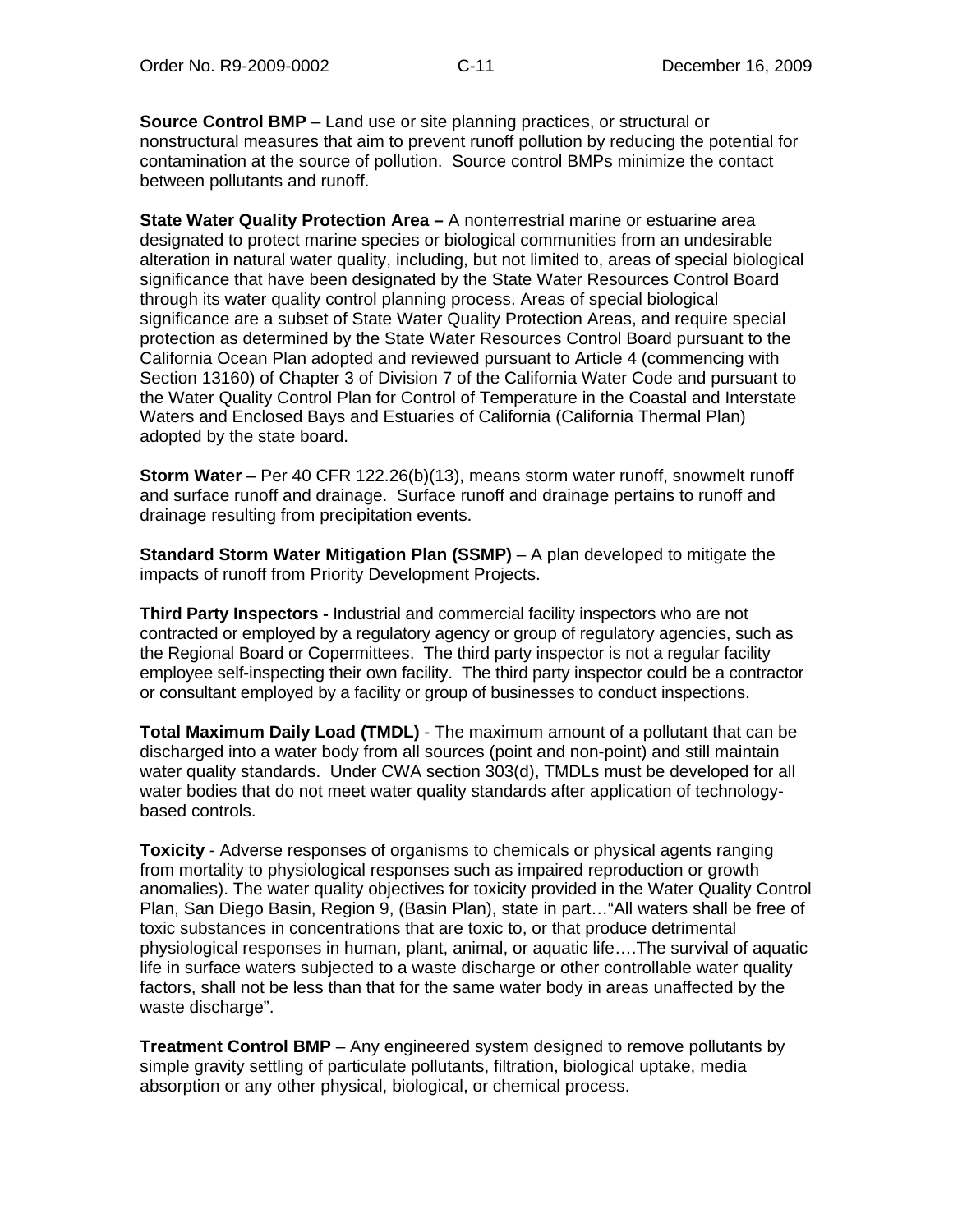**Waste** - As defined in CWC Section 13050(d), "waste includes sewage and any and all other waste substances, liquid, solid, gaseous, or radioactive, associated with human habitation, or of human or animal origin, or from any producing, manufacturing, or processing operation, including waste placed within containers of whatever nature prior to, and for purposes of, disposal."

Article 2 of CCR Title 23, Chapter 15 (Chapter 15) contains a waste classification system that applies to solid and semi-solid waste, which cannot be discharged directly or indirectly to water of the state and which therefore must be discharged to land for treatment, storage, or disposal in accordance with Chapter 15. There are four classifications of waste (listed in order of highest to lowest threat to water quality): hazardous waste, designated waste, non-hazardous solid waste, and inert waste.

**Water Quality Assessment** – Assessment conducted to evaluate the condition of nonstorm water and storm water discharges, and the water bodies which receive these discharges.

**Water Quality Objective** - Numerical or narrative limits on constituents or characteristics of water designated to protect designated beneficial uses of the water. [California Water Code Section 13050 (h)]. California's water quality objectives are established by the State and Regional Water Boards in the Water Quality Control Plans. Numeric or narrative limits for pollutants or characteristics of water designed to protect the beneficial uses of the water. In other words, a water quality objective is the maximum concentration of a pollutant that can exist in a receiving water and still generally ensure that the beneficial uses of the receiving water remain protected (i.e., not impaired). Since water quality objectives are designed specifically to protect the beneficial uses, when the objectives are violated the beneficial uses are, by definition, no longer protected and become impaired. This is a fundamental concept under the Porter Cologne Act. Equally fundamental is Porter Cologne's definition of pollution. A condition of pollution exists when the water quality needed to support designated beneficial uses has become unreasonably affected or impaired; in other words, when the water quality objectives have been violated. These underlying definitions (regarding beneficial use protection) are the reason why all waste discharge requirements implementing the federal NPDES regulations require compliance with water quality objectives. (Water quality objectives are also called water quality criteria in the CWA.)

**Water Quality Standards** - The beneficial uses (e.g., swimming, fishing, municipal drinking water supply, etc.,) of water and the water quality objectives necessary to protect those uses.

**Waters of the State** - Any water, surface or underground, including saline waters within the boundaries of the State [CWC section 13050 (e)]. The definition of the Waters of the State is broader than that for the Waters of the United States in that all water in the State is considered to be a Waters of the State regardless of circumstances or condition. Under this definition, a MS4 is always considered to be a Waters of the State.

**Waters of the United States** - As defined in the 40 CFR 122.2, the Waters of the U.S. are defined as: "(a) All waters, which are currently used, were used in the past, or may be susceptible to use in interstate or foreign commerce, including all waters which are subject to the ebb and flow of the tide; (b) All interstate waters, including interstate "wetlands;" (c) All other waters such as intrastate lakes, rivers, streams (including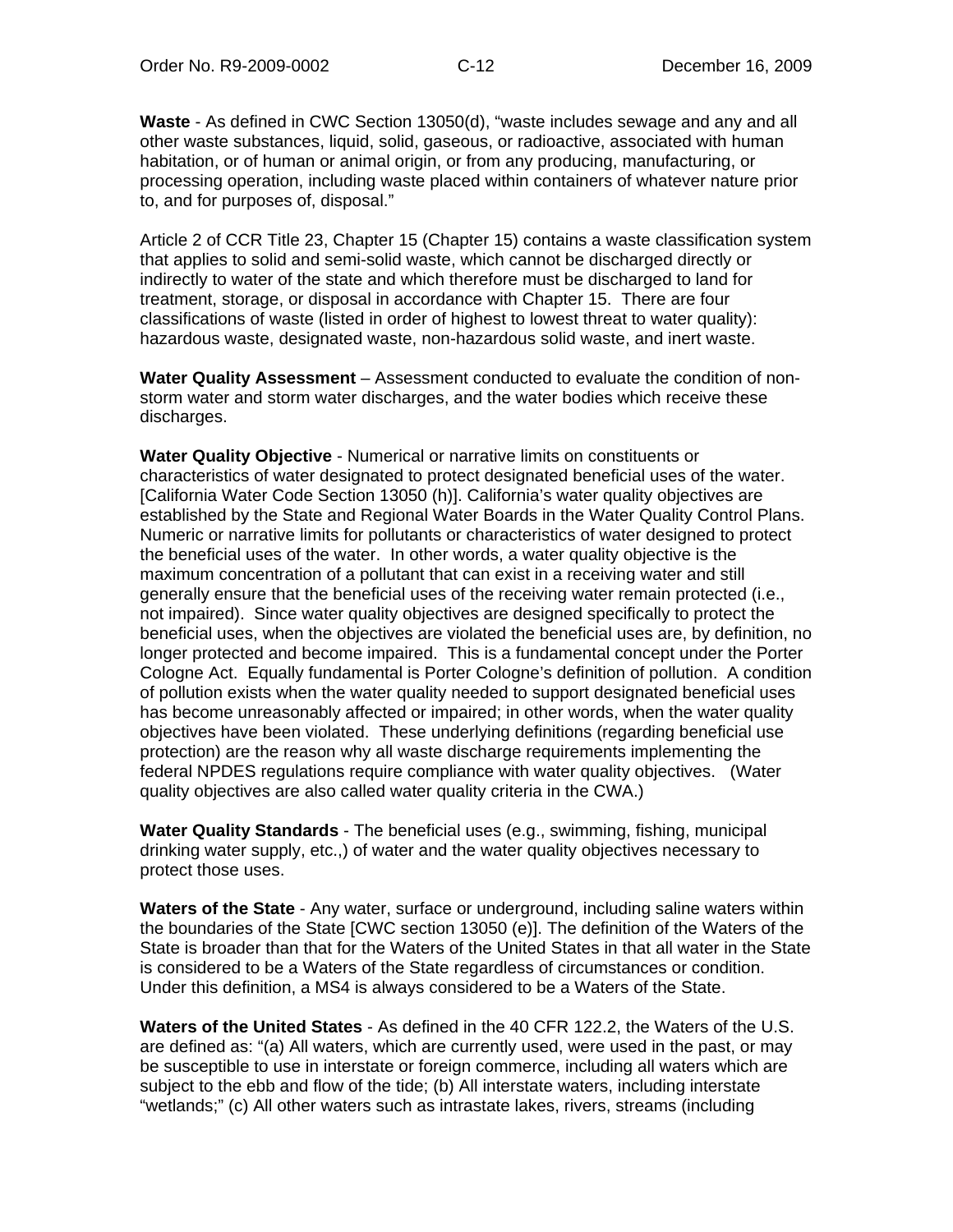intermittent streams), mudflats, sandflats, "wetlands," sloughs, prairie potholes, wet meadows, playa lakes, or natural ponds the use, degradation or destruction of which would affect or could affect interstate or foreign commerce including any such waters: (1) Which are or could be used by interstate or foreign travelers for recreational or other purposes; (2) From which fish or shellfish are or could be taken and sold in interstate or foreign commerce; or (3) Which are used or could be used for industrial purposes by industries in interstate commerce; (d) All impoundments of waters otherwise defined as waters of the United States under this definition: (e) Tributaries of waters identified in paragraphs (a) through (d) of this definition; (f) The territorial seas; and (g) "Wetlands" adjacent to waters (other than waters that are themselves wetlands) identified in paragraphs (a) through (f) of this definition. Waters of the United States do not include prior converted cropland. Notwithstanding the determination of an area's status as prior converted cropland by any other federal agency, for the purposes of the Clean Water Act, the final authority regarding Clean Water Act jurisdiction remains with the EPA."

**Watershed** - That geographical area which drains to a specified point on a water course, usually a confluence of streams or rivers (also known as drainage area, catchment, or river basin).

**Watershed Runoff Management Plan (WRMP)** – A written description of the specific watershed runoff management measures and programs that each watershed group of Copermittees will implement to comply with this Order and ensure that storm water pollutant discharges in runoff are reduced to the MEP and do not cause or contribute to a violation of water quality standards.

**WDRs** – Waste Discharge Requirements

**Wet Season** – October 1 through April 30 of each year.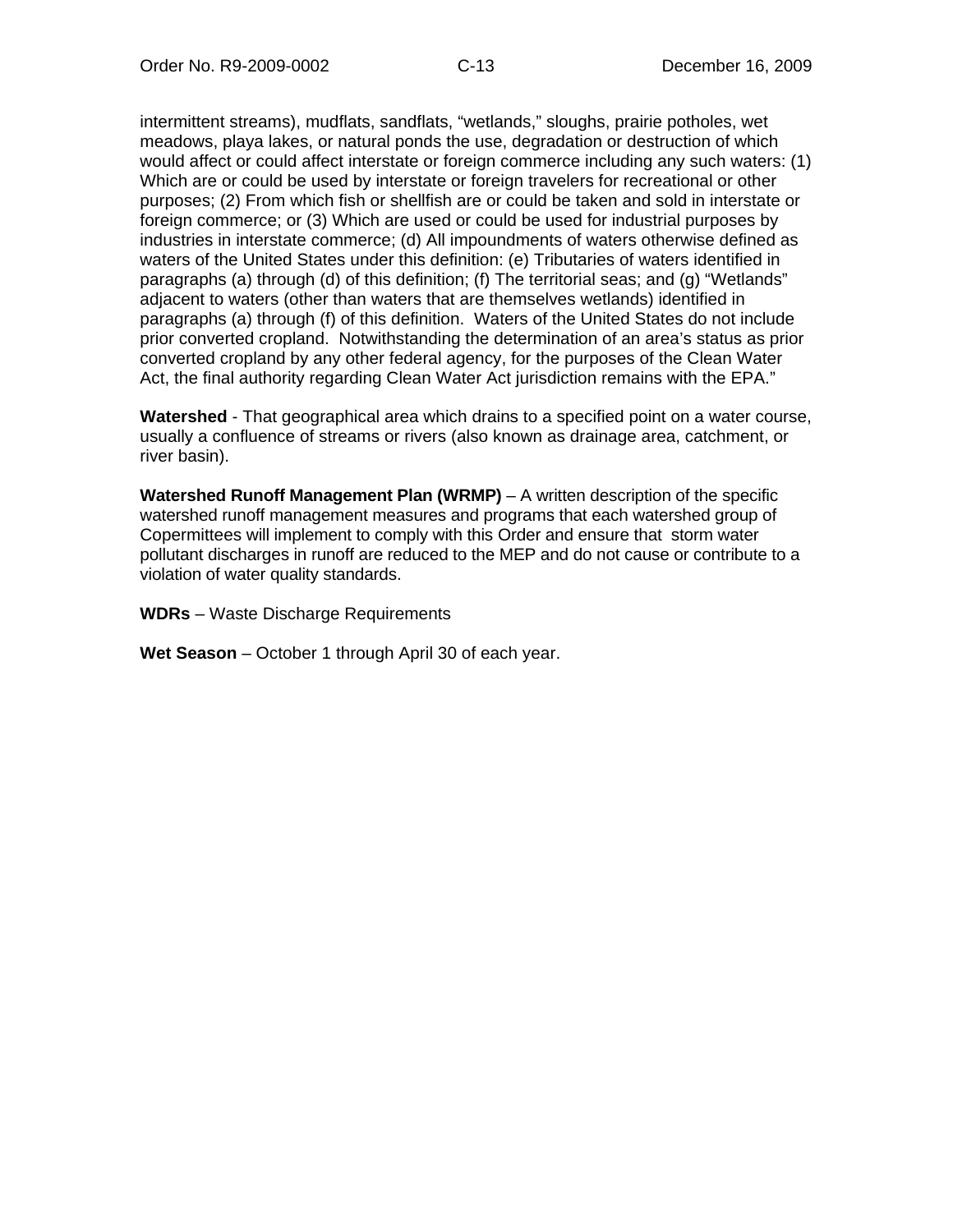# **ATTACHMENT D**

## **SCHEDULED SUBMITTALS SUMMARY**

| <b>Submittal</b>                                   | <b>Permit Section</b>      | <b>Completion Date</b>                                    | <b>Frequency</b>      |
|----------------------------------------------------|----------------------------|-----------------------------------------------------------|-----------------------|
| Prohibitions on dry-weather discharges listed      | B.2                        | 365 days after adoption                                   | Annual                |
| in Section B.2                                     |                            | and in annual reports                                     |                       |
| Submit Certified Statement of Adequate Legal       | E.2                        | 365 days after adoption                                   | One time              |
| Authority                                          |                            | of the Order                                              |                       |
| Flood Control Structure BMP Inventory and          | $\overline{F.3.}a.(4)$     | 2 <sup>nd</sup> year JRMP Annual                          | One time              |
| Evaluation                                         |                            | Report                                                    |                       |
| <b>Fiscal Analysis</b>                             | H.3                        | With annual JRMP report                                   | Annual                |
| <b>Updated Jurisdictional Runoff Management</b>    | K.1.a                      | 365 days after adoption                                   | One time              |
| Plans                                              |                            | of the Order                                              |                       |
| <b>Updated Watershed Workplans</b>                 | K.1.b                      | 365 days after adoption<br>of the Order                   | One time              |
| <b>Updated model SSMP</b>                          | F.1.d, K.2.a               | Two years after adoption<br>of the Order                  | One time              |
| Updated local SSMPs and amended                    | E.2, F.1.d,                | 180 days after RB                                         | One time              |
| ordinances and certified statement of              | K.2.a                      | determination that Model                                  |                       |
| adequate legal authority to implement LID and      |                            | SSMP is in compliance                                     |                       |
| hydromodification requirements                     |                            |                                                           |                       |
| Identify and remove barriers to LID                | F.1.d.(4)(a)(v)            | 2 <sup>nd</sup> year JRMP Annual                          | One time              |
| implementation                                     |                            | Report                                                    |                       |
| Report of Waste Discharge                          | K.2.b                      | At least 210 days prior to                                | One time              |
|                                                    |                            | expiration of this Order                                  |                       |
| Submit to Principal Copermittee(s) individual      | $\overline{K.3}$ .a. $(1)$ | Prior to September 30,                                    | Annual                |
| <b>JRMP Annual Reports</b>                         |                            | 2011 and annually<br>thereafter (Principal                |                       |
|                                                    |                            | Copermittee specifies                                     |                       |
|                                                    |                            | date of submittal)                                        |                       |
| Principal Copermittee submits JRMP Annual          | K.3.a.(2)                  | September 30, 2011 and                                    | Annual                |
| Reports to Regional Board                          |                            | annually thereafter                                       |                       |
| Principal Copermittee submits Notification of      | M                          | 180 days after adoption                                   | One Time              |
| <b>Principal Copermittee</b>                       |                            | of the Order                                              |                       |
| Principal Copermittee submits description of       | Monitoring and             | September 1, 2010 and                                     | Annual                |
| Receiving Waters Monitoring Program                | Reporting                  | annually thereafter                                       |                       |
|                                                    | Program (M&R               |                                                           |                       |
|                                                    | Program),                  |                                                           |                       |
|                                                    | III.A.1                    |                                                           |                       |
| Receiving Waters and Runoff Monitoring             | M&R Program,               | October 1, 2011 and                                       | Annual                |
| <b>Annual Reports</b>                              | III.A.2                    | annually thereafter                                       |                       |
| Principal Copermittee submits interim              | M&R Program,               | January 31, 2011                                          | One Time              |
| Receiving Waters Monitoring Program Annual         | III.B                      |                                                           |                       |
| Report<br><b>Hydromodification Management Plan</b> |                            |                                                           |                       |
|                                                    | F.1.h.4                    | Draft within 2 years of                                   | One Time<br>for Draft |
| Trash and Litter Impairment Special Study          | M&R Program                | adoption of the Order<br><b>Draft Monitoring Protocol</b> | One Time              |
|                                                    | II.D.5                     | and Locations within 365                                  |                       |
|                                                    |                            | days of Order adoption                                    |                       |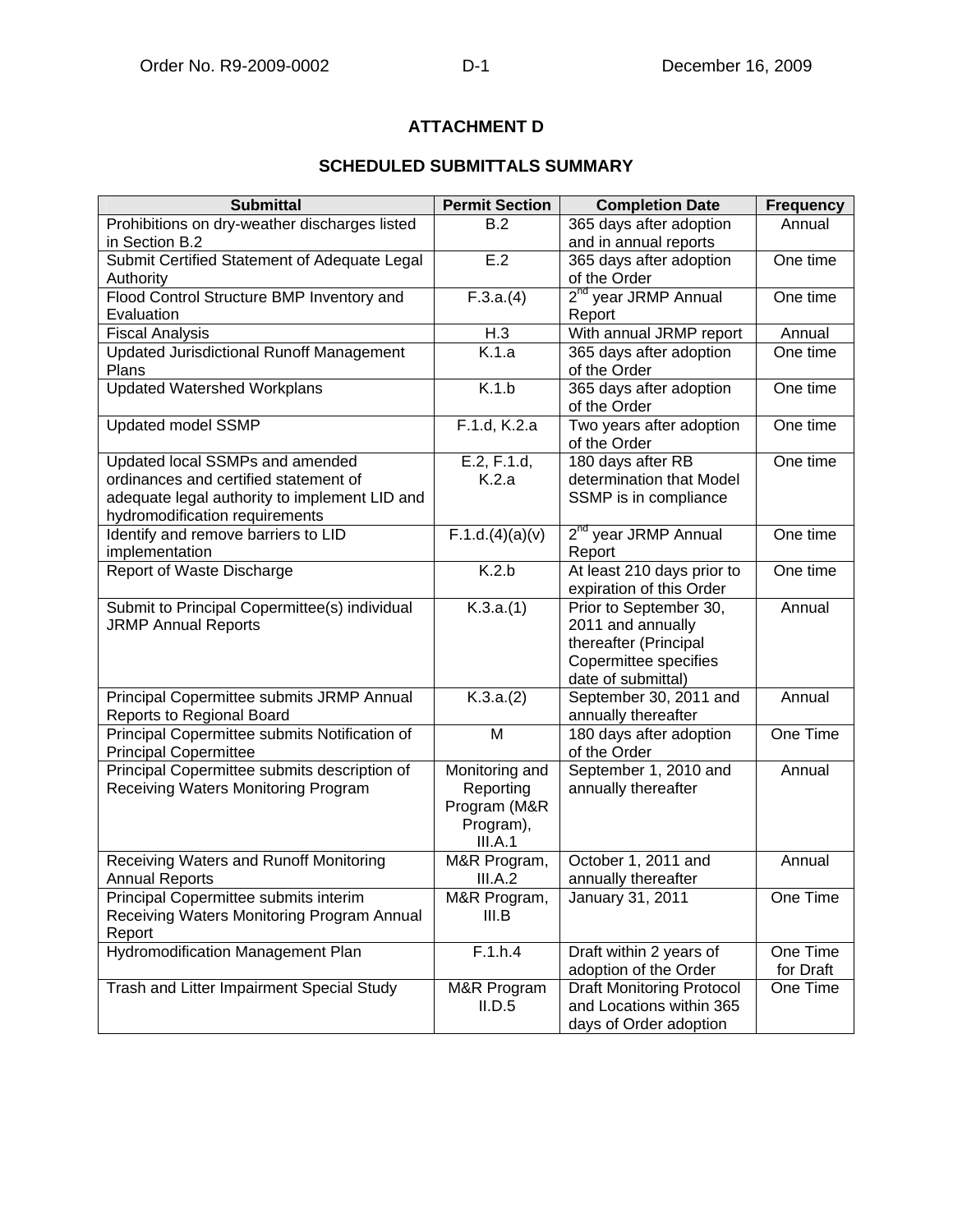#### **Jurisdictional Runoff Management Program Annual Report Checklist**

In the JRMP Annual Report each Copermittee shall provide an Annual Report Checklist. The Annual Report Checklist must be no longer than 2 pages, be current as of the 1<sup>st</sup> day of the rainy season of that year, and include a signed certification statement. The Annual Report Summary Checklist must provide the following information:

#### **Order Requirements** Were All Requirements of this Order Met?

**Construction** 

Number of Active Sites Number of Inactive Sites Number of Sites Inspected Number of Inspections Number of Violations Number of Construction Enforcement Actions Taken

New Development Number of Development Plan Reviews Number of Grading Permits Issued Number of Projects Exempted from Interim/Final Hydromodification Requirements

#### Post Construction Development

Number of Priority Development Projects Number of SUSMP Required Post-Construction BMP Inspections Number of SUSMP Required Post-Construction BMP Violations Number of SUSMP Required Post-Construction BMP Enforcement Actions Taken

Illicit Discharges and Connections

Number of IC/ID Inspections Number of IC/ID Detections by Staff Number of IC/ID Detections from the Public Number of IC/ID Eliminations Number of IC/ID Violations Number of IC/ID Enforcement Actions Taken

MS4 Maintenance Number of Inspections Conducted Amount of Waste Removed Total Miles of MS4 Inspected

Municipal/Commercial/Industrial Number of Facilities Number of Inspections Conducted Number of Facilities Inspected Number of Violations Number of Enforcement Actions Taken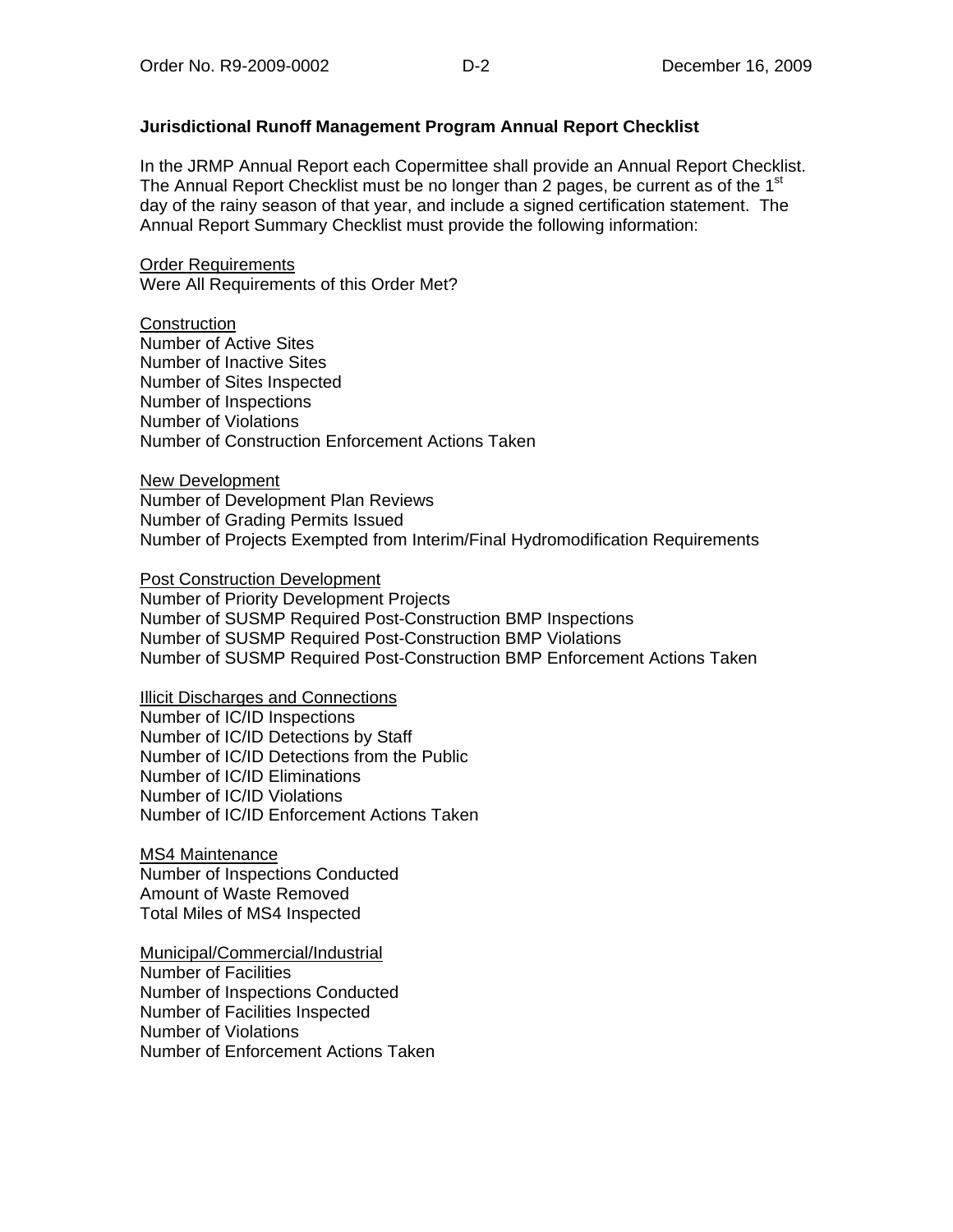# **Attachment E**

# **RECEIVING WATERS AND MS4 DISCHARGE MONITORING AND REPORTING PROGRAM NO. R9-2009-0002**

|      |    | $\mathcal{P}$ |
|------|----|---------------|
| Ш.   |    |               |
|      |    |               |
|      |    |               |
|      | 2. |               |
|      | 3. |               |
|      | 4. |               |
|      | 5. |               |
| В.   |    |               |
|      |    |               |
| D.   |    |               |
| Е.   |    |               |
| III. |    | 19            |
| А.   |    |               |
| В.   |    | 23            |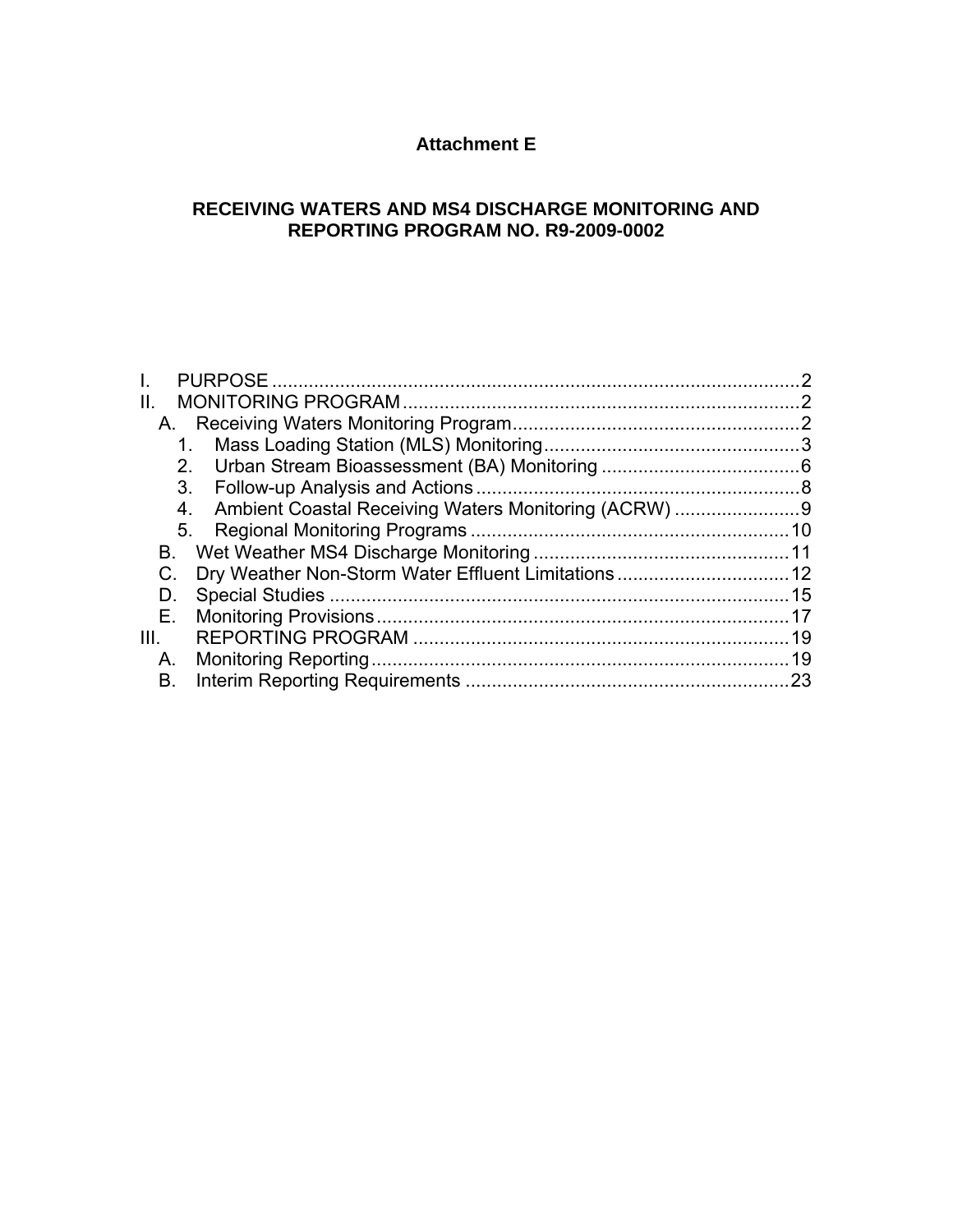# **I. PURPOSE**

- A. This Receiving Waters and MS4 Discharge Monitoring and Reporting Program is intended to meet the following goals:
	- 1. Assess compliance with Order No. R9-2009-002;
	- 2. Measure and improve the effectiveness of the Copermittees' runoff management programs;
	- 3. Assess the chemical, physical, and biological impacts to receiving waters resulting from MS4 discharges;
	- 4. Characterize storm water discharges;
	- 5. Identify sources of specific pollutants;
	- 6. Prioritize drainage and sub-drainage areas that need management actions;
	- 7. Detect and eliminate illicit discharges and illicit connections to the MS4; and
	- 8. Assess the overall health of receiving waters.
	- 9. Provide information to implement required BMP improvements
- B. In addition, this Receiving Waters and MS4 Discharges Monitoring and Reporting Program is designed to answer the following core management questions1:
	- 1. Are conditions in receiving waters protective, or likely to be protective, of beneficial uses?
	- 2. What is the extent and magnitude of the current or potential receiving water problems?
	- 3. What is the relative MS4 discharge contribution to the receiving water problem(s)?
	- 4. What are the sources of MS4 discharge that contribute to receiving water problem(s)?
	- 5. Are conditions in receiving waters getting better or worse?

# **II. MONITORING PROGRAM**

# **A. Receiving Waters Monitoring Program**

Each Copermittee must collaborate with the other Copermittees to develop, conduct, and report on a year-round watershed based Receiving Waters Monitoring Program. The monitoring program design, implementation, analysis, assessment, and reporting must be conducted

<sup>1</sup> <sup>1</sup> Core management questions from "*Model Monitoring Program for Municipal Separate Storm Sewer Systems in Southern California: A report from the Stormwater Monitoring Coalition's Model Monitoring Technical Committee.*" Technical Report No. 419. August 2004.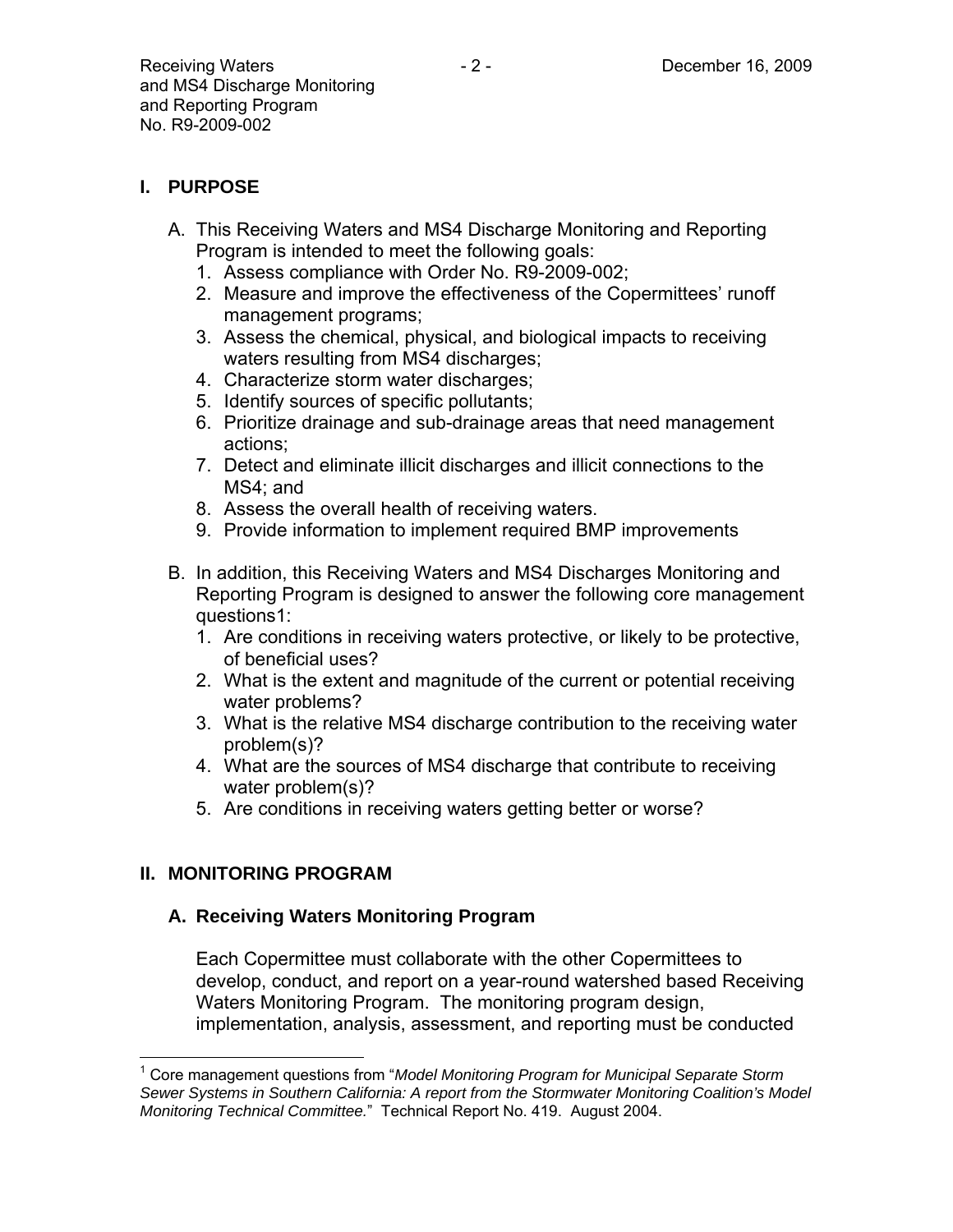on a watershed basis for each of the watershed management areas. The monitoring program must be designed to meet the goals and answer the questions listed in section I above. The monitoring program must include the following components:

## **1. MASS LOADING STATION (MLS) MONITORING**

- a. Locations: The following existing mass loading stations must continue to be monitored: Laguna Canyon, Aliso Creek, San Juan Creek, Trabuco Creek, Prima Deshecha Channel, and Segunda Deshecha Channel.
- b. Frequency: Each mass loading station to be monitored in a given year must be monitored twice during wet weather events and twice during dry weather flow conditions.
- c. Timing: Each mass loading station must be monitored for the first wet weather event of the season which meets the USEPA's criteria as described in 40 CFR 122.21(g)(7). Monitoring of the second wet weather event must be conducted after February 1. Dry weather mass loading monitoring events must be sampled at least three months apart between May and October. If flows are not evident in September or October for the second event, then sampling must be conducted during non-rain events in the wet weather season.
- d. Protocols: Protocols for mass loading sampling and analysis must be SWAMP comparable. At a minimum, analytical methods, target reporting limits, and data reporting formats should be SWAMP comparable. If the mass loading sampling and analysis are determined to be impracticable with the SWAMP standards, the Copermittees must provide explanation and discussion to this effect in the Receiving Waters and MS4 Discharge Monitoring Annual Report. Wet weather samples may be time-weighted composites, collected for the duration of the entire runoff event, where practical, consistent with methods used by the Copermittees during for the Receiving Waters Monitoring Program conducted for Regional Board Order No. R9-2002-01. Where such monitoring is not practical, such as for large watersheds with significant groundwater recharge flows, composites must be collected at a minimum during the first 3 hours of flow. Dry weather event sampling may be timeweighted composites composed of 24 discrete hourly samples, whereby the mass loads of pollutants are calculated as the product of the composite sample concentration and the total volume of water discharged past the monitoring point during the time of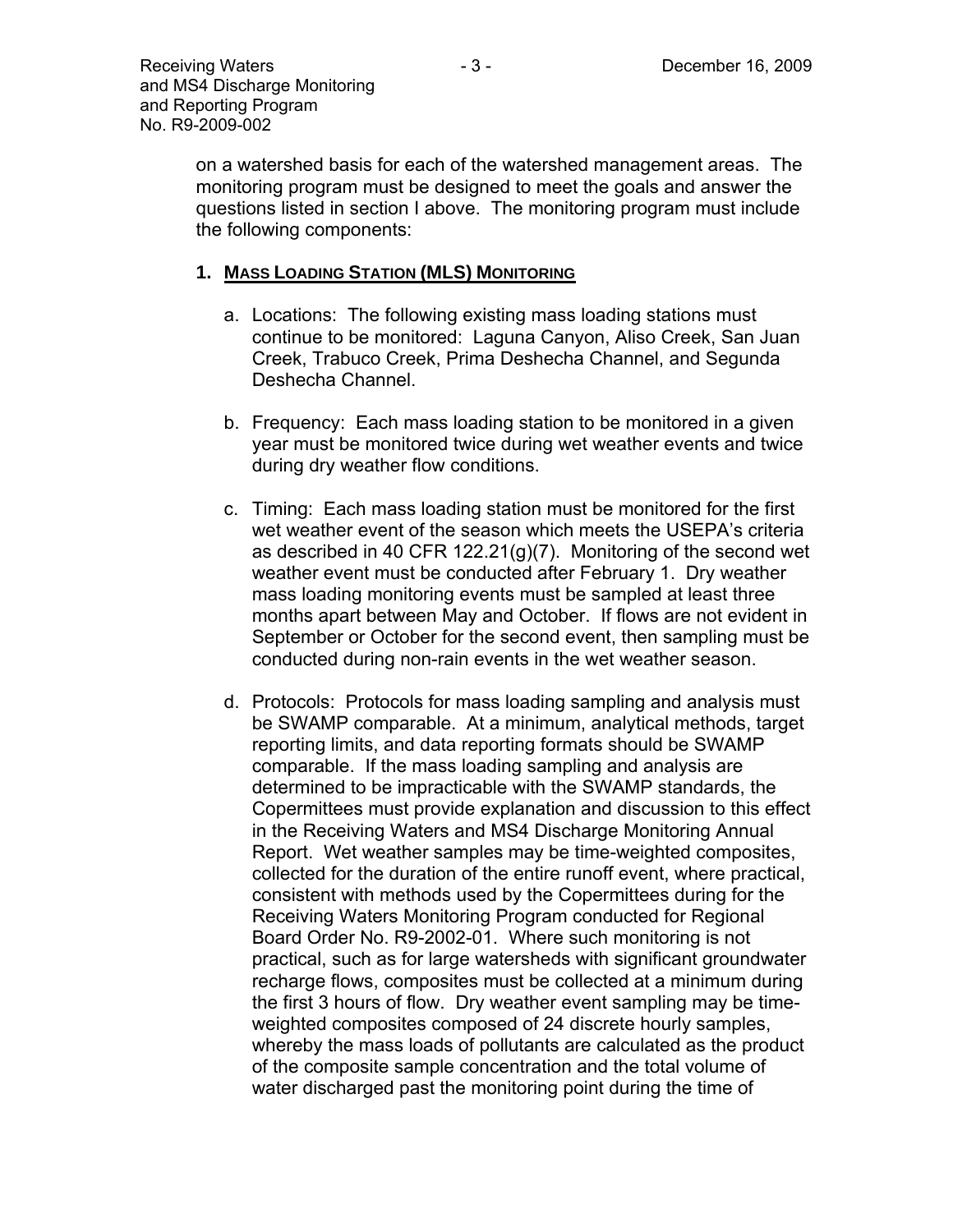sample collection.

- (1) Automatic samplers must be used to collect samples from mass loading stations.
- (2) Grab samples must be analyzed for temperature, pH, specific conductance, biochemical oxygen demand, oil and grease, total coliform, fecal coliform, enterococcus and for total petroleum hydrocarbons whenever a sheen is observed.
- e. Copermittees must measure or estimate flow rates and volumes for each mass loading station sampling event in order to determine mass loadings of pollutants. Data from nearby USGS gauging stations may be utilized, or flow rates may be estimated in accordance with the USEPA Storm Water Sampling Guidance Document (EPA-833-B-92-001), Section 3.2.1.
- f. In the event that the required number of events is not sampled during one monitoring year at any given station, the Copermittees must submit, with the subsequent Receiving Waters Monitoring Annual Report, a written explanation for a lack of sampling data, including streamflow data from the nearest USGS gauging station.
- g. The following constituents must be analyzed for each monitoring event at each station:

| <b>Conventionals, Nutrients,</b><br><b>Hydrocarbons</b>                                                                                                                                                                                                                                                                                                                                                                                                        | <b>Pesticides</b>                                                    | <b>Metals (Total</b><br>and Dissolved)                                                | <b>Bacteriological</b>                                         |
|----------------------------------------------------------------------------------------------------------------------------------------------------------------------------------------------------------------------------------------------------------------------------------------------------------------------------------------------------------------------------------------------------------------------------------------------------------------|----------------------------------------------------------------------|---------------------------------------------------------------------------------------|----------------------------------------------------------------|
| <b>Total Dissolved Solids</b><br>$\bullet$<br><b>Total Suspended Solids</b><br>Turbidity<br>$\bullet$<br><b>Total Hardness</b><br>рH<br>$\bullet$<br><b>Specific Conductance</b><br>$\bullet$<br>Temperature<br>$\bullet$<br>Dissolved Oxygen<br>$\bullet$<br><b>Total Phosphorus</b><br>$\bullet$<br><b>Dissolved Phosphorus</b><br>$\bullet$<br>Nitrite <sup>*</sup><br>Nitrate <sup>*</sup><br>$\bullet$<br>Total Kjeldahl Nitrogen<br>$\bullet$<br>Ammonia | Diazinon<br>Chlorpyrifos<br>Malathion<br>Carbamates*<br>Pyrethroids* | Arsenic<br>Cadmium<br>Chromium<br>Copper<br>Lead<br><b>Nickel</b><br>Selenium<br>Zinc | <b>Total Coliform</b><br><b>Fecal Coliform</b><br>Enterococcus |

Table 1. Analytical Testing for Mass Loading, Urban Stream Bioassessment (excluding bacteriological), and Ambient Coastal Receiving Waters Stations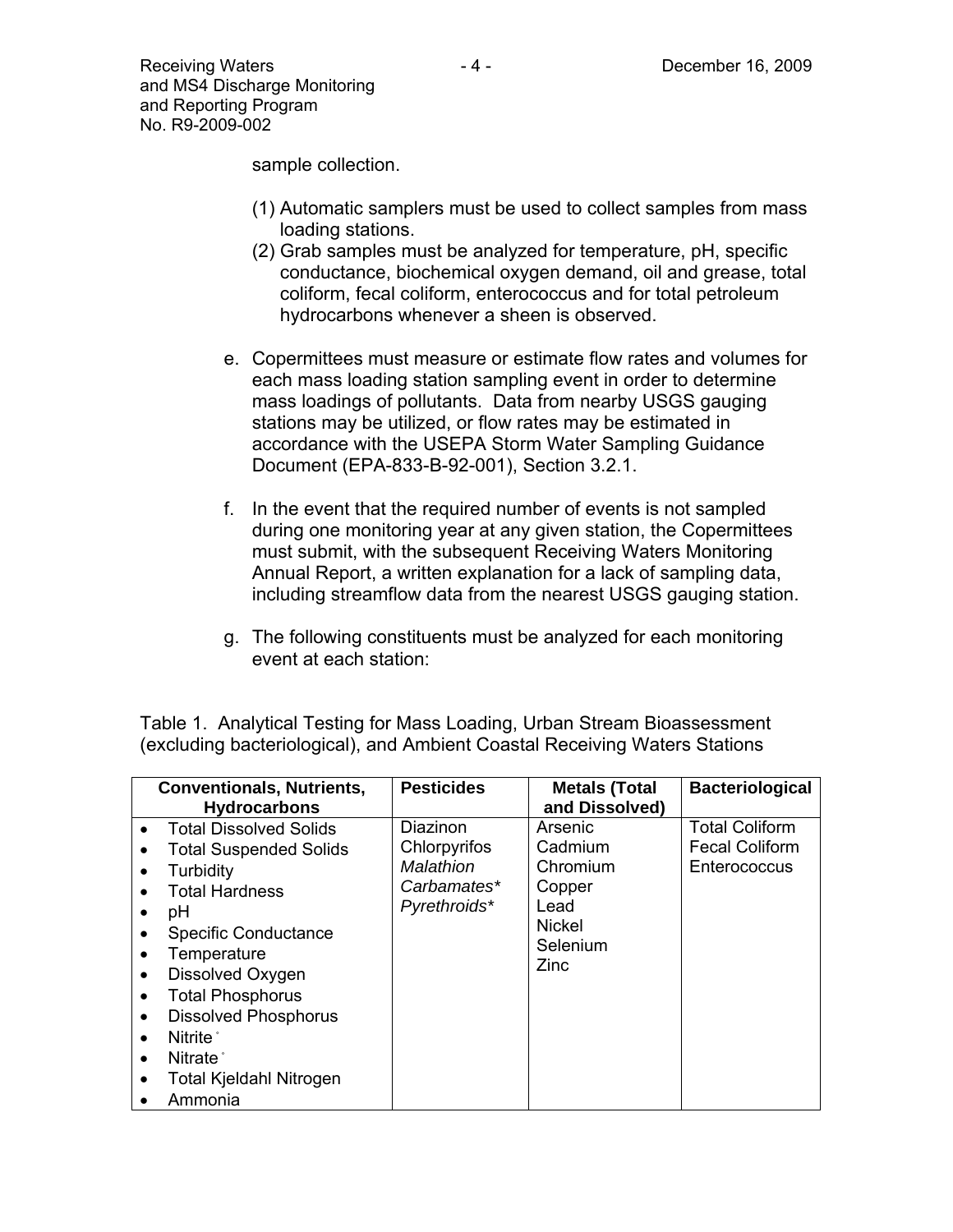|                                                                                     | Biological Oxygen Demand,                                                      |  |  |  |
|-------------------------------------------------------------------------------------|--------------------------------------------------------------------------------|--|--|--|
|                                                                                     | $5 - day$                                                                      |  |  |  |
|                                                                                     | Chemical Oxygen Demand                                                         |  |  |  |
|                                                                                     | <b>Total Organic Carbon</b>                                                    |  |  |  |
|                                                                                     | <b>Dissolved Organic Carbon</b>                                                |  |  |  |
|                                                                                     | Methylene Blue Active                                                          |  |  |  |
|                                                                                     | <b>Substances</b>                                                              |  |  |  |
|                                                                                     | Oil and Grease                                                                 |  |  |  |
| * Nitrate and nitrate may be combined and reported as nitrate + nitrite.            |                                                                                |  |  |  |
| * Carbamate and Pyrethroid pesticides must initially be monitored in Prima Deshecha |                                                                                |  |  |  |
|                                                                                     | and Segunda Deshecha watersheds. If carbamate and/or pyrethroid pesticides are |  |  |  |

found to correlate with observed acute or chronic toxicity, then that pesticide must be added to all stations displaying toxicity.

> h. Toxicity testing must be conducted for each monitoring event at each station according to the following Table 2:

Table 2. Toxicity Testing for Mass Loading, Urban Stream Bioassessment, and Ambient Coastal Receiving Waters Stations

|                                              | <b>Dry Weather Flows</b>              |                                                  | <b>Storm Water Flows</b>              |                                           |
|----------------------------------------------|---------------------------------------|--------------------------------------------------|---------------------------------------|-------------------------------------------|
| Program<br><b>Component</b>                  | <b>Freshwater</b><br><b>Organisms</b> | <b>Estuarine</b><br>& Marine<br><b>Organisms</b> | <b>Freshwater</b><br><b>Organisms</b> | <b>Estuarine</b><br>& Marine<br>Organisms |
| Mass Loading                                 | 2 chronic<br>2 acute                  | 1 chronic**                                      | 2 acute                               | 2 chronic<br>1 acute                      |
| Urban Stream<br><b>Bioassessment</b>         | 2 chronic*<br>2 acute*                | n/a                                              | n/a                                   | n/a                                       |
| Ambient<br>Coastal<br>Receiving<br>Waters    | n/a                                   | 2 chronic<br>1 acute                             | n/a                                   | 2 chronic<br>1 acute                      |
| Sediment<br>Toxicity<br><b>Special Study</b> | 1 chronic<br>1 acute 1                | n/a                                              | n/a                                   | n/a                                       |

Table Notes

\* Urban Stream Bioassessment on Aliso Creek must also include use of *Pimephales promelas* (fathead minnow) for chronic and acute toxicity testing.

\*\* Dry weather toxicity monitoring at a mass loading station may be omitted if either (a) the channel flows are diverted year-round in dry weather conditions to the sanitary sewer for treatment; or (b) dry weather toxicity with marine species is occurring at an Ambient Coastal Waters Receiving station where that channel reaches the Pacific Ocean.

Species Notes:

1. Freshwater acute toxicity testing must include *Hyalella azteca*.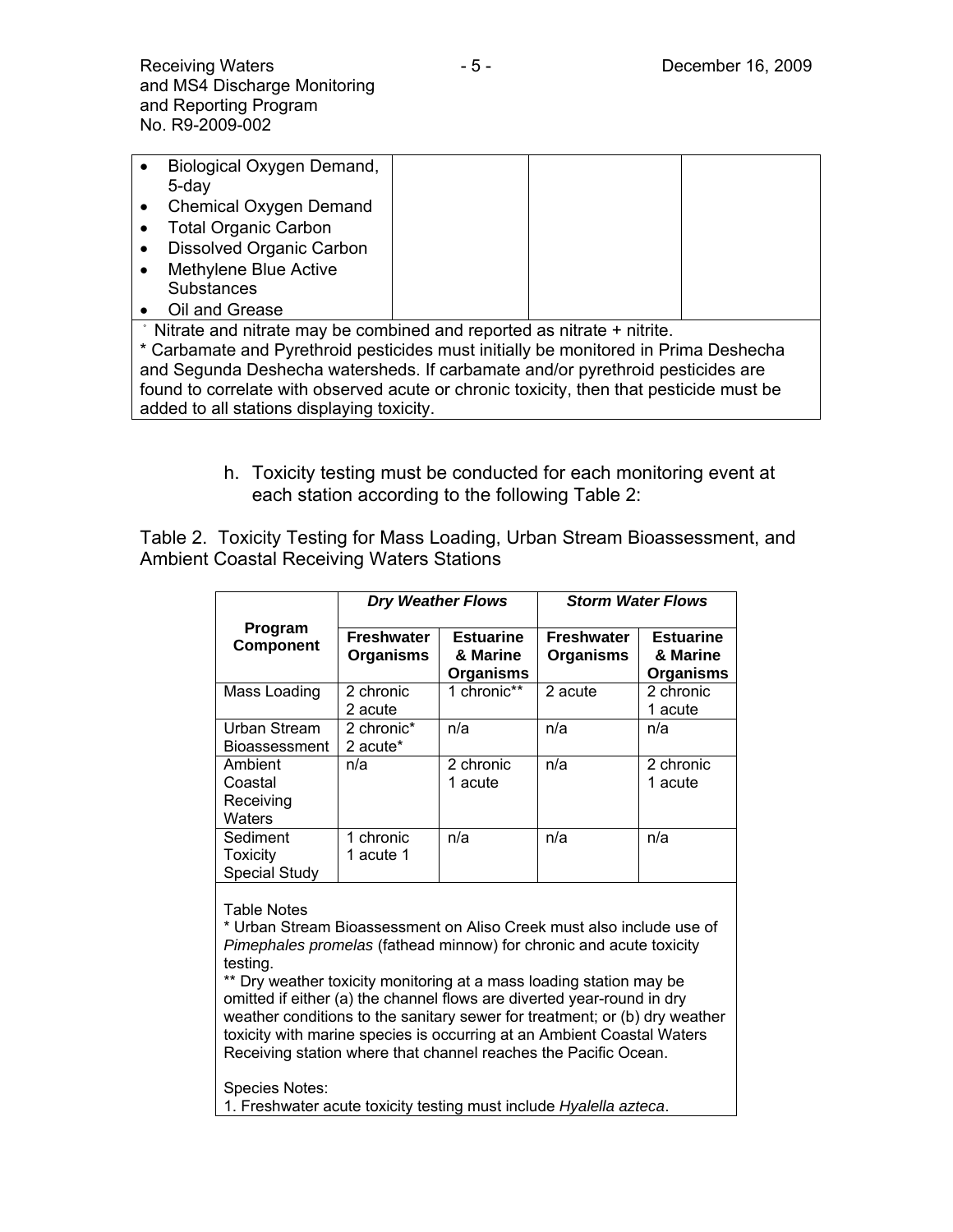2. Acute toxicity for may be determined during the course of chronic toxicity monitoring per U.S. EPA protocols. 3. *Americamysis bahia* may be used as a marine test organism if *Holmesimysis costata* cannot reasonably be obtained. The use of, and justification for, of *A. bahia* must be clearly reported in each Monitoring Report.

i. The presence of acute toxicity must be determined in accordance with USEPA protocol (EPA-821-R-02-012). The presence of chronic freshwater toxicity must be determined in accordance with USEPA protocol (EPA-821-R-02-013). The presence of chronic marine toxicity must be determined in accordance with USEPA guidance EPA 600/R95/136, except for chronic mysid tests that must be conducted in accordance with USEPA protocol EPA-821-R-02-014.

## **2. Urban Stream Bioassessment (BA) Monitoring**

Copermittees must conduct Urban Stream Bioassessment Monitoring using a triad of indicators to assess the condition of biological communities in freshwater, urban receiving waters.

- a. Locations: At a minimum, the program shall consist of station identification, sampling, monitoring, and analysis of data for six bioassessment stations in order to determine the biological and physical integrity of urban streams within the County of Orange. At least one urban bioassessment station shall be located within each watershed management area. In addition to the urban stream bioassessment stations, three reference bioassessment stations shall be identified, sampled, monitored, and analyzed. Locations of reference stations must be identified according to protocols outlined in "A Quantitative Tool for Assessing the Integrity of Southern Coastal California Streams," by Ode, et al. 2005. $2$
- b. Frequency: Bioassessment stations which have year round flow conditions must be monitored in May or June (to represent the influence of wet weather on the communities) or September or October (to represent the influence of dry weather flows on the communities). Copermittees shall determine when the annual sampling for stations with year round flow will occur in accordance with the purposes of sampling, as outlined in Secion I of

 2 Ode, et al. 2005. "A Quantitative Tool for Assessing the Integrity of Southern Coastal California Streams." Environmental Management. Vol. 35, No. 1, pp. 1-13.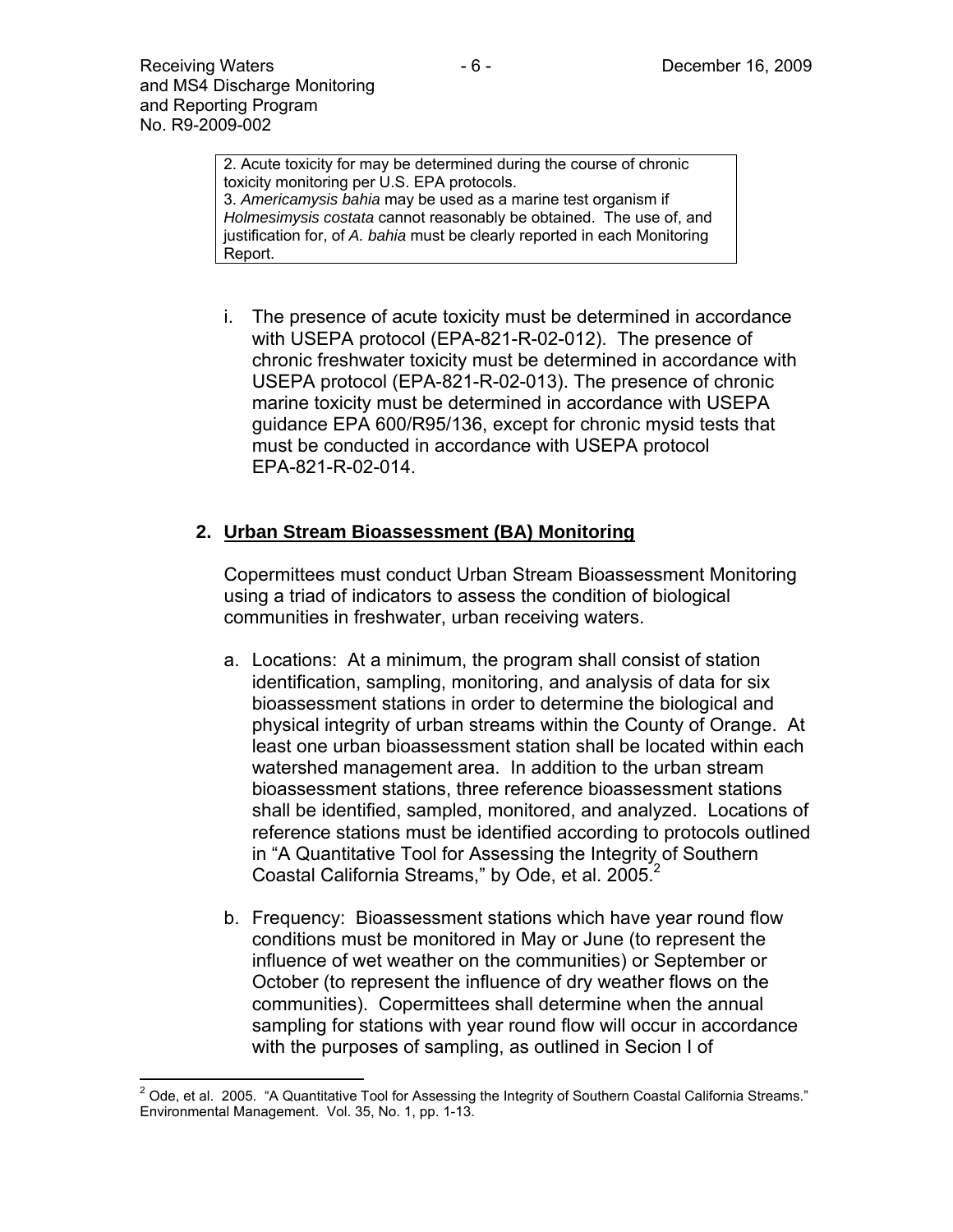Attachment E. Those stations that do not have year round flow shall continue to be monitored twice per year. The timing of monitoring of bioassessment stations must coincide with dry weather monitoring of mass loading stations and Inland Aquatic Habitat stations.

- c. Parameters / Methods: The triad of indicators for urban stream bioassessment monitoring must include bioassessment, aquatic chemistry, and aqueous toxicity.
	- (1) Aquatic chemistry and aqueous toxicity must be conducted using the same parameters and methods as the mass loading station monitoring, with the addition of pyrethroid pesticides.
	- (2) Bioassessment analysis procedures must include calculation of the Index of Biotic Integrity (IBI) for benthic macroinvertebrates for all bioassessment stations, as outlined in "A Quantitative Tool for Assessing the Integrity of Southern Coastal California Streams," by Ode, et al. 2005.
	- (3) Monitoring of bioassessment stations must be conducted according to bioassessment procedures developed by the Surface Water Ambient Monitoring Program (SWAMP), as amended  $3$
	- (4) Monitoring of bioassessment stations must incorporate assessment of algae in addition to macroinvertebrates, using the USEPA's 1999 Rapid Bioassessment Protocols for Use in Wadeable Streams and Rivers<sup>4</sup> and SWAMP's Incorporating bioassessment using freshwater algae into California's Surface Water Ambient Monitoring Program (SWAMP)<sup>5</sup>. Assessment of freshwater algae must include algal taxonomic composition (diatoms and soft algae) and algal biomass. Future bioassessment shall incorporate algal IBI scores, when developed.

 $\overline{a}$  $3$  Ode, P.R.. 2007. Standard operating procedures for collecting macroinvertebrate samples and associated physical and chemical data for ambient bioassessments in California. California State Water Resources Control Board Surface Water Ambient Monitoring Program (SWAMP) Bioassessment SOP 001.

<sup>4</sup> USEPA, 1999. *Rapid Bioassessment Protocols for Use in Wadeable Streams and Rivers*. EPA-841-B-99-002.

 $<sup>5</sup>$  Fetscher, E. A., and K. McLaughlin. 2008. Incorporating bioassessment using freshwater algae</sup> into California's Surface Water Ambient Monitoring Program (SWAMP). Southern California Coastal Water Research Project. Costa Mesa, CA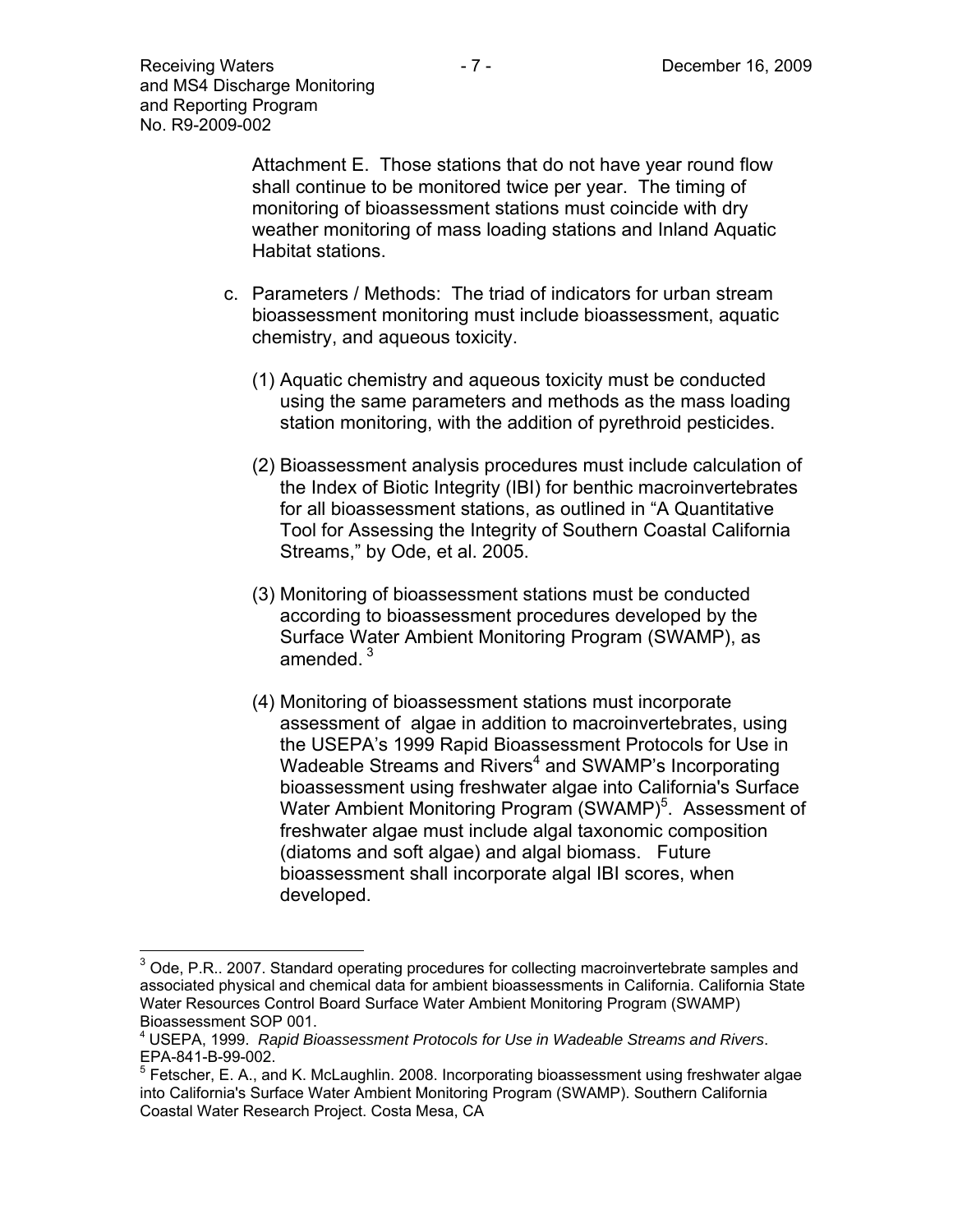d. A qualified professional environmental laboratory must perform all sampling, laboratory, quality assurance, and analytical procedures.

# **3. FOLLOW-UP ANALYSIS AND ACTIONS**

When results from the required monitoring indicate MS4 discharge induced degradation at a mass loading station, bioassessment, or dry weather discharge station, Copermittees within the watershed must evaluate the extent and causes of MS4 discharge pollution in receiving waters and prioritize and implement management actions to eliminate or reduce sources. Toxicity Identification Evaluations (TIEs) must be conducted to determine the cause of toxicity as outlined in Table 3 below. Other follow-up activities, which must be conducted by the Copermittees, are also identified in Table 3. Once the cause of toxicity has been identified by a TIE, the Copermittees must perform source identification projects as needed and implement the measures necessary to reduce or eliminate the pollutant discharges and abate the sources causing the toxicity.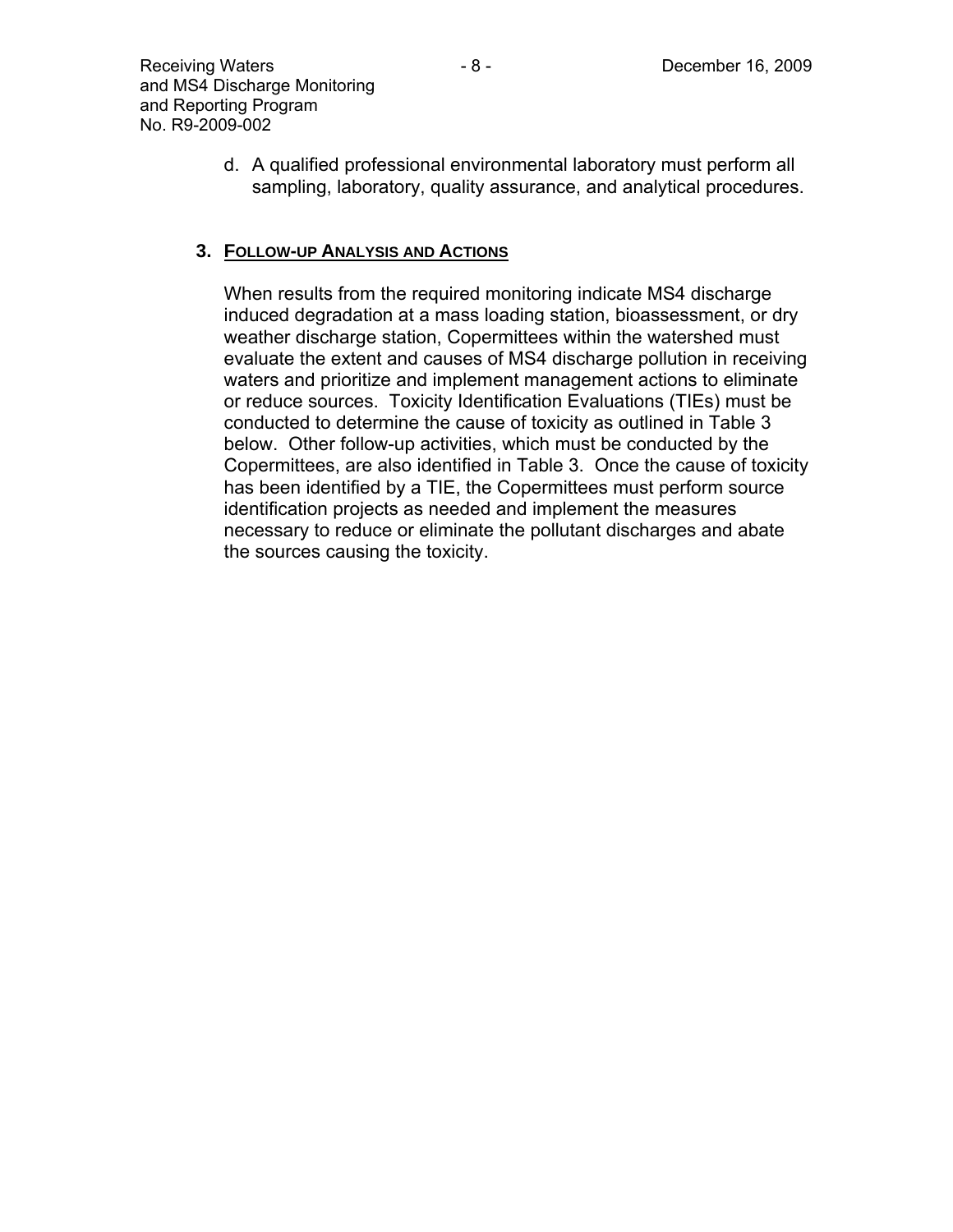| Table 3. Triad Approach to Determining Follow-Up Actions <sup>6</sup> |  |  |
|-----------------------------------------------------------------------|--|--|
|                                                                       |  |  |

|              | Chemistry                                                      | <b>Toxicity</b>            | <b>Benthic Alteration</b>       | <b>Example Conclusions</b>                                                                                                                                                                                                               | <b>Possible Actions or Decisions</b>                                                                                                                                                                                                                                                                                                                                                                                                                                                         |
|--------------|----------------------------------------------------------------|----------------------------|---------------------------------|------------------------------------------------------------------------------------------------------------------------------------------------------------------------------------------------------------------------------------------|----------------------------------------------------------------------------------------------------------------------------------------------------------------------------------------------------------------------------------------------------------------------------------------------------------------------------------------------------------------------------------------------------------------------------------------------------------------------------------------------|
| $\mathbf{1}$ | Exceedance of<br>water quality<br>objectives                   | Evidence of<br>toxicity    | Indications of<br>alteration    | Strong evidence of pollution-<br>induced degradation                                                                                                                                                                                     | Use TIE to identify contaminants of concern, based on TIE metric<br>Initiate upstream source identification as a high priority                                                                                                                                                                                                                                                                                                                                                               |
| 2.           | No persistent<br>exceedances of<br>water quality<br>objectives | No evidence<br>of toxicity | No indications of<br>alteration | No evidence of current<br>pollution-induced degradation<br>Potentially harmful pollutants<br>not yet concentrated enough<br>to cause visible impact                                                                                      | No immediate action necessary<br>Conduct periodic broad scans for new and/or potentially harmful pollutants                                                                                                                                                                                                                                                                                                                                                                                  |
| 3.           | Exceedance of<br>water quality<br>objectives                   | No evidence<br>of toxicity | No indications of<br>alteration | Contaminants are not<br>bioavailable<br>Test organisms not sensitive to<br>problem pollutants                                                                                                                                            | TIE would not provide useful information with no evidence of toxicity<br>Continue monitoring for toxic and benthic impacts<br>Initiate upstream source identification as a low priority<br>Consider whether different or additional test organisms should be<br>evaluated                                                                                                                                                                                                                    |
| 4.           | No persistent<br>exceedances of<br>water quality<br>objectives | Evidence of<br>toxicity    | No indications of<br>alteration | Unmeasured contaminant(s) or<br>conditions have the potential<br>to cause degradation<br>Pollutant causing toxicity at<br>very low levels                                                                                                | Recheck chemical analyses; verify toxicity test results<br>Consider additional advanced chemical analyses<br>Use TIE to identify contaminants of concern, based on TIE metric<br>Initiate upstream source identification as a medium priority                                                                                                                                                                                                                                                |
| 5.           | No persistent<br>exceedances of<br>water quality<br>objectives | No evidence<br>of toxicity | Indications of<br>alteration    | Alteration may not be due to<br>toxic contamination<br>Test organisms not sensitive to<br>problem pollutants                                                                                                                             | No action necessary due to toxic chemicals<br>Initiate upstream source identification (for physical sources) as a high<br>priority<br>Consider whether different or additional test organisms should be<br>evaluated                                                                                                                                                                                                                                                                         |
| 6.           | Exceedance of<br>water quality<br>objectives                   | Evidence of<br>toxicity    | No indications of<br>alteration | Toxic contaminants are<br>bioavailable, but in situ<br>effects are not demonstrable<br>Benthic analysis not sensitive<br>enough to detect impact<br>Potentially harmful pollutants<br>not yet concentrated enough<br>to change community | Determine if chemical and toxicity tests indicate persistent degradation<br>Recheck benthic analyses; consider additional data analyses<br>If recheck indicates benthic alteration, perform TIE to identify<br>contaminants of concern, based on TIE metric<br>Initiate upstream source identification as a high priority<br>If recheck shows no effect, use TIE to identify contaminants of concern,<br>based on TIE metric<br>Initiate upstream source identification as a medium priority |
| 7.           | No persistent<br>exceedances of<br>water quality<br>objectives | Evidence of<br>toxicity    | Indications of<br>alteration    | Unmeasured toxic<br>contaminants are causing<br>degradation<br>Pollutant causing toxicity at<br>very low levels<br>Benthic impact due to habitat<br>disturbance, not toxicity                                                            | Recheck chemical analyses and consider additional advanced analyses<br>Use TIE to identify contaminants of concern, based on TIE metric<br>Initiate upstream source identification as a high priority<br>Consider potential role of physical habitat disturbance                                                                                                                                                                                                                             |
| 8.           | Exceedance of<br>water quality<br>objectives                   | No evidence<br>of toxicity | Indications of<br>alteration    | Test organisms not sensitive to<br>problem pollutants<br>Benthic impact due to habitat<br>disturbance, not toxicity                                                                                                                      | TIE would not provide useful information with no evidence of toxicity<br>Initiate upstream source identification as a high priority<br>Consider whether different or additional test organisms should be<br>evaluated<br>Consider potential role of physical habitat disturbance                                                                                                                                                                                                             |

### **4. AMBIENT COASTAL RECEIVING WATERS MONITORING (ACRW)**

Copermittees must continue to conduct the Ambient Coastal Receiving Waters Monitoring (ACRW) program to assess the impact of MS4 discharge to ecologically-sensitive coastal areas by analyzing water chemistry and aqueous toxicity in both dry and wet weather and the magnitude of storm water discharge plumes to these areas. Copermittees must prioritize locations for further study and conduct special investigations.

 6 Orange County Storm Water Program, 2006. Report of Waste Discharge (San Diego Region), Section 11.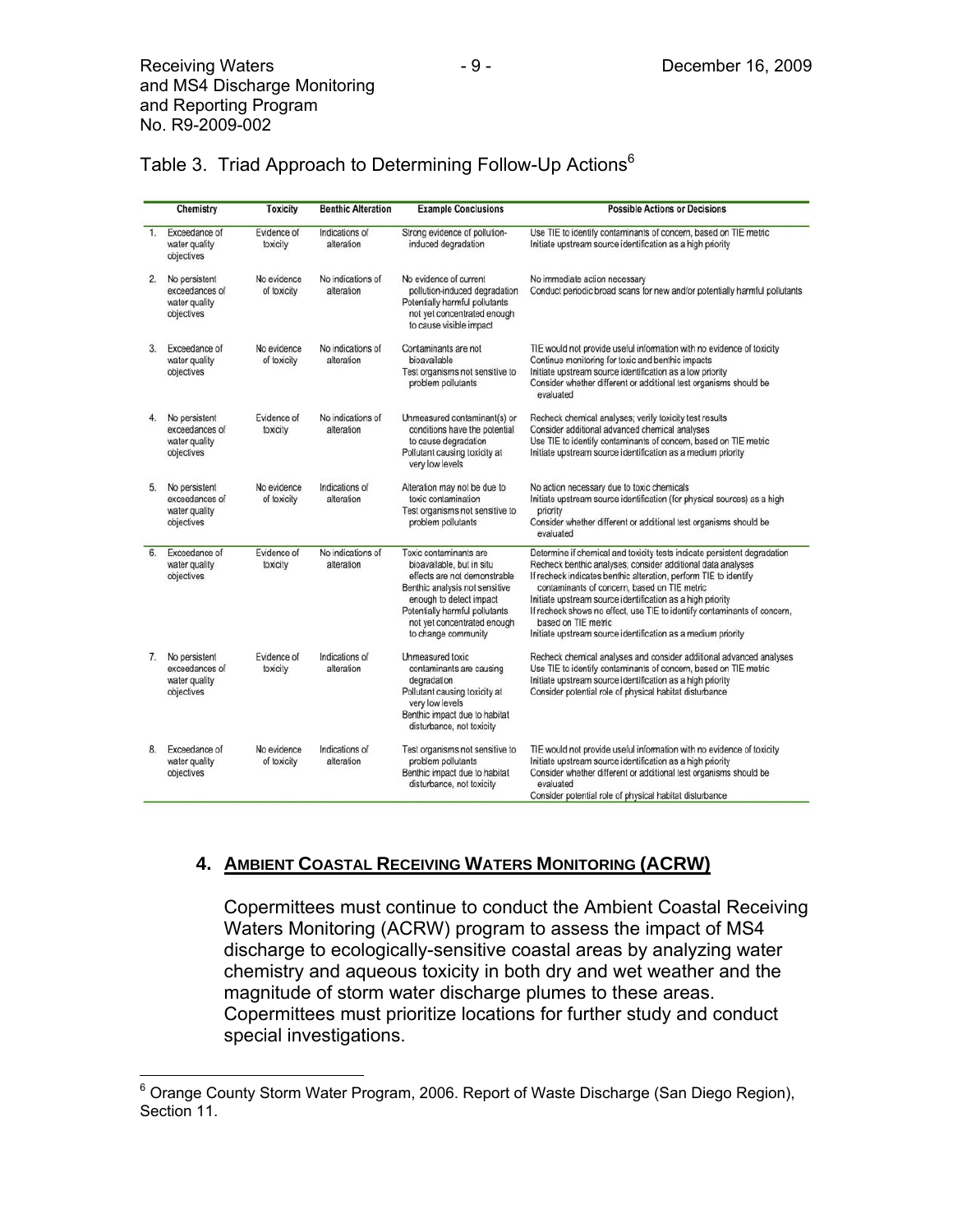- a. Locations: Copermittees must assess the existing Ambient Coastal Receiving Waters Monitoring (ACRW) stations to determine whether all ecologically-sensitive areas are represented. Stations must be established within all Areas of Special Biological Significance (ASBS) and Marine Life Refuges that receive significant MS4 discharges.
	- (1) Dana Point Harbor must continue to be monitored. ACRW monitoring in Dana Point Harbor may be suspended as long as the Harbor is being monitored pursuant to the Regional Harbor Monitoring Program<sup>7</sup> and follow-up investigations are conducted when appropriate based on guidance from the Storm Water Monitoring Coalition.
- b. Parameters: Aquatic chemistry and aqueous toxicity must be conducted using the same parameters and methods as the mass loading station monitoring.
- c. ACRW monitoring must be concurrent with the mass loading station monitoring whenever feasible.
- d. Special investigations Ambient Coastal Receiving Waters: Special investigations must be designed and conducted to most effectively answer each of questions 1-5 of section I.B above, with an emphasis on answering question 4.

### **5. REGIONAL MONITORING PROGRAMS**

a. Regional Bacteria Monitoring

The Copermittees shall participate in the development and implementation of monitoring for the collaborative regional bacteria monitoring program. It is expected that the regional monitoring will allow for a more effective and efficient bacteria monitoring program. The regional monitoring plan must be submitted to the Executive Officer for review and approval. Documentation of participation and monitoring shall be included in the annual report.

 7 On July 24, 2003, the Regional Board required the County of Orange to participate in an Investigative Order to comprehensively assess the receiving water conditions of Dana Point Harbor. The Regional Harbor Monitoring Program is described in the *Regional Technical Report: Harbor Monitoring Program for San Diego Region San Diego Bay, Mission Bay, Oceanside Harbor, and Dana Point Harbor,* MEC Analytical Systems and Brock Bernstein, February 2004.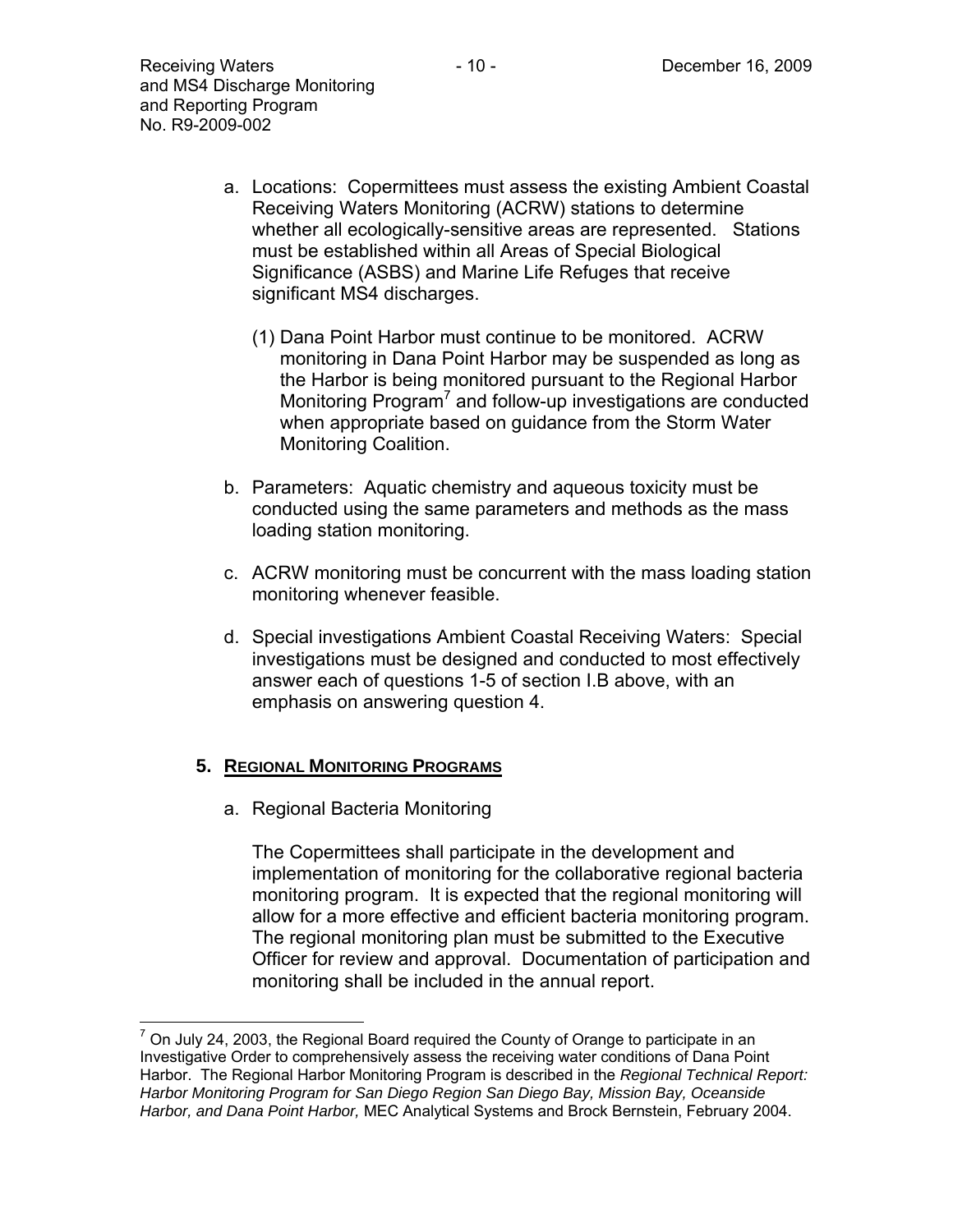b. Regional Monitoring Programs

The Regional Board recognizes the importance and advantages of participation by Copermittees in Regional Monitoring Programs. As such, the Copermittees may propose participation in additional regional monitoring programs to supplement and/or replace existing monitoring requirements. The regional monitoring plan must be submitted to the Executive Officer for review and approval. Documentation of participation and monitoring shall be included in the annual report.

### **B. Wet Weather MS4 Discharge Monitoring**

Each Copermittee must collaborate with the other Copermittees to develop, conduct, and report on a year-round watershed based Wet Weather MS4 Discharge Monitoring Program. The monitoring program design, implementation, analysis, assessment, and reporting must be conducted on a watershed basis for each of the hydrologic units. The monitoring program must be designed to meet the goals and answer the questions listed in section I above. The monitoring program must include the following components;

1. MS4 OUTFALL MONITORING

The Copermittees must collaborate to develop and implement a monitoring program to characterize pollutant discharges from MS4 outfalls in each watershed during wet weather. The program must include rationale and criteria for selection of outfalls to be monitored. The program must, at a minimum, include collection of samples for those pollutants causing or contributing to violations of water quality standards within the watershed. This monitoring program must be implemented within each watershed and must begin no later than the 2010-2011 monitoring year.

- a. The program must comply with Section D of the Order for Storm Water Action Levels (SALs). Samples must be collected during the first 24 hours of the storm water discharge or for the entire storm water discharge if it is less than 24 hours.
	- 1. Grab samples may be utilized only for pH, indicator bacteria, DO, temperature and hardness.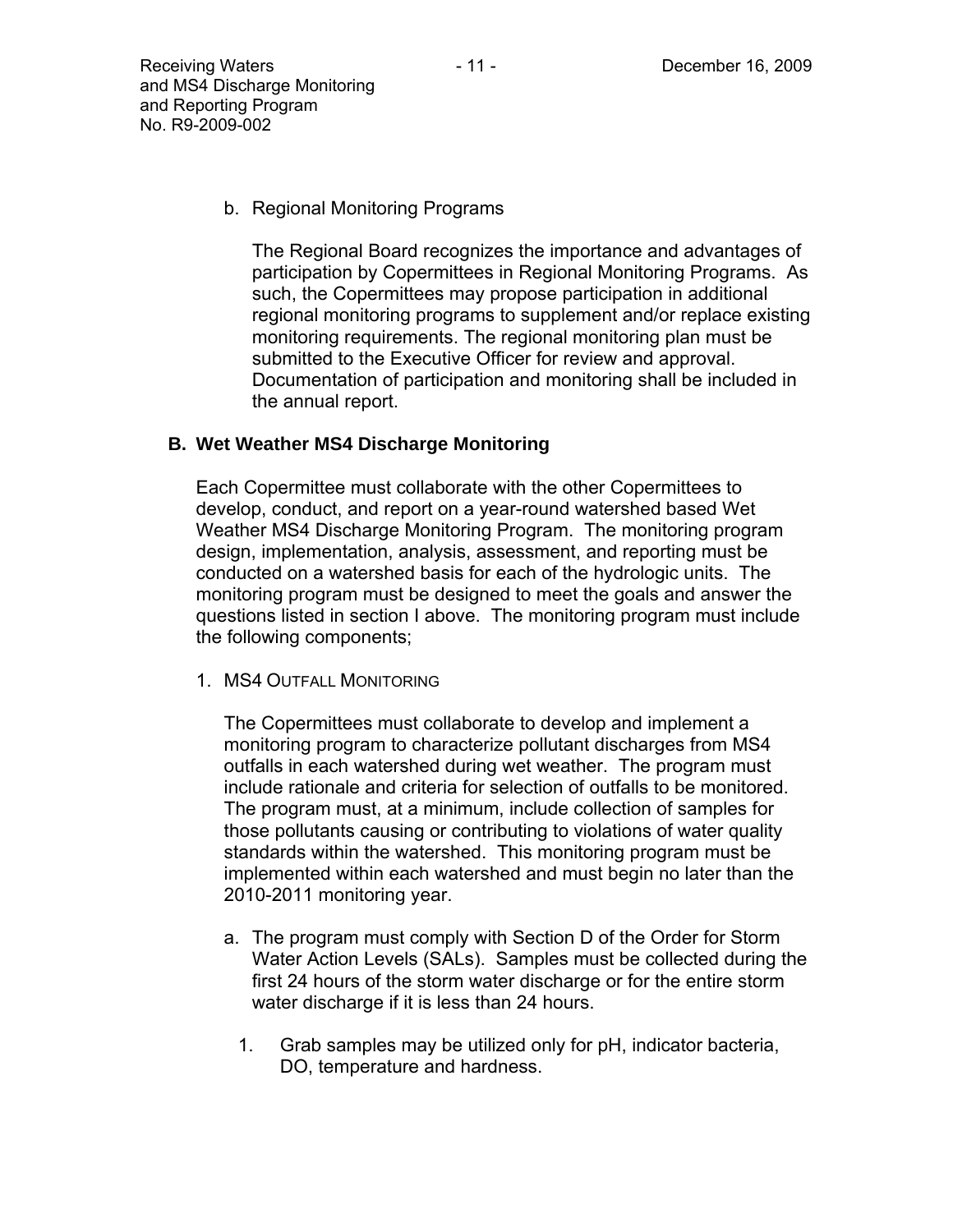- 2. All other constituents must be sampled using 24 hour composite samples or for the entire storm water discharge if the storm event is less than 24 hours.
- b. Sampling to compare MS4 outfall discharges with total metal SALs must include a measurement of receiving water hardness at each outfall. If a total metal concentration exceeds a SAL, that concentration must be compared to the California Toxic Rule criteria and the USEPA 1 hour maximum concentration for the detected level of receiving water hardness associated with that sample. If it is determined that the sample's total metal concentration for that specific pollutant exceeds the SAL but does not exceed the applicable 1 hour criteria for the measured level of hardness, then the SAL shall be considered not exceeded for that measurement.
- 2. SOURCE IDENTIFICATION MONITORING

The Copermittees must collaborate to develop and implement a monitoring program to identify sources of pollutants causing the priority water quality problems within each watershed. The monitoring program must include focused monitoring which moves upstream into each watershed as necessary to identify sources. This monitoring program must be implemented within each watershed and must begin no later than the 2010-2011 monitoring year.

### **C. Non-Storm Water Dry Weather Action Levels**

Each Copermittee must collaborate with the other Copermittees to conduct, and report on a year-round watershed based Dry Weather Nonstorm Water MS4 Discharge Monitoring Program. The monitoring program implementation, analysis, assessment, and reporting must be conducted on a watershed basis for each of the hydrologic units. The monitoring program must be designed to assess compliance with nonstorm water dry weather action levels in section C of this Order, adopted dry weather Total Maximum Daily Loads Waste Load Allocations and assessment of the contribution of dry weather flows to 303(d) listed impairments. The monitoring program must include the following components;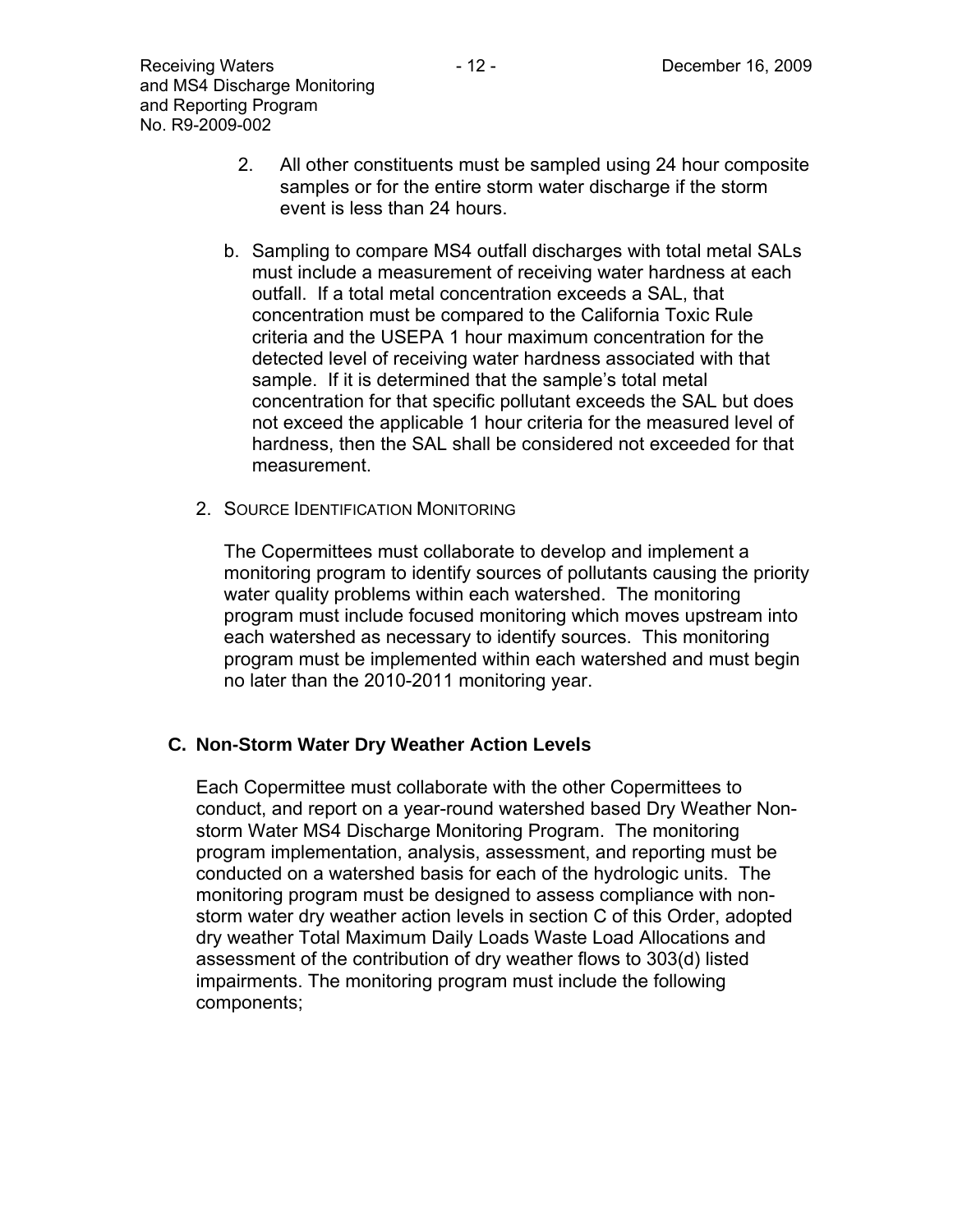Each Copermittee's program must be designed to determine levels of pollutants in effluent discharges from the MS4 into receiving waters. Each Copermittee must conduct the following dry weather field screening and analytical monitoring tasks:

- a. Dry Weather Non-storm Water Effluent Analytical Monitoring **Stations** 
	- (1) Stations must be major outfalls. Major outfalls chosen must include outfalls discharging to inland surface waters; to bays, harbors and lagoons/estuaries; and to the surf zone. Other outfall points (or any other point of access such as manholes) identified by the Copermittees as potential high risk sources of polluted effluent or as identified under Section C.3.e shall be sampled.
	- (2) Each Copermittee must clearly identify each dry weather effluent analytical monitoring station on its MS4 Map as either a separate GIS layer or a map overlay hereafter referred to as a Dry Weather Non-storm Water Effluent Analytical Stations Map.
- b. Develop Dry Weather Non-storm Water Effluent Analytical Monitoring Procedures

Each Copermittee must develop and/or update written procedures for effluent analytical monitoring (these procedures must be consistent with 40 CFR part 136), including field observations, monitoring, and analyses to be conducted. At a minimum, the procedures must meet the following guidelines and criteria:

- (1) Determining Sampling Frequency: Effluent analytical monitoring must be conducted at major outfalls and identified stations. The Copermittees must sample a representative number of major outfalls and identified stations. The sampling must be done to assess compliance with dry weather non-storm water action levels pursuant to section C of this Order. All monitoring conducted must be preceded by a minimum of 72 hours of dry weather.
- (2) If ponded MS4 discharge is observed at a monitoring station, make observations and collect at least one (1) grab sample. If flow is evident a 1 hour composite sample may be taken. Record flow estimation (i.e., width of water surface, approximate depth of water, approximate flow velocity, flow rate).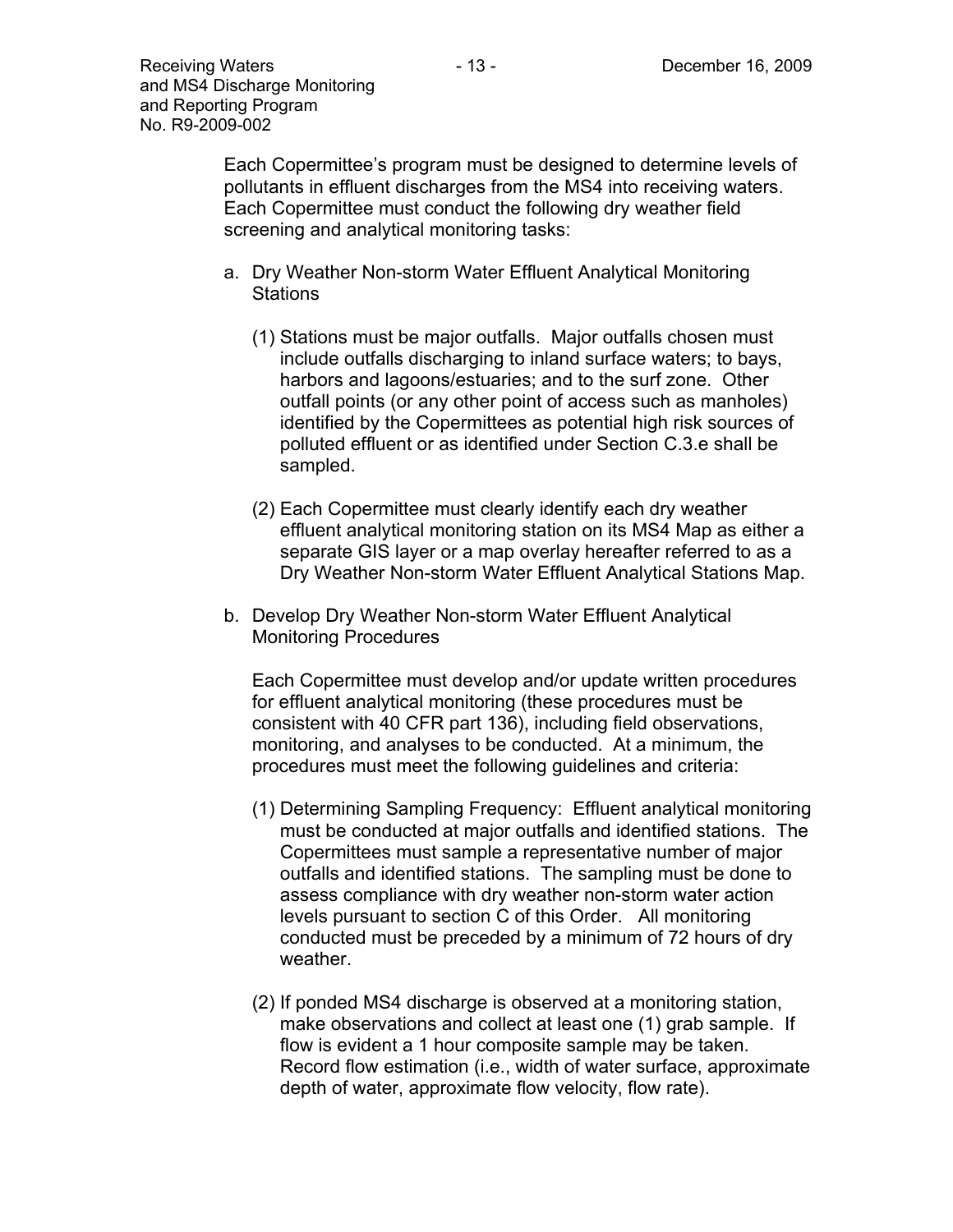- (3) Effluent samples shall undergo analytical laboratory analysis for constituents in: *Table 1. Analytical Testing for Mass Loading, Urban Stream Bioassessment, and Ambient Coastal Receiving Waters Stations* and for those constituents with action levels under Section C of this Order. Effluent samples must also undergo analysis for Chloride, Sulfate and Total Dissolved Solids.
- (4) If the station is dry (no flowing or ponded MS4 discharge), make and record all applicable observations.
- (5) Develop and/or update criteria for dry weather non-storm water effluent analytical monitoring results:
	- (a) Criteria must include action levels in Section C of this Order.
	- (b) Criteria must include evaluation of  $LC_{50}$  levels for toxicity to appropriate test organisms
- (6) Develop and/or update procedures for source identification follow up investigations in the event of exceedance of dry weather non-storm water effluent analytical monitoring result criteria. These procedures must be consistent with procedures required in section F.4.d and F.4.e. of this Order.
- (7) Develop and/or update procedures to eliminate detected illicit discharges and connections. These procedures must be consistent with the non-storm water dry weather action levels in Section C and with each Copermittees' Illicit Discharge and Elimination component of its Jurisdictional Runoff Management Plan as discussed in section F.4 and F.4.e. of this Order.
- c. Conduct Dry Weather Non-storm Water Effluent Analytical Monitoring

The Copermittees must commence implementation of dry weather effluent analytical monitoring under the requirements of this Order no later than May 1, 2011. If monitoring indicates an illicit connection or illegal discharge, conduct the follow-up investigation and elimination activities as described in submitted dry weather field screening and analytical monitoring procedures and found in sections C, F.4.d and F.4.e of Order No. R9-2009-0002.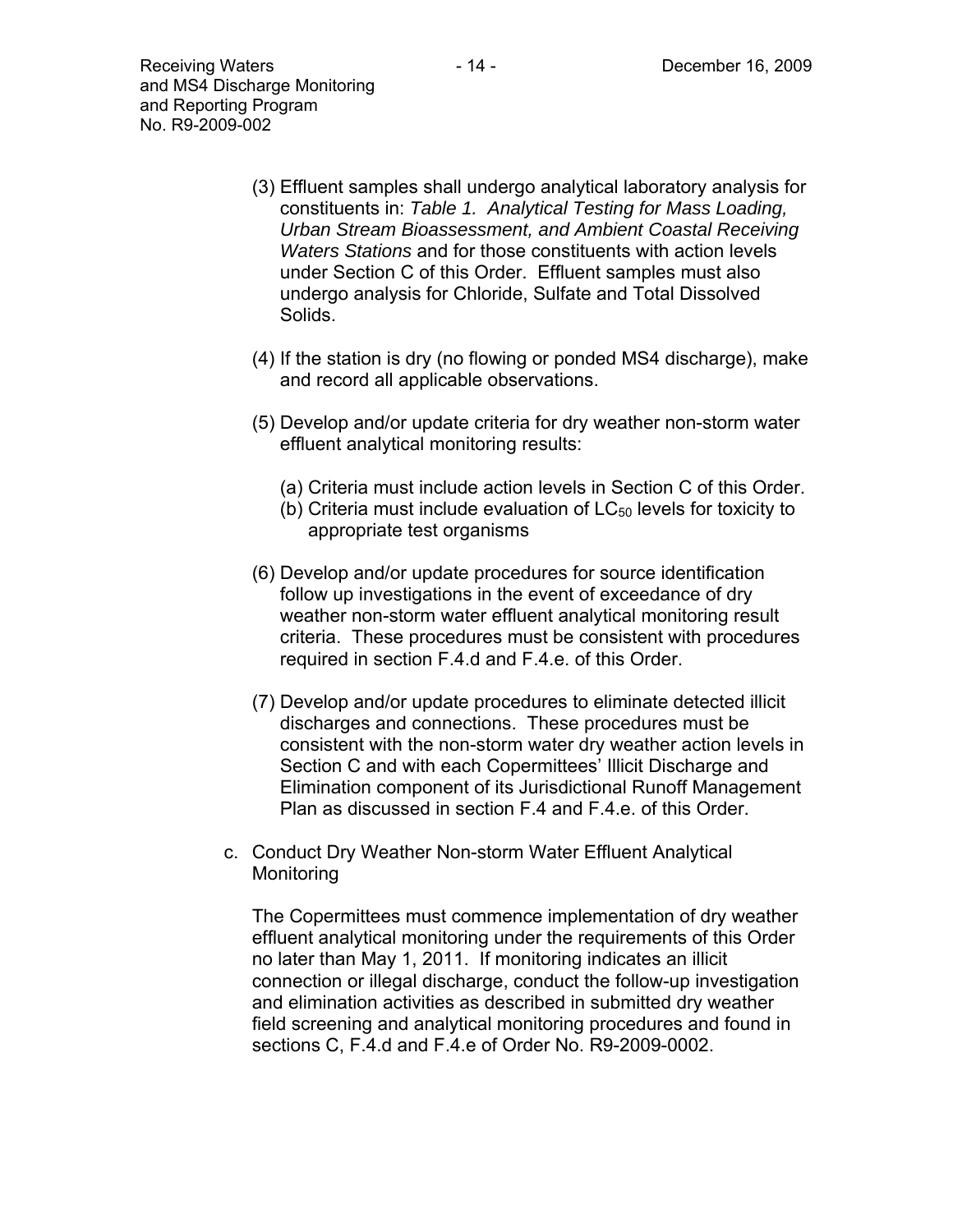(a) Until the dry weather non-storm water effluent analytical monitoring program is implemented under the requirements of this Order, each Copermittee must continue to implement dry weather field screening and analytical monitoring as it was most recently implemented pursuant to Order No. 2002-  $01<sub>1</sub>$ 

### **D. Special Studies**

- 1. Aliso Creek bacteria investigation: Each Copermittee within the Aliso Creek watershed must implement the Aliso Creek 13225 Directive Revised Monitoring Program Design – Integration with NPDES Program8 (December 2004). The Copermittees must include that monitoring program into the overall monitoring and reporting program.
- 2. The Copermittees must conduct special studies, including any monitoring required for TMDL development and implementation, as directed by the Executive Officer. A TMDL Monitoring Plan must be developed to comply with TMDL Resolution No. R9-2008-0027. The monitoring plan must be submitted within 365 days of Order adoption.
- 3. Stormwater Monitoring Coalition Regional Monitoring of Southern California's Coastal Watersheds:

The Copermittees must implement the monitoring program developed by the Stormwater Monitoring Coalition for Regional Monitoring of the Southern California's Coastal Watersheds within the San Juan Hydrologic Unit. Each Copermittee must evaluate the results of the monitoring program within and downstream of its jurisdiction and integrate the results into program assessments and modifications.

4. Sediment Toxicity Study

1

Copermittees must develop, submit to the Regional Board for review, and implement an approved special study which will investigate the toxicity of sediment in urban streams. The Study must be submitted within 24 months of adoption of Order R9-2009-0002. After Regional

 $8$  On October 12, 2005, the Regional Board accepted the revised Aliso Creek watershed bacteria monitoring plan proposal from the MS4 Copermittees. The Regional Board concluded that the scope of the current bacteria monitoring in the watershed was no longer warranted and that the proposed changes would constitute an effective interim program until adoption in the future of a Total Maximum Daily Load, requiring a bacteria reduction and assessment program for the watershed. In addition, the Regional Board recognized that as a result of reduced monitoring costs, the municipalities expect to direct additional resources toward implementation of management practices to reduce indicator bacteria and pathogens.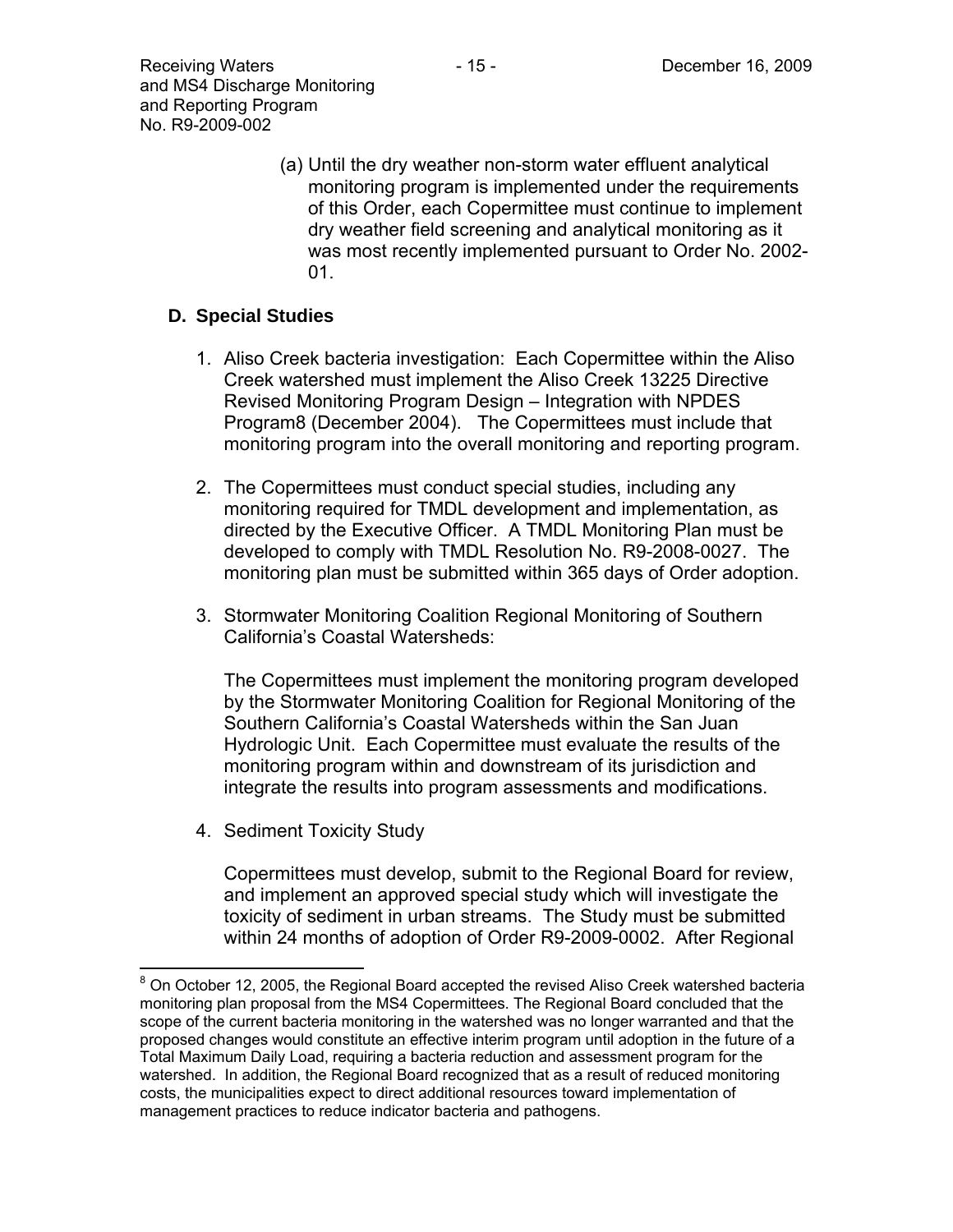Board review, the Sediment Toxicity Study must be implemented in conjunction with the Urban Stream Bioassesment Monitoring and, at a minimum, contain the following:

- a. Locations: At a minimum, 4 bioassessment locations must be sampled, including 1 reference site.
- b. Frequency: At a minimum, sampling must occur once per year at each site for at least 2 years. Sampling must be done in conjunction with the bioassessment sampling required under Section II.A.2 of the Monitoring and Reporting Program of this Order.
- c. Parameters/Methods: At a minimum, sediment toxicity analysis shall include the measurement of metals, pyrethroids and organochlorine pesticides. Analysis must include estimates of bioavailability based upon sediment grain size, organic carbon and receiving water temperature. Acute and chronic toxicity testing must be done using Hyalella azteca in accordance with Table 2.
- d. Results: Results and a Discussion shall be included in the Monitoring Annual Report. The Discussion must include an assessment of the relationship between observed IBI scores under Section II.A.2 and all variables measured.
- 5. Trash and Litter Impairment Investigation

Copermittees must develop and implement a special investigation beginning no later than 2 years following the adoption of this Order to assess trash (including litter) as a pollutant within receiving waters on a watershed based scale. Litter is defined in California Government Code 68055.1g as "litter means all improperly discarded waste material, including, but not limited to, convenience food, beverage, and other product packages or container constructed of steel, aluminum, glass, paper, plastic and other natural and synthetic ,materials, thrown or deposited on lands and waters of the state, but not including the properly discarded waste of the primary processing of agriculture, mining, logging, sawmilling, or manufacturing." A lead Copermittee may be selected for each watershed, and will be responsible for the following:

a. Locations: The lead Copermittee will identify suitable sampling locations within each watershed.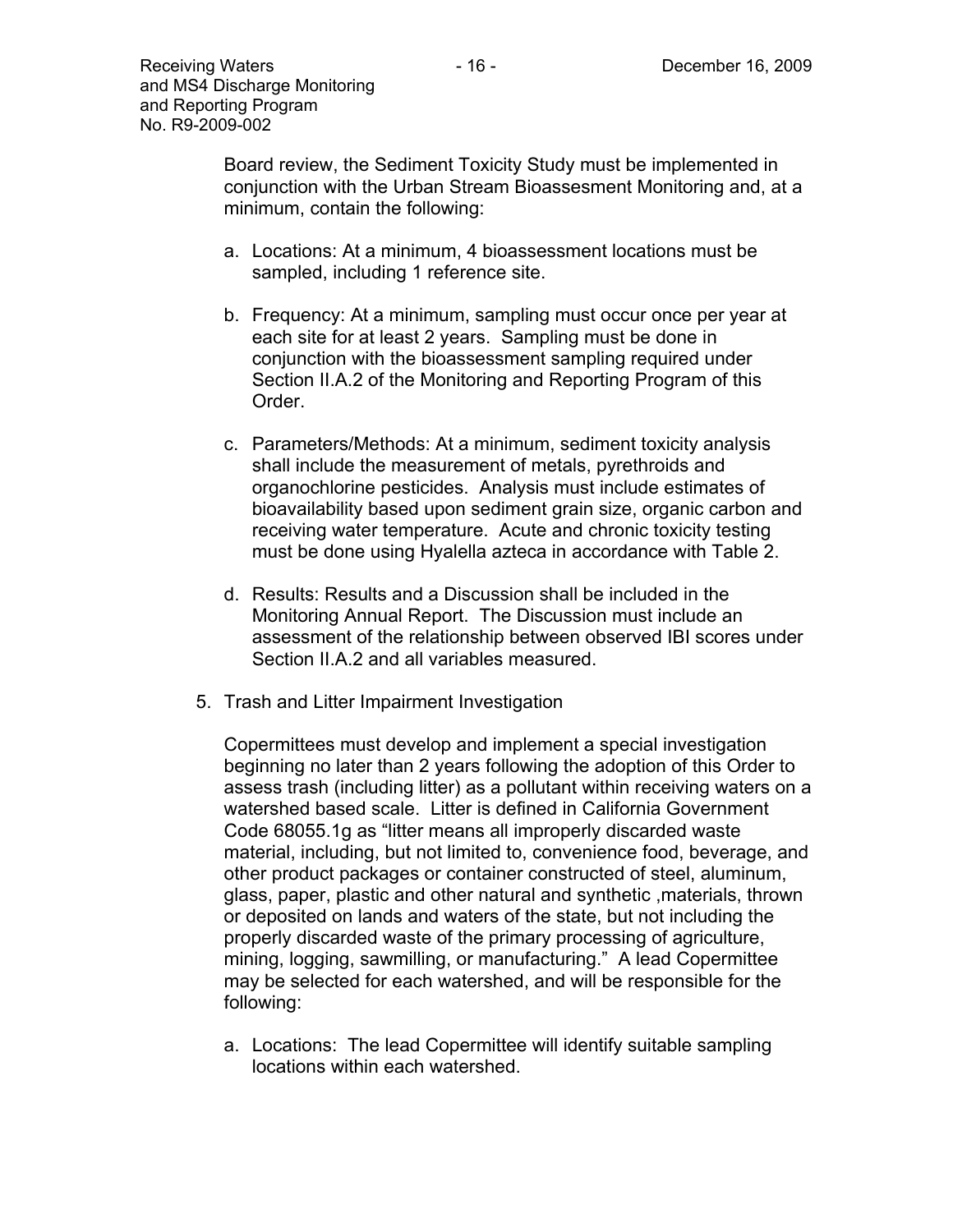- c. Protocol: The lead Copermittee for each watershed shall use the Final Monitoring Workplan for the Assessment of Trash in San Diego County Watersheds and A Rapid Trash Assessment Method Applied to Waters of the San Francisco Bay Region to develop a monitoring protocol for each Watershed. The draft monitoring protocol, including sampling locations and frequency, shall be submitted to the Regional Board for review no later than 365 days following the adoption of this Order. Although sampling must occur on a watershed basis, a County-wide protocol may be developed that incorporates each individual watershed.
- d. Results and Discussion from the Trash and Litter Impairment Study shall be included in the Monitoring Annual Report.

### **E. Monitoring Provisions**

All monitoring activities must meet the following requirements:

- 1. Where procedures are not otherwise specified in this Receiving Waters Monitoring and Reporting Program, sampling, analysis and quality assurance/quality control must be conducted in accordance with the Quality Assurance Management Plan (QAMP) for the State of California's Surface Water Ambient Monitoring Program (SWAMP), adopted by the State Water Resources Control Board (SWRCB).
- 2. Samples and measurements taken for the purpose of monitoring must be representative of the monitored activity [40 CFR 122.41(j)(1)].
- 3. The Copermittees must retain records of all monitoring information, including all calibration and maintenance of monitoring instrumentation, copies of all reports required by this Order, and records of all data used to complete the Report of Waste Discharge and application for this Order, for a period of at least five (5) years from the date of the sample, measurement, report, or application. This period may be extended by request of the Regional Board or USEPA at any time and must be extended during the course of any unresolved litigation regarding this discharge. [40 CFR 122.41(j)(2), CWC section 13383(a)]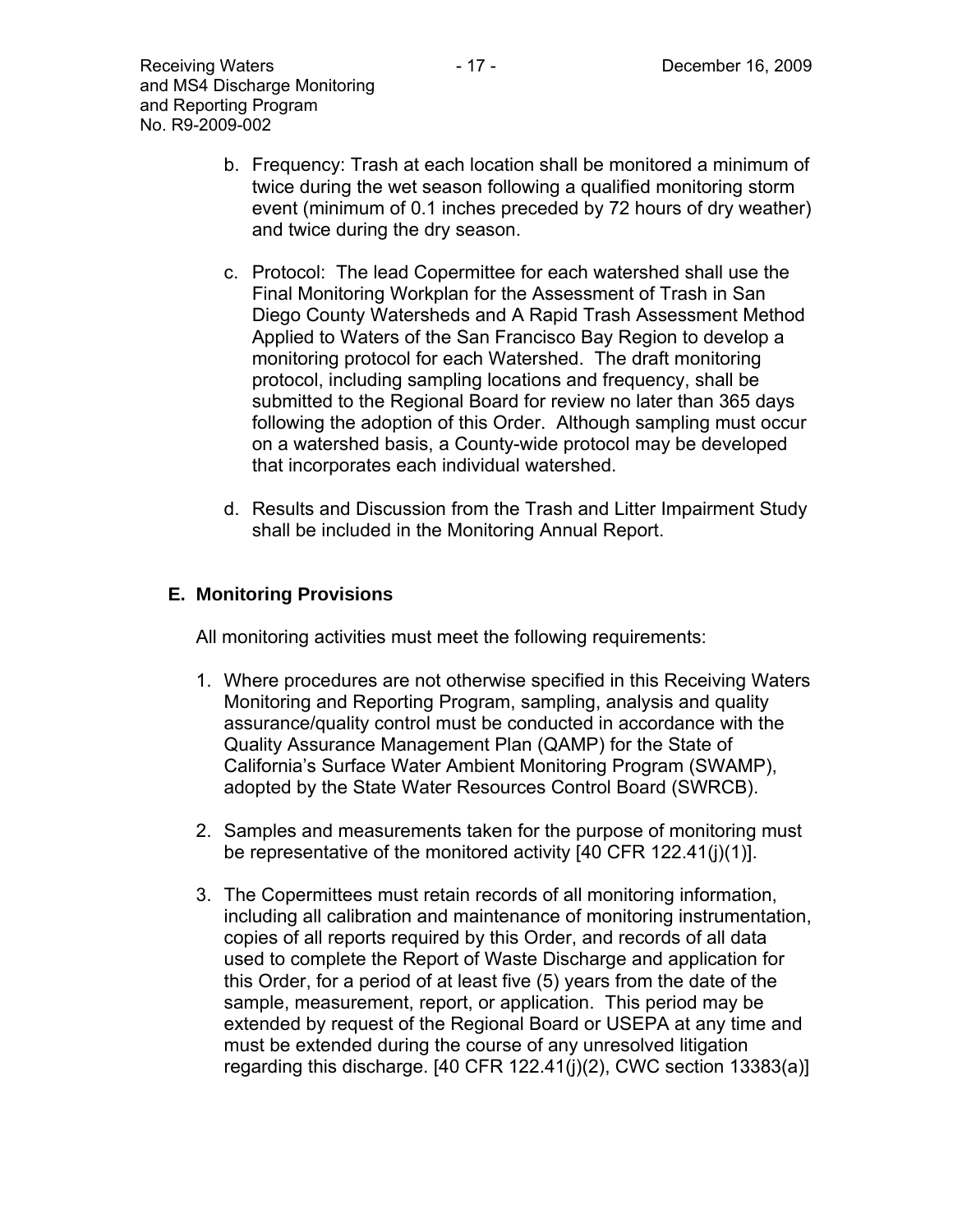- 4. Records of monitoring information must include [40 CFR 122.41(j)(3)]:
	- a. The date, exact place, and time of sampling or measurements;
	- b. The individual(s) who performed the sampling or measurements;
	- c. The date(s) analyses were performed;
	- d. The individual(s) who performed the analyses;
	- e. The analytical techniques or methods used; and
	- f. The results of such analyses.
- 5. All sampling, sample preservation, and analyses must be conducted according to test procedures approved under 40 CFR part 136, unless other test procedures have been specified in this Receiving Waters Monitoring and Reporting Program or approved by the Executive Officer [40 CFR 122.41(j)(4)].
- 6. The CWA provides that any person who falsifies, tampers with, or knowingly renders inaccurate any monitoring device or method required to be maintained under this Order must, upon conviction, be punished by a fine of not more than \$10,000, or by imprisonment for not more than two years, or both. If a conviction of a person is for a violation committed after a first conviction of such person under this paragraph, punishment is a fine of not more than \$20,000 per day of violation, or by imprisonment of not more than four years, or both. [40 CFR 122.41(j)(5)]
- 7. Calculations for all limitations which require averaging of measurements must utilize an arithmetic mean unless otherwise specified in this Receiving Waters Monitoring and Reporting Program. [40 CFR 122.41(I)(4)(iii)]
- 8. All chemical, bacteriological, and toxicity analyses must be conducted at a laboratory certified for such analyses by the California Department of Health Services or a laboratory approved by the Executive Officer.
- 9. For priority toxic pollutants that are identified in the California Toxics Rule (CTR) (65 Fed. Reg. 31682), the Copermittees must instruct its laboratories to establish calibration standards that are equivalent to or lower than the Minimum Levels (MLs) published in Appendix 4 of the Policy for Implementation of Toxics Standards for Inland Surface Waters, Enclosed Bays, and Estuaries of California (SIP). If a Copermittee can demonstrate that a particular ML is not attainable, in accordance with procedures set forth in 40 CFR 136, the lowest quantifiable concentration of the lowest calibration standard analyzed by a specific analytical procedure (assuming that all the method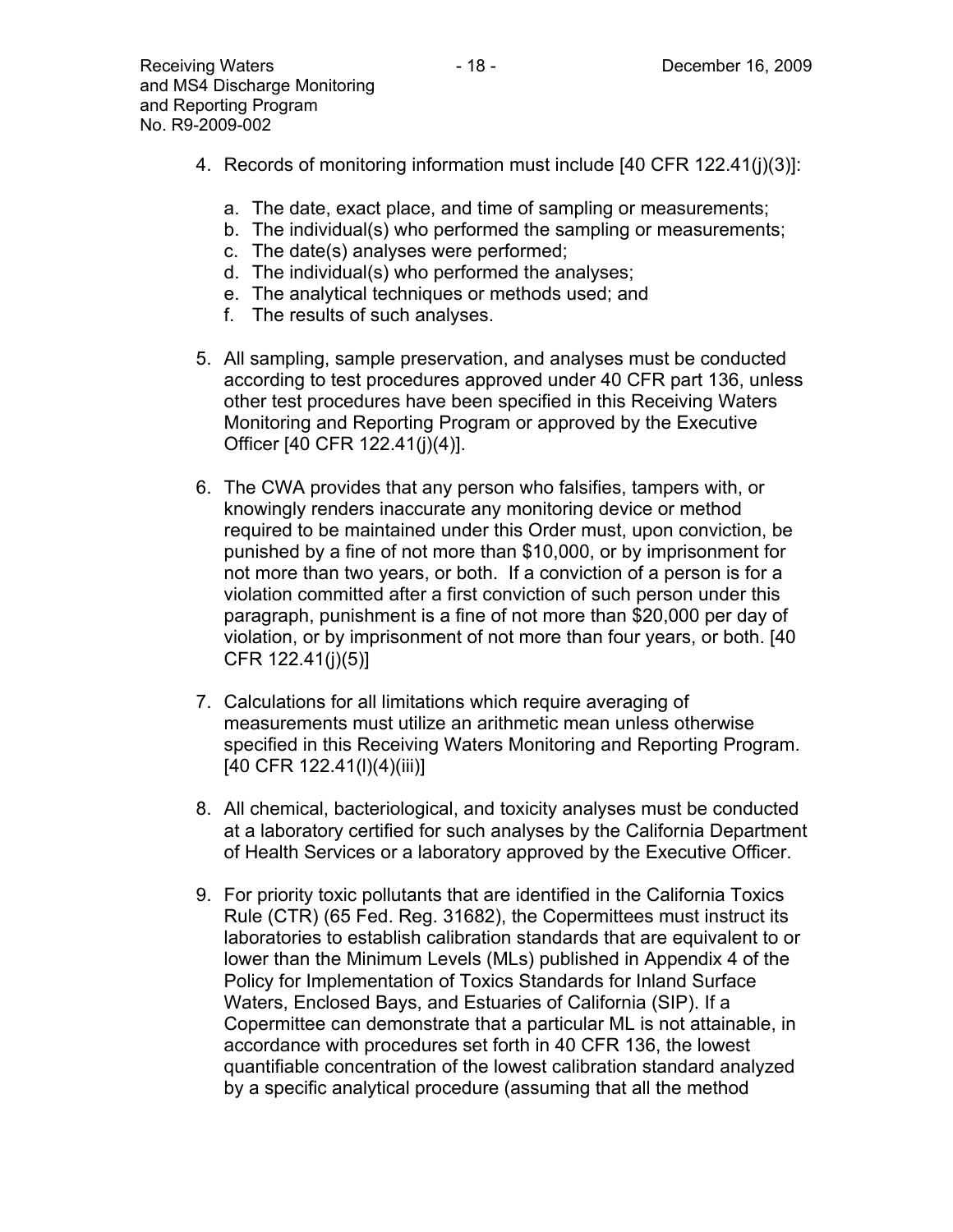specified sample weights, volumes, and processing steps have been followed) may be used instead of the ML listed in Appendix 4 of the SIP. The Copermittee must submit documentation from the laboratory to the Regional Board for approval prior to raising the ML for any priority toxic pollutant.

- 10. The Regional Board Executive Officer or the Regional Board may make revisions to this Receiving Waters and MS4 Discharge Monitoring and Reporting Program at any time during the term of Order No. R9-2009-002 and may include a reduction or increase in the number of parameters to be monitored, locations monitored, the frequency of monitoring, or the number and size of samples collected.
- 11. The Clean Water Act provides that any person who knowingly makes any false statement, representation, or certification in any record or other document submitted or required to be maintained under this permit, including monitoring reports or reports of compliance or noncompliance must, upon conviction, be punished by a fine of not more than \$10,000 per violation, or by imprisonment for not more than six months per violation, or by both. [40 CFR 122.41(k)(2)]
- 12. Monitoring must be conducted according the USEPA test procedures approved under 40 CFR 136, "Guidelines Establishing Test Procedures for Analysis of Pollutants under the Clean Water Act" as amended, unless other test procedures have been specified in this Receiving Waters and MS4 Discharge Monitoring and Reporting Program, in Order No. R9-2009-002, or by the Executive Officer.
- 13. If the discharger monitors any pollutant more frequently than required by the permit using test procedures approved under 40 CFR part 136, unless otherwise specified in the Order, the results of this monitoring must be included in the calculation and reporting of the data submitted in the reports requested by the Regional Board. [40 CFR 122.41(l)(4)(ii)]

### **III. REPORTING PROGRAM**

### **A. Monitoring Reporting**

1. Planned Monitoring Program: The Principal Copermittee must submit a description of the Receiving Waters and MS4 Discharge Monitoring Program to be implemented for every monitoring year. The submittals must begin on September 1, 2010, and continue every year thereafter.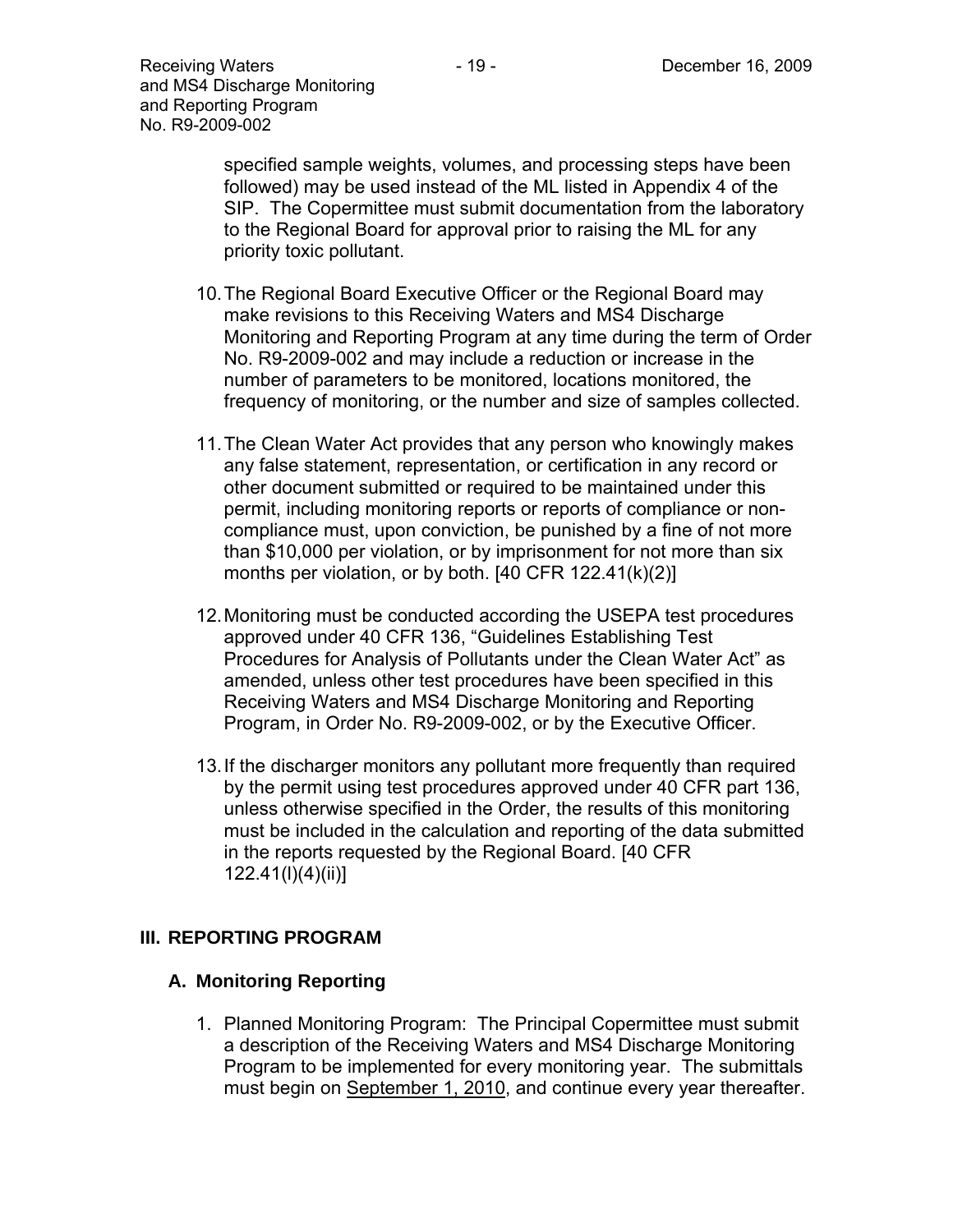The submittals must describe all monitoring to be conducted during the upcoming monitoring year. For example, the September 1, 2010. submittal must describe the monitoring to be conducted from October 1, 2010 through September 30, 2011.

- 2. Monitoring Annual Report: The Principal Copermittee must submit the Receiving Waters and MS4 Discharge Monitoring Annual Report to the Regional Board on October 1 of each year, beginning on October 1, 2011. Receiving Waters and MS4 Discharge Monitoring Annual Reports must meet the following requirements:
	- a. Annual monitoring reports must include the data/results, methods of evaluating the data, graphical summaries of the data, and an explanation/discussion of the data for each monitoring program component.
	- b. Annual monitoring reports must include a watershed-based analysis of the findings of each monitoring program component. Each watershed-based analysis must include:
		- (1) Identification and prioritization of water quality problems within each watershed.
		- (2) Identification and description of the nature and magnitude of potential sources of the water quality problems within each watershed.
		- (3) Exhibition of pollutant load and concentration increases or decreases at each mass loading and temporary watershed assessment station.
		- (4) Evaluation of pollutant loads and concentrations at mass loading and temporary watershed assessment stations with respect to land use, population, sources, and other characteristics of watersheds using tools such as multiple linear regression, factor analysis, and cluster analysis.
		- (5) Identification of links between source activities/conditions and observed receiving water impacts.
		- (6) Identification of recommended future monitoring to identify and address sources of water quality problems.
		- (7) Results and discussion of any TIE conducted, together with actions that will be implemented to reduce the discharge of pollutants and abate the sources causing the toxicity.
	- c. Aliso Creek Bacteria Investigation: Annual monitoring reports for the Aliso Creek Bacteria Investigation must contain the following information: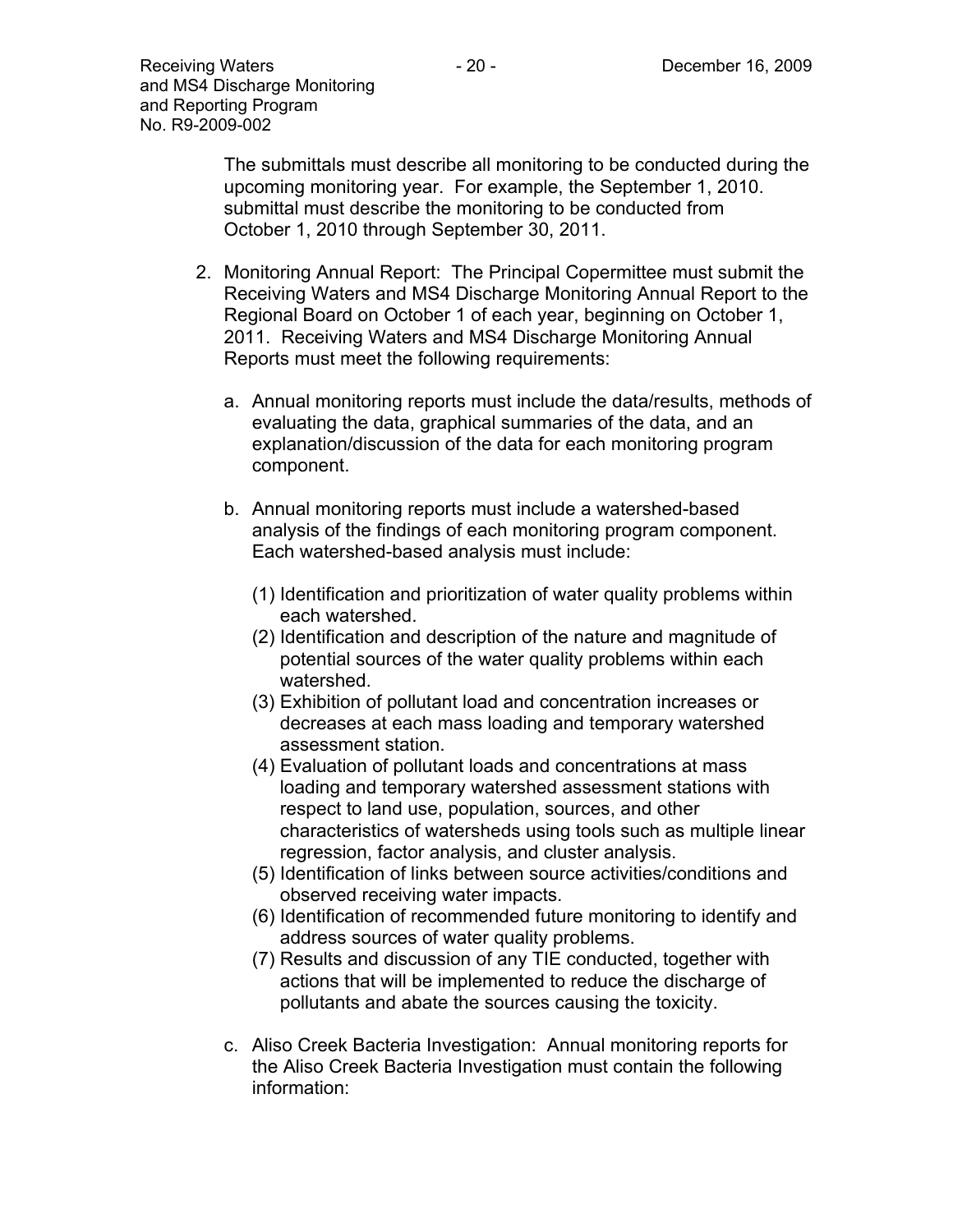- (1) Water quality data and assessment. The report must contain all data collected and an assessment of compliance with applicable water quality standards for each monitoring station;
- (2) Program Assessment. A description and assessment of each municipality's program implemented within the high-priority storm drain locations to reduce storm water discharges of indicator fecal bacteria/pathogens. Water quality monitoring alone is not sufficient to assess progress of the municipal programs. Municipalities must demonstrate each year that their programs are effective and resulting in a reduction of bacteria sources.
	- (a) For structural and nonstructural management practices implemented, the assessment must contain a description of the practice, capital and maintenance costs, expectations for effectiveness, date implemented, and any observed results.
	- (b) For structural and nonstructural management practices implemented, the assessment must contain a description of the practice, capital and maintenance costs, expectations for effectiveness, date implemented, and any observed results
- d. Annual monitoring reports must include discussions for each watershed which answer each of the management questions listed in section I.B of this Receiving Waters Monitoring and Reporting Program.
- e. Annual monitoring reports must identify how each of the goals listed in section I.A of this Receiving Waters Monitoring and Reporting Program has been addressed by the Copermittees' monitoring.
- f. Annual monitoring reports must include identification and analysis of any long-term trends in storm water or receiving water quality. Trend analysis must use nonparametric approaches, such as the Mann-Kendall test, including exogenous variables in a multiple regression model, and/or using a seasonal nonparametric trend model, where applicable.
- g. Annual monitoring reports must provide an estimation of total pollutant loads (wet weather loads plus dry weather loads) due to MS4 Discharge for each of the watersheds specified in Table 3 of Order No. R9-2009-0002.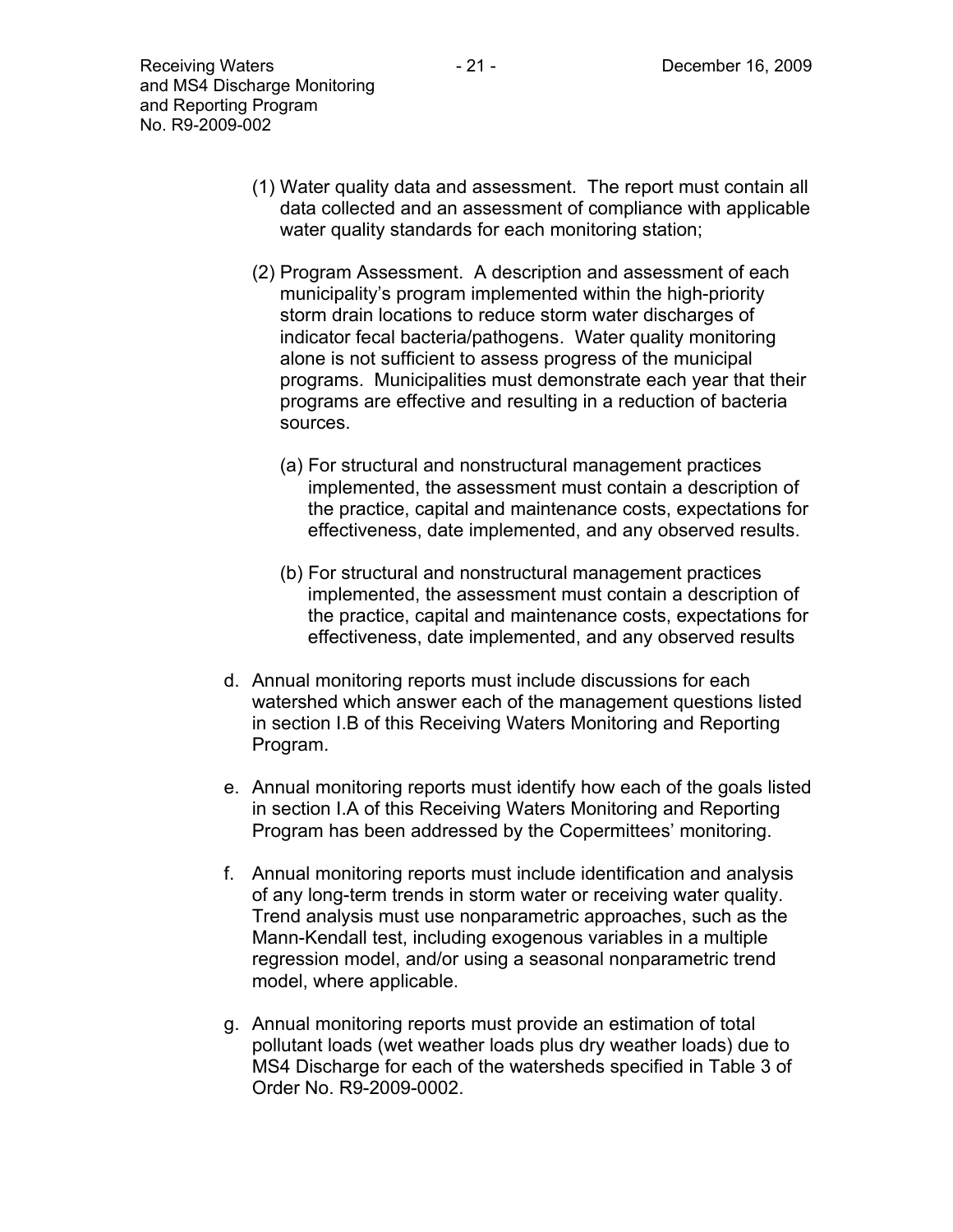$\overline{a}$ 

- i. Annual monitoring reports must describe monitoring station locations by latitude and longitude coordinates, frequency of sampling, quality assurance/quality control procedures, and sampling and analysis protocols.
- j. Annual monitoring reports must use a standard report format and must include the following:
	- (1) A stand alone comprehensive executive summary addressing all sections of the monitoring report;
	- (2) Comprehensive interpretations and conclusions; and
	- (3) Recommendations for future actions.

applicable water quality standards.

- k. All monitoring reports submitted to the Principal Copermittee or the Regional Board must contain the certified perjury statement described in Attachment B of this Order No. R9-2009-0002.
- l. Annual monitoring reports must be reviewed prior to submittal to the Regional Board by a committee of the Copermittees (consisting of no less than three members).
- m. Annual monitoring reports must be submitted in both electronic and paper formats. Electronic formats must be CEDEN or SWAMPuploadable.<sup>9</sup>
- 3. The Principal Copermittee must submit by July 1, 2010, a detailed description of the monitoring programs to be implemented under requirement II.B.1 of Receiving Waters and MS4 Discharge Monitoring and Reporting Program No. R9-2009-002. The description must identify and provide the rationale for the constituents monitored, locations of monitoring, frequency of monitoring, and analyses to be conducted with the data generated.
- 4. Monitoring programs and reports must comply with section II.D of Receiving Waters and MS4 Discharge Monitoring and Reporting Program No. R9-2009-002 and Attachment B of Order No. R9-2009-002.

 $9$  For updates to the SWAMP templates and formats, see http://www.waterboards.ca.gov/swamp.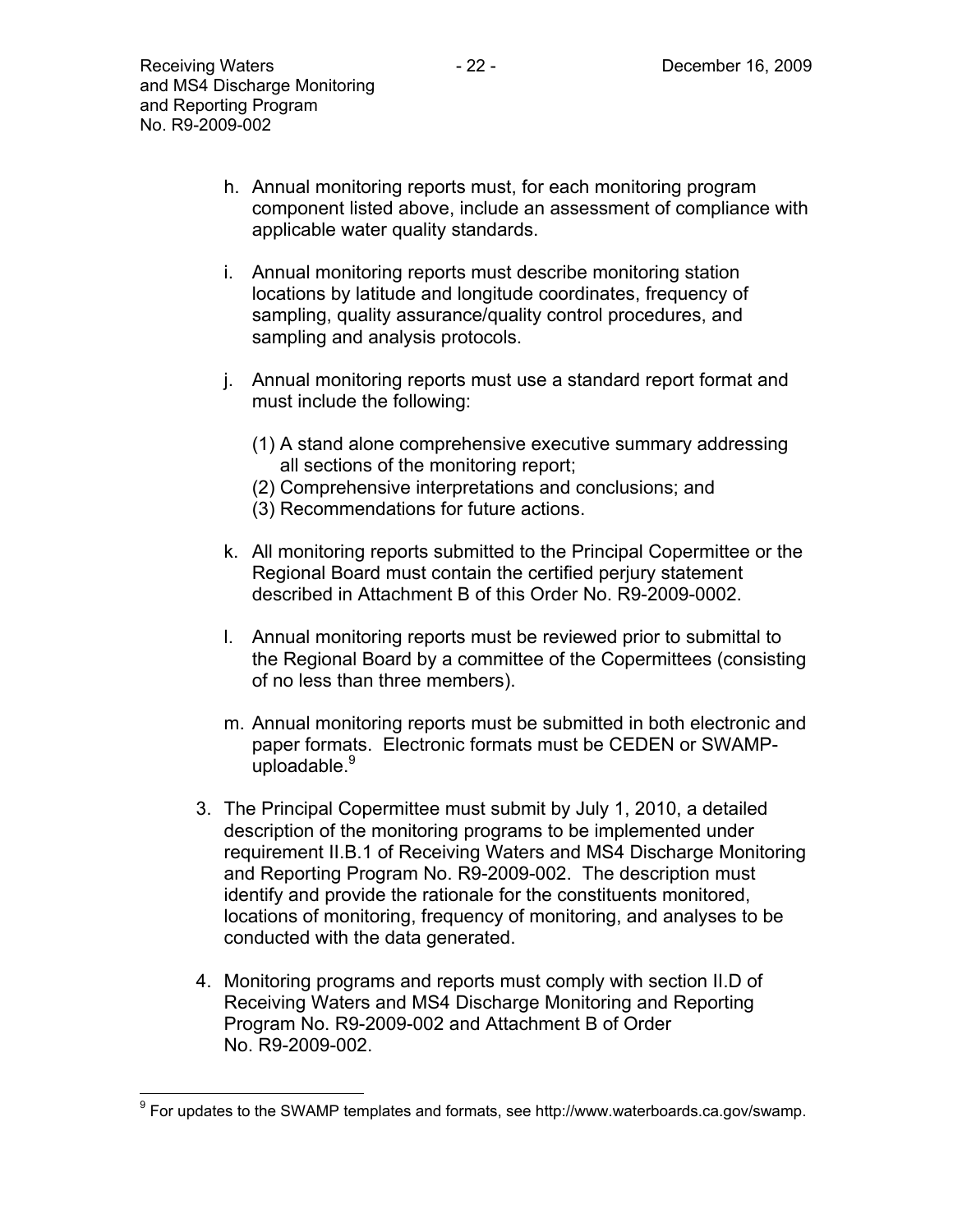5. Following completion of an annual cycle of monitoring in October, the Copermittees must make the monitoring data and results available to the Regional Board at the Regional Board's request.

### **B. Interim Reporting Requirements**

For the October 2009 to October 2010 monitoring period, the Principal Copermittee must submit the Receiving Waters Monitoring Annual Report by January 31, 2011. The Receiving Waters Monitoring Annual Report must address the monitoring conducted to comply with the requirements of Order No. 2002-001.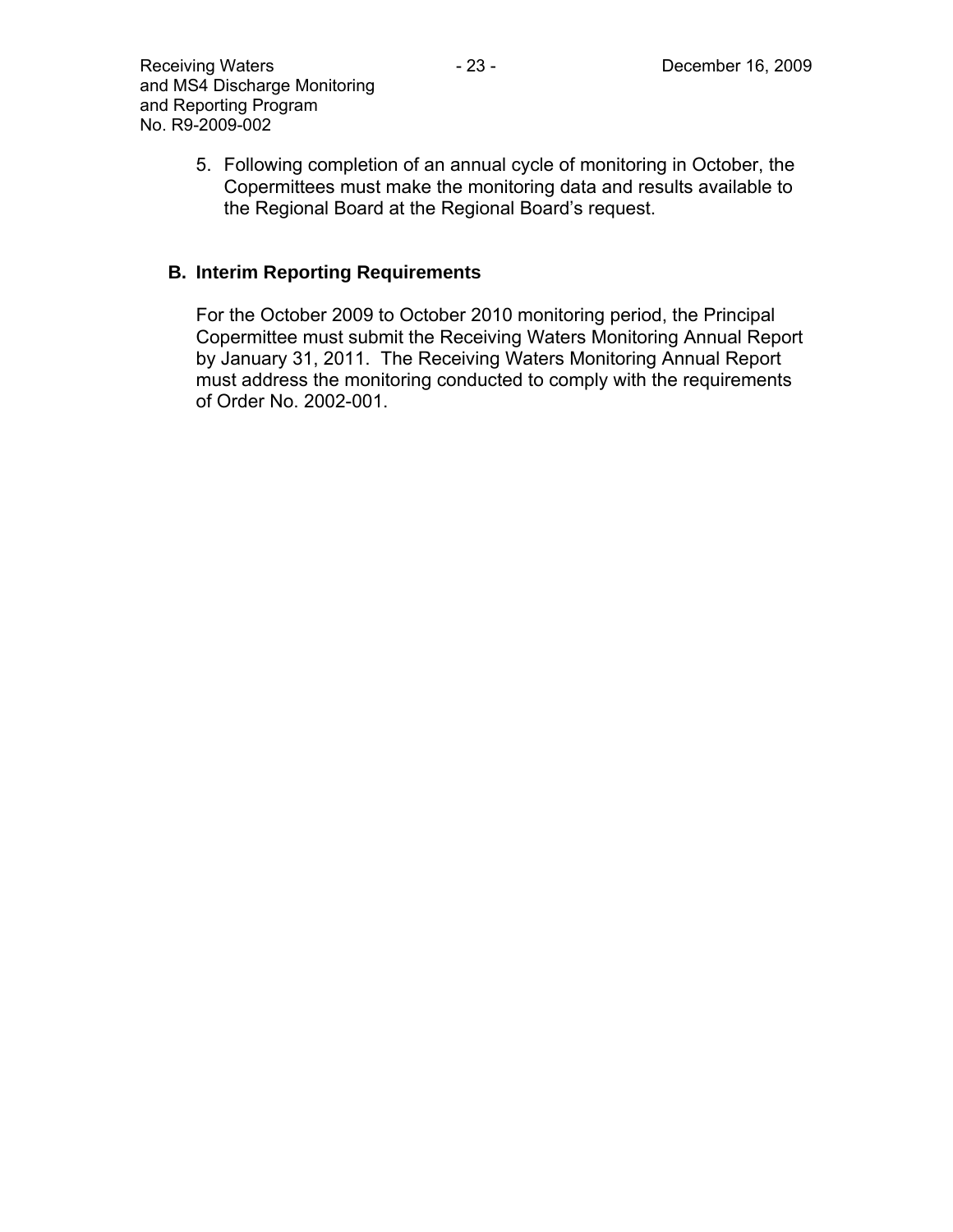**Attachment F** 

### **SOURCE DATA**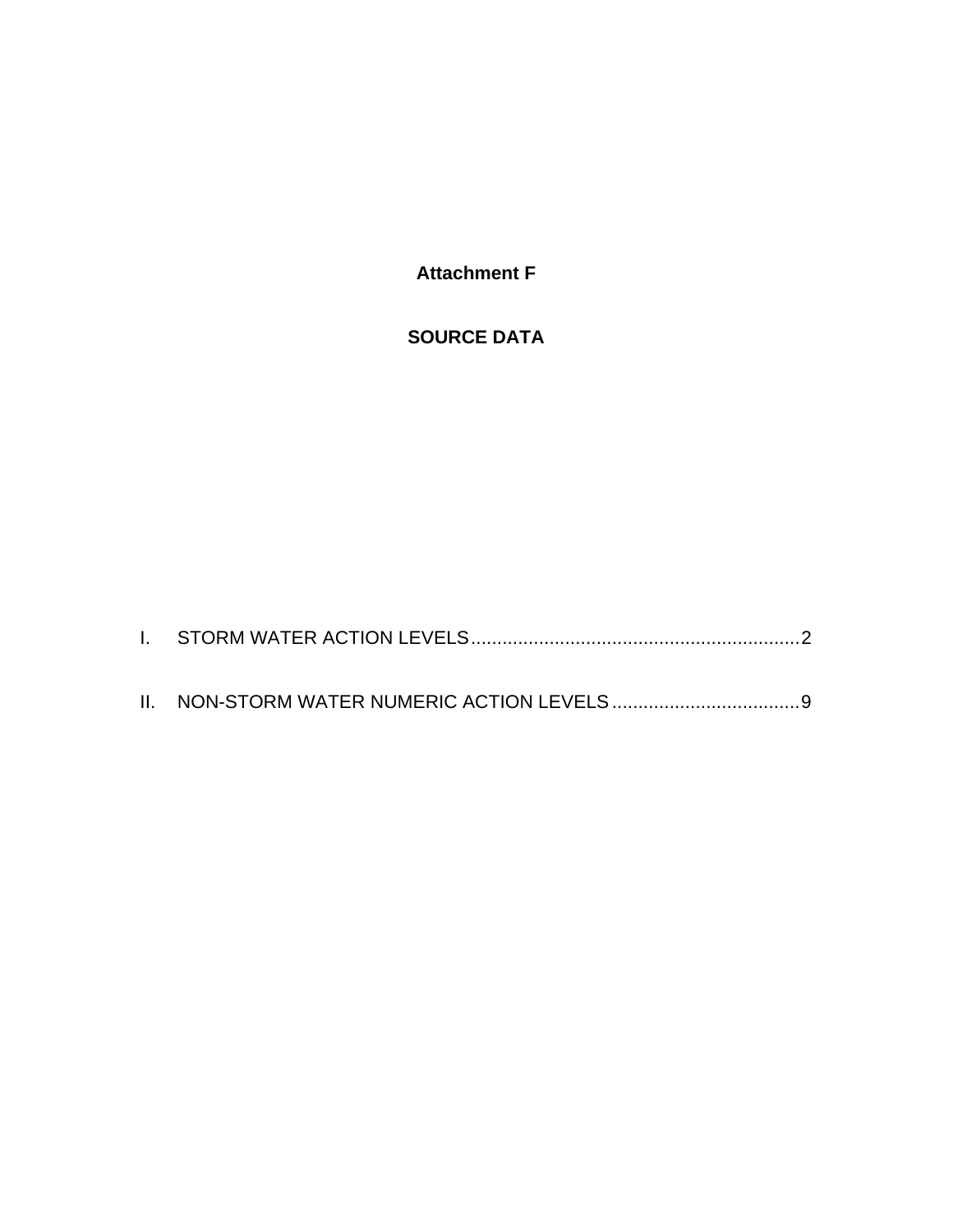### **I. STORM WATER ACTION LEVELS**

| <b>N02+NO3</b><br>(mg/l) | <b>Phosphorous</b><br>Total (mg/l) | Cadmium<br><b>Total</b><br>(ug/l) | <b>Copper</b><br><b>Total</b><br>(ug/l) | Lead<br><b>Total</b><br>(ug/l) | <b>Nickel</b><br><b>Total</b><br>(ug/l) | <b>Zinc</b><br><b>Total</b><br>(ug/l) | <b>Turbidity</b><br>(NTU) |
|--------------------------|------------------------------------|-----------------------------------|-----------------------------------------|--------------------------------|-----------------------------------------|---------------------------------------|---------------------------|
| 4.70                     | 7.90                               | 9.80                              | 800.00                                  | 660.00                         | 120.00                                  | 22500.00                              | 10                        |
| 4.20                     | 7.19                               | 6.00                              | 340.00                                  | 620.00                         | 110.00                                  | 18000.00                              | 15                        |
| 3.90                     | 4.96                               | 6.00                              | 320.00                                  | 540.00                         | 100.00                                  | 11000.00                              | 15                        |
| 3.90                     | 4.50                               | 6.00                              | 270.00                                  | 520.00                         | 100.00                                  | 9970.00                               | 16                        |
| 3.60                     | 4.40                               | 6.00                              | 244.00                                  | 460.00                         | 95.00                                   | 9100.00                               | 22                        |
| 3.60                     | 4.24                               | 6.00                              | 230.00                                  | 450.00                         | 89.00                                   | 8800.00                               | 23                        |
| 3.60                     | 2.59                               | 5.30                              | 220.00                                  | 450.00                         | 87.00                                   | 6500.00                               | 23                        |
| 3.50                     | 2.59                               | 5.00                              | 220.00                                  | 440.00                         | 84.00                                   | 5500.00                               | 24                        |
| 3.30                     | 2.50                               | 4.10                              | 210.00                                  | 430.00                         | 81.00                                   | 5000.00                               | 24                        |
| 3.30                     | 2.50                               | 4.00                              | 210.00                                  | 400.00                         | 75.00                                   | 4900.00                               | 30                        |
| 3.10                     | 2.50                               | 4.00                              | 209.00                                  | 380.00                         | 71.00                                   | 4600.00                               | 31                        |
| 3.00                     | 2.27                               | 4.00                              | 209.00                                  | 360.00                         | 69.00                                   | 4300.00                               | 33                        |
| 2.96                     | 2.00                               | 4.00                              | 200.00                                  | 350.00                         | 68.00                                   | 3800.00                               | 36                        |
| 2.90                     | 2.00                               | 4.00                              | 200.00                                  | 330.00                         | 68.00                                   | 3800.00                               | 36                        |
| 2.70                     | 2.00                               | 4.00                              | 200.00                                  | 320.00                         | 64.00                                   | 3400.00                               | 39                        |
| 2.70                     | 2.00                               | 3.90                              | 200.00                                  | 320.00                         | 63.00                                   | 3390.00                               | 40                        |
| 2.60                     | 1.90                               | 3.80                              | 200.00                                  | 320.00                         | 60.00                                   | 3100.00                               | 45                        |
| 2.60                     | 1.90                               | 3.40                              | 180.00                                  | 310.00                         | 60.00                                   | 2500.00                               | 50                        |
| 2.60                     | 1.80                               | 3.40                              | 180.00                                  | 310.00                         | 59.00                                   | 2200.00                               | 50                        |
| 2.50                     | 1.80                               | 3.20                              | 166.00                                  | 310.00                         | 59.00                                   | 2100.00                               | 60                        |
| 2.50                     | 1.70                               | 3.10                              | 163.00                                  | 310.00                         | 58.00                                   | 1829.00                               | 61                        |
| 2.32                     | 1.70                               | 3.00                              | 160.00                                  | 300.00                         | 54.00                                   | 1700.00                               | 62                        |
| 2.30                     | 1.70                               | 3.00                              | 150.00                                  | 290.00                         | 54.00                                   | 1500.00                               | 65                        |
| 2.20                     | 1.60                               | 3.00                              | 140.00                                  | 280.00                         | 54.00                                   | 1400.00                               | 65                        |
| 2.20                     | 1.60                               | 3.00                              | 140.00                                  | 270.00                         | 54.00                                   | 1300.00                               | 66                        |
| 2.10                     | 1.60                               | 3.00                              | 140.00                                  | 270.00                         | 53.00                                   | 1300.00                               | 69                        |
| 2.10                     | 1.53                               | 3.00                              | 140.00                                  | 270.00                         | 53.00                                   | 1285.00                               | 70                        |
| 2.10                     | 1.50                               | 3.00                              | 140.00                                  | 270.00                         | 52.00                                   | 1200.00                               | 72                        |
| 2.10                     | 1.50                               | 3.00                              | 130.00                                  | 260.00                         | 52.00                                   | 1100.00                               | 80                        |
| 2.00                     | 1.47                               | 3.00                              | 130.00                                  | 260.00                         | 47.00                                   | 1054.00                               | 84                        |
| 2.00                     | 1.46                               | 3.00                              | 128.00                                  | 250.00                         | 47.00                                   | 1000.00                               | 97                        |
| 2.00                     | 1.40                               | 3.00                              | 120.00                                  | 250.00                         | 45.00                                   | 980.00                                | 111                       |
| 2.00                     | 1.40                               | 3.00                              | 120.00                                  | 250.00                         | 44.00                                   | 960.00                                | 140                       |
| 1.90                     | 1.40                               | 3.00                              | 120.00                                  | 245.00                         | 44.00                                   | 850.00                                | 151                       |
| 1.90                     | 1.30                               | 2.90                              | 120.00                                  | 230.00                         | 42.00                                   | 850.00                                | 157                       |
| 1.90                     | 1.30                               | 2.80                              | 120.00                                  | 230.00                         | 42.00                                   | 850.00                                | 590                       |
| 1.90                     | 1.30                               | 2.70                              | 111.00                                  | 225.00                         | 40.00                                   | 850.00                                |                           |
| 1.90                     | 1.30                               | 2.60                              | 111.00                                  | 220.00                         | 39.00                                   | 840.00                                |                           |
| 1.80                     | 1.30                               | 2.50                              | 110.00                                  | 220.00                         | 36.00                                   | 780.00                                |                           |
| 1.80                     | 1.30                               | 2.40                              | 110.00                                  | 210.00                         | 35.00                                   | 768.00                                |                           |
| 1.70                     | 1.24                               | 2.40                              | 110.00                                  | 210.00                         | 35.00                                   | 760.00                                |                           |
| 1.70                     | 1.20                               | 2.30                              | 110.00                                  | 200.00                         | 34.00                                   | 750.00                                |                           |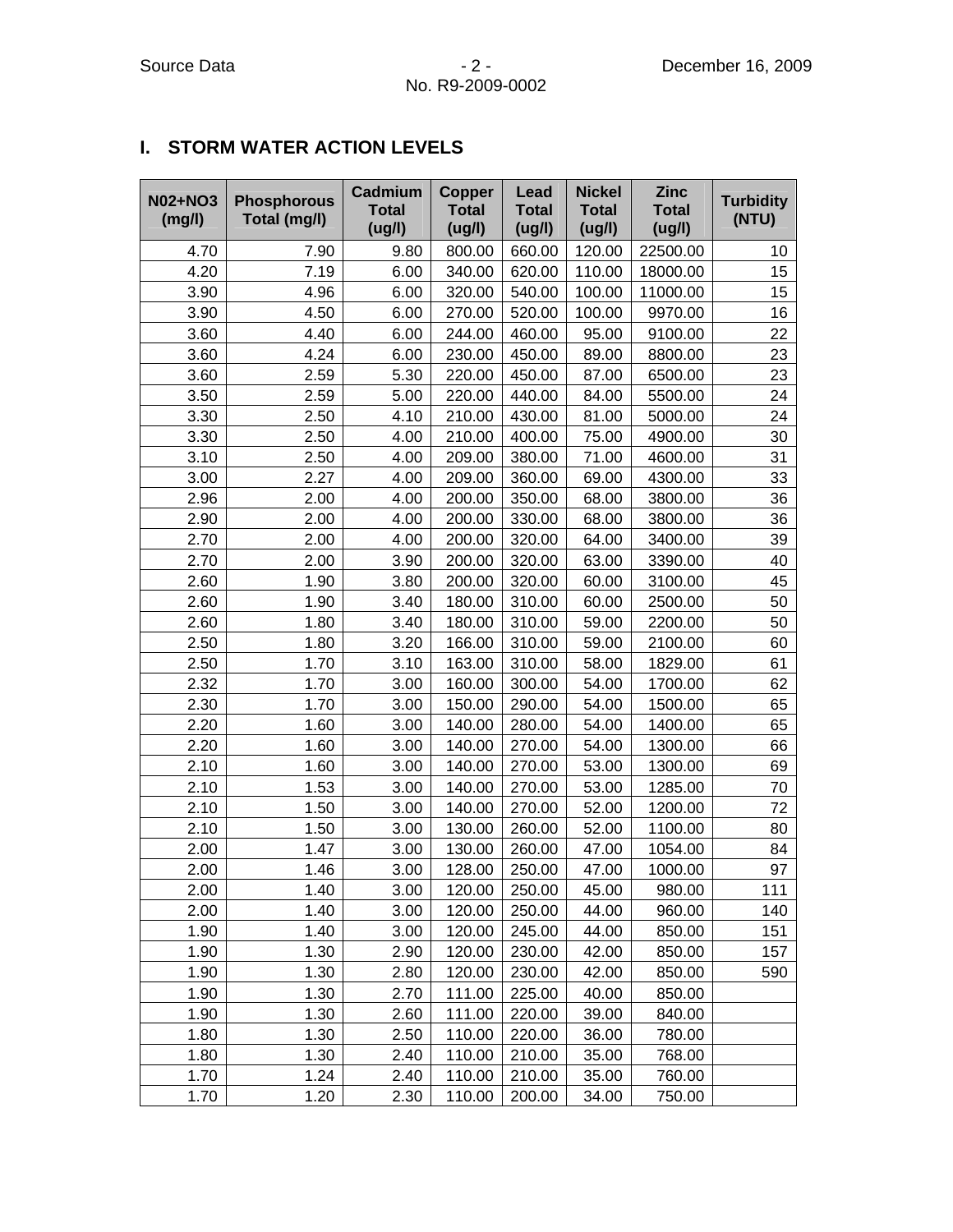| 1.70 | 1.20 | 2.20 | 110.00 | 200.00 | 33.00 | 740.00 |  |
|------|------|------|--------|--------|-------|--------|--|
| 1.70 | 1.20 | 2.10 | 110.00 | 190.00 | 33.00 | 740.00 |  |
| 1.70 | 1.20 | 2.00 | 100.00 | 190.00 | 33.00 | 730.00 |  |
| 1.70 | 1.10 | 2.00 | 100.00 | 190.00 | 33.00 | 720.00 |  |
| 1.70 | 1.10 | 2.00 | 100.00 | 190.00 | 32.00 | 710.00 |  |
| 1.60 | 1.10 | 2.00 | 100.00 | 170.00 | 32.00 | 710.00 |  |
| 1.60 | 1.10 | 2.00 | 100.00 | 170.00 | 32.00 | 700.00 |  |
| 1.60 | 1.06 | 2.00 | 100.00 | 170.00 | 32.00 | 700.00 |  |
| 1.60 | 1.00 | 2.00 | 99.00  | 160.00 | 32.00 | 690.00 |  |
| 1.60 | 0.96 | 2.00 | 94.00  | 160.00 | 30.00 | 690.00 |  |
| 1.60 | 0.96 | 2.00 | 91.00  | 150.00 | 29.00 | 680.00 |  |
| 1.60 | 0.94 | 2.00 | 91.00  | 150.00 | 28.00 | 680.00 |  |
| 1.53 | 0.94 | 2.00 | 90.00  | 150.00 | 27.00 | 670.00 |  |
| 1.50 | 0.92 | 2.00 | 90.00  | 150.00 | 27.00 | 660.00 |  |
| 1.50 | 0.91 | 2.00 | 89.00  | 150.00 | 27.00 | 660.00 |  |
| 1.50 | 0.85 | 2.00 | 87.00  | 140.00 | 27.00 | 660.00 |  |
| 1.50 | 0.85 | 2.00 | 87.00  | 140.00 | 27.00 | 650.00 |  |
| 1.50 | 0.85 | 2.00 | 84.00  | 140.00 | 26.00 | 630.00 |  |
| 1.50 | 0.83 | 2.00 | 83.00  | 130.00 | 26.00 | 610.00 |  |
| 1.40 | 0.83 | 2.00 | 82.00  | 130.00 | 25.00 | 610.00 |  |
| 1.40 | 0.83 | 2.00 | 81.00  | 130.00 | 24.50 | 597.00 |  |
| 1.40 | 0.81 | 2.00 | 81.00  | 130.00 | 24.00 | 590.00 |  |
| 1.40 | 0.81 | 2.00 | 77.00  | 130.00 | 24.00 | 590.00 |  |
| 1.40 | 0.81 | 2.00 | 77.00  | 123.00 | 24.00 | 576.00 |  |
| 1.40 | 0.80 | 2.00 | 76.00  | 120.00 | 24.00 | 570.00 |  |
| 1.40 | 0.80 | 2.00 | 74.00  | 120.00 | 23.00 | 570.00 |  |
| 1.32 | 0.78 | 2.00 | 72.00  | 120.00 | 23.00 | 560.00 |  |
| 1.30 | 0.78 | 1.90 | 72.00  | 120.00 | 23.00 | 560.00 |  |
| 1.30 | 0.77 | 1.90 | 72.00  | 120.00 | 23.00 | 540.00 |  |
| 1.30 | 0.77 | 1.90 | 72.00  | 115.00 | 23.00 | 540.00 |  |
| 1.30 | 0.76 | 1.80 | 72.00  | 110.00 | 23.00 | 520.00 |  |
| 1.30 | 0.76 | 1.80 | 71.00  | 110.00 | 22.00 | 520.00 |  |
| 1.30 | 0.75 | 1.80 | 70.00  | 110.00 | 22.00 | 520.00 |  |
| 1.30 | 0.75 | 1.70 | 70.00  | 110.00 | 22.00 | 510.00 |  |
| 1.29 | 0.75 | 1.60 | 67.00  | 102.00 | 22.00 | 500.00 |  |
| 1.20 | 0.74 | 1.60 | 66.00  | 100.00 | 21.00 | 500.00 |  |
| 1.20 | 0.73 | 1.60 | 66.00  | 100.00 | 21.00 | 490.00 |  |
| 1.20 | 0.72 | 1.60 | 66.00  | 100.00 | 21.00 | 480.00 |  |
| 1.20 | 0.72 | 1.60 | 65.00  | 100.00 | 21.00 | 475.00 |  |
| 1.20 | 0.72 | 1.60 | 65.00  | 100.00 | 21.00 | 470.00 |  |
| 1.20 | 0.71 | 1.50 | 63.00  | 99.00  | 20.00 | 470.00 |  |
| 1.20 | 0.71 | 1.50 | 63.00  | 97.00  | 20.00 | 462.00 |  |
| 1.20 | 0.69 | 1.40 | 62.00  | 97.00  | 20.00 | 460.00 |  |
| 1.20 | 0.68 | 1.30 | 62.00  | 97.00  | 19.00 | 460.00 |  |
| 1.20 | 0.68 | 1.30 | 60.00  | 95.00  | 19.00 | 450.00 |  |
| 1.20 | 0.68 | 1.20 | 60.00  | 91.00  | 19.00 | 440.00 |  |
| 1.10 | 0.68 | 1.20 | 59.00  | 90.00  | 19.00 | 440.00 |  |
| 1.10 | 0.68 | 1.20 | 56.59  | 90.00  | 19.00 | 440.00 |  |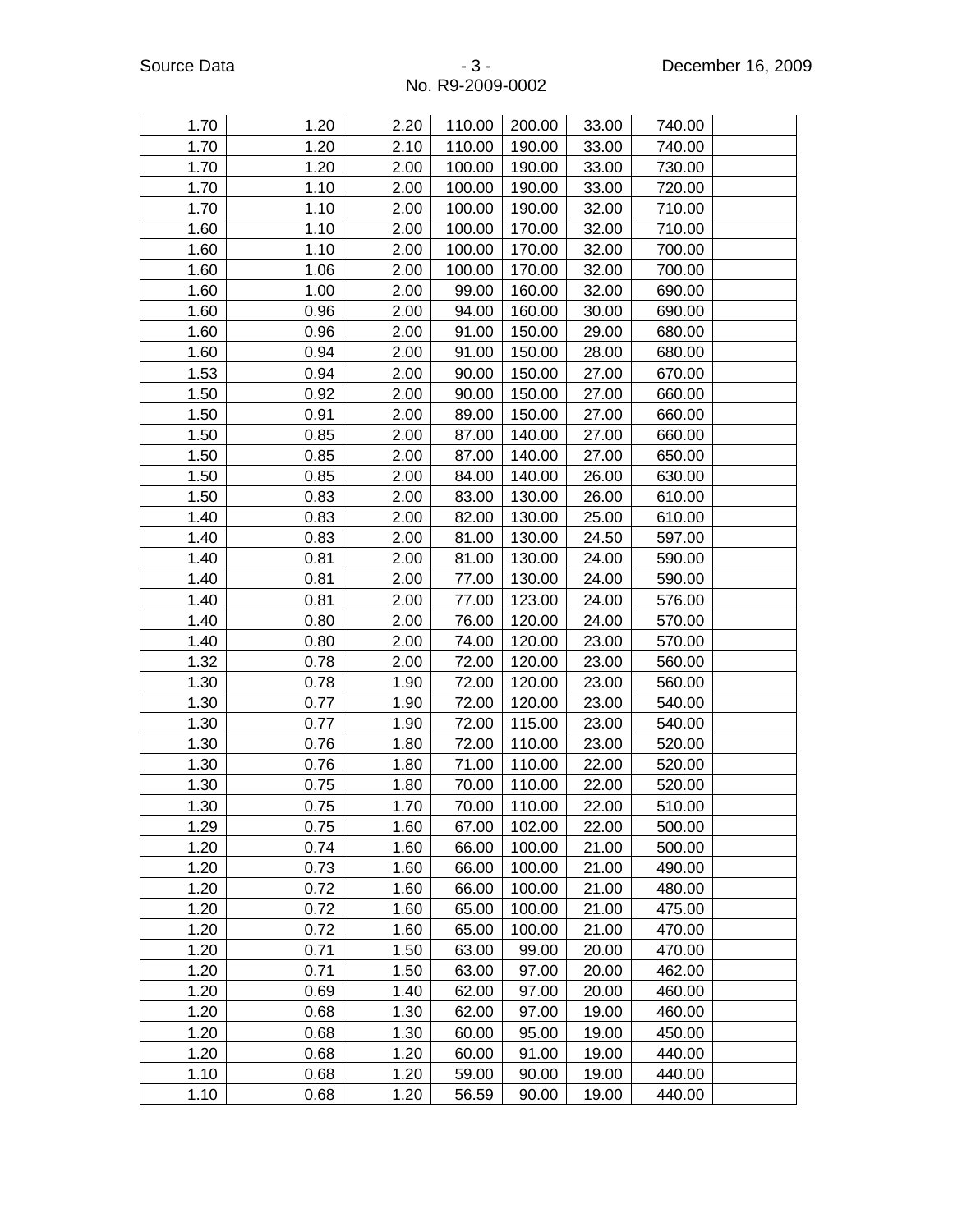| 1.10 | 0.67 | 1.20 | 55.00 | 87.00 | 19.00 | 430.00 |  |
|------|------|------|-------|-------|-------|--------|--|
| 1.10 | 0.66 | 1.10 | 55.00 | 86.00 | 19.00 | 430.00 |  |
| 1.10 | 0.66 | 1.10 | 54.00 | 86.00 | 19.00 | 430.00 |  |
| 1.10 | 0.65 | 1.10 | 54.00 | 84.00 | 18.40 | 420.00 |  |
| 1.10 | 0.65 | 1.10 | 54.00 | 82.00 | 18.00 | 420.00 |  |
| 1.10 | 0.65 | 1.10 | 53.00 | 82.00 | 18.00 | 410.00 |  |
| 1.10 | 0.65 | 1.00 | 53.00 | 81.00 | 18.00 | 409.00 |  |
| 1.00 | 0.63 | 1.00 | 52.00 | 78.00 | 18.00 | 400.00 |  |
| 1.00 | 0.62 | 1.00 | 51.00 | 78.00 | 18.00 | 400.00 |  |
| 1.00 | 0.61 | 1.00 | 50.00 | 78.00 | 17.00 | 400.00 |  |
| 1.00 | 0.60 | 1.00 | 50.00 | 77.00 | 16.00 | 390.00 |  |
| 1.00 | 0.60 | 1.00 | 50.00 | 76.00 | 16.00 | 390.00 |  |
| 1.00 | 0.59 | 1.00 | 50.00 | 76.00 | 15.40 | 390.00 |  |
| 0.99 | 0.57 | 1.00 | 50.00 | 69.00 | 15.00 | 390.00 |  |
| 0.99 | 0.57 | 1.00 | 50.00 | 69.00 | 15.00 | 390.00 |  |
| 0.98 | 0.56 | 1.00 | 50.00 | 67.00 | 15.00 | 370.00 |  |
| 0.97 | 0.56 | 1.00 | 50.00 | 66.00 | 15.00 | 370.00 |  |
| 0.96 | 0.55 | 1.00 | 49.00 | 66.00 | 14.00 | 370.00 |  |
| 0.96 | 0.55 | 1.00 | 49.00 | 66.00 | 14.00 | 360.00 |  |
| 0.95 | 0.55 | 1.00 | 49.00 | 65.00 | 14.00 | 360.00 |  |
| 0.95 | 0.53 | 1.00 | 48.00 | 64.00 | 14.00 | 360.00 |  |
| 0.93 | 0.53 | 1.00 | 48.00 | 61.00 | 14.00 | 360.00 |  |
| 0.93 | 0.53 | 1.00 | 47.00 | 57.00 | 14.00 | 350.00 |  |
| 0.93 | 0.52 | 1.00 | 46.08 | 57.00 | 14.00 | 350.00 |  |
| 0.93 | 0.52 | 1.00 | 46.00 | 56.00 | 14.00 | 350.00 |  |
| 0.92 | 0.52 | 1.00 | 46.00 | 56.00 | 13.00 | 340.00 |  |
| 0.90 | 0.52 | 1.00 | 44.25 | 53.00 | 13.00 | 340.00 |  |
| 0.88 | 0.51 | 1.00 | 44.00 | 53.00 | 13.00 | 340.00 |  |
| 0.87 | 0.51 | 1.00 | 44.00 | 52.60 | 13.00 | 340.00 |  |
| 0.86 | 0.50 | 1.00 | 44.00 | 52.00 | 13.00 | 340.00 |  |
| 0.85 | 0.49 | 1.00 | 44.00 | 51.00 | 13.00 | 340.00 |  |
| 0.84 | 0.49 | 1.00 | 43.00 | 51.00 | 13.00 | 334.00 |  |
| 0.83 | 0.48 | 1.00 | 43.00 | 50.00 | 13.00 | 330.00 |  |
| 0.81 | 0.48 | 1.00 | 43.00 | 50.00 | 13.00 | 330.00 |  |
| 0.81 | 0.48 | 1.00 | 42.00 | 50.00 | 12.02 | 330.00 |  |
| 0.80 | 0.47 | 1.00 | 42.00 | 50.00 | 12.00 | 330.00 |  |
| 0.80 | 0.47 | 1.00 | 42.00 | 50.00 | 12.00 | 330.00 |  |
| 0.78 | 0.47 | 1.00 | 41.00 | 50.00 | 12.00 | 330.00 |  |
| 0.78 | 0.46 | 1.00 | 40.00 | 50.00 | 12.00 | 330.00 |  |
| 0.77 | 0.46 | 1.00 | 40.00 | 50.00 | 12.00 | 320.00 |  |
| 0.77 | 0.46 | 1.00 | 40.00 | 50.00 | 12.00 | 320.00 |  |
| 0.77 | 0.45 | 1.00 | 40.00 | 50.00 | 11.40 | 320.00 |  |
| 0.74 | 0.45 | 1.00 | 40.00 | 50.00 | 11.00 | 320.00 |  |
| 0.73 | 0.44 | 1.00 | 39.00 | 49.00 | 11.00 | 310.00 |  |
| 0.72 | 0.44 | 1.00 | 39.00 | 47.00 | 11.00 | 310.00 |  |
| 0.69 | 0.44 | 1.00 | 39.00 | 46.00 | 11.00 | 310.00 |  |
| 0.69 | 0.44 | 1.00 | 39.00 | 46.00 | 11.00 | 308.00 |  |
| 0.69 | 0.44 | 1.00 | 39.00 | 44.00 | 11.00 | 300.00 |  |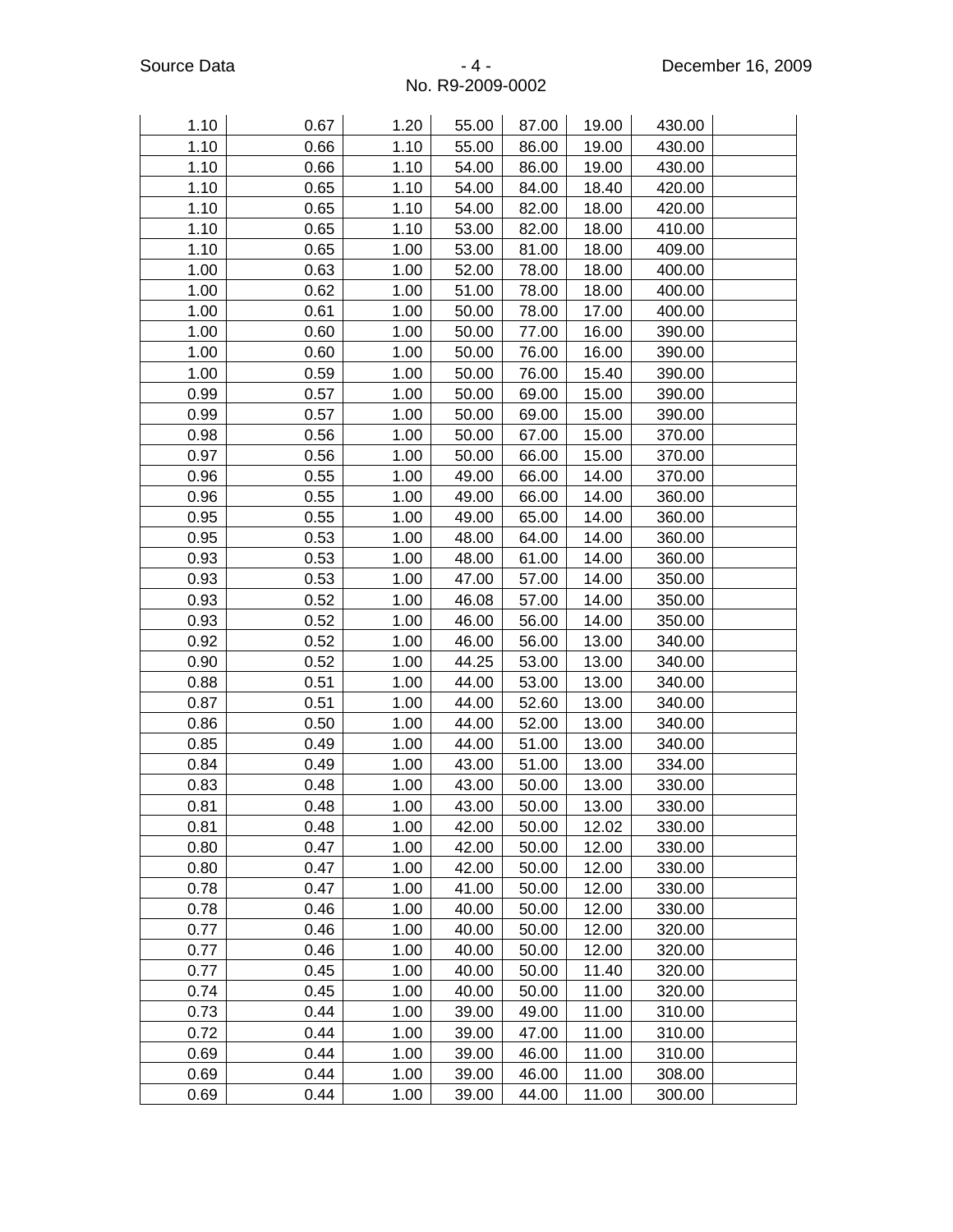| 0.67 | 0.44 | 1.00 | 39.00 | 44.00 | 11.00 | 300.00 |  |
|------|------|------|-------|-------|-------|--------|--|
| 0.67 | 0.44 | 1.00 | 37.00 | 43.00 | 11.00 | 300.00 |  |
| 0.66 | 0.43 | 1.00 | 37.00 | 42.00 | 11.00 | 300.00 |  |
| 0.66 | 0.42 | 1.00 | 37.00 | 41.00 | 10.50 | 290.00 |  |
| 0.65 | 0.42 | 1.00 | 37.00 | 41.00 | 10.20 | 285.00 |  |
| 0.63 | 0.41 | 1.00 | 37.00 | 41.00 | 10.20 | 280.00 |  |
| 0.62 | 0.41 | 1.00 | 36.00 | 41.00 | 10.10 | 280.00 |  |
| 0.62 | 0.41 | 1.00 | 36.00 | 41.00 | 10.00 | 280.00 |  |
| 0.62 | 0.40 | 1.00 | 36.00 | 40.10 | 10.00 | 280.00 |  |
| 0.60 | 0.40 | 1.00 | 36.00 | 40.00 | 10.00 | 280.00 |  |
| 0.59 | 0.40 | 1.00 | 35.00 | 39.30 | 10.00 | 280.00 |  |
| 0.59 | 0.40 | 1.00 | 35.00 | 39.00 | 10.00 | 280.00 |  |
| 0.58 | 0.40 | 1.00 | 34.00 | 39.00 | 10.00 | 280.00 |  |
| 0.57 | 0.40 | 1.00 | 34.00 | 39.00 | 10.00 | 280.00 |  |
| 0.57 | 0.40 | 1.00 | 33.40 | 38.00 | 10.00 | 270.00 |  |
| 0.55 | 0.40 | 1.00 | 33.00 | 38.00 | 10.00 | 270.00 |  |
| 0.52 | 0.40 | 1.00 | 33.00 | 38.00 | 10.00 | 270.00 |  |
| 0.50 | 0.40 | 1.00 | 33.00 | 37.00 | 9.70  | 270.00 |  |
| 0.50 | 0.39 | 1.00 | 33.00 | 36.00 | 9.30  | 270.00 |  |
| 0.46 | 0.39 | 1.00 | 33.00 | 36.00 | 9.20  | 270.00 |  |
| 0.42 | 0.39 | 1.00 | 32.26 | 36.00 | 9.03  | 260.00 |  |
| 0.42 | 0.38 | 1.00 | 32.01 | 36.00 | 9.00  | 260.00 |  |
| 0.35 | 0.38 | 1.00 | 32.00 | 35.00 | 9.00  | 260.00 |  |
| 0.10 | 0.38 | 1.00 | 32.00 | 34.00 | 9.00  | 260.00 |  |
| 0.06 | 0.37 | 1.00 | 32.00 | 34.00 | 9.00  | 260.00 |  |
|      | 0.36 | 1.00 | 32.00 | 33.00 | 9.00  | 250.00 |  |
|      | 0.36 | 1.00 | 32.00 | 33.00 | 8.90  | 250.00 |  |
|      | 0.36 | 1.00 | 32.00 | 33.00 | 8.79  | 250.00 |  |
|      | 0.36 | 1.00 | 31.00 | 33.00 | 8.60  | 250.00 |  |
|      | 0.35 | 1.00 | 31.00 | 32.00 | 8.50  | 247.00 |  |
|      | 0.35 | 1.00 | 31.00 | 32.00 | 8.50  | 242.13 |  |
|      | 0.35 | 1.00 | 31.00 | 31.94 | 8.47  | 240.00 |  |
|      | 0.35 | 1.00 | 30.00 | 30.00 | 8.26  | 240.00 |  |
|      | 0.34 | 1.00 | 30.00 | 30.00 | 8.00  | 240.00 |  |
|      | 0.34 | 1.00 | 30.00 | 30.00 | 8.00  | 240.00 |  |
|      | 0.34 | 1.00 | 30.00 | 30.00 | 8.00  | 240.00 |  |
|      | 0.34 | 1.00 | 30.00 | 30.00 | 8.00  | 230.00 |  |
|      | 0.34 | 1.00 | 29.00 | 30.00 | 8.00  | 230.00 |  |
|      | 0.34 | 1.00 | 29.00 | 30.00 | 8.00  | 220.00 |  |
|      | 0.33 | 1.00 | 28.00 | 29.00 | 8.00  | 220.00 |  |
|      | 0.33 | 1.00 | 28.00 | 29.00 | 8.00  | 220.00 |  |
|      | 0.33 | 0.98 | 28.00 | 29.00 | 8.00  | 210.00 |  |
|      | 0.33 | 0.94 | 28.00 | 29.00 | 8.00  | 210.00 |  |
|      | 0.33 | 0.94 | 27.19 | 28.00 | 8.00  | 210.00 |  |
|      | 0.33 | 0.92 | 27.00 | 28.00 | 7.80  | 210.00 |  |
|      | 0.32 | 0.90 | 27.00 | 28.00 | 7.70  | 210.00 |  |
|      | 0.32 | 0.90 | 27.00 | 27.00 | 7.60  | 210.00 |  |
|      | 0.32 | 0.86 | 26.00 | 27.00 | 7.60  | 210.00 |  |
|      |      |      |       |       |       |        |  |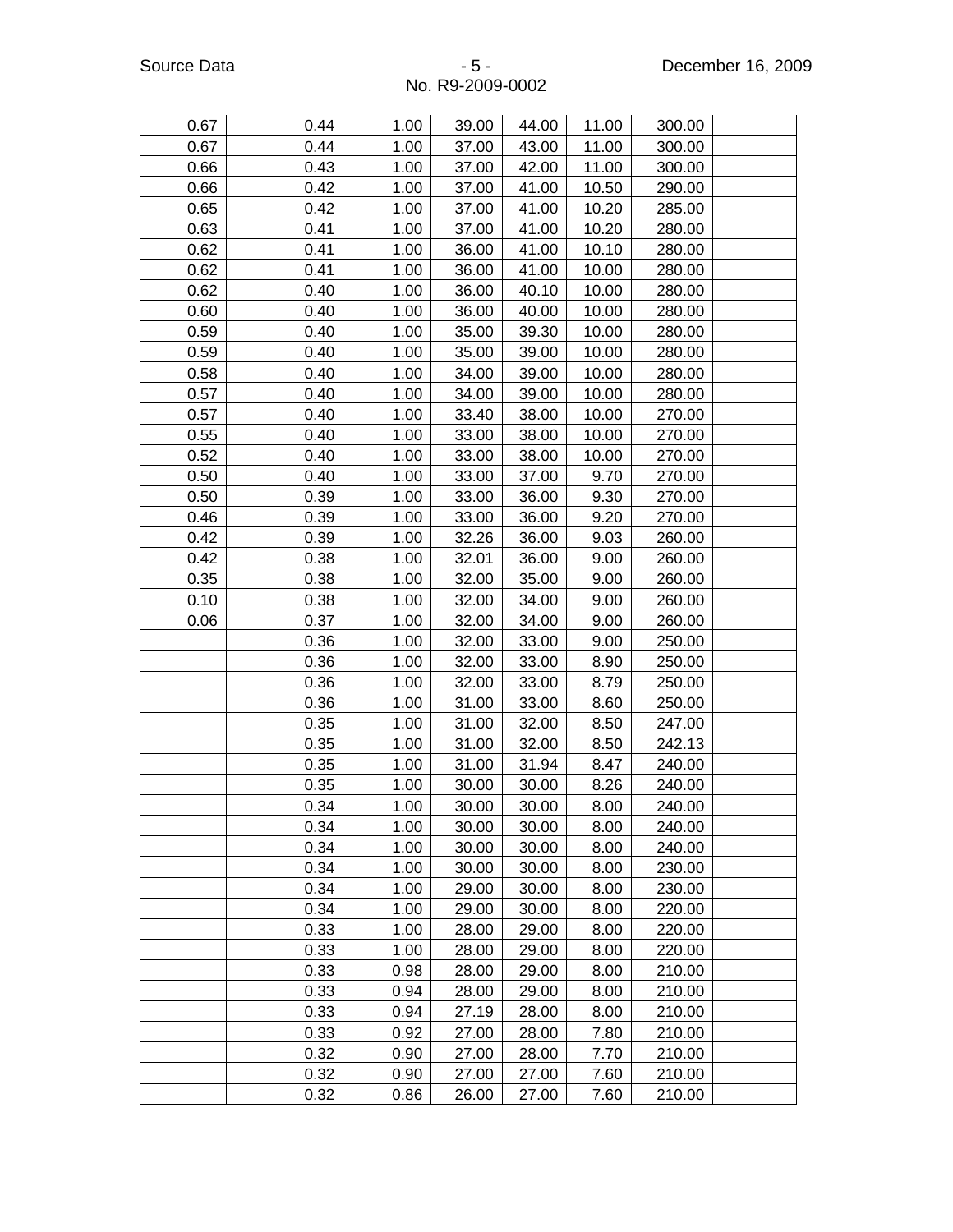| 0.32 | 0.80 | 26.00 | 26.31 | 7.42 | 205.00 |  |
|------|------|-------|-------|------|--------|--|
| 0.32 | 0.80 | 26.00 | 26.00 | 7.40 | 202.79 |  |
| 0.31 | 0.71 | 25.00 | 26.00 | 7.31 | 202.00 |  |
| 0.31 | 0.70 | 25.00 | 25.00 | 7.20 | 200.00 |  |
| 0.30 | 0.70 | 25.00 | 25.00 | 7.10 | 200.00 |  |
| 0.30 | 0.60 | 24.00 | 25.00 | 7.00 | 200.00 |  |
| 0.30 | 0.60 | 24.00 | 24.60 | 7.00 | 200.00 |  |
| 0.30 | 0.59 | 23.00 | 24.00 | 6.90 | 200.00 |  |
| 0.30 | 0.59 | 23.00 | 24.00 | 6.70 | 200.00 |  |
| 0.30 | 0.52 | 23.00 | 24.00 | 6.00 | 200.00 |  |
| 0.30 | 0.50 | 23.00 | 24.00 | 6.00 | 194.49 |  |
| 0.29 | 0.50 | 23.00 | 23.00 | 6.00 | 190.00 |  |
| 0.29 | 0.50 | 22.00 | 23.00 | 6.00 | 190.00 |  |
| 0.29 | 0.50 | 22.00 | 23.00 | 6.00 | 190.00 |  |
| 0.29 | 0.50 | 21.00 | 23.00 | 6.00 | 190.00 |  |
| 0.29 | 0.50 | 21.00 | 23.00 | 6.00 | 184.13 |  |
| 0.29 | 0.50 | 21.00 | 23.00 | 6.00 | 180.00 |  |
| 0.28 | 0.50 | 21.00 | 22.20 | 6.00 | 180.00 |  |
| 0.28 | 0.50 | 20.36 | 22.00 | 5.92 | 180.00 |  |
| 0.28 | 0.50 | 20.00 | 22.00 | 5.90 | 180.00 |  |
| 0.27 | 0.50 | 20.00 | 22.00 | 5.40 | 180.00 |  |
| 0.27 | 0.50 | 20.00 | 22.00 | 5.13 | 180.00 |  |
| 0.27 | 0.50 | 20.00 | 21.20 | 5.10 | 180.00 |  |
| 0.26 | 0.50 | 20.00 | 21.10 | 5.00 | 170.00 |  |
| 0.26 | 0.40 | 19.00 | 21.00 | 5.00 | 170.00 |  |
| 0.26 | 0.40 | 19.00 | 20.00 | 5.00 | 170.00 |  |
| 0.26 | 0.40 | 18.00 | 19.10 | 5.00 | 170.00 |  |
| 0.25 | 0.30 | 18.00 | 19.00 | 5.00 | 160.00 |  |
| 0.25 | 0.30 | 18.00 | 19.00 | 5.00 | 160.00 |  |
| 0.25 | 0.30 | 18.00 | 19.00 | 5.00 | 160.00 |  |
| 0.25 | 0.30 | 18.00 | 19.00 | 5.00 | 160.00 |  |
| 0.25 | 0.30 | 17.00 | 18.50 | 5.00 | 160.00 |  |
| 0.25 | 0.30 | 17.00 | 18.00 | 5.00 | 160.00 |  |
| 0.24 | 0.20 | 17.00 | 18.00 | 5.00 | 160.00 |  |
| 0.24 | 0.20 | 17.00 | 18.00 | 5.00 | 160.00 |  |
| 0.24 | 0.20 | 17.00 | 18.00 | 5.00 | 160.00 |  |
| 0.23 | 0.04 | 17.00 | 17.00 | 4.80 | 160.00 |  |
| 0.23 |      | 17.00 | 17.00 | 4.74 | 150.00 |  |
| 0.23 |      | 17.00 | 17.00 | 4.70 | 150.00 |  |
| 0.23 |      | 17.00 | 17.00 | 4.60 | 150.00 |  |
| 0.22 |      | 16.00 | 17.00 | 4.55 | 150.00 |  |
| 0.22 |      | 16.00 | 17.00 | 4.38 | 150.00 |  |
| 0.22 |      | 16.00 | 17.00 | 4.16 | 146.00 |  |
| 0.22 |      | 16.00 | 17.00 | 4.00 | 145.00 |  |
| 0.22 |      | 16.00 | 17.00 | 4.00 | 140.00 |  |
| 0.22 |      | 15.00 | 16.90 | 4.00 | 140.00 |  |
| 0.22 |      | 15.00 | 16.00 | 3.64 | 140.00 |  |
| 0.21 |      | 15.00 | 15.00 | 3.60 | 140.00 |  |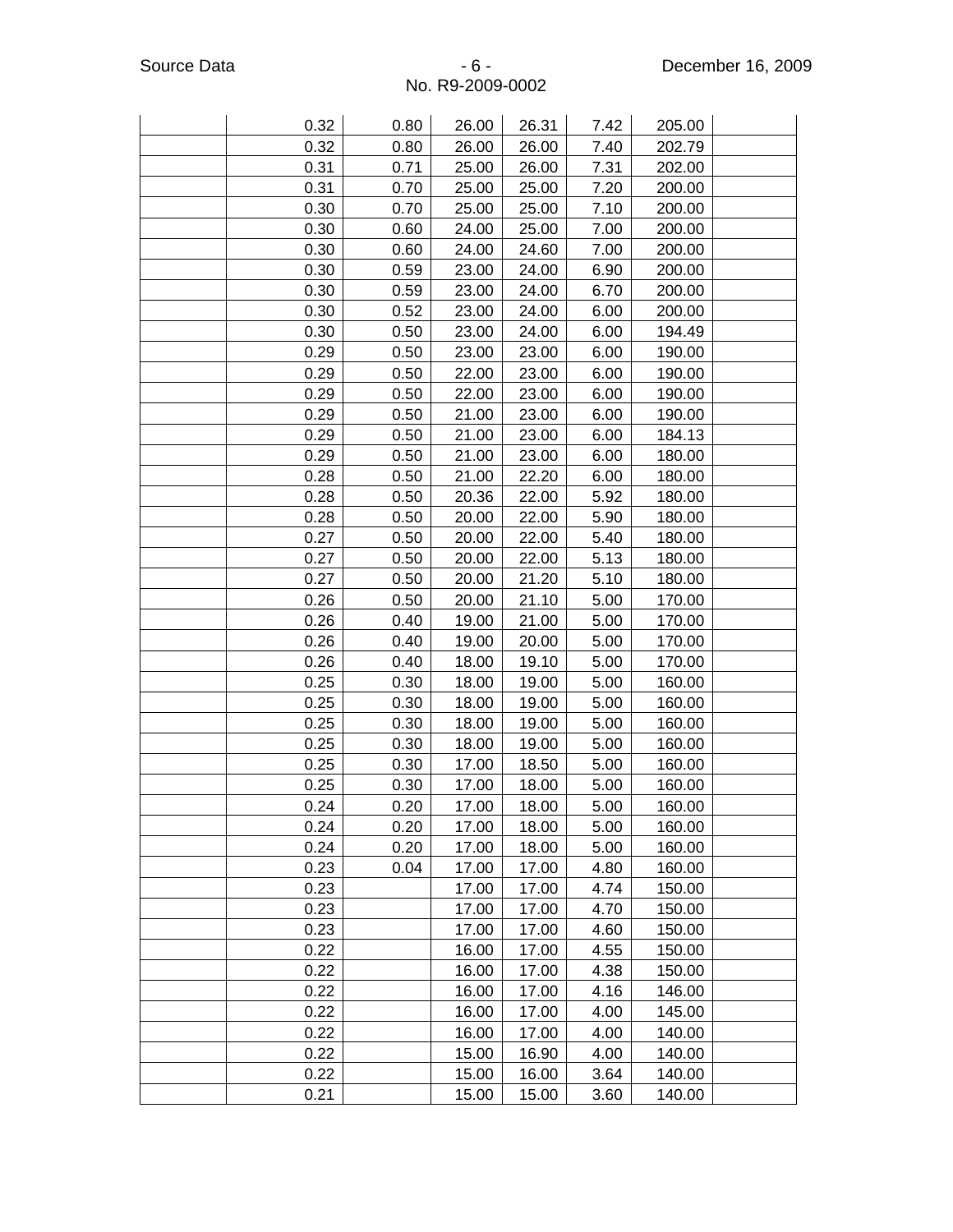| 3.50<br>0.21<br>15.00<br>15.00<br>140.00<br>0.21<br>15.00<br>15.00<br>3.00<br>140.00<br>0.21<br>14.50<br>15.00<br>3.00<br>140.00<br>0.21<br>14.00<br>15.00<br>2.80<br>140.00<br>0.21<br>14.00<br>14.00<br>2.00<br>140.00<br>0.20<br>14.00<br>1.00<br>14.00<br>140.00<br>0.20<br>14.00<br>14.00<br>1.00<br>136.55<br>0.20<br>14.00<br>13.00<br>135.60<br>0.20<br>14.00<br>13.00<br>130.00<br>13.00<br>0.20<br>13.00<br>130.00<br>0.20<br>13.00<br>13.00<br>130.00<br>0.20<br>13.00<br>13.00<br>130.00<br>0.20<br>13.00<br>12.00<br>130.00<br>0.20<br>13.00<br>12.00<br>130.00<br>13.00<br>0.19<br>12.00<br>130.00<br>12.00<br>0.19<br>12.00<br>127.00<br>0.19<br>12.00<br>12.00<br>124.00<br>0.19<br>12.00<br>12.00<br>122.05<br>0.19<br>12.00<br>11.00<br>120.00<br>0.19<br>11.00<br>11.00<br>120.00<br>11.00<br>0.19<br>11.00<br>120.00<br>0.18<br>10.00<br>10.00<br>120.00<br>0.18<br>10.00<br>10.00<br>112.11<br>10.00<br>0.18<br>10.00<br>110.00<br>0.18<br>10.00<br>10.00<br>110.00<br>0.18<br>9.60<br>10.00<br>110.00<br>0.18<br>9.60<br>10.00<br>110.00<br>0.17<br>9.10<br>10.00<br>110.00<br>0.17<br>9.10<br>10.00<br>110.00<br>0.17<br>9.00<br>10.00<br>110.00<br>0.17<br>8.30<br>9.60<br>110.00<br>0.17<br>8.20<br>9.40<br>110.00<br>0.16<br>8.00<br>9.10<br>108.00<br>0.15<br>8.00<br>9.00<br>100.00<br>7.70<br>0.15<br>9.00<br>100.00<br>0.15<br>7.70<br>100.00<br>9.00<br>0.15<br>7.00<br>9.00<br>100.00<br>0.15<br>7.00<br>8.00<br>100.00<br>0.15<br>6.80<br>8.00<br>100.00<br>0.14<br>6.80<br>8.00<br>99.00<br>0.14<br>6.80<br>8.00<br>98.00<br>0.14<br>6.50<br>8.00<br>97.00<br>93.40<br>0.14<br>6.50<br>8.00<br>0.14<br>6.30<br>92.00<br>8.00<br>0.14<br>6.30<br>7.60<br>92.00 |      |      |      |       |  |
|-------------------------------------------------------------------------------------------------------------------------------------------------------------------------------------------------------------------------------------------------------------------------------------------------------------------------------------------------------------------------------------------------------------------------------------------------------------------------------------------------------------------------------------------------------------------------------------------------------------------------------------------------------------------------------------------------------------------------------------------------------------------------------------------------------------------------------------------------------------------------------------------------------------------------------------------------------------------------------------------------------------------------------------------------------------------------------------------------------------------------------------------------------------------------------------------------------------------------------------------------------------------------------------------------------------------------------------------------------------------------------------------------------------------------------------------------------------------------------------------------------------------------------------------------------------------------------------------------------------------------------------------------------------------------------------------------|------|------|------|-------|--|
|                                                                                                                                                                                                                                                                                                                                                                                                                                                                                                                                                                                                                                                                                                                                                                                                                                                                                                                                                                                                                                                                                                                                                                                                                                                                                                                                                                                                                                                                                                                                                                                                                                                                                                 |      |      |      |       |  |
|                                                                                                                                                                                                                                                                                                                                                                                                                                                                                                                                                                                                                                                                                                                                                                                                                                                                                                                                                                                                                                                                                                                                                                                                                                                                                                                                                                                                                                                                                                                                                                                                                                                                                                 |      |      |      |       |  |
|                                                                                                                                                                                                                                                                                                                                                                                                                                                                                                                                                                                                                                                                                                                                                                                                                                                                                                                                                                                                                                                                                                                                                                                                                                                                                                                                                                                                                                                                                                                                                                                                                                                                                                 |      |      |      |       |  |
|                                                                                                                                                                                                                                                                                                                                                                                                                                                                                                                                                                                                                                                                                                                                                                                                                                                                                                                                                                                                                                                                                                                                                                                                                                                                                                                                                                                                                                                                                                                                                                                                                                                                                                 |      |      |      |       |  |
|                                                                                                                                                                                                                                                                                                                                                                                                                                                                                                                                                                                                                                                                                                                                                                                                                                                                                                                                                                                                                                                                                                                                                                                                                                                                                                                                                                                                                                                                                                                                                                                                                                                                                                 |      |      |      |       |  |
|                                                                                                                                                                                                                                                                                                                                                                                                                                                                                                                                                                                                                                                                                                                                                                                                                                                                                                                                                                                                                                                                                                                                                                                                                                                                                                                                                                                                                                                                                                                                                                                                                                                                                                 |      |      |      |       |  |
|                                                                                                                                                                                                                                                                                                                                                                                                                                                                                                                                                                                                                                                                                                                                                                                                                                                                                                                                                                                                                                                                                                                                                                                                                                                                                                                                                                                                                                                                                                                                                                                                                                                                                                 |      |      |      |       |  |
|                                                                                                                                                                                                                                                                                                                                                                                                                                                                                                                                                                                                                                                                                                                                                                                                                                                                                                                                                                                                                                                                                                                                                                                                                                                                                                                                                                                                                                                                                                                                                                                                                                                                                                 |      |      |      |       |  |
|                                                                                                                                                                                                                                                                                                                                                                                                                                                                                                                                                                                                                                                                                                                                                                                                                                                                                                                                                                                                                                                                                                                                                                                                                                                                                                                                                                                                                                                                                                                                                                                                                                                                                                 |      |      |      |       |  |
|                                                                                                                                                                                                                                                                                                                                                                                                                                                                                                                                                                                                                                                                                                                                                                                                                                                                                                                                                                                                                                                                                                                                                                                                                                                                                                                                                                                                                                                                                                                                                                                                                                                                                                 |      |      |      |       |  |
|                                                                                                                                                                                                                                                                                                                                                                                                                                                                                                                                                                                                                                                                                                                                                                                                                                                                                                                                                                                                                                                                                                                                                                                                                                                                                                                                                                                                                                                                                                                                                                                                                                                                                                 |      |      |      |       |  |
|                                                                                                                                                                                                                                                                                                                                                                                                                                                                                                                                                                                                                                                                                                                                                                                                                                                                                                                                                                                                                                                                                                                                                                                                                                                                                                                                                                                                                                                                                                                                                                                                                                                                                                 |      |      |      |       |  |
|                                                                                                                                                                                                                                                                                                                                                                                                                                                                                                                                                                                                                                                                                                                                                                                                                                                                                                                                                                                                                                                                                                                                                                                                                                                                                                                                                                                                                                                                                                                                                                                                                                                                                                 |      |      |      |       |  |
|                                                                                                                                                                                                                                                                                                                                                                                                                                                                                                                                                                                                                                                                                                                                                                                                                                                                                                                                                                                                                                                                                                                                                                                                                                                                                                                                                                                                                                                                                                                                                                                                                                                                                                 |      |      |      |       |  |
|                                                                                                                                                                                                                                                                                                                                                                                                                                                                                                                                                                                                                                                                                                                                                                                                                                                                                                                                                                                                                                                                                                                                                                                                                                                                                                                                                                                                                                                                                                                                                                                                                                                                                                 |      |      |      |       |  |
|                                                                                                                                                                                                                                                                                                                                                                                                                                                                                                                                                                                                                                                                                                                                                                                                                                                                                                                                                                                                                                                                                                                                                                                                                                                                                                                                                                                                                                                                                                                                                                                                                                                                                                 |      |      |      |       |  |
|                                                                                                                                                                                                                                                                                                                                                                                                                                                                                                                                                                                                                                                                                                                                                                                                                                                                                                                                                                                                                                                                                                                                                                                                                                                                                                                                                                                                                                                                                                                                                                                                                                                                                                 |      |      |      |       |  |
|                                                                                                                                                                                                                                                                                                                                                                                                                                                                                                                                                                                                                                                                                                                                                                                                                                                                                                                                                                                                                                                                                                                                                                                                                                                                                                                                                                                                                                                                                                                                                                                                                                                                                                 |      |      |      |       |  |
|                                                                                                                                                                                                                                                                                                                                                                                                                                                                                                                                                                                                                                                                                                                                                                                                                                                                                                                                                                                                                                                                                                                                                                                                                                                                                                                                                                                                                                                                                                                                                                                                                                                                                                 |      |      |      |       |  |
|                                                                                                                                                                                                                                                                                                                                                                                                                                                                                                                                                                                                                                                                                                                                                                                                                                                                                                                                                                                                                                                                                                                                                                                                                                                                                                                                                                                                                                                                                                                                                                                                                                                                                                 |      |      |      |       |  |
|                                                                                                                                                                                                                                                                                                                                                                                                                                                                                                                                                                                                                                                                                                                                                                                                                                                                                                                                                                                                                                                                                                                                                                                                                                                                                                                                                                                                                                                                                                                                                                                                                                                                                                 |      |      |      |       |  |
|                                                                                                                                                                                                                                                                                                                                                                                                                                                                                                                                                                                                                                                                                                                                                                                                                                                                                                                                                                                                                                                                                                                                                                                                                                                                                                                                                                                                                                                                                                                                                                                                                                                                                                 |      |      |      |       |  |
|                                                                                                                                                                                                                                                                                                                                                                                                                                                                                                                                                                                                                                                                                                                                                                                                                                                                                                                                                                                                                                                                                                                                                                                                                                                                                                                                                                                                                                                                                                                                                                                                                                                                                                 |      |      |      |       |  |
|                                                                                                                                                                                                                                                                                                                                                                                                                                                                                                                                                                                                                                                                                                                                                                                                                                                                                                                                                                                                                                                                                                                                                                                                                                                                                                                                                                                                                                                                                                                                                                                                                                                                                                 |      |      |      |       |  |
|                                                                                                                                                                                                                                                                                                                                                                                                                                                                                                                                                                                                                                                                                                                                                                                                                                                                                                                                                                                                                                                                                                                                                                                                                                                                                                                                                                                                                                                                                                                                                                                                                                                                                                 |      |      |      |       |  |
|                                                                                                                                                                                                                                                                                                                                                                                                                                                                                                                                                                                                                                                                                                                                                                                                                                                                                                                                                                                                                                                                                                                                                                                                                                                                                                                                                                                                                                                                                                                                                                                                                                                                                                 |      |      |      |       |  |
|                                                                                                                                                                                                                                                                                                                                                                                                                                                                                                                                                                                                                                                                                                                                                                                                                                                                                                                                                                                                                                                                                                                                                                                                                                                                                                                                                                                                                                                                                                                                                                                                                                                                                                 |      |      |      |       |  |
|                                                                                                                                                                                                                                                                                                                                                                                                                                                                                                                                                                                                                                                                                                                                                                                                                                                                                                                                                                                                                                                                                                                                                                                                                                                                                                                                                                                                                                                                                                                                                                                                                                                                                                 |      |      |      |       |  |
|                                                                                                                                                                                                                                                                                                                                                                                                                                                                                                                                                                                                                                                                                                                                                                                                                                                                                                                                                                                                                                                                                                                                                                                                                                                                                                                                                                                                                                                                                                                                                                                                                                                                                                 |      |      |      |       |  |
|                                                                                                                                                                                                                                                                                                                                                                                                                                                                                                                                                                                                                                                                                                                                                                                                                                                                                                                                                                                                                                                                                                                                                                                                                                                                                                                                                                                                                                                                                                                                                                                                                                                                                                 |      |      |      |       |  |
|                                                                                                                                                                                                                                                                                                                                                                                                                                                                                                                                                                                                                                                                                                                                                                                                                                                                                                                                                                                                                                                                                                                                                                                                                                                                                                                                                                                                                                                                                                                                                                                                                                                                                                 |      |      |      |       |  |
|                                                                                                                                                                                                                                                                                                                                                                                                                                                                                                                                                                                                                                                                                                                                                                                                                                                                                                                                                                                                                                                                                                                                                                                                                                                                                                                                                                                                                                                                                                                                                                                                                                                                                                 |      |      |      |       |  |
|                                                                                                                                                                                                                                                                                                                                                                                                                                                                                                                                                                                                                                                                                                                                                                                                                                                                                                                                                                                                                                                                                                                                                                                                                                                                                                                                                                                                                                                                                                                                                                                                                                                                                                 |      |      |      |       |  |
|                                                                                                                                                                                                                                                                                                                                                                                                                                                                                                                                                                                                                                                                                                                                                                                                                                                                                                                                                                                                                                                                                                                                                                                                                                                                                                                                                                                                                                                                                                                                                                                                                                                                                                 |      |      |      |       |  |
|                                                                                                                                                                                                                                                                                                                                                                                                                                                                                                                                                                                                                                                                                                                                                                                                                                                                                                                                                                                                                                                                                                                                                                                                                                                                                                                                                                                                                                                                                                                                                                                                                                                                                                 |      |      |      |       |  |
|                                                                                                                                                                                                                                                                                                                                                                                                                                                                                                                                                                                                                                                                                                                                                                                                                                                                                                                                                                                                                                                                                                                                                                                                                                                                                                                                                                                                                                                                                                                                                                                                                                                                                                 |      |      |      |       |  |
|                                                                                                                                                                                                                                                                                                                                                                                                                                                                                                                                                                                                                                                                                                                                                                                                                                                                                                                                                                                                                                                                                                                                                                                                                                                                                                                                                                                                                                                                                                                                                                                                                                                                                                 |      |      |      |       |  |
|                                                                                                                                                                                                                                                                                                                                                                                                                                                                                                                                                                                                                                                                                                                                                                                                                                                                                                                                                                                                                                                                                                                                                                                                                                                                                                                                                                                                                                                                                                                                                                                                                                                                                                 |      |      |      |       |  |
|                                                                                                                                                                                                                                                                                                                                                                                                                                                                                                                                                                                                                                                                                                                                                                                                                                                                                                                                                                                                                                                                                                                                                                                                                                                                                                                                                                                                                                                                                                                                                                                                                                                                                                 |      |      |      |       |  |
|                                                                                                                                                                                                                                                                                                                                                                                                                                                                                                                                                                                                                                                                                                                                                                                                                                                                                                                                                                                                                                                                                                                                                                                                                                                                                                                                                                                                                                                                                                                                                                                                                                                                                                 |      |      |      |       |  |
|                                                                                                                                                                                                                                                                                                                                                                                                                                                                                                                                                                                                                                                                                                                                                                                                                                                                                                                                                                                                                                                                                                                                                                                                                                                                                                                                                                                                                                                                                                                                                                                                                                                                                                 |      |      |      |       |  |
|                                                                                                                                                                                                                                                                                                                                                                                                                                                                                                                                                                                                                                                                                                                                                                                                                                                                                                                                                                                                                                                                                                                                                                                                                                                                                                                                                                                                                                                                                                                                                                                                                                                                                                 |      |      |      |       |  |
|                                                                                                                                                                                                                                                                                                                                                                                                                                                                                                                                                                                                                                                                                                                                                                                                                                                                                                                                                                                                                                                                                                                                                                                                                                                                                                                                                                                                                                                                                                                                                                                                                                                                                                 |      |      |      |       |  |
|                                                                                                                                                                                                                                                                                                                                                                                                                                                                                                                                                                                                                                                                                                                                                                                                                                                                                                                                                                                                                                                                                                                                                                                                                                                                                                                                                                                                                                                                                                                                                                                                                                                                                                 |      |      |      |       |  |
|                                                                                                                                                                                                                                                                                                                                                                                                                                                                                                                                                                                                                                                                                                                                                                                                                                                                                                                                                                                                                                                                                                                                                                                                                                                                                                                                                                                                                                                                                                                                                                                                                                                                                                 |      |      |      |       |  |
| 0.14<br>6.10<br>7.50<br>90.00                                                                                                                                                                                                                                                                                                                                                                                                                                                                                                                                                                                                                                                                                                                                                                                                                                                                                                                                                                                                                                                                                                                                                                                                                                                                                                                                                                                                                                                                                                                                                                                                                                                                   |      |      |      |       |  |
|                                                                                                                                                                                                                                                                                                                                                                                                                                                                                                                                                                                                                                                                                                                                                                                                                                                                                                                                                                                                                                                                                                                                                                                                                                                                                                                                                                                                                                                                                                                                                                                                                                                                                                 | 0.13 | 5.60 | 7.00 | 90.00 |  |
|                                                                                                                                                                                                                                                                                                                                                                                                                                                                                                                                                                                                                                                                                                                                                                                                                                                                                                                                                                                                                                                                                                                                                                                                                                                                                                                                                                                                                                                                                                                                                                                                                                                                                                 | 0.13 | 5.40 | 7.00 | 90.00 |  |
|                                                                                                                                                                                                                                                                                                                                                                                                                                                                                                                                                                                                                                                                                                                                                                                                                                                                                                                                                                                                                                                                                                                                                                                                                                                                                                                                                                                                                                                                                                                                                                                                                                                                                                 |      |      |      |       |  |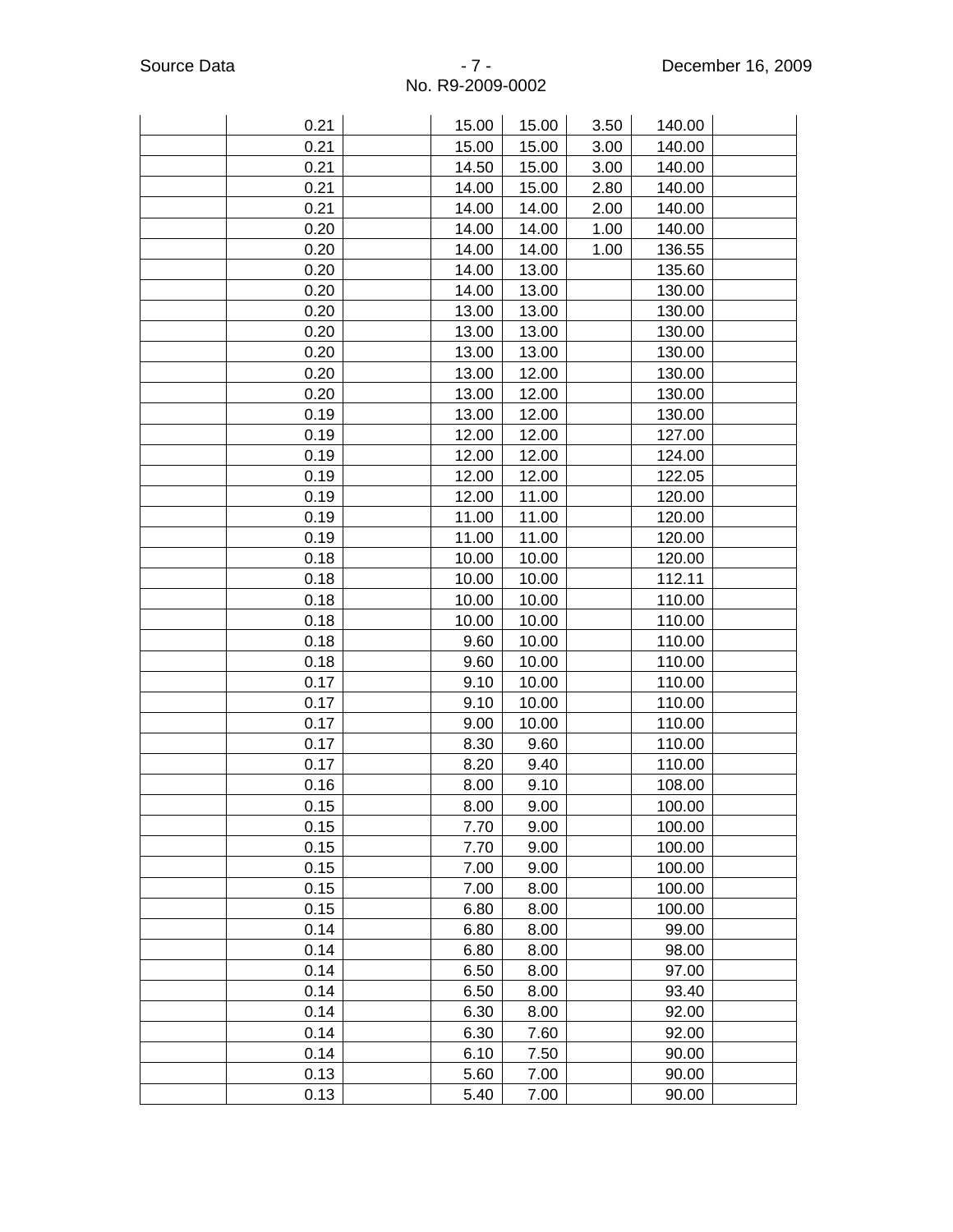| 0.13 | 5.20 | 6.00 | 86.00 |  |
|------|------|------|-------|--|
| 0.13 | 5.00 | 6.00 | 83.00 |  |
| 0.13 | 4.90 | 6.00 | 81.00 |  |
| 0.12 | 4.50 | 5.90 | 81.00 |  |
| 0.12 | 4.10 | 5.80 | 80.00 |  |
| 0.12 | 4.10 | 5.40 | 80.00 |  |
| 0.11 | 3.90 | 5.00 | 80.00 |  |
| 0.11 | 3.40 | 5.00 | 80.00 |  |
| 0.11 | 2.60 | 5.00 | 80.00 |  |
| 0.11 | 2.60 | 5.00 | 79.00 |  |
| 0.10 | 2.60 | 5.00 | 73.00 |  |
| 0.10 | 2.30 | 5.00 | 72.00 |  |
| 0.10 | 2.00 | 4.80 | 70.00 |  |
| 0.10 | 2.00 | 4.80 | 70.00 |  |
| 0.09 | 1.70 | 4.70 | 70.00 |  |
| 0.08 | 1.50 | 4.60 | 70.00 |  |
| 0.06 | 1.50 | 4.00 | 64.00 |  |
| 0.03 | 1.50 | 4.00 | 63.00 |  |
|      | 1.40 | 3.80 | 61.00 |  |
|      | 1.40 | 3.00 | 60.00 |  |
|      |      | 3.00 | 56.00 |  |
|      |      | 2.30 | 44.00 |  |
|      |      | 2.00 | 40.00 |  |
|      |      | 1.60 | 37.00 |  |
|      |      |      | 35.00 |  |
|      |      |      | 30.00 |  |
|      |      |      | 26.00 |  |
|      |      |      | 24.00 |  |
|      |      |      | 20.00 |  |
|      |      |      | 10.00 |  |
|      |      |      | 5.00  |  |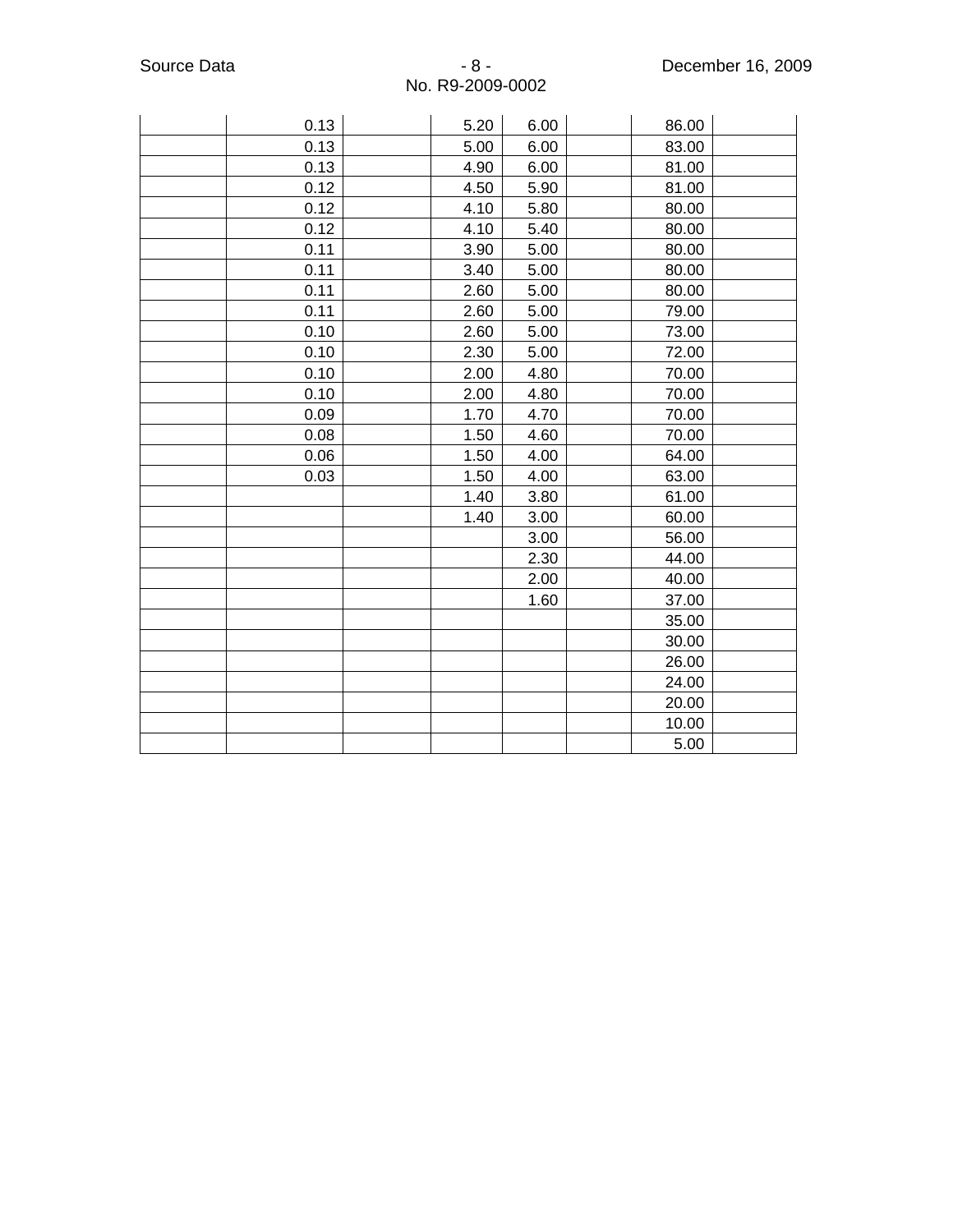#### **II. NON-STORM WATER ACTION LEVELS**

| Site     | Chromium | <b>Nickel</b>  | Copper | Zinc | Silver | Cadmium | Lead   | <b>Total Coliform</b> | Fecal Coliform | Enterococcus | Dissolved Oxygen | 玉    | Turbidity  | as N<br><b>Nitrate</b> | Surfactsnats<br>(MBAS) | Reactive<br>Phosphorous |
|----------|----------|----------------|--------|------|--------|---------|--------|-----------------------|----------------|--------------|------------------|------|------------|------------------------|------------------------|-------------------------|
|          |          |                |        | µg/L |        |         |        |                       | CFU/100mL      |              | mg/L             |      | <b>NTU</b> |                        | mg/L                   |                         |
| AVJ01P26 | < 8.00   | 4.7            | 7.3    | 230  | 2.00   | < 1.00  | 2.00   | 41,000                | 21,000         | 5,100        | 7.92             | 7.5  | 12.2       | 3.9                    | 0.4                    | 2.88                    |
| AVJ01P26 | < 8.00   | 5.4            | 11     | 22   | 2.00   | < 1.00  | 2.00   | 30,000                | 21,000         | 45,000       | 9.73             | 7.52 | 2.79       | 8.3                    | 0.3                    | 2.98                    |
| AVJ01P26 | < 8.00   | < 4.00         | 13     | 45   | 2.00   | < 1.00  | 2.00   | 10,300                | 8,200          | 8,400        | 4.3              | 8.3  | 2.8        | 2.8                    |                        | 1.11                    |
| AVJ01P26 | < 8.00   | 5.6            | 8.3    | 44   | 2.00   | < 1.00  | 2.00   | 44,000                | 19,400         | 18,400       | 8.04             | 7.91 | 6.02       | 2.9                    |                        | 2.55                    |
| AVJ01P26 | < 8.00   | 32             | 39     | 140  | 2.00   | 1.4     | 7.5    | 67,000                | 46,000         | 32,000       | 7.76             | 7.72 | 9.24       | 2.7                    |                        | 1.88                    |
| AVJ01P26 | 1.1      | 6.7            | 8      | 28   | < 0.50 | 0.51    | < 0.50 | 330,000               | 22,000         | 24,000       | 6.48             | 8.17 | 2.53       | 3.9                    | 0.1                    | 1.72                    |
| AVJ01P26 | 2.3      | 8.3            | 7.3    | 25   | 0.79   | 2       | 1.6    | 410,000               | 20,000         | 16,000       | 7.85             | 7.82 | 6.03       | 5.6                    | < 0.05                 | 2.87                    |
| AVJ01P26 | < 0.50   | 4.2            | 2.5    | 9.6  | < 0.50 | < 0.50  | < 0.50 | 130,000               | 21,000         | 6,000        | 7.8              | 7.85 | 2.5        | 4.1                    | < 0.04                 | 1.96                    |
| AVJ01P26 | 0.89     | $\overline{7}$ | 8.5    | 28   | < 0.50 | < 0.50  | < 0.50 | <b>NR</b>             | ${\sf NR}$     | <b>NR</b>    | 7.76             | 7.78 | 4.26       | 8.6                    | 0.17                   | 3.87                    |
| AVJ01P26 | < 0.50   | 5.3            | 5.1    | 21   | < 0.50 | < 0.50  | < 0.50 | 160,000               | 38,000         | 11,000       | 5.83             | 7.55 | 2.36       | 4.4                    | 0.14                   | 4.33                    |
| AVJ01P26 | < 0.50   | 4.3            | 7.8    | 11   | < 0.50 | < 0.50  | < 0.50 | 25,000                | 6,000          | 22,000       | 7.15             | 8    | 40.4       | 3.6                    | 0.11                   | 1.98                    |
| AVJ01P26 | 0.66     | 3.2            | 6.7    | 14   | < 0.50 | < 0.50  | < 0.50 | 28,000                | 3,100          | 760          | 9.51             | 8.07 | 3.91       | 5.4                    | 0.05                   | 2.79                    |
| AVJ01P26 | < 0.50   | 3.9            | 6.3    | 23   | < 0.50 | 1.2     | < 0.50 | 57,000                | 3,000          | 3,600        | 6.45             | 8.03 | 3.31       | 5.6                    | 0.07                   | 3.26                    |
| AVJ01P26 | < 0.50   | 4.1            | 3.6    | 17   | < 0.50 | < 0.50  | < 0.50 | 150,000               | 11,000         | 11,000       | 6.59             | 8.07 | 6.06       | 6.7                    | 0.1                    | 3.3                     |
| AVJ01P26 | < 0.50   | 3              | 4.3    | 25   | < 0.50 | < 0.50  | < 0.50 | >24,000               | 220            | 2,500        | 8.48             | 7.95 | 3.25       | 5.3                    | 0.23                   | 1.67                    |
| AVJ01P26 | 0.54     | 3.4            | 23     | 15   | < 0.50 | < 0.50  | < 0.50 | 44,000                | 7,100          | 14,700       | 8.85             | 8.01 | 3.02       | 4.1                    | 0.11                   | 1.82                    |
| AVJ01P26 | < 0.50   | 4.6            | 4.4    | 12   | < 0.50 | < 0.50  | < 0.50 | >45,000               | 10,000         | 30,000       | 11.45            | 7.87 | 4.36       | 5.9                    | 0.1                    | 2.7                     |
| AVJ01P26 | 0.57     | 4.9            | 3.3    | 16   | < 0.50 | < 0.50  | < 0.50 | 56,000                | 4,100          | 10,800       | 8.55             | 8.03 | 3.09       | 11.3                   | 0.1                    | 3.67                    |
|          |          |                |        |      |        |         |        |                       |                |              |                  |      |            |                        |                        |                         |
| AVJ01P27 | < 8.00   | 8.5            | 7.4    | 55   | 2.00   | 1.8     | 2.00   |                       |                |              | 10.67            | 7.85 | 23.7       | 7.6                    | 0.3                    | 4.03                    |
| AVJ01P27 | < 8.00   | 6.2            | 14     | 50   | 2.00   | 1.8     | 2.00   | 89,000                | 67,000         | 36,000       | 8.55             | 8.08 | 12.4       | 6                      | 0.1                    | 3.15                    |
| AVJ01P27 | < 8.00   | 6              | 7.7    | 46   | 2.00   | 1.5     | 2.00   | 88,000                | 31,000         | 71,000       | 7.38             | 6.97 | 7.72       | 8.5                    | 0.15                   | 3.14                    |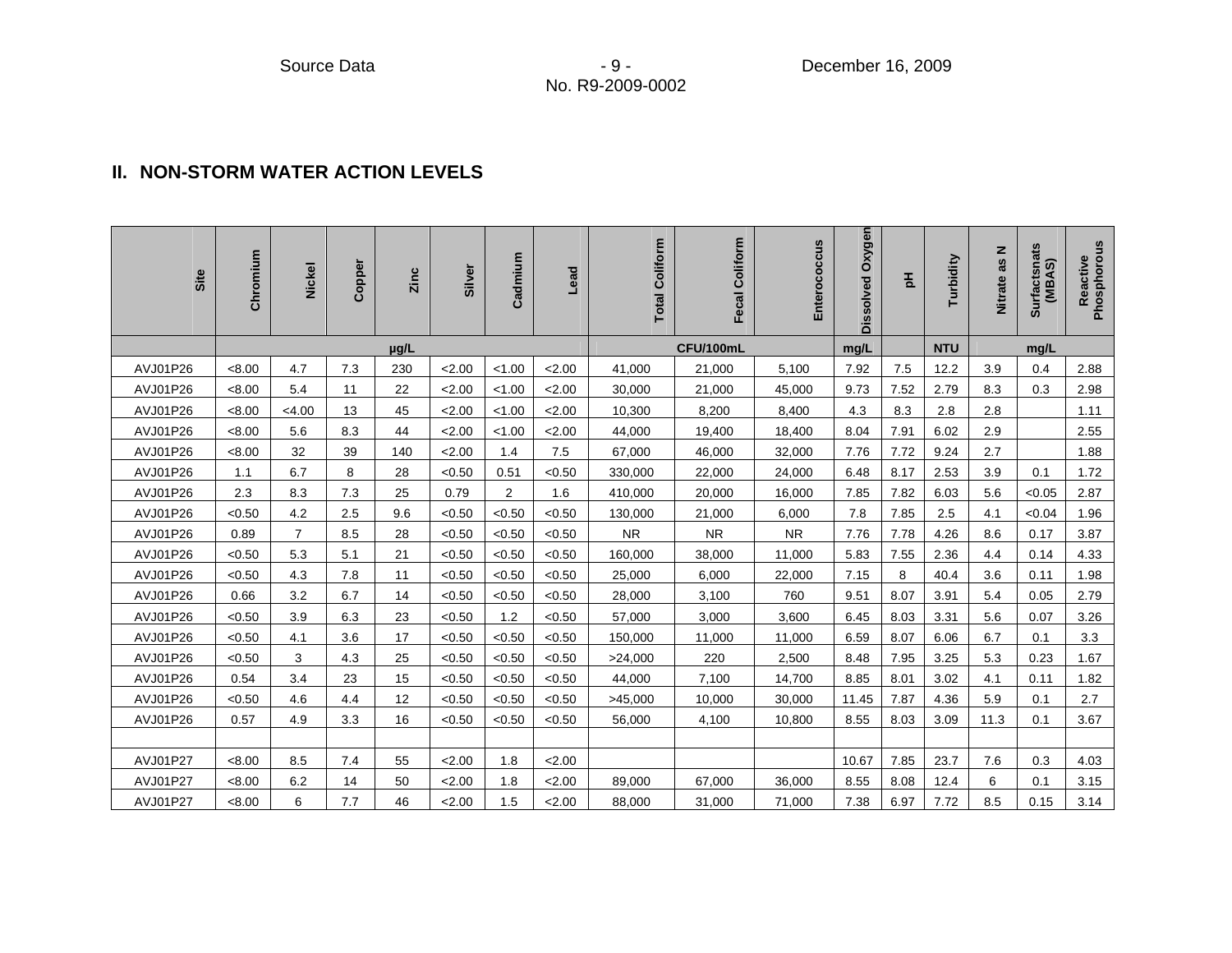Source Data - 10 - 10 - 10 - December 16, 2009

| AVJ01P27 | < 8.00         | 6.9            | 8.5 | 44  | 2.00    | 1.5    | 2.00    | 107,000  | 48,000   | 8,600   | 8.65        | 7.68 | 14.3 | 1.5            | 0.12   | 0.58  |
|----------|----------------|----------------|-----|-----|---------|--------|---------|----------|----------|---------|-------------|------|------|----------------|--------|-------|
| AVJ01P27 | < 8.00         | $\overline{7}$ | 10  | 130 | 2.00    | 1.5    | 2.00    | 80,000   | 31,000   | 33,000  | 4.73        | 7.66 | 11.5 | 1.9            | 3.34   | 2.5   |
| AVJ01P27 | $<$ 40.00      | $<$ 20.00      | 27  | 91  | < 10.00 | < 5.00 | < 10.00 | 147,000  | 104,000  | 128,000 | 7.6         | 7.7  | 10.8 | 0.6            |        | <0.06 |
| AVJ01P27 | < 8.00         | 19             | 40  | 130 | 2.00    | 2.1    | 2.00    | >200,000 | >200,000 | 50,000  | 6.88        | 7.55 | 11.2 | 5.6            |        | 2.12  |
| AVJ01P27 | < 8.00         | 5.2            | 7.9 | 47  | 2.00    | < 1.00 | 2.00    | 54,000   | 44,000   | 31,000  | 6.94        | 7.51 | 18.7 | 8.8            |        | 3.87  |
| AVJ01P27 | < 8.00         | 29             | 39  | 130 | 2.00    | 1.5    | 5.3     | 53,000   | 36,000   | 12,600  | 12.2        | 7.5  | 10.6 | 5.1            |        | 1.31  |
| AVJ01P27 | < 8.00         | 28             | 38  | 74  | 2.00    | < 1.00 | 2.00    | 148,000  | 69,000   | 13,200  | 7.05        | 8.27 | 7.03 | 5.8            | < 0.05 | 2.34  |
| AVJ01P27 | $\overline{2}$ | 18             | 5.6 | 18  | < 0.50  | 1.8    | < 0.50  | 350,000  | 9,000    | 23,000  | 5.9         | 7.9  | 3.77 | 6.6            | 0.2    | 1.78  |
| AVJ01P27 | 1.1            | 11             | 6   | 24  | < 0.50  | 0.83   | < 0.50  | 430,000  | >120,000 | 13,000  | 8           | 7.27 | 4.22 | 6.2            | 0.06   | 2.22  |
| AVJ01P27 | 2.2            | 15             | 16  | 42  | < 0.50  | 2.3    | 2.8     | 410,000  | 120,000  | 59,000  | 7.3         | 7.43 | 18.9 | 5.1            | 0.06   | 5.3   |
| AVJ01P27 | 0.94           | 9.2            | 4.7 | 21  | < 0.50  | 0.72   | < 0.50  | 250,000  | 58,000   | 22,000  | 7.89        | 7.6  | 4.33 | 7.9            | < 0.05 | 2.75  |
| AVJ01P27 | < 0.50         | 8.5            | 3.4 | 23  | < 0.50  | 0.77   | < 0.50  | 120,000  | 82,000   | 20,000  | 6.68        | 7.72 | 3.5  | 8.2            | < 0.05 | 4.27  |
| AVJ01P27 | 1.6            | 13             | 7.1 | 26  | < 0.50  | 1.2    | < 0.50  | 73,000   | 47,000   | 4,600   | 9.42        | 7.61 | 3.15 | 7.2            | 0.06   | 2.44  |
| AVJ01P27 | 0.65           | 8.4            | 7.6 | 27  | < 0.50  | 0.82   | < 0.50  | 150,000  | 600      | 6,800   | 9.1         | 7.7  | 5.48 | 4.8            | 0.15   | 2.36  |
| AVJ01P27 | 0.63           | 11             | 4.9 | 32  | < 0.50  | 0.86   | < 0.50  | 160,000  | 70,000   | 28,000  | 6.89        | 7.47 | 4.47 | 6.8            | 0.13   | 3.85  |
| AVJ01P27 | 0.97           | 8.9            | 5.5 | 46  | < 0.50  | 0.71   | < 0.50  | 46,000   | 11,000   | 7,000   | 6.88        | 7.49 | 7.25 | 7.4            | 0.12   | 7.55  |
| AVJ01P27 | < 0.50         | 5.7            | 2.6 | 10  | < 0.50  | < 0.50 | < 0.50  | 60,000   | 27,000   | 19,000  | $\mathbf 0$ | 7.94 | 19.6 | 5.7            | 0.35   | 3.04  |
| AVJ01P27 | $\mathbf{1}$   | 8.1            | 7.1 | 26  | < 0.50  | 1.5    | < 0.50  | 86,000   | 32,000   | 6,700   | 8.63        | 7.62 | 16.1 | 8.6            | 0.08   | 4.81  |
| AVJ01P27 | 0.9            | 6              | 5.5 | 19  | < 0.50  | 0.84   | < 0.50  | 64,000   | 3,200    | 1,000   | 8.15        | 7.91 | 6.64 | 7.6            | 0.07   | 3.49  |
| AVJ01P27 | 0.85           | 7.2            | 6.3 | 51  | < 0.50  | 0.87   | < 0.50  | 730,000  | 120,000  | 230,000 | 6.03        | 7.78 | 15.4 | 4.9            | 0.75   | 3.29  |
| AVJ01P27 | 0.5            | 4.1            | 1.9 | 4.6 | < 0.50  | < 0.50 | < 0.50  | 34,000   | 5,800    | 5,500   | 6.17        | 7.79 | 7.1  | 3.5            | 0.05   | 1.78  |
| AVJ01P27 | < 0.50         | 4.6            | 1.8 | 5.7 | < 0.50  | < 0.50 | < 0.50  | 190,000  | 7,600    | 7,000   | $\mathbf 0$ | 8.25 | 5.35 | $\overline{4}$ | 0.05   | 2.39  |
| AVJ01P27 | 1.1            | 7.3            | 3.5 | 15  | < 0.50  | 0.87   | < 0.50  | 90,000   | 20,000   | 10,700  | 9.61        | 7.76 | 4.79 | 7.2            | 1.05   | 2.17  |
| AVJ01P27 | 1.1            | 11             | 5.4 | 20  | < 0.50  | 1.1    | < 0.50  | >96,000  | 5,200    | 6,800   | 8.16        | 7.91 | 4.77 | 11.5           | 0.1    | 3.15  |
| AVJ01P27 | 0.71           | 7.4            | 2.9 | 16  | < 0.50  | 0.56   | < 0.50  | >84,000  | 11,000   | 29,000  | 6.09        | 7.89 | 5.25 | 7.9            | 0.1    | 2.78  |
| AVJ01P27 | 0.87           | 8.8            | 3.1 | 8.4 | < 0.50  | 0.51   | < 0.50  | >50,000  | 9,000    | 7,400   | 5.36        | 7.51 | 4.24 | 6.1            | 0.12   | 3.03  |
| AVJ01P27 | 0.73           | 6.9            | 3   | 8.2 | < 0.50  | < 0.50 | < 0.50  | 70,000   | 3,800    | 9,100   | 5.94        | 7.85 | 7.92 | 7.8            | 0.1    | 2.18  |
| AVJ01P27 | 0.72           | 7.4            | 4.7 | 16  | < 0.50  | 0.69   | < 0.50  | 72,000   | 6,800    | 16,700  | 8.63        | 7.76 | 5.53 | 8              | 0.1    | 3.92  |
| AVJ01P27 |                |                |     |     |         |        |         |          |          |         | 8.66        | 7.71 | 6.33 | 11.7           | 0.1    | 4.03  |
|          |                |                |     |     |         |        |         |          |          |         |             |      |      |                |        |       |
| AVJ01P28 | < 8.00         | 9.1            | 9.8 | 79  | 2.00    | < 1.00 | 2.00    |          |          |         | 5.14        | 7.89 | 22.3 | 4.6            | 0.6    | 3.54  |
| AVJ01P28 | < 8.00         | 7.7            | 19  | 78  | 2.00    | < 1.00 | 2.00    | 83,000   | 26,000   | 6,600   | 7.22        | 7.97 | 7.98 | 6.5            | 0.5    | 4.3   |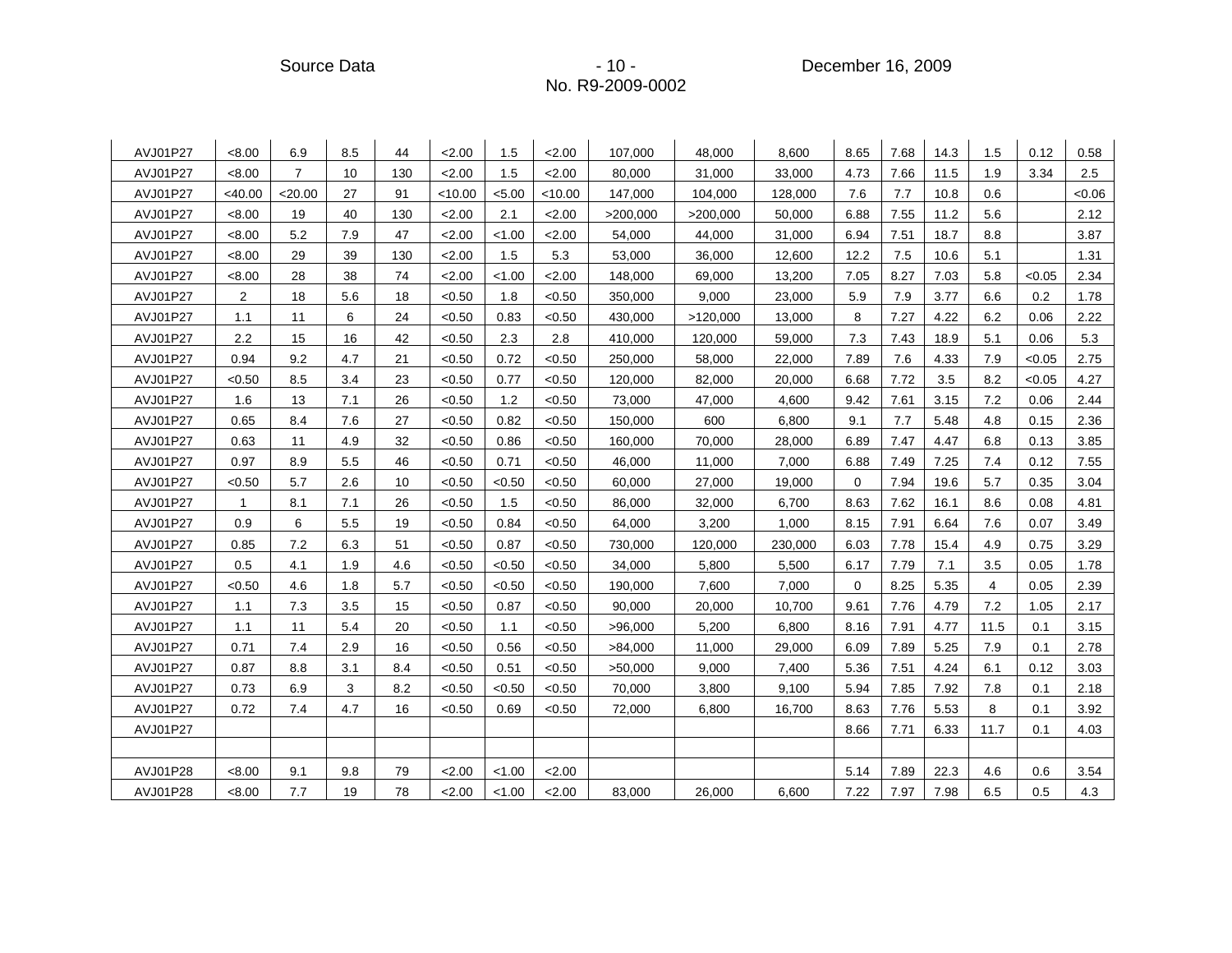Source Data - 11 - 11 - December 16, 2009 - 2009

| AVJ01P28 | < 8.00 | 6.8 | 8.8 | 44  | 2.00   | < 1.00       | 2.00   | 94,000      | 44,000      | 52,000      | 8.1         | 7.11 | 9.69 | 8.4            | 0.35         | 3.81 |
|----------|--------|-----|-----|-----|--------|--------------|--------|-------------|-------------|-------------|-------------|------|------|----------------|--------------|------|
| AVJ01P28 | < 8.00 | 9.5 | 13  | 54  | 2.00   | < 1.00       | 2.00   | 119,000     | 31,000      | 23,000      | 10.7        | 7.89 | 24.2 | $\overline{2}$ | 0.26         | 0.87 |
| AVJ01P28 | < 8.00 | 7.8 | 9.5 | 49  | 2.00   | < 1.00       | 2.00   | 101,000     | 33,000      | 26,000      | 4.76        | 7.98 | 15.3 | 2.2            | 0.5          | 1.12 |
| AVJ01P28 |        |     |     |     |        |              |        |             |             |             |             |      |      |                |              |      |
| AVJ01P28 | < 8.00 | 11  | 12  | 140 | 2.00   | < 1.00       | 2.00   | 181,000     | 104,000     | 48,000      | 3.06        | 7.37 |      | 5.8            | 0.65         | 3.29 |
| AVJ01P28 | < 8.00 | 8.9 | 10  | 95  | 2.00   | < 1.00       | 2.00   | >200,000    | >200,000    | 36,000      | 3.95        | 7.56 | 11.1 | 5.4            | 0.4          | 5.34 |
| AVJ01P28 |        |     |     |     |        |              |        |             |             |             |             |      |      |                |              |      |
| AVJ01P28 | < 8.00 | 10  | 6.5 | 55  | 2.00   | < 1.00       | 2.00   | $<$ 200,000 | 76,000      | $<$ 200,000 | 8.63        | 7.78 | 20.7 | 7.4            | 0.07         | 5.16 |
| AVJ01P28 | < 8.00 | 23  | 58  | 98  | 2.00   | < 1.00       | 2.00   | $<$ 200,000 | $<$ 200,000 | 44,000      | 7.05        | 8.15 | 67.6 | 6              | 0.2          | 3.44 |
| AVJ01P28 | < 8.00 | 9.9 | 17  | 52  | 2.00   | < 1.00       | 2.00   | $<$ 200,000 | $<$ 200,000 | 54,000      | 5.09        | 8.32 | 27   | 7.3            | 0.26         | 4.84 |
| AVJ01P28 | 0.52   | 9.1 | 11  | 34  | < 0.50 | 0.59         | < 0.50 | >1,200,000  | >120,000    | 15,000      | 4.58        | 7.6  | 4.8  | 5.4            | $\mathbf{1}$ | 4.91 |
| AVJ01P28 | < 0.50 | 11  | 25  | 34  | < 0.50 | < 0.50       | < 0.50 | 840,000     | >120,000    | 8,000       | 4.51        | 7.19 | 5.4  | 6.3            | 0.1          | 4.07 |
| AVJ01P28 | 0.57   | 15  | 6.7 | 30  | < 0.50 | 3.1          | 0.92   | 660,000     | 60,000      | 13,000      | 4.91        | 7.49 | 5.54 | 6.6            | 0.06         | 4.92 |
| AVJ01P28 | < 0.50 | 8.8 | 6.2 | 24  | < 0.50 | < 0.50       | < 0.50 | >120,000    | 330,000     | 29,000      | 3.62        | 7.52 | 8.71 | 7.2            | 0.17         | 5.73 |
| AVJ01P28 | < 0.50 | 9.3 | 8   | 50  | < 0.50 | 0.64         | < 0.50 | 770,000     | 260,000     | 250,000     | 7.03        | 7.75 | 18.1 | 8.4            | 0.12         | 4.5  |
| AVJ01P28 | 0.59   | 13  | 9.8 | 47  | < 0.50 | 0.83         | < 0.50 | 1,010,000   | 530,000     | 3,800       | 4.61        | 7.63 | 9.01 | 5.6            | 0.4          | 4.98 |
| AVJ01P28 | < 0.50 | 13  | 8.8 | 45  | < 0.50 | 0.83         | < 0.50 | 1,300,000   | 10,000      | 19,000      | 3.55        | 7.5  | 9.76 | 7.2            | 0.4          | 5.6  |
| AVJ01P28 | 0.92   | 13  | 9.9 | 56  | < 0.50 | 0.67         | < 0.50 | 1,040,000   | 330,000     | 63,000      | 5.6         | 7.45 | 12.9 | 7.8            | 0.13         | 7.75 |
| AVJ01P28 | 0.71   | 9.2 | 8.9 | 39  | < 0.50 | 0.57         | < 0.50 | >1,200,000  | 290,000     | 8,000       | 3.13        | 7.6  | 10.2 | 4.8            | 0.17         | 5.36 |
| AVJ01P28 | < 0.50 | 9   | 7.7 | 26  | < 0.50 | 0.86         | < 0.50 | 770,000     | 76,000      | 15,000      | $\mathbf 0$ | 7.72 | 9.8  | 8.9            | 0.25         | 5.03 |
| AVJ01P28 | < 0.50 | 8.8 | 11  | 44  | < 0.50 | 0.71         | < 0.50 | 530,000     | 21,000      | 8,200       | 5.9         | 7.62 | 14.5 | 9.3            | 0.45         | 6.58 |
| AVJ01P28 | 1.5    | 11  | 16  | 34  | < 0.50 | 0.98         | < 0.50 | 320,000     | 11,000      | 1,700       | 8.35        | 7.97 | 5.96 | 10.8           | 3.6          | 4.26 |
| AVJ01P28 | 0.51   | 14  | 8.6 | 27  | < 0.50 | $\mathbf{1}$ | < 0.50 | 800,000     | 30,000      | 16,000      | 8.01        | 7.98 | 11.9 | 9.2            | 0.45         | 3.19 |
| AVJ01P28 | < 0.50 | 6.8 | 4.1 | 17  | < 0.50 | < 0.50       | < 0.50 | 310,000     | 7,000       | 2,500       | 7.19        | 7.87 | 23.1 | 7.4            | 0.15         | 3.89 |
| AVJ01P28 | < 0.50 | 8.1 | 4.8 | 20  | < 0.50 | < 0.50       | < 0.50 | 910,000     | 38,000      | 6,000       | $\mathbf 0$ | 7.87 | 63.3 | 9.4            | 0.3          | 4.2  |
| AVJ01P28 | 1.1    | 11  | 22  | 22  | < 0.50 | < 0.50       | < 0.50 | 2,700,000   | 23,000      | 5,800       | 9.39        | 8.03 | 3.86 | 10.1           | 0.4          | 2.19 |
| AVJ01P28 | 0.84   | 12  | 7.9 | 31  | < 0.50 | 0.72         | < 0.50 | 280,000     | 19,000      | 10,500      | 8.59        | 7.78 | 29.3 | 7.6            | 0.42         | 4.31 |
| AVJ01P28 | < 0.50 | 8   | 5.9 | 18  | < 0.50 | < 0.50       | < 0.50 | 930,000     | 37,000      | 2,800       | 8.21        | 7.97 | 2.09 | 6.9            | 0.1          | 2.82 |
| AVJ01P28 | < 0.50 | 2.7 | 2.1 | 7.6 | < 0.50 | < 0.50       | < 0.50 | 1,230,000   | 34,000      | 3,400       | 8.28        | 7.82 | 9.43 | 2.1            | 0.22         | 1.13 |
| AVJ01P28 | < 0.50 | 7.8 | 5.1 | 20  | < 0.50 | < 0.50       | < 0.50 | 1,000,000   | 27,000      | 6,200       | 8.59        | 7.85 | 7.45 | 10             | 0.25         | 3.85 |
| AVJ01P28 |        |     |     |     |        |              |        | 180,000     | 20,000      | 5,200       | 7.25        | 7.75 | 18.7 | 10             | 0.21         | 5.8  |
| AVJ01P28 |        |     |     |     |        |              |        |             |             |             | 8           | 7.86 | 11.5 | 8.2            | 0.17         | 3.98 |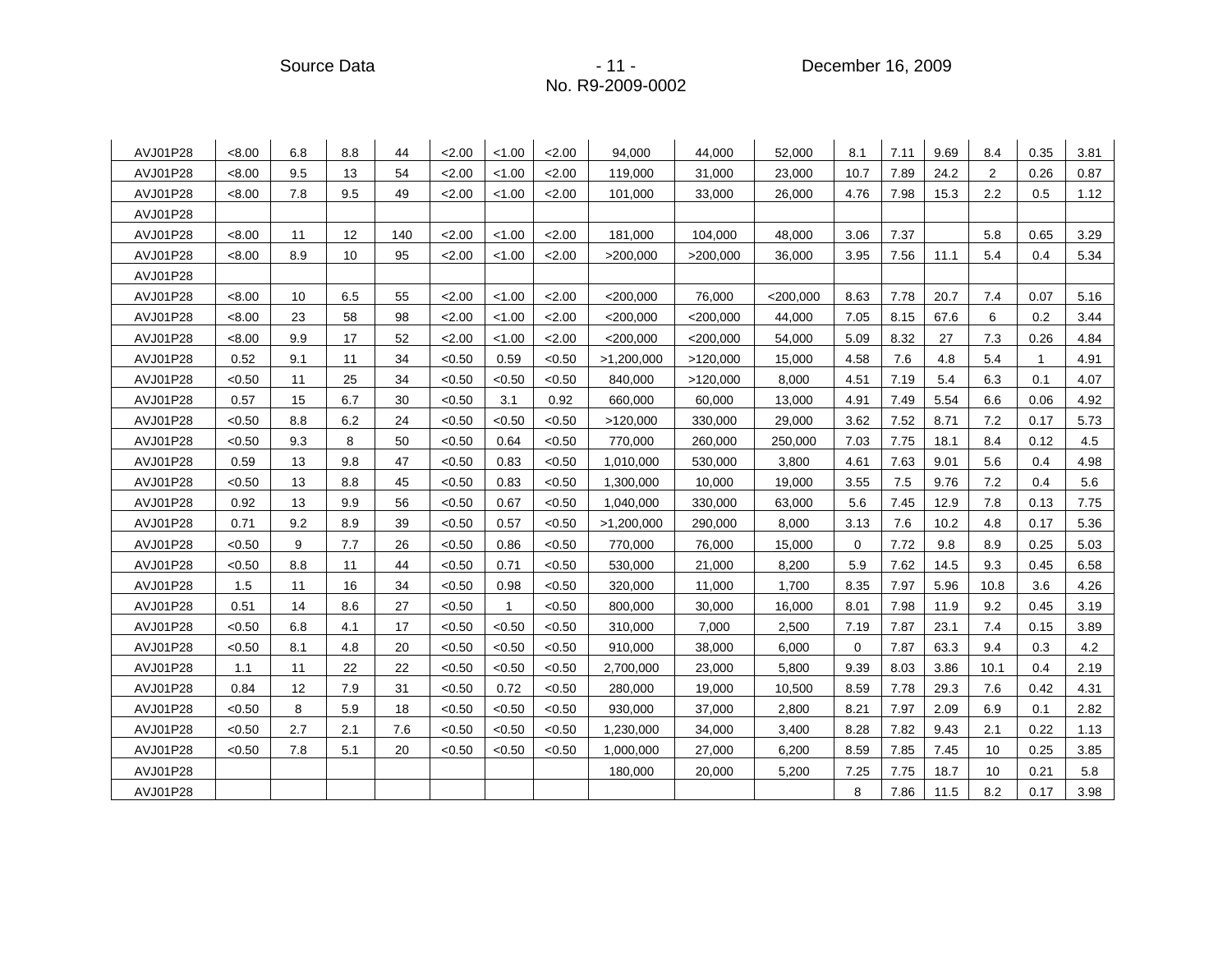| AVJ01P33 | < 8.00       | 6.1   | 3   | 15  | 2.00   | < 1.00 | 2.00   | 11,000      | 3,000       | 6,100     | 10.3  | 7.97 | 1.49 | 2.4  | < 0.05 | $\overline{a}$ |
|----------|--------------|-------|-----|-----|--------|--------|--------|-------------|-------------|-----------|-------|------|------|------|--------|----------------|
| AVJ01P33 | < 8.00       | 14    | 11  | 39  | 2.00   | 1.5    | 2.00   | 151,000     | 71,000      | 72,000    | 7.17  | 7.48 | 260  | 4.4  | < 0.05 | 9.84           |
| AVJ01P33 | < 8.00       | 4.2   | 3.3 | 17  | 2.00   | < 1.00 | 2.00   | 37,000      | 14,600      | 9,700     | 8.65  | 7.33 | 1.81 | 3.8  | < 0.05 | 1.86           |
| AVJ01P33 | < 8.00       | 9.1   | 6.8 | 69  | 2.00   | < 1.00 | < 2.00 | 7,900       | 1,240       | 1.630     | 10.2  | 7.7  | 7.34 | 2.6  |        | 1.97           |
| AVJ01P33 | < 8.00       | 9.2   | 15  | 160 | 2.00   | < 1.00 | 2.4    | 199,000     | 177,000     | 29,000    | 8.22  | 8.38 | 17.2 | 8.3  | 1.4    | 2.59           |
| AVJ01P33 | < 8.00       | 11    | 8   | 27  | 2.00   | < 1.00 | 2.00   | 86,000      | 67,000      | 123,000   | 10.23 | 8.47 | 1.85 | 2.3  |        | 2.17           |
| AVJ01P33 | < 0.50       | 9.4   | 2.3 | 10  | < 0.50 | < 0.50 | < 0.50 | 43,000      | 3,800       | 7,000     | 9.34  | 7.84 | 4.75 | 3.8  | 0.08   | 1.91           |
| AVJ01P33 | 1.7          | 6.3   | 15  | 8.9 | < 0.50 | < 0.50 | < 0.50 | 110,000     | 12,000      | 38,000    | 8.82  | 8.34 | 3.39 | 2.3  | < 0.05 | 2.53           |
| AVJ01P33 | < 0.50       | 12    | 1.2 | 7.2 | < 0.50 | < 0.50 | < 0.50 | 19,000      | 4,300       | 600       | 9.36  | 8.24 | 0.7  | 3.3  | < 0.02 | 1.77           |
| AVJ01P33 | 0.65         | 20    | 10  | 52  | < 0.50 | 1.2    | < 0.50 | <b>NR</b>   | ${\sf NR}$  | <b>NR</b> | 8.65  | 7.89 | 6.01 | 10.3 | 0.1    | 13.35          |
| AVJ01P33 | < 0.50       | 15    | 12  | 21  | < 0.50 | 1.1    | < 0.50 | 210,000     | 88,000      | 29,000    | 7.46  | 7.81 | 376  | 6.5  | 0.08   | 5.16           |
| AVJ01P33 | 1.1          | 16    | 1.7 | 6.4 | < 0.50 | 0.92   | < 0.50 | 210,000     | 5,000       | 7,000     | 8.64  | 8.07 | 0.79 | 5.9  | 0.1    | 1.43           |
| AVJ01P33 | 0.95         | 6.3   | 4.3 | 4.4 | < 0.50 | < 0.50 | < 0.50 | 2,200       | 400         | 4,300     | 10.19 | 8.3  | 2.7  | 4.9  | 0.07   | 1.48           |
| AVJ01P33 | 0.64         | 14    | 2.3 | 6.8 | < 0.50 | 0.81   | < 0.50 | 33,000      | 2,700       | 6,500     | 7.32  | 8.21 | 1.01 | 5.4  | 0.05   | 1.93           |
| AVJ01P33 | < 0.50       | 11    | 1.6 | 3.3 | < 0.50 | < 0.50 | < 0.50 | 12,000      | 1,700       | 900       | 8.64  | 8.19 | 0.47 | 5.6  | 0.05   | 1.59           |
| AVJ01P33 | 0.58         | 4.8   | 3.5 | 12  | < 0.50 | < 0.50 | < 0.50 | >4,800      | 160         | 1,000     | 10.02 | 8.16 | 3.76 | 3.9  | 0.1    | 1.42           |
| AVJ01P33 | $\mathbf{1}$ | 7.5   | 2.4 | 11  | < 0.50 | < 0.50 | < 0.50 | 26,000      | 700         | 2,500     | 11.67 | 8.09 | 0.47 | 4    | 0.1    | 1.39           |
| AVJ01P33 | 0.51         | 9.2   | 6   | 24  | < 0.50 | 3      | < 0.50 | >135,000    | 36,000      | 7,400     | 11.04 | 7.66 | 2.48 | 4.7  | 0.1    | 6.15           |
| AVJ01P33 | 0.68         | 5.8   | 3.8 | 7.1 | < 0.50 | < 0.50 | < 0.50 | 47,000      | 320         | 1,170     | 9.86  | 8.13 | 4.23 | 5.9  | 0.1    | 2.17           |
|          |              |       |     |     |        |        |        |             |             |           |       |      |      |      |        |                |
| AVJ02P05 | < 8.00       | 6.2   | 50  | 120 | 2.00   | < 1.00 | 3.4    | 17,650      | 6,850       | 20,600    | 9.21  | 8.17 | 3.35 | 2.1  | 0.15   | 0.96           |
| AVJ02P05 | < 8.00       | 5.6   | 11  | 42  | 2.00   | < 1.00 | 2.00   | 82,000      | 17,000      | 33,000    | 9.2   | 7.57 | 15.7 | 9.1  | < 0.05 | 4.2            |
| AVJ02P05 | < 8.00       | <4.00 | 22  | 21  | 2.00   | < 1.00 | 2.00   | 92,000      | 31,000      | 38,000    | 9.22  | 7.54 | 9.45 | 4.2  | 0.65   | 1.17           |
| AVJ02P05 | < 8.00       | 9.9   | 13  | 53  | 2.00   | < 1.00 | 2.00   | 38,000      | 15,800      | 12,800    | 9.18  | 8.23 | 2.49 | 7.2  | < 0.05 | 1.64           |
| AVJ02P05 | < 8.00       | 8.8   | 14  | 67  | 2.00   |        | 2.00   | >200,000    | 124,000     | 166,000   | 8.52  | 8.2  | 28.2 | 7.8  | 0.2    | 3.75           |
| AVJ02P05 | < 8.00       | 12    | 8.6 | 40  | 2.00   | < 1.00 | 2.00   | $<$ 200,000 | $<$ 200,000 | 164,000   | 9.02  | 7.92 | 6.46 | 10.6 | 0.08   | 4.82           |
| AVJ02P05 | $\mathbf{1}$ | 9.7   | 9.4 | 41  | < 0.50 | < 0.50 | < 0.50 | 50,000      | 9,000       | 9.000     | 9.8   | 7.85 | 1.25 | 4.4  | 0.06   | 0.61           |
| AVJ02P05 | 0.65         | 8.8   | 9.1 | 32  | < 0.50 | < 0.50 | < 0.50 | 280,000     | 60,000      | 11,000    | 8.8   | 7.99 | 4.93 | 7.8  | 0.08   | 3.3            |
| AVJ02P05 | 1.1          | 8.5   | 9   | 38  | < 0.50 | < 0.50 | < 0.50 | 22,000      | 20,000      | 6,300     | 8.9   | 7.9  | 0.9  | 5.5  | < 0.05 | 0.94           |
| AVJ02P05 | 0.7          | 10    | 6.8 | 33  | < 0.50 | < 0.50 | < 0.50 | <b>NR</b>   | <b>NR</b>   | <b>NR</b> | 9.75  | 8.06 | 1.28 | 5.1  | < 0.05 | 0.95           |
| AVJ02P05 | 0.6          | 6.3   | 9.1 | 29  | < 0.50 | < 0.50 | < 0.50 | 41,000      | 7,300       | 6,600     | 9.14  | 8.06 | 1.28 | 3.7  | < 0.05 | 3.06           |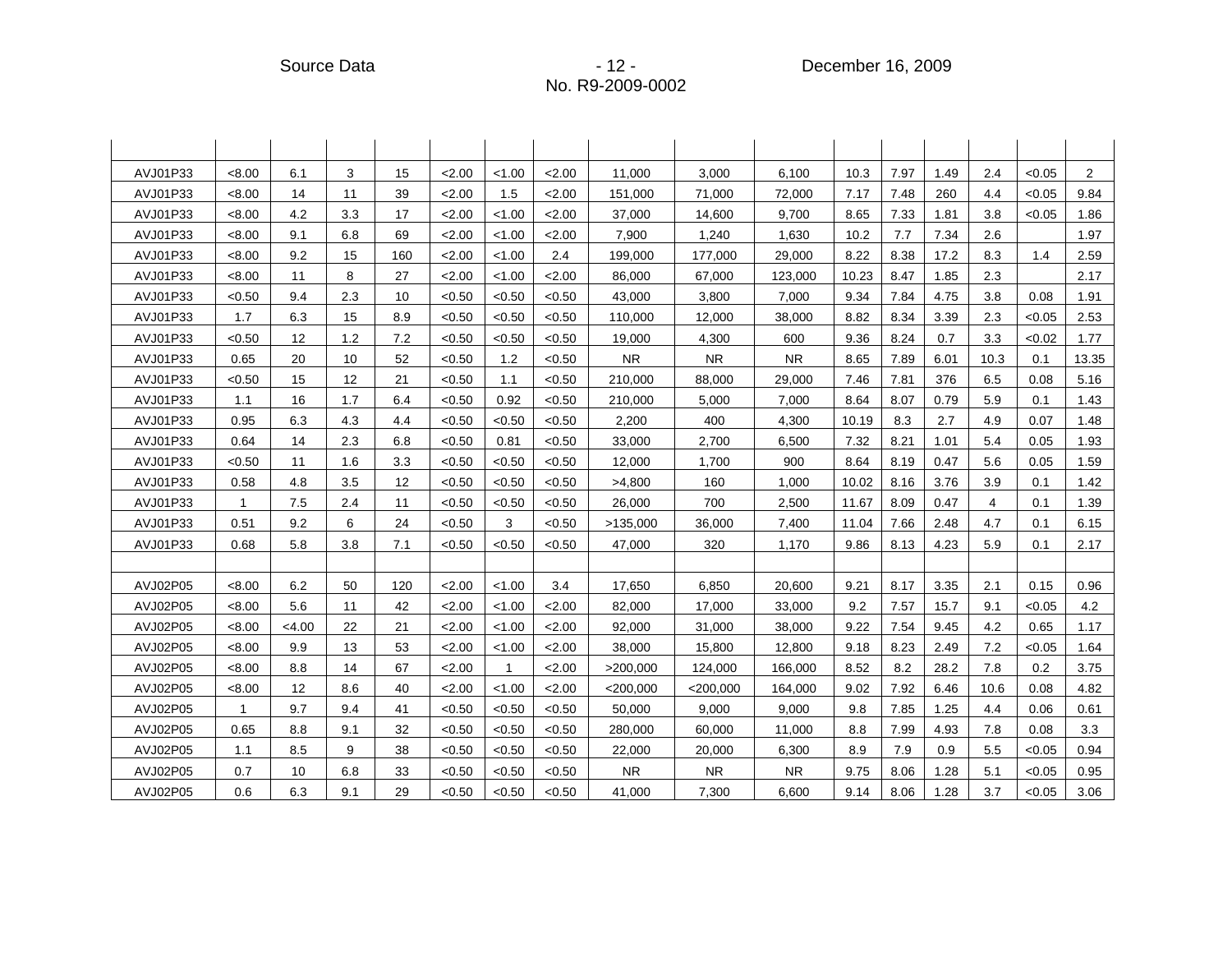Source Data - 13 - 13 - 13 - December 16, 2009

| AVJ02P05 | 1.3          | 3.4      | 5.9    | 29             | < 0.50 | <0.50  | < 0.50 | 34,000  | 15,000  | 6,000  | $\Omega$ | 7.71 | 1.34 | 6.7            | < 0.01 | 1.04 |
|----------|--------------|----------|--------|----------------|--------|--------|--------|---------|---------|--------|----------|------|------|----------------|--------|------|
| AVJ02P05 | 1.1          | 8.7      | 9.4    | 96             | < 0.50 | 1.8    | < 0.50 | 9,300   | 1,300   | 11,000 | 9.66     | 8.04 | 3.44 | $\overline{7}$ | 0.05   | 3.59 |
| AVJ02P05 | 1.5          | 5.8      | 9.6    | 36             | < 0.50 | < 0.50 | < 0.50 | 26,000  | 4,000   | 500    | 6.67     | 8.09 | 173  | 8.4            | 0.1    | 2.31 |
| AVJ02P05 | 0.84         | 6.9      | 5.2    | 19             | < 0.50 | 1.2    | < 0.50 | 200,000 | 410,000 | 48,000 | 9.07     | 8.06 | 5.42 | 9.7            | 0.05   | 3.62 |
| AVJ02P05 | 0.99         | 5.7      | 3.4    | 30             | < 0.50 | < 0.50 | < 0.50 | >2,600  | 40      | 160    | 9.44     | 8.22 | 1.41 | 5.2            | 0.11   | 0.99 |
| AVJ02P05 | 1.4          | 7.8      | 7.6    | 31             | < 0.50 | 0.57   | < 0.50 | 20,000  | 340     | 1,190  | 11.7     | 8.25 | 3.52 | 10             | 0.21   | 1.92 |
| AVJ02P05 | 1.3          | 6.4      | 4.4    | 9.8            | < 0.50 | 0.84   | < 0.50 | >43,000 | 430     | 6,200  | 12.63    | 7.68 | 33.8 | 10.8           | 0.22   | 2.03 |
| AVJ02P05 | $\mathbf{1}$ | 5.7      | 14     | 28             | < 0.50 | 0.63   | < 0.50 | 47,000  | 4,100   | 15,000 | 9.87     | 8.07 | 6.34 | 5.1            | 0.1    | 0.9  |
|          |              |          |        |                |        |        |        |         |         |        |          |      |      |                |        |      |
| COL02P50 | < 8.00       | $<$ 4.00 | 2.8    | 55             | 2.00   | < 1.00 | 2.00   | 4,350   | 3,100   | 2,400  | 8.86     | 7.91 | 2.66 | 0.9            | < 0.05 | 2.24 |
| COL02P50 | < 8.00       | $<$ 4.00 | 2.00   | 18             | 2.00   | < 1.00 | 2.00   | 620     | 130     | 280    | 6.92     | 7.5  | 2.24 | 1.1            | < 0.05 | 2.22 |
| COL02P50 | < 8.00       | < 4.00   | 4.8    | 27             | 2.00   | < 1.00 | 2.00   | 1,490   | 130     | 870    | 6.93     | 7.07 | 7.38 | 1.2            | < 0.05 | 2.54 |
| COL02P50 | < 8.00       | 5        | 2.00   | 71             | 2.00   | < 1.00 | 2.00   | 530     | 380     | 590    | 8.84     | 7.55 | 1.02 | 1.1            | 0.13   | 1.48 |
| COL02P50 | <8.00        | 280      | 8.9    | 120            | 2.00   | 88     | 2.00   | 16,400  | 6,300   | 11,100 | 8.5      | 7.82 | 10.6 | 4              | 0.1    | 1.24 |
| COL02P50 |              |          |        |                |        |        |        |         |         |        |          |      |      |                |        |      |
| COL02P50 | < 8.00       | 8.4      | 2.00   | 38             | 2.00   | < 1.00 | 2.00   | 6.300   | 4,200   | 3,100  | 8.91     | 7.31 | 0.89 | 1.1            |        | 2.76 |
| COL02P50 | < 0.50       | 12       | 0.97   | 6.6            | < 0.50 | < 0.50 | < 0.50 | 6,000   | 40      | 50     | 9.1      | 7.16 | 0.45 | 1.5            | < 0.05 | 0.89 |
| COL02P50 | < 0.50       | 7.9      | 0.54   | 4.8            | < 0.50 | < 0.50 | < 0.50 | 4,500   | 20      | 90     | 8.39     | 7.31 | 0.63 | 1.9            | < 0.05 | 1.76 |
| COL02P50 | < 0.50       | 7.5      | 0.59   | 4.7            | < 0.50 | < 0.50 | < 0.50 | 30      | 20      | < 10   | 8.87     | 7.27 | 0.4  | 1.2            | < 0.05 | 1.27 |
| COL02P50 | < 0.50       | 12       | 0.8    | 7.4            | < 0.50 | < 0.50 | < 0.50 | 3,000   | 210     | 80     | 8.8      | 7.48 | 0.67 | 2.3            | 0.08   | 1.6  |
| COL02P50 | < 0.50       | 11       | < 0.50 | 5.6            | < 0.50 | < 0.50 | < 0.50 | 190     | 60      | 140    | 10.14    | 7.19 | 1.51 | 1.4            | 0.1    | 2.55 |
| COL02P50 | < 0.50       | 7.1      | 1.1    | 5.8            | < 0.50 | < 0.50 | < 0.50 | 8,000   | 600     | 400    | 8.52     | 7.7  | 0.78 | $\mathbf{1}$   | 0.13   | 1.48 |
| COL02P50 | < 0.50       | 5.8      | 0.76   | 12             | < 0.50 | < 0.50 | < 0.50 | 280     | 10      | <10    | 9.18     | 7.54 | 1.41 | 1.1            | 0.05   | 1.32 |
| COL02P50 | < 0.50       | 5.7      | 1.2    | 8.6            | < 0.50 | < 0.50 | < 0.50 | 570     | ~10     | 200    | 8.3      | 7.67 | 1.01 | 1.4            | 0.05   | 1.39 |
| COL02P50 | < 0.50       | 6        | 1      | 6.8            | < 0.50 | < 0.50 | < 0.50 | 2,300   | 200     | 500    | 8.23     | 7.65 | 0.78 | 1.3            | 0.05   | 1.61 |
| COL02P50 | < 0.50       | 9.6      | 3.9    | 15             | < 0.50 | 0.83   | < 0.50 | 33,000  | 50      | 2,300  | 8.22     | 7.41 | 3.21 | 3.8            | 0.1    | 1.56 |
| COL02P50 | < 0.50       | 7.1      | 2.2    | 8              | < 0.50 | 0.6    | < 0.50 | >6,300  | >380    | 840    | 9.22     | 8.04 | 0.92 | 2.5            | 0.12   | 1.3  |
| COL02P50 | < 0.50       | 7.8      | 1.6    | $\overline{7}$ | < 0.50 | < 0.50 | < 0.50 | >6,600  | 640     | 690    | 7.11     | 7.75 | 1.36 | 3.6            | 0.1    | 1.29 |
| COL02P50 | < 0.50       | 5.7      | 1.9    | 9.2            | < 0.50 | < 0.50 | < 0.50 | 6,900   | 60      | 140    | 9.1      | 7.47 | 1.25 | 2.5            | 0.1    | 1.01 |
| COL02P50 |              |          |        |                |        |        |        |         |         |        | 9.73     | 7.47 | 0.86 | 2.4            | 0.1    | 1.33 |
|          |              |          |        |                |        |        |        |         |         |        |          |      |      |                |        |      |
| COL02P55 | < 8.00       | 61       | 4.1    | 33             | 2.00   | 16     | 2.00   | 27,000  | 18,000  | 13,000 | 7.38     | 8.09 | 3.98 | 1.7            | < 0.05 | 0.86 |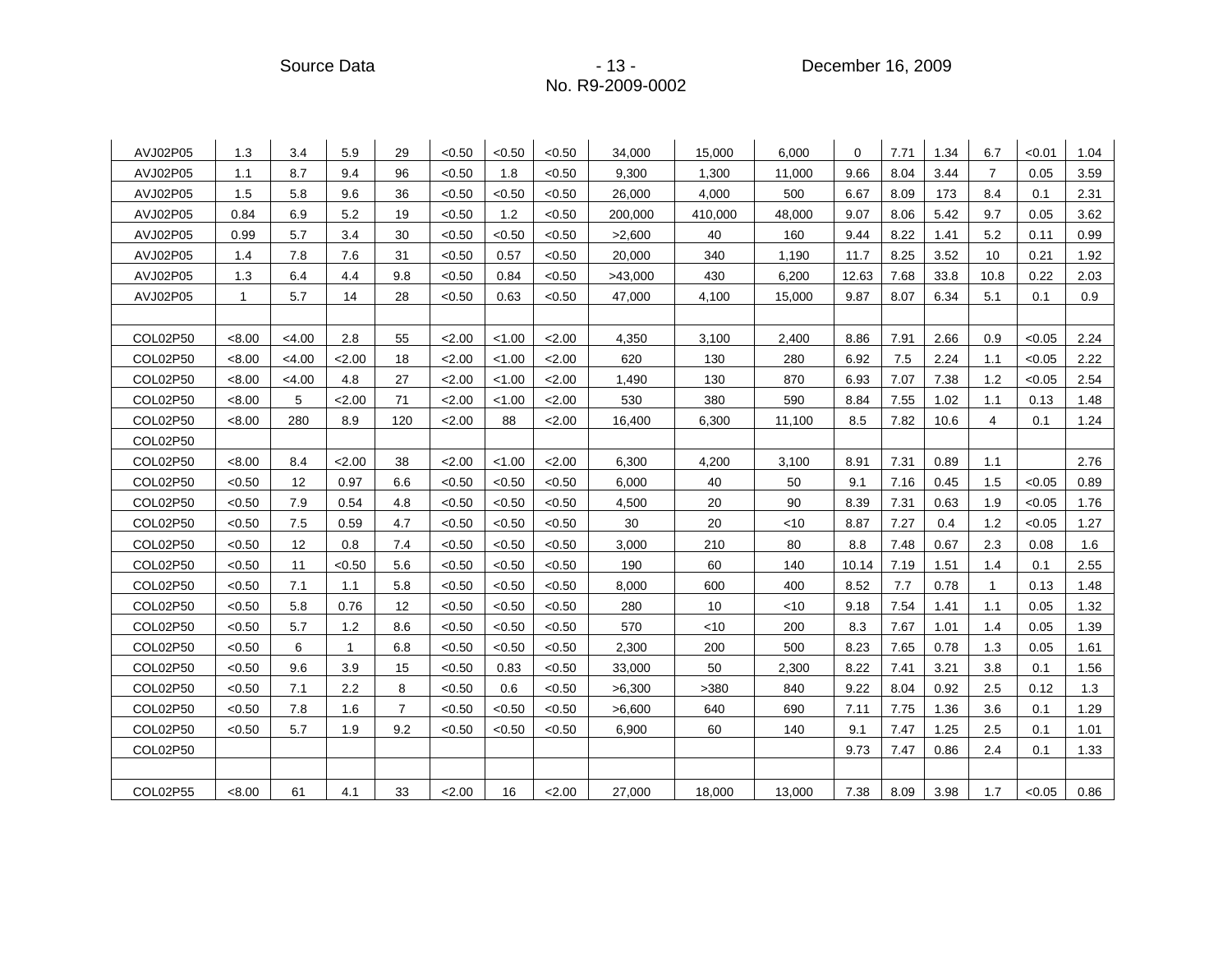Source Data - 14 - 14 - December 16, 2009 - 2009

| COL02P55 | < 8.00 | 230 | 5.9 | 75  | 2.00   | 75     | 2.00   | 18,700   | 3,600    | 5,800   | 6.86           | 8.2  | 8.05 | 5.2  | < 0.05 | 1.15 |
|----------|--------|-----|-----|-----|--------|--------|--------|----------|----------|---------|----------------|------|------|------|--------|------|
| COL02P55 | < 8.00 | 290 | 4.3 | 87  | 2.00   | 110    | 2.00   | 6,800    | 4,100    | 5,400   | 7.52           | 7.42 | 4.92 | 6    | < 0.05 | 0.4  |
| COL02P55 | < 8.00 | 210 | 5.2 | 120 | 2.00   | 68     | 2.00   | 16,800   | 3,900    | 10,400  | 9.59           | 7.95 | 15.9 | 3.9  | < 0.05 | 2.13 |
| COL02P55 | < 8.00 | 6.6 | 3.2 | 35  | 2.00   | < 1.00 | 2.00   | 1,140    | 630      | 620     | 8.36           | 7.6  | 0.91 | 0.5  | 0.08   | 1.43 |
| COL02P55 |        |     |     |     |        |        |        |          |          |         |                |      |      |      |        |      |
| COL02P55 | 0.61   | 210 | 4.8 | 73  | < 0.50 | 49     | < 0.50 | 470,000  | 43,000   | 113,000 | 6.83           | 7.65 | 15.6 | 3.8  | 0.12   | 1.84 |
| COL02P55 | < 0.50 | 75  | 3.9 | 18  | < 0.50 | 18     | < 0.50 | 440,000  | 200,000  | 28,000  | 8.19           | 7.63 | 13.6 | 4    | < 0.05 | 2.01 |
| COL02P55 | < 0.50 | 61  | 3.7 | 22  | < 0.50 | 12     | < 0.50 | 180,000  | 80,000   | 37,000  | 8.4            | 7.27 | 18.8 | 4.1  | 0.06   | 2.62 |
| COL02P55 | 0.96   | 220 | 8.9 | 66  | < 0.50 | 61     | < 0.50 | 550,000  | 110,000  | 9,000   | 8.55           | 7.85 | 8.43 | 6.5  | 0.1    | 1.99 |
| COL02P55 | < 0.50 | 88  | 6.5 | 39  | < 0.50 | 11     | < 0.50 | 640,000  | 26,000   | 47,000  | 6              | 7.5  | 8.57 | 4.6  | 0.18   | 2.74 |
| COL02P55 | 0.63   | 71  | 5.1 | 30  | < 0.50 | 5.2    | < 0.50 | 67,000   | 27,000   | 16,000  | $\overline{7}$ | 7.8  | 5.46 | 4.5  | 0.18   | 2.43 |
| COL02P55 | 0.51   | 140 | 8.1 | 59  | < 0.50 | 34     | < 0.50 | 260,000  | 16,000   | 11,000  | 6.24           | 7.62 | 7.73 | 3.8  | 0.14   | 1.6  |
| COL02P55 | < 0.50 | 100 | 5.6 | 35  | < 0.50 | 13     | < 0.50 | 63,000   | 28,000   | 7,200   | 6.65           | 7.92 | 18.9 | 6.6  | 0.11   | 1.94 |
| COL02P55 | < 0.50 | 69  | 4.5 | 24  | < 0.50 | 3.6    | < 0.50 | 80,000   | 30,000   | 26,000  | 6.01           | 8    | 12.2 | 4.2  | 0.05   | 2.28 |
| COL02P55 | < 0.50 | 65  | 7.8 | 34  | < 0.50 | 4.6    | < 0.50 | >143,000 | 3,000    | 23,000  | 7.2            | 7.57 | 14.2 | 5.1  | 0.12   | 2.7  |
| COL02P55 | < 0.50 | 93  | 5   | 36  | < 0.50 | 8.6    | < 0.50 | >86,000  | 2,100    | 10,700  | 6.62           | 8.04 | 5.16 | 5.3  | 0.12   | 0.91 |
| COL02P55 | < 0.50 | 71  | 4.5 | 37  | < 0.50 | 3.9    | < 0.50 | 370,000  | 22,000   | 54,000  | 4.88           | 7.73 | 17.2 | 6.6  | 0.23   | 1.72 |
| COL02P55 | < 0.50 | 100 | 4.8 | 53  | < 0.50 | 6.2    | < 0.50 | 76,000   | >2,100   | 5,600   | 5.52           | 7.66 | 7.53 | 7.9  | 0.24   | 0.9  |
| COL02P55 |        |     |     |     |        |        |        |          |          |         | 8.78           | 7.78 | 19.5 | 3.9  | 0.1    | 0.94 |
|          |        |     |     |     |        |        |        |          |          |         |                |      |      |      |        |      |
| DPK01P04 |        |     |     |     |        |        |        | >200,000 | >200,000 | 35,000  | 9              | 7.93 | 6.91 | 3.3  |        | 0.95 |
| DPK01P04 | <8.00  | 98  | 7.4 | 58  | 2.00   | 4.7    | 2.00   | 86,000   | 16,000   | 89,000  | 9.01           | 7.85 | 6.57 | 3.2  | 0.1    | 1.65 |
| DPK01P04 | < 0.50 | 100 | 45  | 35  | < 0.50 | 9.3    | < 0.50 | 240,000  | 74,000   | 11,600  | 5.91           | 7.96 | 8.74 | 3.5  | 0.07   | 1.43 |
| DPK01P04 | 0.57   | 79  | 7.5 | 28  | < 0.50 | 4.5    | < 0.50 | 22,000   | 3,200    | 3,200   | 9.04           | 7.8  | 19.7 | 5.1  | 0.1    | 1.87 |
| DPK01P04 | < 0.50 | 82  | 5.1 | 29  | < 0.50 | 3.7    | < 0.50 | 100,000  | 19,000   | 17,000  | 8.71           | 7.89 | 4.79 | 3.8  | 0.12   | 1.85 |
| DPK01P04 | 3.8    | 59  | 7.2 | 45  | < 0.50 | 5.1    | < 0.50 | 420,000  | 690      | 5,000   | 8.43           | 7.83 | 4.74 | 24.3 | 0.11   | 3.06 |
| DPK01P04 | < 0.50 | 93  | 8.6 | 32  | < 0.50 | 7.1    | < 0.50 | 1,200    | 270      | 150     | 9.47           | 7.53 | 4.24 | 3.8  | 0.14   | 3.12 |
| DPK01P04 | < 0.50 | 90  | 9.1 | 26  | < 0.50 | 8.9    | < 0.50 | 30,000   | 6,900    | 9,000   | 8.45           | 7.79 | 6.2  | 4.2  | 0.08   | 1.65 |
| DPK01P04 | < 0.50 | 140 | 5   | 130 | < 0.50 | 12     | < 0.50 | 34,000   | 14,000   | 5,800   | 9.39           | 7.92 | 5.55 | 3.4  | 0.12   | 1.45 |
| DPK01P04 | < 0.50 | 88  | 9.1 | 36  | < 0.50 | 6.6    | < 0.50 | 49,000   | 11,000   | 17,000  | 8.89           | 7.89 | 3.47 | 3.5  | 0.1    | 1.76 |
| DPK01P04 | 0.56   | 72  | 6.7 | 38  | < 0.50 | 3.3    | < 0.50 | 720,000  | 28,000   | 58,000  | 8.68           | 7.93 | 15.3 | 3.7  | 0.15   | 2.03 |
| DPK01P04 | 0.5    | 86  | 7.5 | 33  | < 0.50 | 8.6    | < 0.50 | >22,000  | 3,300    | 6,300   | 8.63           | 7.85 | 17.8 | 3.9  | 0.12   | 2.15 |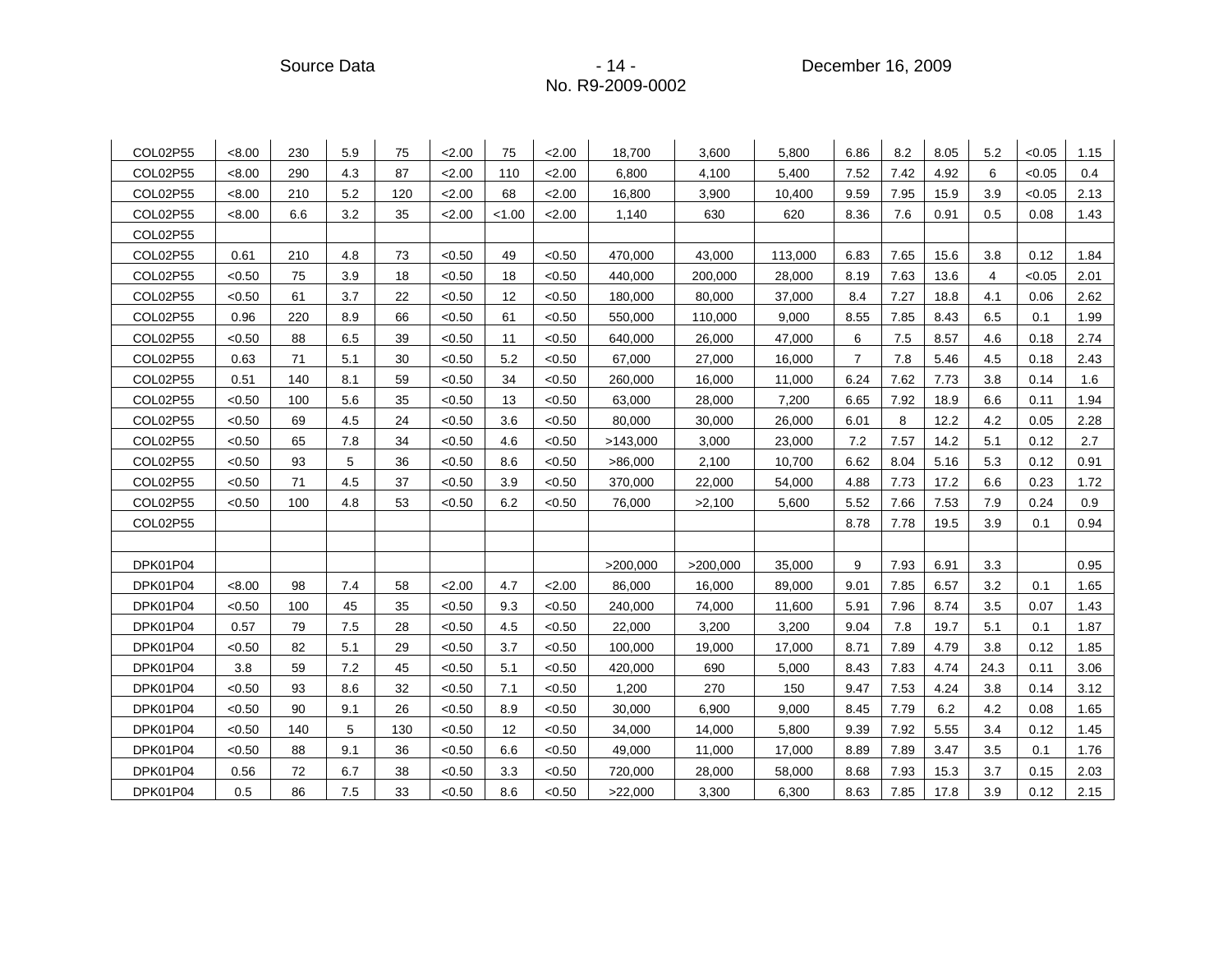Source Data - 15 - 15 - 15 - December 16, 2009

| DPK01P04        | < 0.50 | 93  | 5.7 | 20  | < 0.50 | 1.4 | < 0.50 | >28,000    | 1,800   | 3,300  | 9.66  | 8.21 | 5.2            | 4.1  | 0.1    | 1.06  |
|-----------------|--------|-----|-----|-----|--------|-----|--------|------------|---------|--------|-------|------|----------------|------|--------|-------|
| DPK01P04        | < 0.50 | 83  | 4.6 | 15  | < 0.50 | 1.2 | < 0.50 | 86,000     | 7,400   | 20,000 | 8.24  | 7.94 | 7.69           | 4.5  | 0.1    | 0.93  |
| DPK01P04        |        |     |     |     |        |     |        |            |         |        | 10.23 | 7.87 | 4.82           | 4.1  | 0.1    | 1.46  |
|                 |        |     |     |     |        |     |        |            |         |        |       |      |                |      |        |       |
| <b>DPL01S02</b> | < 8.00 | 180 | 4.6 | 90  | 2.00   | 13  | 2.00   | 69,000     | 18,000  | 8,100  | 7.87  | 7.8  | 3.63           | 4.1  | 0.33   | 0.49  |
| <b>DPL01S02</b> | < 8.00 | 170 | 3   | 66  | 2.00   | 20  | 2.00   | 21,000     | 16,000  | 28,000 | 11.17 | 7.27 | 6.9            | 2.1  | < 0.05 | <0.06 |
| <b>DPL01S02</b> | <8.00  | 140 | 5   | 71  | 2.00   | 6.5 | 2.00   | 126,000    | 57,000  | 8,600  | 8.97  | 7.48 | 4.46           | 4.3  | < 0.05 | 0.24  |
| <b>DPL01S02</b> | < 8.00 | 140 | 4.7 | 63  | 2.00   | 5.3 | 2.00   | 46,000     | 23,000  | 33,000 | 4.59  | 7.58 | 3.74           | 1.5  | 0.18   | 0.08  |
| <b>DPL01S02</b> | < 8.00 | 170 | 3.2 | 100 | 2.00   | 13  | 2.00   | 73,000     | 22,000  | 47,000 | 9.02  | 7.55 | 3.63           | 4.1  | 0.3    | 0.29  |
| <b>DPL01S02</b> | 12     | 190 | 8.4 | 110 | 2.00   | 12  | 4.5    | 10,600     | 6,300   | 4,300  | 13.36 | 7.75 | 2.32           | 4.7  | 0.08   | 0.34  |
| <b>DPL01S02</b> | < 8.00 | 150 | 5.5 | 92  | 2.00   | 8.1 | 2.00   | 28,000     | 20,000  | 12,400 | 8.08  | 7.77 | 2.94           | 3.8  |        | 0.44  |
| <b>DPL01S02</b> | < 8.00 | 160 | 10  | 56  | 2.00   | 9.2 | 2.00   | 2,900      | 2,200   | 810    | 11.34 | 7.66 | 2.82           | 4.7  |        | 0.28  |
| <b>DPL01S02</b> | < 8.00 | 250 | 3.7 | 68  | 2.00   | 26  | 2.00   | 4,600      | 3,300   | 4,100  | 14.7  | 7.8  | 2.1            | 5    |        | 0.4   |
| <b>DPL01S02</b> | < 8.00 | 220 | 2.9 | 88  | 2.00   | 16  | 2.00   | 76,000     | 44,000  | 66,000 | 13.1  | 7.9  | 2.7            | 5.4  | 0.1    | 0.45  |
| DPL01S02        | 0.66   | 400 | 3.8 | 200 | < 0.50 | 48  | < 0.50 | 49,000     | 5,200   | 1,900  | 8.6   | 7.96 | 1.73           | 8    | 0.25   | 0.33  |
| <b>DPL01S02</b> | 0.71   | 510 | 6.4 | 220 | < 0.50 | 54  | < 0.50 | 120,000    | 20,000  | 1,400  | 8.54  | 8.27 | 2.26           | 9.9  | 0.09   | 0.39  |
| <b>DPL01S02</b> | 1.1    | 460 | 21  | 230 | < 0.50 | 54  | < 0.50 | 25,000     | 5,000   | 3,200  | 8.05  | 7.59 | 1.36           | 10.5 | 0.06   | 0.37  |
| <b>DPL01S02</b> | 0.74   | 410 | 4.2 | 160 | < 0.50 | 43  | < 0.50 | 33,000     | 17,000  | 2,600  | 8.47  | 7.75 | 1.88           | 9.4  | 0.1    | 0.31  |
| DPL01S02        | 1.1    | 480 | 5.6 | 150 | < 0.50 | 34  | < 0.50 | 190,000    | 74,000  | 7,400  | 8.59  | 7.79 | $\overline{2}$ | 10.1 | 0.1    | 0.24  |
| <b>DPL01S02</b> | 0.64   | 470 | 4.4 | 210 | < 0.50 | 57  | < 0.50 | 3,200      | 1,190   | 560    | 10.27 | 7.66 | 1.06           | 9    | 0.07   | 0.27  |
| <b>DPL01S02</b> | 0.53   | 340 | 4.5 | 140 | < 0.50 | 34  | < 0.50 | 33,000     | 10,000  | 9,200  | 8.6   | 7.83 | 3.81           | 7.8  | 0.2    | 0.55  |
| DPL01S02        | 0.75   | 260 | 3.9 | 84  | < 0.50 | 23  | < 0.50 | 32,000     | 40      | 2,300  | 7.98  | 7.9  | 1.46           | 6.3  | 0.07   | 0.45  |
| <b>DPL01S02</b> | 0.55   | 230 | 4.4 | 62  | < 0.50 | 19  | < 0.50 | 33,000     | 4,200   | 3,400  | 9.24  | 7.49 | 0.99           | 7.6  | 0.07   | 0.4   |
| <b>DPL01S02</b> | 0.66   | 360 | 6.7 | 110 | < 0.50 | 35  | < 0.50 | >1,200,000 | 210,000 | 48,000 | 8.81  | 7.61 | 2.24           | 10.3 | 0.13   | 0.39  |
| <b>DPL01S02</b> | 0.73   | 300 | 4.4 | 140 | < 0.50 | 37  | < 0.50 | 77,000     | 5,500   | 600    | 9     | 7.87 | 1.38           | 8.8  | 0.15   | 0.51  |
| <b>DPL01S02</b> | 0.53   | 280 | 3.9 | 98  | < 0.50 | 33  | < 0.50 | 3,800      | 300     | 1,200  | 9.26  | 7.81 | 0.87           | 7.9  | 0.06   | 0.4   |
| <b>DPL01S02</b> | 0.51   | 230 | 3.1 | 71  | < 0.50 | 30  | < 0.50 | 7,500      | 500     | 1,400  | 8.89  | 7.42 | 1.33           | 7.2  | 0.1    | 0.32  |
| <b>DPL01S02</b> | 0.6    | 260 | 3   | 71  | < 0.50 | 35  | < 0.50 | 32,000     | 5,600   | 3,700  | 10.81 | 7.72 | 3.65           | 9.9  | 0.1    | 0.3   |
| <b>DPL01S02</b> | 0.62   | 320 | 3   | 98  | < 0.50 | 39  | < 0.50 | 42,000     | 5,200   | 1,900  | 8     | 7.81 | 1.17           | 11.1 | 0.05   | 0.42  |
| <b>DPL01S02</b> | 0.59   | 320 | 9.1 | 130 | < 0.50 | 40  | < 0.50 | 163,000    | 3,600   | 1,110  | 9.28  | 7.72 | 3.02           | 9.7  | 0.12   | 0.23  |
| <b>DPL01S02</b> | 0.56   | 340 | 3.4 | 140 | < 0.50 | 41  | < 0.50 | 36,000     | 490     | 860    | 6.63  | 8.03 | 2.77           | 8.8  | 0.1    | 0.3   |
| <b>DPL01S02</b> | 0.72   | 400 | 4.1 | 100 | < 0.50 | 14  | < 0.50 | 49,000     | 5,300   | 8,500  | 7.74  | 7.85 | 2.02           | 8.1  | 0.09   | 0.17  |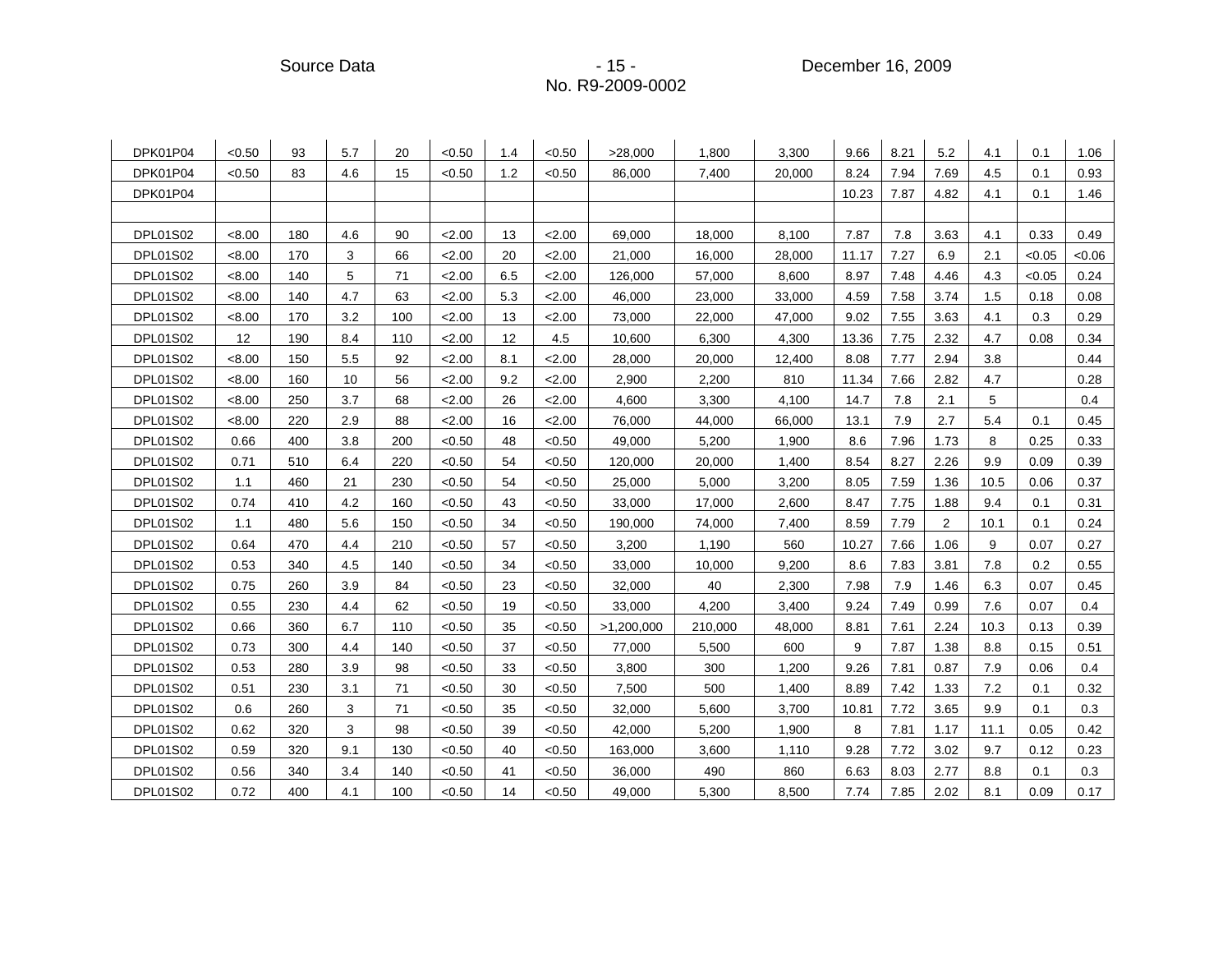Source Data **- 16 - Participate Source Data** - 16 - Participate December 16, 2009

| <b>DPL01S02</b> | < 1.00 | 250 | 3              | 55             | < 1.00 | 5.7    | < 1.00 | 136,000 | 3,100  | 3,500  | 8.45  | 8.09 | 3    | 7.1            | 0.12   | 0.3     |
|-----------------|--------|-----|----------------|----------------|--------|--------|--------|---------|--------|--------|-------|------|------|----------------|--------|---------|
| <b>DPL01S02</b> | 0.52   | 210 | 3.7            | 60             | < 0.50 | 11     | < 0.50 | 78,000  | 4,100  | 3,700  | 8.09  | 8.31 | 2.77 | 7.8            | 0.1    | 0.3     |
| <b>DPL01S02</b> | < 1.00 | 310 | 5              | 130            | < 1.00 | 24     | < 1.00 | 31,000  | 4,400  | 3,100  | 7.96  | 7.75 | 2.25 | 8              | 0.11   | 0.3     |
| <b>DPL01S02</b> | 0.54   | 260 | 5.4            | 93             | < 1.00 | 30     | < 1.00 | >7,500  | 220    | 470    | 9.44  | 7.73 | 2.52 | 7.3            | 0.1    | 0.32    |
|                 |        |     |                |                |        |        |        |         |        |        |       |      |      |                |        |         |
| DPL01S03        | <8.00  | 5   | 5              | 82             | 2.00   | < 1.00 | 2.00   | 61,000  | 14,300 | 1,130  | 11.38 | 8.02 | 2.63 | 7.8            | 0.15   | 0.66    |
| DPL01S03        | <8.00  | 8.1 | 7.1            | 23             | 2.00   | < 1.00 | 2.00   | 30,000  | 22,000 | 42,000 | 7.93  | 8.22 | 3.37 | 6.1            | < 0.05 | 0.62    |
| DPL01S03        | <8.00  | 4.5 | 9.4            | 38             | 2.00   | < 1.00 | 2.00   | 19,900  | 10,500 | 14,900 | 1.13  | 8.25 | 4.29 | 2.1            | 0.19   | 0.11    |
| DPL01S03        | < 8.00 | 5.9 | 3.4            | 17             | 2.00   | < 1.00 | 2.00   | 44,000  | 14,400 | 14,200 | 9.87  | 8.3  | 4.46 | 8.6            | 0.07   | 0.24    |
| DPL01S03        | < 8.00 | 9.9 | 7.9            | 35             | 2.00   | < 1.00 | 2.9    | 1,590   | 860    | 460    | 7.6   | 8.1  | 0.56 | 8.5            | 0.1    | 0.42    |
| DPL01S03        | <8.00  | 11  | 6.5            | 31             | 2.00   | < 1.00 | 2.00   | 21,400  | 16,000 | 6,300  | 8.37  | 8.19 | 1.79 | 7.8            | < 0.05 | 0.45    |
| DPL01S03        | < 8.00 | 11  | 6.7            | 20             | 2.00   | < 1.00 | 2.00   | 6,300   | 4,400  | 1,670  | 11.33 | 7.95 | 2.84 | 7.6            | 0.1    | $0.2\,$ |
| DPL01S03        | < 8.00 | 13  | 3.3            | < 10.00        | 2.00   | < 1.00 | 2.00   | 14,200  | 11,000 | 5,500  | 15.2  | 8.4  | 2.9  | $\overline{7}$ |        | 0.47    |
| DPL01S03        | < 8.00 | 14  | 4.2            | 22             | 2.00   | < 1.00 | 2.00   | 46,000  | 38,000 | 9,950  | 15.9  | 8.55 | 1.41 | 7.1            | 0.2    | 0.4     |
| DPL01S03        | 1.2    | 24  | 3.1            | 7.5            | < 0.50 | < 0.50 | 1.6    | 27,000  | 6,300  | 2,100  | 8.69  | 8.23 | 0.66 | 13.3           | < 0.05 | 0.55    |
| <b>DPL01S03</b> | < 0.50 | 29  | 3.8            | 4.9            | < 0.50 | < 0.50 | < 0.50 | 20,000  | 10,000 | 3,000  | 9.41  | 7.65 | 1.03 | 12.7           | 0.1    | 0.28    |
| DPL01S03        | < 0.50 | 26  | $\overline{4}$ | 12             | < 0.50 | < 0.50 | < 0.50 | 22,000  | 9,000  | 3,000  | 9.46  | 7.95 | 2.83 | 12.1           | < 0.05 | 0.47    |
| DPL01S03        | < 0.50 | 13  | 7.6            | 12             | < 0.50 | < 0.50 | < 0.50 | 19,000  | 14,000 | 5,400  | 8.52  | 8.18 | 4.06 | 12.1           | 0.3    | 0.48    |
| DPL01S03        |        |     |                |                |        |        |        |         |        |        |       |      |      |                |        |         |
| DPL01S03        | < 0.50 | 13  | 6.5            | 2.3            | < 0.50 | < 0.50 | < 0.50 | 4,000   | 3,200  | 480    | 8.94  | 8.13 | 0.8  | 13.1           | < 0.05 | 0.25    |
| DPL01S03        | < 0.50 | 23  | 3.1            | 7.4            | < 0.50 | < 0.50 | < 0.50 | 8,400   | 5,300  | 560    | 9.4   | 8.07 | 3.53 | 11.4           | < 0.05 | 0.28    |
| <b>DPL01S03</b> | < 0.50 | 15  | 4.3            | 5              | < 0.50 | < 0.50 | < 0.50 | 8,600   | 6,000  | 2,300  | 9.95  | 8.07 | 1.67 | 8.5            | < 0.05 | 0.35    |
| DPL01S03        | < 0.50 | 19  | 4              | 4.4            | < 0.50 | < 0.50 | < 0.50 | 21,000  | 100    | 360    | 7.72  | 7.98 | 1.4  | 11.8           | 0.13   | 0.4     |
| DPL01S03        | < 0.50 | 4.7 | 3.5            | $\overline{c}$ | < 0.50 | < 0.50 | < 0.50 | 9,000   | 7,200  | 1,400  | 9.2   | 7.86 | 1.22 | 12.9           | 0.07   | 0.46    |
| <b>DPL01S03</b> | 0.94   | 17  | 9.4            | 5.2            | < 0.50 | < 0.50 | < 0.50 | 13,000  | 10,300 | 5,300  | 9.65  | 7.98 | 0.93 | 5.9            | < 0.05 | 0.39    |
| DPL01S03        | < 0.50 | 8.5 | 3.2            | 5.6            | < 0.50 | < 0.50 | < 0.50 | 8,600   | 3,500  | 2,700  | 9.22  | 8.17 | 1.24 | 12.6           | 0.06   | 0.59    |
| <b>DPL01S03</b> | < 0.50 | 5.8 | 3.8            | 4.1            | < 0.50 | < 0.50 | < 0.50 | 9,000   | 6,100  | 690    | 9.25  | 8.19 | 4.41 | 12             | 0.07   | 0.61    |
| <b>DPL01S03</b> | < 0.50 | 5   | 3.7            | 4              | < 0.50 | < 0.50 | < 0.50 | 38,000  | 6,300  | 1,300  | 8.52  | 7.93 | 6.85 | 11.1           | 0.08   | 0.46    |
| DPL01S03        | < 0.50 | 16  | 4.8            | 7.5            | < 0.50 | < 0.50 | < 0.50 | 56,000  | 23,000 | 5,400  | 10.55 | 8.15 | 7.51 | 10.7           | 0.1    | 0.44    |
| DPL01S03        | < 0.50 | 5.9 | 2.1            | 2.2            | < 0.50 | < 0.50 | < 0.50 | 20,000  | 12,000 | 4,300  | 7.1   | 8.06 | 2.76 | 11.3           | 0.05   | 0.22    |
| DPL01S03        | < 0.50 | 8.6 | 6.6            | 8.1            | < 0.50 | < 0.50 | < 0.50 | 48,000  | 8,400  | 3,300  | 9.9   | 8.23 | 1.61 | 12.5           | 0.12   | 0.49    |
| DPL01S03        | < 0.50 | 6.9 | 3.8            | 2.9            | < 0.50 | <0.50  | < 0.50 | 29,000  | 4,400  | 4,400  | 8.36  | 8.21 | 0.69 | 10.4           | 0.1    | 0.3     |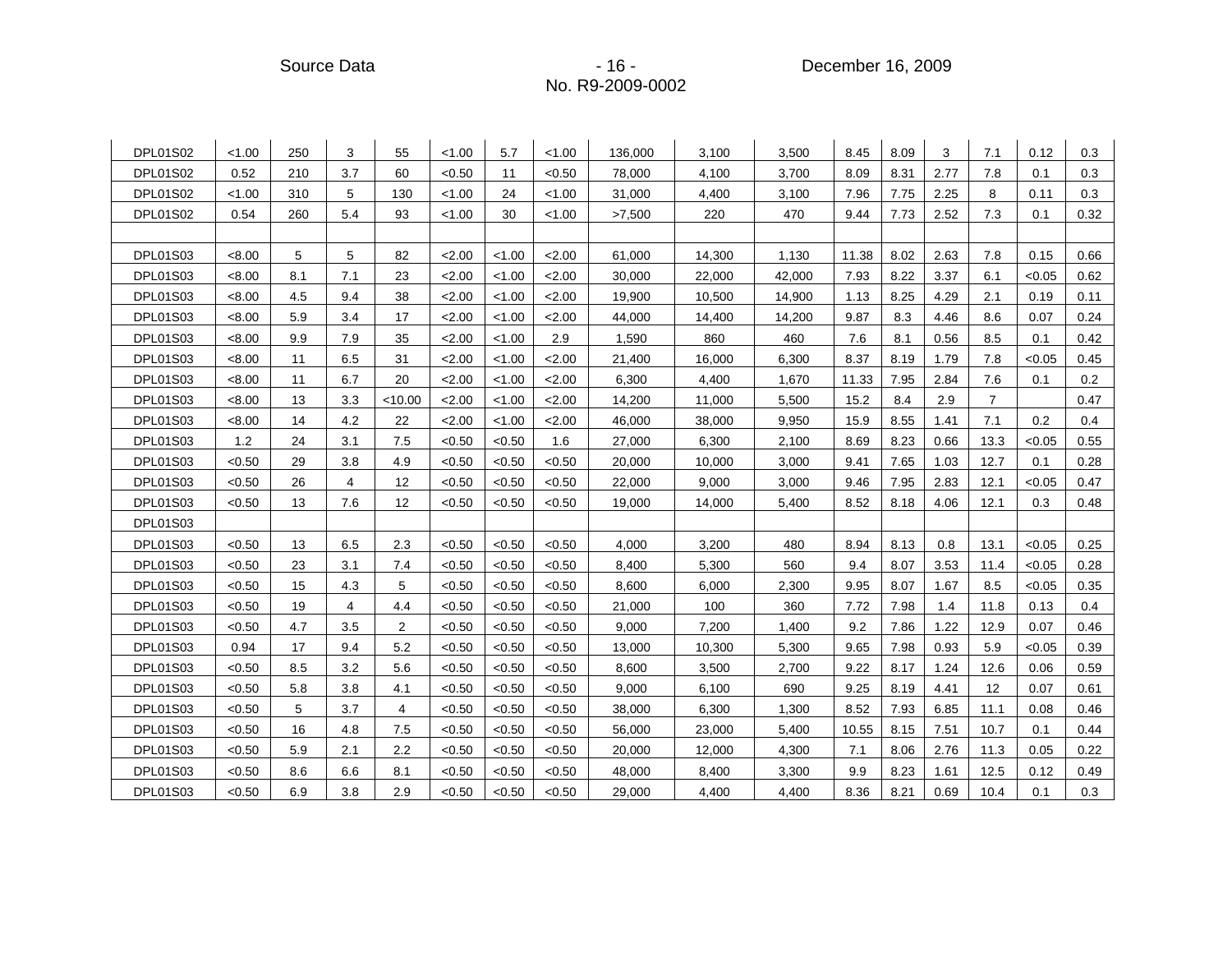Source Data - 17 - 17 - December 16, 2009 - 2009

| <b>DPL01S03</b> | 0.82   | 8.5 | 8.3 | 6.8 | < 0.50 | < 0.50 | < 0.50 | 22,000   | 3,900    | 2,200  | 8.7   | 8.26 | 1.23 | 9.4  | 0.16         | 0.49 |
|-----------------|--------|-----|-----|-----|--------|--------|--------|----------|----------|--------|-------|------|------|------|--------------|------|
| <b>DPL01S03</b> | < 1.00 | 8   | 4.3 | 4.3 | < 1.00 | < 1.00 | < 1.00 | >930,000 | 22,000   | 3,200  | 9.8   | 8.19 | 0.81 | 10.4 | 0.33         | 0.2  |
| <b>DPL01S03</b> | < 0.50 | 4.7 | 4.3 | 5.6 | < 0.50 | < 0.50 | < 0.50 | 32,000   | 7,000    | 4,900  | 9     | 8.12 | 3.02 | 14.3 | 0.1          | 0.59 |
| <b>DPL01S03</b> | < 0.50 | 4.3 | 6.1 | 6.6 | < 0.50 | < 0.50 | < 1.00 | 21,000   | 3,600    | 740    | 10.36 | 8.2  | 3.76 | 18.3 | 0.1          | 0.32 |
| <b>DPL01S03</b> | < 0.50 | 3.8 | 7.4 | 8.2 | < 0.50 | < 0.50 | < 1.00 | 5,200    | 350      | 220    | 11.73 | 8.08 | 2.88 | 8.3  | 0.1          | 0.38 |
|                 |        |     |     |     |        |        |        |          |          |        |       |      |      |      |              |      |
| DPL01SCWD       | < 0.50 | 130 | 5.1 | 28  | < 0.50 | 9.8    | < 0.50 | 550,000  | >120,000 | 58,000 | 5.59  | 7.14 | 3.14 | 4.8  | 0.15         | 1.33 |
| DPL01SCWD       | < 0.50 | 97  | 3.8 | 13  | < 0.50 | 12     | < 0.50 | 42,000   | 13,000   | 1,500  | 5.24  | 7.27 | 2.25 | 2.2  | < 0.05       | 0.93 |
| DPL01SCWD       | 0.64   | 47  | 5.8 | 10  | < 0.50 | 3.7    | < 0.50 | 2,500    | 2,100    | 560    | 16.96 | 9.42 | 3.33 | 0.9  | < 0.05       | 0.08 |
| DPL01SCWD       | < 0.50 | 59  | 6.5 | 8   | < 0.50 | 3.8    | < 0.50 | 22,000   | 9,000    | 2,700  | 7.8   | 7.79 | 6.46 | 4.6  | 0.06         | 2.73 |
| DPL01SCWD       | < 0.50 | 63  | 4.9 | 13  | < 0.50 | 6.4    | < 0.50 | 260,000  | 113,000  | 7,200  | 6.3   | 8.31 | 3.6  | 2.8  | < 0.05       | 0.99 |
| DPL01SCWD       | 0.53   | 230 | 4.4 | 39  | < 0.50 | 24     | < 0.50 | 25,000   | 14,000   | 450    | 6.75  | 7.55 | 2.18 | 3.7  | 0.07         | 0.6  |
| DPL01SCWD       | 16     | 130 | 6.6 | 22  | < 0.50 | 16     | < 0.50 | 25,000   | 40       | 1,000  | 4.8   | 7.59 | 3.15 | 5.1  | < 0.05       | 0.94 |
| DPL01SCWD       | 0.83   | 64  | 6.6 | 16  | < 0.50 | 5.6    | < 0.50 | 360,000  | 4,200    | 1,500  | 14.31 | 8.42 | 3.31 | 1.8  | 0.17         | 1.04 |
| DPL01SCWD       | < 0.50 | 57  | 4.5 | 14  | < 0.50 | 2.7    | < 0.50 | 210,000  | 50,000   | 38,000 |       | 7.35 | 11.4 | 1.9  | 0.08         | 0.92 |
| DPL01SCWD       | < 0.50 | 41  | 3.8 | 14  | < 0.50 | 2.6    | < 0.50 | 130,000  | 28,000   | 8,000  | 9.61  | 7.98 | 7.7  | 2.2  | < 0.05       | 0.85 |
| DPL01SCWD       | < 0.50 | 96  | 4.4 | 25  | < 0.50 | 12     | < 0.50 | 29,000   | 2,700    | 3,600  | 3.03  | 7.93 | 2.01 | 3.9  | $\mathbf{1}$ | 0.69 |
| DPL01SCWD       | < 0.50 | 87  | 3   | 20  | < 0.50 | 7.5    | < 0.50 | 31,000   | 1,200    | 3,100  | 7.85  | 7.85 | 2.76 | 2    | 0.07         | 0.95 |
| DPL01SCWD       | < 0.50 | 85  | 3.1 | 17  | < 0.50 | 7.6    | < 0.50 | 160,000  | 6,100    | 16,000 | 0.2   | 7.87 | 1.92 | 2.8  | 0.06         | 1.62 |
| DPL01SCWD       | 0.5    | 94  | 1.9 | 9.5 | < 0.50 | 1.6    | < 0.50 | 4,600    | 900      | 600    | 8.5   | 7.87 | 1.03 | 2.8  | 0.05         | 1.14 |
| DPL01SCWD       | < 0.50 | 79  | 3.1 | 25  | < 0.50 | 6.8    | < 0.50 | 40,000   | 5,200    | 2,700  | 5.02  | 8    | 3.83 | 3.6  | 0.05         | 1.12 |
| DPL01SCWD       | < 0.50 | 68  | 4.1 | 16  | < 0.50 | 6.5    | < 0.50 | 220,000  | 5,800    | 7,900  | 10.38 | 8.2  | 3.22 | 2.3  | 0.1          | 0.63 |
| DPL01SCWD       | 0.56   | 89  | 4.5 | 24  | < 0.50 | 7.6    | < 0.50 | 89,000   | 8,000    | 5,600  | 13.23 | 8.18 | 4.39 | 2.6  | 0.22         | 0.84 |
| DPL01SCWD       | < 0.50 | 76  | 5.2 | 12  | < 0.50 | 6.9    | < 0.50 | >74,000  | 7,000    | 150    | 13.49 | 8.11 | 2.82 | 2.6  | 0.1          | 0.91 |
| DPL01SCWD       | < 1.00 | 100 | 7.4 | 20  | < 0.50 | 8      | < 0.50 | 750,000  | 78,000   | 32,000 | 9.86  | 7.79 | 2.19 | 3.7  | 0.1          | 1.31 |
| DPL01SCWD       | < 1.00 | 130 | 4.6 | 40  | < 1.00 | 20     | < 0.50 | 36,000   | 5,800    | 7,600  | 11.63 | 8.05 | 1.95 | 2.7  | 0.1          | 0.92 |
| DPL01SCWD       | < 0.50 | 51  | 6.1 | 9.2 | < 0.50 | 3.6    | < 0.50 | >183,000 | >910     | 1,600  | 13.14 | 8.33 | 2.18 | 2    | 0.1          | 0.84 |
| DPL01SCWD       | < 0.50 | 68  | 4.2 | 11  | < 0.50 | 8.1    | < 1.00 | 31,000   | 910      | 4,600  | 11.57 | 8.11 | 2.89 | 3.2  | 0.1          | 0.62 |
| DPL01SCWD       |        |     |     |     |        |        |        |          |          |        | 9.81  | 8.07 | 1.41 | 2.3  | 0.1          | 0.76 |
|                 |        |     |     |     |        |        |        |          |          |        |       |      |      |      |              |      |
| DPM00P01        | < 8.00 | 130 | 12  | 79  | 2.00   | 14     | 2.00   | 14,000   | 12,400   | 11,400 | 9.46  | 7.71 | 56.5 | 3    | 0.17         | 2.74 |
| DPM00P01        | < 8.00 | 160 | 14  | 84  | 2.00   | 16     | 2.00   | 12,200   | 2,350    | 6,100  | 9.53  | 7.76 | 10.2 | 3.1  | < 0.05       | 0.51 |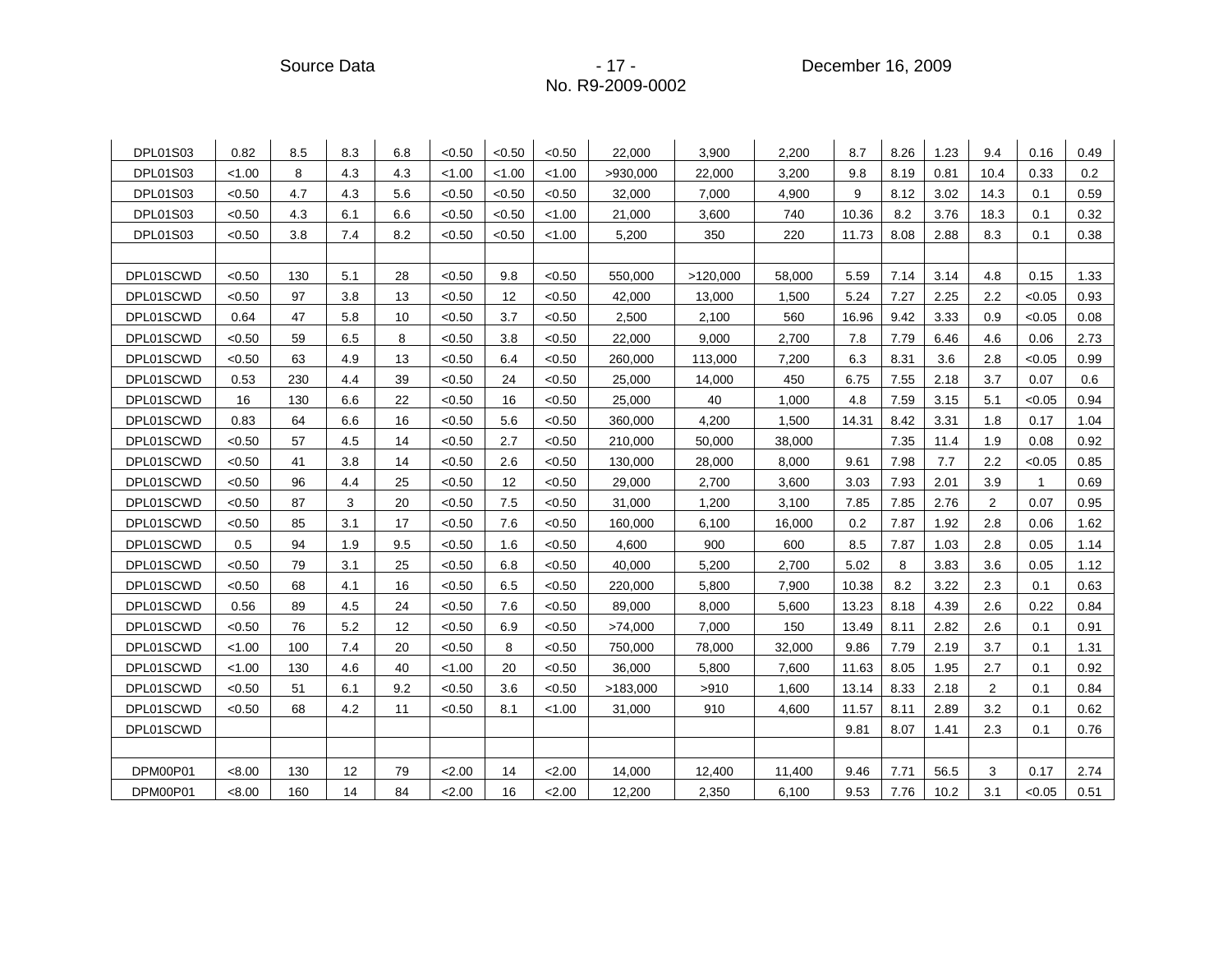Source Data **Contact Contact Contact Contact Contact Contact Contact Contact Contact Contact Contact Contact Contact Contact Contact Contact Contact Contact Contact Contact Contact Contact Contact Contact Contact Contact C** 

| DPM00P01 | <8.00  | 120 | 13  | 57  | 2.00   | 14     | 2.00   | 3,500   | 2,800  | 3,900    | 10.96 | 7.73 | 3.57 | 1.9 | 0.3    | 0.4   |
|----------|--------|-----|-----|-----|--------|--------|--------|---------|--------|----------|-------|------|------|-----|--------|-------|
| DPM00P01 | <8.00  | 160 | 9.4 | 86  | 2.00   | 15     | 2.00   | 7,300   | 5,200  | 7,200    | 10.34 | 8.03 | 6.68 | 3   | 0.22   | 0.61  |
| DPM00P01 | < 8.00 | 130 | 5.5 | 62  | 2.00   | 12     | 2.00   | 48,000  | 26,000 | 26,000   | 8.71  | 7.85 | 5.01 | 2.5 | 0.08   | 1.04  |
| DPM00P01 | < 8.00 | 110 | 12  | 51  | 2.00   | 9      | 2.00   | 42,000  | 35,000 | 9,700    | 10.26 | 8.01 | 9.42 | 1.9 |        | 0.99  |
| DPM00P01 | < 0.50 | 120 | 7.8 | 41  | < 0.50 | 11     | < 0.50 | 200,000 | 17,000 | 1,600    | 9.15  | 7.43 | 2.6  | 3.8 | < 0.05 | 0.62  |
| DPM00P01 | < 0.50 | 110 | 5.3 | 31  | < 0.50 | 8.3    | < 0.50 | 12,100  | 6,000  | 1,300    | 9.35  | 7.82 | 3.61 | 6.1 | <0.04  | 0.86  |
| DPM00P01 | < 0.50 | 130 | 5.4 | 40  | < 0.50 | 13     | < 0.50 | 14,000  | 11,000 | 900      | 9.55  | 7.82 | 3.3  | 5.1 | < 0.05 | 0.64  |
| DPM00P01 | < 0.50 | 130 | 6.7 | 42  | < 0.50 | 11     | < 0.50 | 110,000 | 2,200  | 6,000    | 10.51 | 7.8  | 11.3 | 3.6 | 0.2    | 0.84  |
| DPM00P01 | < 0.50 | 100 | 6.7 | 34  | < 0.50 | 8.3    | < 0.50 | 50,000  | 2,300  | 7,000    | 9.24  | 7.67 | 5.41 | 4.5 | 0.12   | 0.82  |
| DPM00P01 | < 0.50 | 120 | 6.8 | 34  | < 0.50 | 9.5    | < 0.50 | 21,000  | 9,300  | 9,100    | 9.5   | 7.86 | 5.26 | 3.2 | 0.06   | 0.7   |
| DPM00P01 | < 0.50 | 100 | 7.7 | 41  | < 0.50 | 11     | < 0.50 | 3,600   | 1,100  | 1,400    | 9.41  | 7.94 | 204  | 3.8 | 0.07   | 0.92  |
| DPM00P01 | < 0.50 | 140 | 5.3 | 50  | < 0.50 | 15     | < 0.50 | 53,000  | 4,400  | 9,400    | 7.17  | 7.78 | 13.6 | 5.1 | 0.08   | 1.11  |
| DPM00P01 | < 0.50 | 79  | 5.1 | 29  | < 0.50 | 8.4    | < 0.50 | 380,000 | 89,000 | >120,000 | 9.69  | 7.98 | 9.93 | 5   | 0.05   | 0.79  |
| DPM00P01 | < 1.00 | 73  | 7.6 | 31  | < 0.50 | 5.2    | < 0.50 | 41,000  | 1,300  | 2,400    | 10.36 | 8.01 | 5.42 | 2.4 | 0.12   | 0.06  |
| DPM00P01 | < 0.50 | 72  | 5.9 | 32  | < 1.00 | 6.8    | < 1.00 | 58,000  | 12,700 | 30,000   | 8.45  | 7.83 | 8.25 | 4.8 | 0.11   | 1.12  |
| DPM00P01 | < 0.50 | 77  | 5.2 | 26  | < 0.50 | 6.1    | < 0.50 | >85,000 | 17,000 | 24,000   | 20.19 | 7.77 | 7.37 | 3.1 | 0.18   | 0.59  |
| DPM00P01 |        |     |     |     |        |        |        |         |        |          | 9.55  | 7.87 | 7.11 | 2.2 | 0.1    | 0.4   |
|          |        |     |     |     |        |        |        |         |        |          |       |      |      |     |        |       |
| DPM00P05 | <8.00  | 20  | 11  | 32  | 2.00   | < 1.00 | 2.00   | 1,700   | 265    | 2,500    | 23.65 | 9.01 | 3.14 | 0.3 | 0.14   | 0.21  |
| DPM00P05 | <8.00  | 15  | 8.7 | 51  | 2.00   | < 1.00 | 2.00   | 6,550   | 1,300  | 1,400    | 8.56  | 8.64 | 4.37 | 2.8 | < 0.05 | 0.44  |
| DPM00P05 | < 8.00 | 10  | 9.3 | 13  | 2.00   | < 1.00 | 2.00   | 17,000  | 14,000 | 2,900    |       | 9.07 | 2.34 | 1.8 | 0.2    | <0.06 |
| DPM00P05 |        |     |     |     |        |        |        |         |        |          |       |      |      |     |        |       |
| DPM00P05 | < 8.00 | 18  | 3.7 | 42  | 2.00   | < 1.00 | < 2.00 | 9,100   | 7,800  | 3,500    | 7.98  | 7.41 | 7.05 | 1.6 | 0.12   | 0.89  |
| DPM00P05 |        |     |     |     |        |        |        |         |        |          |       |      |      |     |        |       |
| DPM00P05 | < 0.50 | 19  | 6.6 | 7.4 | < 0.50 | < 0.50 | < 0.50 | 17,000  | 600    | 1,600    | 16.82 | 8.22 | 1.67 | 1.6 | 0.09   | 0.29  |
| DPM00P05 | < 0.50 | 21  | 6.1 | 8.1 | < 0.50 | < 0.50 | < 0.50 | 57,000  | 7,400  | 1,000    | 11.38 | 7.9  | 2.2  | 1.2 | < 0.03 | 0.39  |
| DPM00P05 | < 0.50 | 19  | 2.7 | 7.4 | < 0.50 | < 0.50 | < 0.50 | 14,000  | 6,000  | 700      | 10.68 | 8.02 | 3.27 | 1.2 | < 0.05 | 0.59  |
| DPM00P05 | < 0.50 | 25  | 4.9 | 11  | < 0.50 | < 0.50 | < 0.50 | 3,000   | 110    | 100      | 6.86  | 7.8  | 1.08 | 1.3 | < 0.05 | 0.27  |
| DPM00P05 | < 0.50 | 20  | 3.8 | 5.4 | < 0.50 | < 0.50 | < 0.50 | 640     | 10     | 60       | 8.96  | 7.45 | 0.96 | 1   | 0.2    | 0.32  |
| DPM00P05 | < 0.50 | 16  | 3.7 | 5.1 | < 0.50 | < 0.50 | < 0.50 | 6,300   | 3,700  | 1,800    | 9.74  | 7.8  | 0.56 | 1.4 | 0.14   | 0.29  |
| DPM00P05 | < 0.50 | 12  | 11  | 5.1 | < 0.50 | < 0.50 | < 0.50 | 3,200   | 600    | 400      | 11.74 | 8.41 | 1.22 | 1.9 | 0.08   | 0.23  |
| DPM00P05 | < 0.50 | 8.3 | 8.7 | 2.8 | < 0.50 | <0.50  | < 0.50 | 6,000   | $<$ 10 | 320      | 5.78  | 8.76 | 1.17 | 3.9 | 0.07   | 0.3   |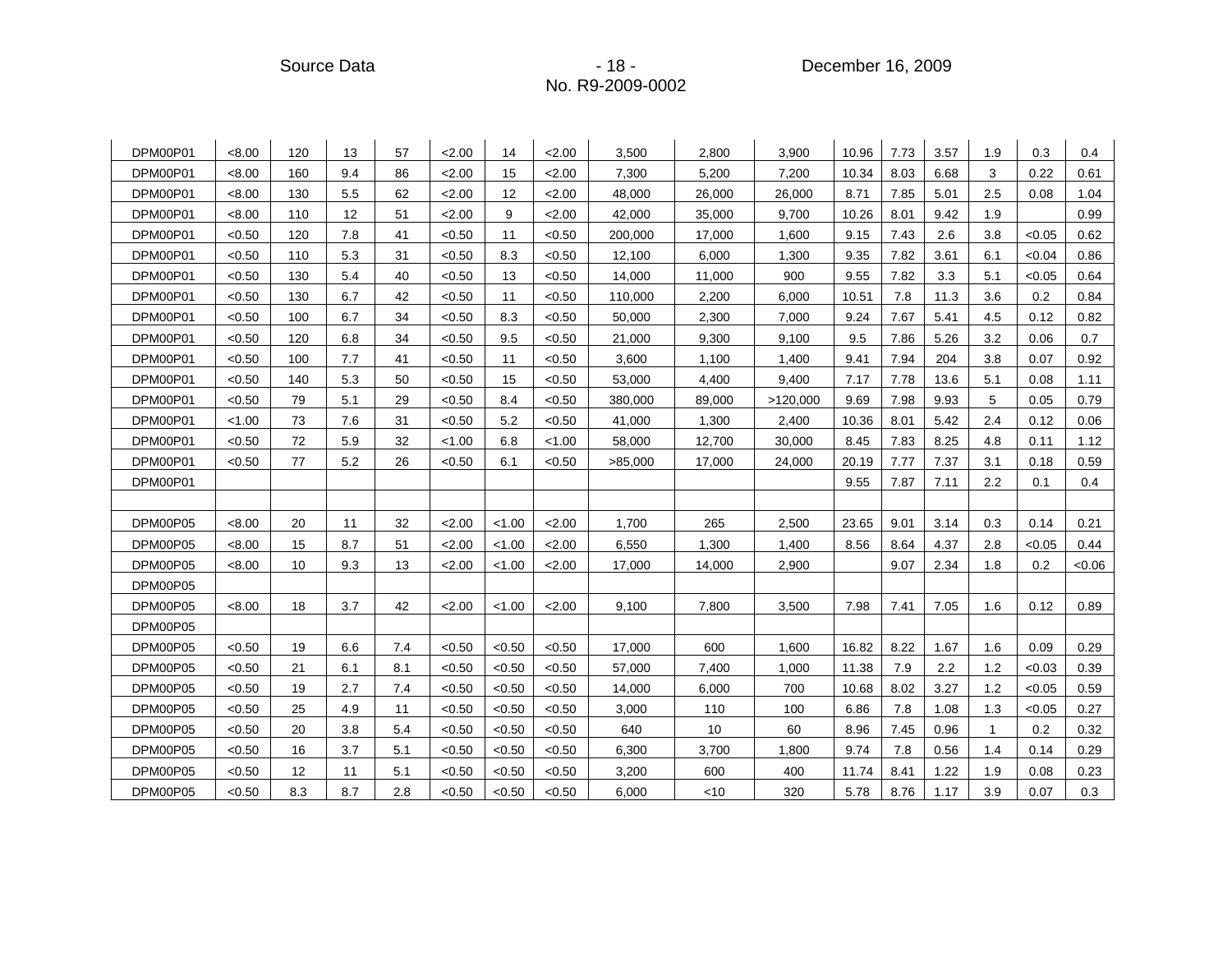Source Data **Contact Contact Contact Contact Contact Contact Contact Contact Contact Contact Contact Contact Contact Contact Contact Contact Contact Contact Contact Contact Contact Contact Contact Contact Contact Contact C** 

| DPM00P05        | < 0.50 | 11  | 2.3  | 2.2  | < 0.50 | < 0.50 | < 0.50 | 19,000  | 4,700  | 4,300 | 10.13 | 8.05 | 2.32 | 1.3            | 0.07   | 0.25 |
|-----------------|--------|-----|------|------|--------|--------|--------|---------|--------|-------|-------|------|------|----------------|--------|------|
| DPM00P05        | < 1.00 | 24  | 7.6  | 5    | <0.50  | < 0.50 | < 0.50 | >560    | 100    | 170   | 12.3  | 8.29 | 2.85 | 2              | 0.13   | 0.3  |
| DPM00P05        | < 0.50 | 11  | 2.6  | 5.9  | < 1.00 | < 1.00 | < 1.00 | 7,700   | 2,300  | 2,800 | 9.03  | 7.88 | 6.07 | 2.1            | 0.1    | 0.3  |
| DPM00P05        | < 0.50 | 12  | 4.2  | 2.00 | < 0.50 | < 0.50 | < 0.50 | >15,000 | 20     | 20    | 16.11 | 8.11 | 12.7 | 2              | 0.1    | 0.3  |
| DPM00P05        | < 0.50 | 13  | 9    | 5.9  | < 0.50 | < 0.50 | 2.00   | 1,700   | 720    | 1,340 | 10.33 | 7.99 | 2.23 | 4.8            | 0.1    | 0.3  |
|                 |        |     |      |      |        |        |        |         |        |       |       |      |      |                |        |      |
| <b>LBBLULGN</b> | < 0.50 | 5.2 | 3.3  | 3.6  | < 0.50 | < 0.50 | < 1.00 | 37,000  | 110    | 580   | 9.92  | 8.02 | 3.66 | 2              | 0.1    | 0.3  |
| LBBLULGN        | < 0.50 | 3.5 | 4.3  | 2.5  | < 1.00 | < 1.00 | < 1.00 | 34,000  | 30     | 2,200 | 12.5  | 8.01 | 3.1  | $\overline{2}$ | 0.15   | 0.3  |
|                 |        |     |      |      |        |        |        |         |        |       |       |      |      |                |        |      |
| LBJ00P02        | < 8.00 | 13  | 4.9  | 29   | 2.00   | < 1.00 | 2.00   | 320     | 10     | 220   | 10.64 | 8.65 | 0.54 | 1.4            | < 0.05 | 0.5  |
| LBJ00P02        |        |     |      |      |        |        |        | 630     | 630    | 2,410 | 10.3  | 8.05 | 2.1  | 1.5            | < 0.05 | 0.8  |
| LBJ00P02        | < 8.00 | 13  | 6    | 27   | 2.00   | < 1.00 | 2.00   | 690     | 130    | 560   | 9.43  | 7.34 | 18.2 | 1.4            | < 0.05 | 0.72 |
| LBJ00P02        | < 8.00 | 13  | 4.7  | 30   | 2.00   | < 1.00 | 2.00   | 30      | 10     | 20    | 9.89  | 8.25 | 0.34 | 1.4            | < 0.05 | 0.25 |
| LBJ00P02        | < 8.00 | 11  | 3.9  | 26   | 2.00   | < 1.00 | 2.00   | 360     | 170    | 90    | 9.33  | 8.16 | 0.91 | 2.3            |        | 0.47 |
| LBJ00P02        | < 8.00 | 11  | 2.00 | 11   | 2.00   | < 1.00 | 2.00   | 1,620   | 310    | 350   | 7.17  | 7.76 | 10.3 | 0.7            | 0.1    | 0.7  |
| LBJ00P02        | 0.67   | 15  | 3    | 16   | <0.50  | < 0.50 | <0.50  | 170     | 140    | 480   | 9.7   | 7.62 | 0.44 | 1.8            | < 0.05 | 0.36 |
| LBJ00P02        | 0.56   | 14  | 2.3  | 10   | <0.50  | < 0.50 | < 0.50 | 9,000   | 1,600  | 100   | 10.1  | 7.88 | 0.3  | 1.7            | 0.06   | 0.6  |
| LBJ00P02        | < 0.50 | 14  | 2    | 6    | < 0.50 | < 0.50 | < 0.50 | 4,200   | 310    | 200   | 9.48  | 8.05 | 0.25 | 1.5            | < 0.05 | 0.51 |
| LBJ00P02        | 0.52   | 15  | 2.5  | 7.2  | < 0.50 | < 0.50 | <0.50  | 270     | $<$ 10 | 10    | 9.65  | 8.12 | 0.19 | 1.8            | < 0.05 | 0.48 |
| LBJ00P02        | 0.61   | 14  | 2.5  | 12   | < 0.50 | < 0.50 | < 0.50 | 16,000  | 6,000  | 9,000 | 10.09 | 7.93 | 0.19 | 0.8            | 0.1    | 0.4  |
| LBJ00P02        | 0.61   | 12  | 3.8  | 7.1  | < 0.50 | < 0.50 | < 0.50 | 10,000  | 1,000  | 2,000 | 9.1   | 7.96 | 0.15 | 1.9            | < 0.05 | 0.49 |
| LBJ00P02        | < 0.50 | 7.8 | 2.4  | 6.7  | < 0.50 | < 0.50 | < 0.50 | 2,400   | 2,000  | 100   | 11.39 | 8.22 | 0.7  | 0.9            | 0.09   | 0.63 |
| LBJ00P02        | 1.9    | 8.2 | 2.4  | 12   | < 0.50 | < 0.50 | < 0.50 | 50,000  | 7,000  | 2,600 | 9.54  | 8.12 | 0.68 | 2.5            | 0.05   | 0.56 |
| LBJ00P02        | < 0.50 | 6.5 | 1.5  | 27   | < 0.50 | < 0.50 | < 0.50 | 11,000  | $<$ 10 | 200   | 10.3  | 8.15 | 0.54 | 0.8            | 0.05   | 0.58 |
| LBJ00P02        | < 0.50 | 7.4 | 2.6  | 9    | < 0.50 | < 0.50 | < 0.50 | >750    | 140    | 240   | 10.35 | 8.12 | 0.52 | 2.2            | 0.1    | 0.3  |
| LBJ00P02        | 0.61   | 4.7 | 2.8  | 6.9  | < 0.50 | < 0.50 | < 0.50 | 2,700   | 9      | 490   | 10.55 | 8.34 | 0.3  | $\overline{2}$ | 0.1    | 0.34 |
| LBJ00P02        | 0.61   | 4.4 | 2.9  | 8    | < 0.50 | < 0.50 | < 0.50 | 5,200   | 220    | 530   | 8.95  | 8.23 | 0.42 | $\overline{2}$ | 0.1    | 0.3  |
| LBJ00P02        |        |     |      |      |        |        |        |         |        |       | 10.87 | 8.13 | 1.34 | 2              | 0.1    | 0.3  |
|                 |        |     |      |      |        |        |        |         |        |       |       |      |      |                |        |      |
| LBLCWI02        | < 0.50 | 2.5 | 2.3  | 4.7  | < 0.50 | < 0.50 | < 0.50 | 690     | 200    | 750   | 12.03 | 8.25 | 0.31 | $\overline{2}$ | 0.1    | 0.3  |
| LBLCWI02        | < 0.50 | 2.6 | 3.4  | 3.5  | < 0.50 | < 0.50 | < 0.50 | >5,800  | 200    | 2,500 | 11.07 | 8.14 | 0.63 | $\overline{2}$ | 0.1    | 0.3  |
|                 |        |     |      |      |        |        |        |         |        |       |       |      |      |                |        |      |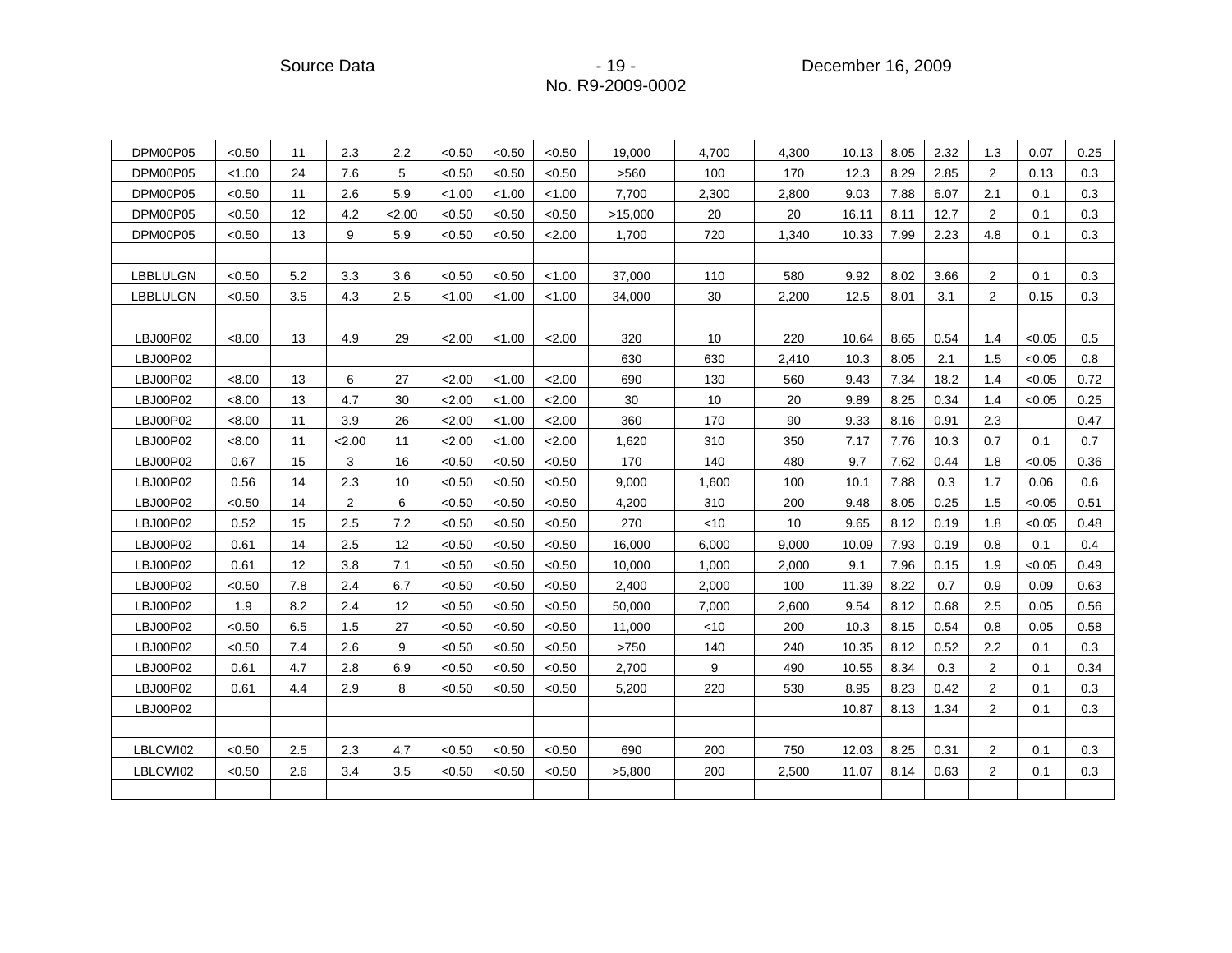Source Data **- 20 - Property Contract Contract Contract Contract Contract Contract Contract Contract Contract Contract Contract Contract Contract Contract Contract Contract Contract Contract Contract Contract Contract Cont** 

| LFJ01P01 | < 0.50 | 8.4            | 3.7  | 8.1 | < 0.50 | < 0.50 | < 0.50 | 140,000 | 10,000 | 7,400  | 8.53  | 7.5  | 0.58 | 8.7  | < 0.05 | 1.07 |
|----------|--------|----------------|------|-----|--------|--------|--------|---------|--------|--------|-------|------|------|------|--------|------|
| LFJ01P01 | < 0.50 | 15             | 3.7  | 14  | < 0.50 | < 0.50 | < 0.50 | 23,000  | 11,000 | 2,200  | 8.34  | 7.44 | 0.84 | 10.3 | 0.1    | 1.2  |
| LFJ01P01 | < 0.50 | 8.5            | 2.2  | 6.2 | < 0.50 | < 0.50 | < 0.50 | 57,000  | 22,000 | 9,800  | 7.31  | 7.8  | 1.18 | 11.5 | < 0.05 | 1.08 |
| LFJ01P01 | < 0.50 | 7.6            | 1.6  | 5.3 | < 0.50 | < 0.50 | < 0.50 | 86,000  | 16,000 | 7,900  | 6.16  | 7.76 | 2    | 10.1 | < 0.05 | 1.29 |
| LFJ01P01 | 1.2    | 12             | 22   | 65  | < 0.50 | < 0.50 | < 0.50 | 110,000 | 12,000 | 11,000 | 5.26  | 8.01 | 5.1  | 11.9 | 0.16   | 1.14 |
| LFJ01P01 | < 0.50 | 13             | 3.8  | 13  | < 0.50 | < 0.50 | < 0.50 | 6,700   | 3,300  | 2,500  | 12.35 | 7.86 | 3.64 | 9.7  | < 0.05 | 0.98 |
| LFJ01P01 | < 0.50 | 3.5            | 2.6  | 12  | < 0.50 | < 0.50 | < 0.50 | 30,000  | 13,000 | 2,700  | 8.5   | 7.89 | 0.9  | 9.8  | < 0.05 | 1.2  |
| LFJ01P01 | < 0.50 | 11             | 3.2  | 15  | < 0.50 | < 0.50 | < 0.50 | 49,000  | 44,000 | 7,000  | 7.65  | 7.68 | 1.49 | 8.1  | < 0.05 | 1.19 |
| LFJ01P01 | < 0.50 | 2.7            | 4    | 15  | < 0.50 | < 0.50 | < 0.50 | 53,000  | 25,000 | 7,700  | 8.84  | 7.73 | 1.23 | 8    | < 0.05 | 0.9  |
| LFJ01P01 | < 0.50 | 4.2            | 4.2  | 9.1 | < 0.50 | < 0.50 | < 0.50 | 97,000  | 33,000 | 39,000 | 7.14  | 7.98 | 5.94 | 8.5  | 0.08   | 1.21 |
| LFJ01P01 | 0.64   | 2.3            | 6.3  | 8.2 | < 0.50 | < 0.50 | < 0.50 | 24,000  | 3,200  | 3,700  | 8.13  | 7.99 | 2.09 | 9.5  | 0.05   | 1.33 |
| LFJ01P01 | < 0.50 | 2.1            | 1.6  | 6.3 | < 0.50 | < 0.50 | < 0.50 | 49,000  | 10,000 | 10,800 | 6.9   | 7.91 | 1.16 | 9.2  | 0.05   | 1.31 |
| LFJ01P01 | 0.64   | 2.5            | 2.5  | 10  | < 0.50 | < 0.50 | < 0.50 | 50,000  | 13,000 | 7,000  | 7.67  | 7.89 | 1.46 | 9.1  | 0.37   | 1.97 |
| LFJ01P01 | < 0.50 | 2.9            | 2.1  | 2.9 | < 0.50 | < 0.50 | < 0.50 | 39,000  | 16,000 | 20,000 | 7.39  | 8.01 | 2.85 | 8.1  | 0.05   | 1.37 |
| LFJ01P01 | < 0.50 | 2.4            | 1.1  | 5.6 | < 0.50 | < 0.50 | < 0.50 | 41,000  | 63,000 | 3,800  | 6.29  | 7.8  | 2.95 | 10   | 0.1    | 2.16 |
| LFJ01P01 | 0.53   | 4.2            | 3.1  | 10  | < 0.50 | < 0.50 | < 0.50 | >30,000 | 10,000 | 44,000 | 9.04  | 8.11 | 2.57 | 11.6 | 0.1    | 2.15 |
| LFJ01P01 | < 0.50 | 3.2            | 4.8  | 6.3 | < 0.50 | < 0.50 | < 0.50 | 34,000  | 7,400  | 4,600  | 8.26  | 8.09 | 0.96 | 9.2  | 0.11   | 1.02 |
| LFJ01P01 | < 0.50 | 4              | 1.4  | 6.4 | < 0.50 | < 0.50 | < 0.50 | 19,000  | 6,700  | 3,400  | 8.17  | 8.02 | 1.31 | 8.1  | 0.1    | 1.23 |
| LFJ01P01 | < 0.50 | 4.2            | 2.1  | 5.1 | < 0.50 | < 0.50 | < 0.50 | 27,000  | 12,000 | 6,300  | 7.48  | 7.74 | 1.41 | 7.8  | 0.1    | 1.38 |
| LFJ01P01 | < 0.50 | 2.1            | 0.95 | 3.5 | < 0.50 | < 0.50 | < 0.50 | 61,000  | 14,000 | 4,100  | 8.01  | 7.7  | 0.94 | 10.1 | 0.1    | 1.37 |
| LFJ01P01 | < 0.50 | $\overline{2}$ | 3.1  | 7.7 | < 0.50 | < 0.50 | < 0.50 | >9,400  | 6,700  | 3,600  | 8.84  | 8.02 | 1.74 | 9.1  | 0.1    | 1.42 |
| LFJ01P01 | < 0.50 | 1.7            | 1.8  | 5.8 | < 0.50 | < 0.50 | < 0.50 | 23,000  | 420    | 1,900  | 8.64  | 7.97 | 3.5  | 9.4  | 0.1    | 1.84 |
|          |        |                |      |     |        |        |        |         |        |        |       |      |      |      |        |      |
| LFJ01P05 | < 8.00 | 9.2            | 23   | 65  | 2.00   | 1.00   | 2      |         |        |        | 7.83  | 8.25 | 12.2 | 0.5  | 1.3    | 4.47 |
| LFJ01P05 | < 8.00 | 7.2            | 7.9  | 57  | 2.00   | < 1.00 | 2.00   | 3,600   | 1,800  | 5,400  | 9.13  | 7.31 | 14.6 | 0.4  | 1.6    | 3.98 |
| LFJ01P05 | < 8.00 | 5.1            | 8    | 39  | 2.00   | < 1.00 | 2.00   | 34,000  | 21,000 | 110    | 8.39  | 7.61 | 5.47 | 1.1  | 0.25   | 3.24 |
| LFJ01P05 | < 8.00 | 9.6            | 12   | 64  | 2.00   | < 1.00 | 2.00   | 46,000  | 5,000  | 470    | 8.83  | 8.11 | 10.4 | 0.9  | 0.35   | 1.41 |
| LFJ01P05 | < 8.00 | <4.00          | 4.5  | 34  | 2.00   | < 1.00 | 2.00   | 7,800   | 810    | 880    | 3.07  | 8.23 | 4.24 | 3.1  | 0.18   | 1.83 |
| LFJ01P05 |        |                |      |     |        |        |        |         |        |        |       |      |      |      |        |      |
| LFJ01P05 | < 8.00 | 8.7            | 13   | 72  | 2.00   | 1.00   | 2.1    | 7,900   | 6,200  | 2,500  | 8     | 8.3  | 14.8 | 2.9  | 0.5    | 2.62 |
| LFJ01P05 |        |                |      |     |        |        |        |         |        |        |       |      |      |      |        |      |
| LFJ01P05 | < 8.00 | 6.3            | 8.8  | 44  | 2.00   | < 1.00 | < 2.00 | 59,000  | 44,000 | 5,900  | 8.27  | 8.15 | 8.2  | 1.7  | 0.2    | 2.33 |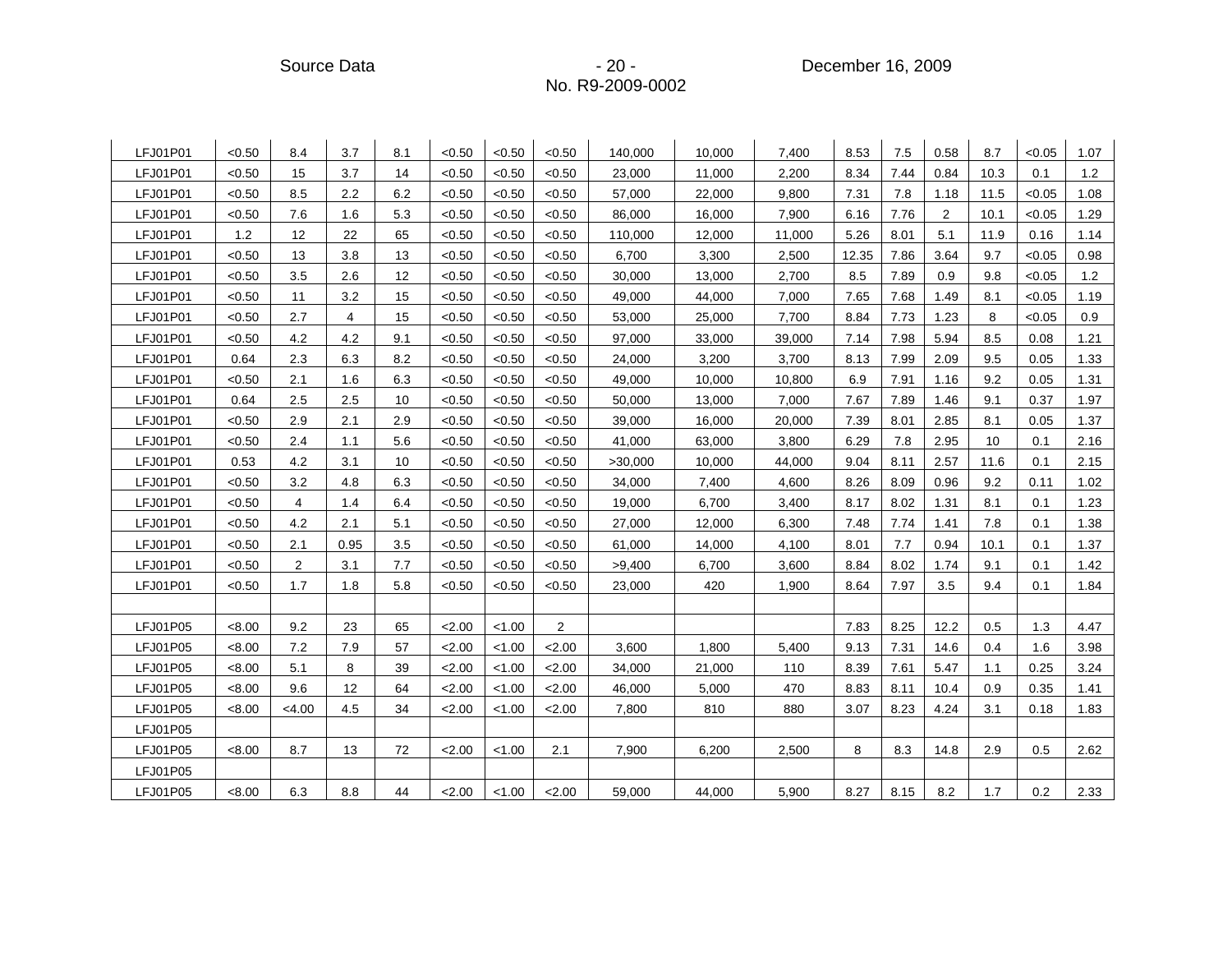| LFJ01P05    |        |     |                |     |        |        |        |             |         |         |       |      |      |                |        |         |
|-------------|--------|-----|----------------|-----|--------|--------|--------|-------------|---------|---------|-------|------|------|----------------|--------|---------|
| LFJ01P05    | 0.58   | 9.6 | 11             | 42  | < 0.50 | < 0.50 | 0.51   | 220,000     | 32,000  | 6,600   | 9.25  | 7.51 | 7.43 | 1.6            | 0.15   | 2.01    |
| LFJ01P05    | < 0.50 | 5.8 | 5.9            | 47  | < 0.50 | < 0.50 | 0.56   | 410,000     | 140,000 | 14,000  | 8.1   | 8.03 | 1.91 | 1.9            | 0.22   | 1.87    |
| LFJ01P05    | < 0.50 | 2.8 | 5.1            | 27  | < 0.50 | < 0.50 | 1.5    | 62,000      | 18,000  | 560     | 7.8   | 8.31 | 9.4  | 2.4            | < 0.05 | 0.63    |
| LFJ01P05    | 0.52   | 5.4 | 11             | 45  | < 0.50 | < 0.50 | 0.79   | 830,000     | 42,000  | 19.000  | 13.79 | 8.01 | 8.77 | 2.7            | < 0.05 | 3.89    |
| LFJ01P05    | < 0.50 | 12  | 3.5            | 15  | < 0.50 | < 0.50 | < 0.50 | 67,000      | 16,000  | 4,100   | 9.09  | 8.32 | 2.95 | $\overline{2}$ | 0.15   | 0.47    |
| LFJ01P05    | < 0.50 | 4.6 | 5.4            | 41  | < 0.50 | < 0.50 | 0.52   | >1,200,000  | 520,000 | 12,000  | 8.07  | 8.11 | 3.72 | 0.8            | 0.1    | 0.64    |
| LFJ01P05    | 1.9    | 16  | 44             | 180 | < 0.50 | < 0.50 | 1.3    | 60,000      | 50,000  | 3,000   | 7.86  | 7.81 | 83.2 | 2.1            | 2.72   | 1.48    |
| LFJ01P05    | 1.3    | 4.6 | 18             | 24  | < 0.50 | < 0.50 | < 0.50 | 380,000     | 52,000  | 10,200  | 8.93  | 8.35 | 4.56 | 1.3            | 0.15   | 3.33    |
| LFJ01P05    | 0.84   | 4.2 | 17             | 52  | < 0.50 | < 0.50 | 1.6    | 240,000     | 22,000  | 29,000  | 8.75  | 8.36 | 5.9  | 1.3            | 0.1    | 11.68   |
| LFJ01P05    | 9.1    | 8.9 | 27             | 50  | < 0.50 | < 0.50 | 1.2    | 420,000     | 10,000  | 120,000 | 7.46  | 8.12 | 6.99 | 1.7            | 0.36   | 2.74    |
| LFJ01P05    | 0.79   | 4.2 | 15             | 120 | < 0.50 | < 0.50 | 3.1    | 840,000     | 44,000  | 17,000  | 8.62  | 8.29 | 7.13 | 2              | 0.15   | 4.18    |
| LFJ01P05    | 1.2    | 12  | 13             | 80  | < 0.50 | < 0.50 | 0.82   | >1,200,000  | 81,000  | 23,000  | 8.46  | 8.08 | 13.9 | 1.8            | 0.05   | 3.95    |
| LFJ01P05    | 0.55   | 5.4 | 8              | 38  | < 0.50 | < 0.50 | < 0.50 | 46,000      | 22,000  | 2,600   | 9.25  | 8.13 | 5.34 | 3              | 0.15   | 2.16    |
| LFJ01P05    | 0.82   | 6.3 | 10             | 42  | < 0.50 | < 0.50 | 0.62   | 64,000      | 1,320   | 3,600   | 9.45  | 8.33 | 3.65 | $\overline{2}$ | 0.45   | 1.29    |
| LFJ01P05    | 0.67   | 5.1 | 15             | 84  | < 0.50 | < 0.50 | 0.7    | 340,000     | 35,000  | 47.000  | 9.83  | 8.24 | 7.88 | $\overline{2}$ | 0.1    | 3.23    |
| LFJ01P05    | 0.82   | 5.2 | 12             | 55  | < 0.50 | < 0.50 | 0.69   | >640,000    | 41,000  | 14,400  | 9.26  | 8.15 | 8.02 | $\overline{2}$ | 0.1    | 1.84    |
| LFJ01P05    | 1.1    | 8.8 | 21             | 220 | < 0.50 | 0.63   | 4      | >10,000,000 | 82,000  | 540,000 | 8.64  | 7.96 | 7.63 | 2              | 0.35   | 6.58    |
| LFJ01P05    | < 0.50 | 2.8 | $\overline{4}$ | 18  | < 0.50 | < 0.50 | < 0.50 | 780,000     | 29,000  | 26,000  | 8.93  | 7.48 | 4.45 | 4              | 0.25   | 1.81    |
| LFJ01P05    | 0.62   | 2.8 | 9.7            | 27  | < 0.50 | < 0.50 | < 0.50 | 3,900,000   | 80,000  | 11,100  | 8.61  | 8.13 | 15   | 2.6            | 0.16   | 1.47    |
| LFJ01P05    | < 0.50 | 3   | 8.7            | 40  | < 0.50 | < 0.50 | < 0.50 | 8,000       | 130     | 2,500   | 11.51 | 8.3  | 4.96 | 2              | 0.16   | 0.9     |
|             |        |     |                |     |        |        |        |             |         |         |       |      |      |                |        |         |
| LFJ01P05@RR | < 0.50 | 5.4 | 3.3            | 13  | < 0.50 | < 0.50 | < 0.50 | 2,100,000   | 14,000  | 28.000  | 9.71  | 8.17 | 9.06 | $\overline{2}$ | 6.5    | 0.85    |
| LFJ01P05@RR | < 0.50 | 5.8 | 10             | 32  | < 0.50 | < 0.50 | 2      | 320,000     | 3,100   | 13,000  | 9.64  | 8.23 | 3.76 | 2              | 6      | 1.55    |
| LFJ01P05@RR | < 0.50 | 2.6 | 3.1            | 15  | < 0.50 | < 0.50 | < 0.50 | >7,300      | 2,500   | 2,600   | 8.95  | 8.63 | 9.74 | $\overline{2}$ | 0.33   | $0.5\,$ |
| LFJ01P05@RR |        |     |                |     |        |        |        |             |         |         |       |      |      |                |        |         |
| LFJ01P05@RR |        |     |                |     |        |        |        |             |         |         |       |      |      |                |        |         |
| LFJ01P05@RR |        |     |                |     |        |        |        |             |         |         |       |      |      |                |        |         |
| LFJ01P05@RR |        |     |                |     |        |        |        |             |         |         |       |      |      |                |        |         |
| LFJ01P05@RR |        |     |                |     |        |        |        |             |         |         |       |      |      |                |        |         |
|             |        |     |                |     |        |        |        |             |         |         |       |      |      |                |        |         |
| LFJ01P08    | < 8.00 | 8.6 | 15             | 78  | 2.00   | 3.3    | < 2.00 | 39,000      | 16,000  | 36,750  | 7.7   | 8.1  | 5.68 | 2.6            | 0.15   | 5.42    |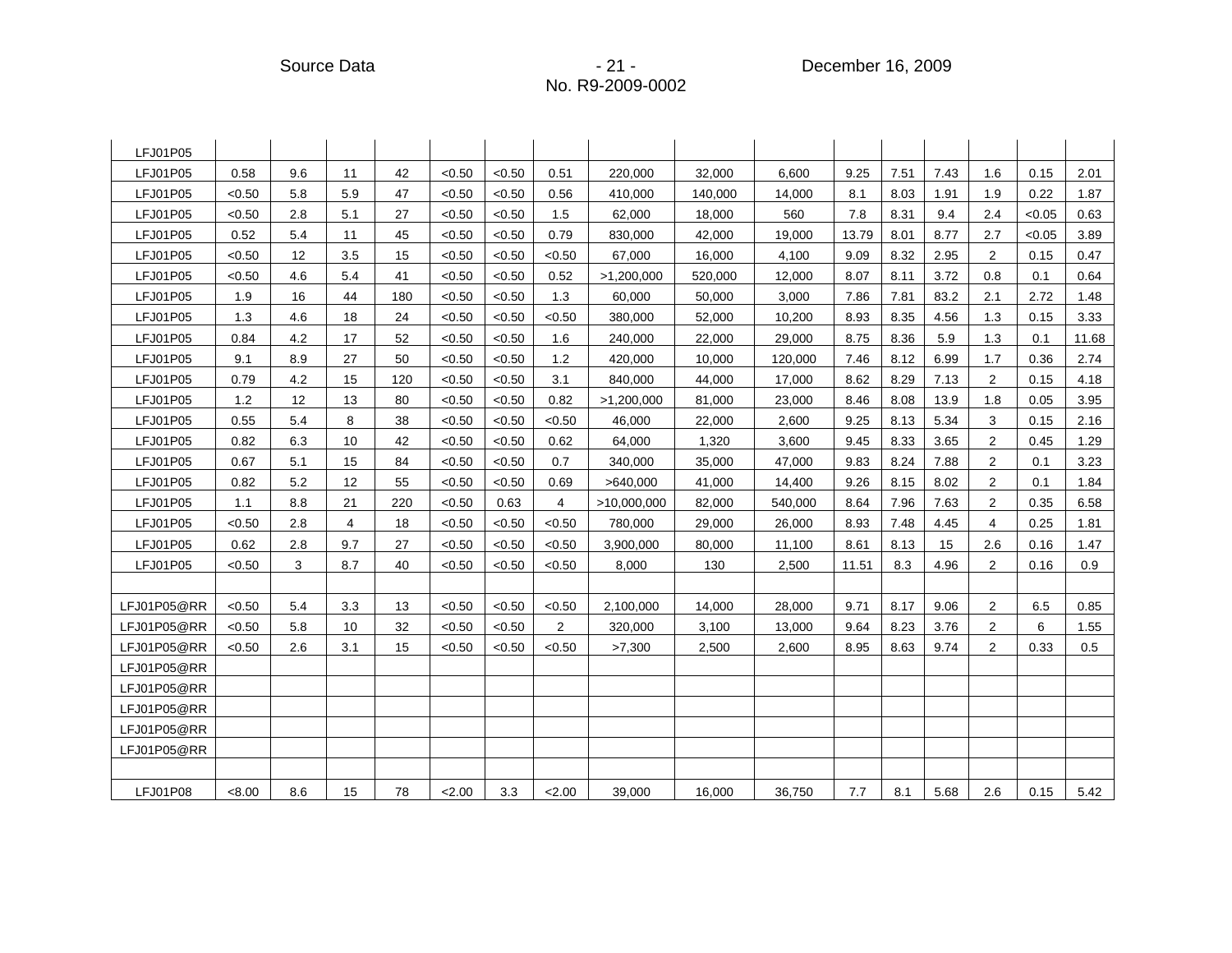Source Data - 22 - December 16, 2009

| LFJ01P08 | <8.00        | 6.2            | 8.9            | 29  | 2.00   | 2.9    | 2.00   | 38,000    | 16,000    | 55,000    | 6.3   | 6.65 | 3.1  | 2              | 0.1         | 1.29 |
|----------|--------------|----------------|----------------|-----|--------|--------|--------|-----------|-----------|-----------|-------|------|------|----------------|-------------|------|
| LFJ01P08 | <8.00        | 6.2            | 6.7            | 30  | 2.00   | 3.3    | 2.00   | 88,000    | 14,000    | 1,540     | 8.89  | 7.43 | 3.81 | 1.9            | < 0.05      | 1.83 |
| LFJ01P08 | < 8.00       | $\overline{4}$ | 6.8            | 44  | 2.00   | 2.3    | 2.00   | <b>NR</b> | <b>NR</b> | <b>NR</b> | 8.88  | 8    | 3.18 | $\overline{2}$ | 0.43        | 1.49 |
| LFJ01P08 | < 8.00       | 5.4            | 8.2            | 29  | 2.00   | 1.3    | 2.00   | 65,000    | 56,000    | 43,000    | 8.99  | 8    | 5.73 | 1.4            | 1.7         | 1.19 |
| LFJ01P08 | < 8.00       | 7.6            | $\overline{7}$ | 34  | 2.00   | 1.8    | 2.00   | 101,000   | 38,000    | 79,000    | 7.63  | 7.91 | 13.6 | 2.2            | 0.1         | 1.5  |
| LFJ01P08 | < 0.50       | 12             | 6.2            | 8.9 | < 0.50 | 3.6    | < 0.50 | 100,000   | 29,000    | 4,500     | 9.47  | 7.61 | 1.14 | 1.6            | 0.09        | 0.78 |
| LFJ01P08 |              |                |                |     |        |        |        |           |           |           |       |      |      |                |             |      |
| LFJ01P08 | 1.2          | 9.1            | $\overline{7}$ | 14  | < 0.50 | 1.8    | < 0.50 | 160,000   | 37,000    | 24,000    | 8.97  | 8.22 | 5.33 | 0.9            | 0.13        | 1.41 |
| LFJ01P08 | < 0.50       | 12             | 5.7            | 24  | < 0.50 | 1.8    | < 0.50 | 300,000   | 90,000    | >120,000  | 7.76  | 7.97 | 4.13 | 3.9            | 0.13        | 1.65 |
| LFJ01P08 | < 0.50       | 8.8            | 3.8            | 5.6 | < 0.50 | 0.86   | < 0.50 | 210,000   | 26,000    | 21,000    | 6.94  | 8.02 | 6.3  | 1.4            | 0.07        | 1.21 |
| LFJ01P08 | < 0.50       | 12             | 3.8            | 11  | < 0.50 | 2.1    | < 0.50 | 190,000   | 21,000    | 10,000    | 7.71  | 7.96 | 2.2  | 1.5            | < 0.05      | 0.96 |
| LFJ01P08 | 43           | 12             | 10             | 3.6 | < 0.50 | 0.98   | < 0.50 | 340,000   | 60,000    | 52,000    | 8.52  | 9.02 | 10.7 | 0.9            | 0.13        | 0.36 |
| LFJ01P08 | 1.3          | 6.3            | 8.6            | 14  | < 0.50 | 1.6    | < 0.50 | 69,000    | 68,000    | 11,000    | 7.73  | 7.83 | 1.81 | 1.7            | 0.8         | 1.03 |
| LFJ01P08 | 0.75         | 11             | 5              | 8.3 | < 0.50 | 1.4    | < 0.50 | 44,000    | 25,000    | 8,000     | 7.63  | 7.76 | 2.27 | 1.6            | 0.11        | 2.37 |
| LFJ01P08 | 0.61         | 4.7            | 8.3            | 9.3 | < 0.50 | 1.4    | < 0.50 | 30,000    | 29,000    | 13,000    | 8.53  | 8.09 | 7.1  | 1              | 0.1         | 1.5  |
| LFJ01P08 | 0.61         | 4.6            | 6.3            | 20  | < 0.50 | 1.2    | < 0.50 | 160,000   | 32,000    | 25,000    | 7.86  | 8.01 | 10.5 | 0.9            | 0.4         | 1.08 |
| LFJ01P08 | < 0.50       | 3.8            | 3.6            | 8.3 | < 0.50 | 0.69   | < 0.50 | 37,000    | 6,400     | 3,100     | 9.37  | 8.15 | 5.01 | $\overline{2}$ | 0.1         | 1.58 |
| LFJ01P08 | 0.74         | 6.4            | 12             | 26  | < 0.50 | 1.4    | < 0.50 | 190,000   | >44,000   | 8,700     | 8.42  | 8.14 | 4.04 | 2.9            | 0.45        | 2.21 |
| LFJ01P08 | < 0.50       | 7.5            | 4.3            | 8.1 | < 0.50 | 0.75   | < 0.50 | >91,000   | 18,000    | 10,600    | 8.47  | 8.07 | 4.21 | 2.8            | 0.1         | 0.87 |
| LFJ01P08 | 0.67         | 5.7            | 2.7            | 7.9 | < 0.50 | 1.1    | < 0.50 | 800,000   | 61,000    | 9,500     | 12.11 | 8.09 | 3.11 | 2.3            | 0.3         | 1.23 |
| LFJ01P08 |              |                |                |     |        |        |        |           |           |           | 9.47  | 8.17 | 2.79 | 2              | 0.12        | 1.09 |
|          |              |                |                |     |        |        |        |           |           |           |       |      |      |                |             |      |
| LHJ04P04 | < 8.00       | 5.4            | 4.8            | 32  | 2.00   | < 1.00 | 2.00   | 8,500     | 1,800     | 6,900     | 8.79  | 7.76 | 2.51 | 1.7            | 0.1         | 0.91 |
| LHJ04P04 | <8.00        | < 4.00         | 6.7            | 16  | 2.00   | < 1.00 | 2.00   | 129,000   | 21,000    | 6,400     | 6.33  | 7.56 | 12.3 | 2.2            | 0.08        | 2.69 |
| LHJ04P04 | < 8.00       | < 4.00         | 5.6            | 23  | 2.00   | < 1.00 | 2.00   | 43,000    | 21,000    | 32,000    | 7.82  | 7.21 | 4.07 | 2.2            | < 0.05      | 1.73 |
| LHJ04P04 | < 8.00       | 9.4            | 6.2            | 45  | 2.00   | < 1.00 | 2.00   | 41,000    | 12,400    | 12,200    | 8.14  | 7.77 | 2.58 | 1.8            | 0.09        | 0.82 |
| LHJ04P04 | <8.00        | 7.7            | 5.2            | 51  | 2.00   | < 1.00 | 4.9    | 59,000    | 27,000    | 9,250     | 7.54  | 7.8  | 3.77 | 2.8            | 0.1         | 1.21 |
| LHJ04P04 | < 8.00       | 11             | 6              | 17  | 2.00   | < 1.00 | 2.00   | 59,000    | 45,000    | 26,000    | 8.45  | 7.35 | 15.3 | 2.5            | 0.09        | 1.19 |
| LHJ04P04 | 1.2          | 15             | 4.1            | 6.9 | < 0.50 | 2.7    | < 0.50 | 22,000    | 900       | 5,400     | 10.96 | 7.61 | 1.93 | 2.6            | $\mathbf 0$ | 0.96 |
| LHJ04P04 | < 0.50       | 20             | 9.2            | 11  | < 0.50 | <0.50  | < 0.50 | 690,000   | 83,000    | 22,000    | 8.85  | 7.31 | 3.58 | 1.6            | 0.08        | 0.93 |
| LHJ04P04 | $\mathbf{1}$ | 18             | 6.2            | 15  | < 0.50 | 0.63   | < 0.50 | 190,000   | 29,000    | 11,000    | 8.49  | 7.56 | 6.28 | 2.8            | 0.07        | 1.17 |
| LHJ04P04 | < 0.50       | 14             | 4.2            | 9.6 | < 0.50 | <0.50  | < 0.50 | 230,000   | 140,000   | 15,000    | 8.31  | 7.82 | 2.48 | 2.3            | 0.08        | 1.24 |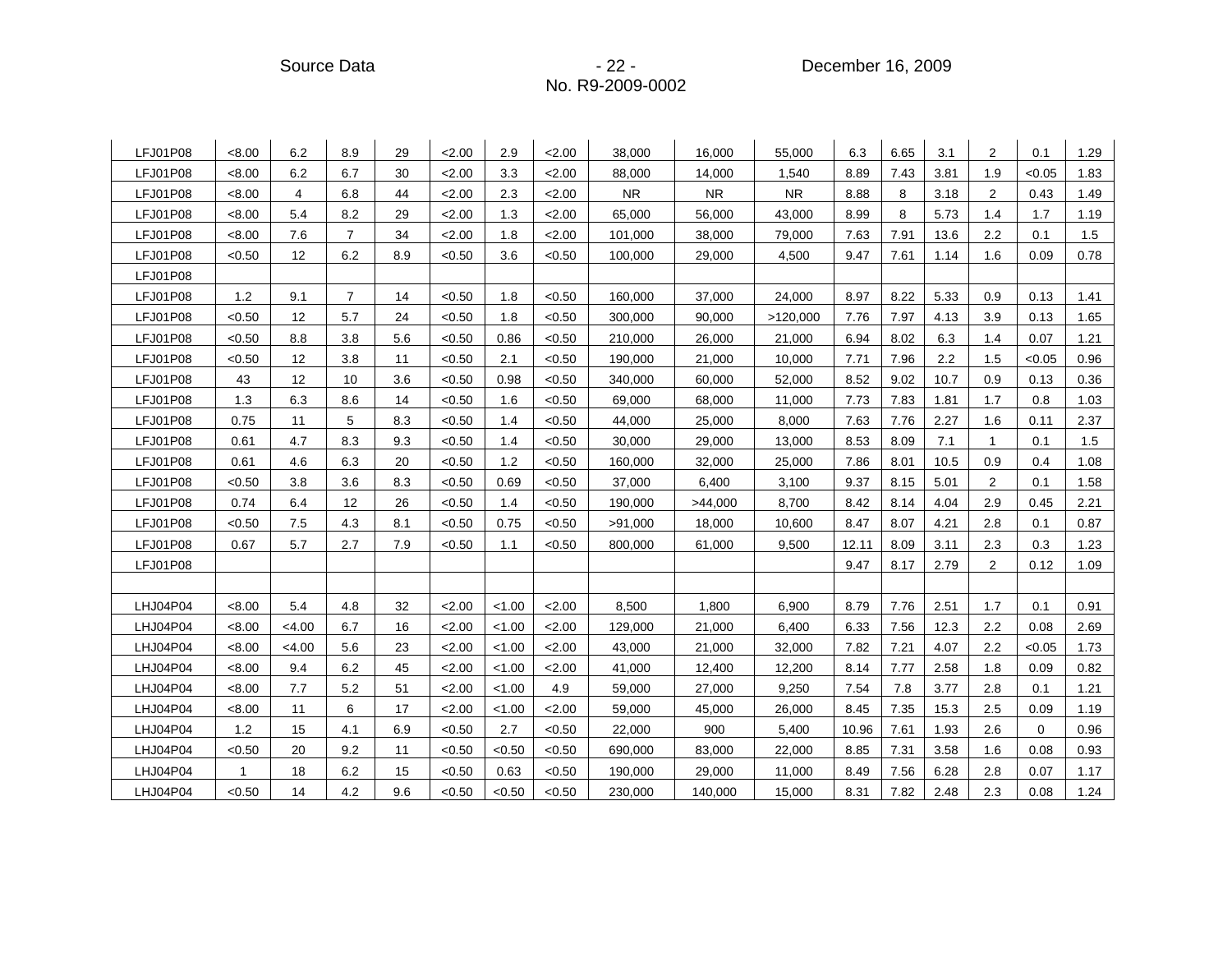Source Data **- 23 - Product America** - 23 - Product December 16, 2009

| LHJ04P04 | < 0.50 | 18  | 4              | 9.3 | < 0.50 | < 0.50         | < 0.50 | 130,000    | 68,000     | 7,400     | 8.3   | 7.5  | 2.1  | 2.3            | < 0.05 | 0.97           |
|----------|--------|-----|----------------|-----|--------|----------------|--------|------------|------------|-----------|-------|------|------|----------------|--------|----------------|
| LHJ04P04 | < 0.50 | 18  | 3              | 11  | < 0.50 | < 0.50         | < 0.50 | 42,000     | 7,800      | 5,600     | 12.04 | 7.67 | 2.87 | 2.8            | < 0.05 | 1.39           |
| LHJ04P04 | 0.72   | 9.9 | 14             | 48  | < 0.50 | < 0.50         | 2.6    | 400,000    | 20,000     | 16,000    | 8.9   | 7.68 | 14.4 | 2.3            | 0.2    | 1.09           |
| LHJ04P04 | 0.66   | 5.9 | 11             | 26  | < 0.50 | < 0.50         | < 0.50 | 210,000    | 17,000     | 15,000    | 8.24  | 7.74 | 7.62 | 3.4            | 0.15   | 1.23           |
| LHJ04P04 | < 0.50 | 3.9 | 4.9            | 8.2 | < 0.50 | < 0.50         | < 0.50 | 240,000    | 95,000     | 19,000    | 7.3   | 6.83 | 4.27 | 2.6            | 0.07   | 1.16           |
| LHJ04P04 | < 0.50 | 8.2 | 3.7            | 7.4 | < 0.50 | 0.57           | < 0.50 | 260,000    | 100,000    | 8,100     | 11.98 | 7.65 | 3.77 | 3.2            | 0.12   | 1.48           |
| LHJ04P04 | < 0.50 | 4.1 | 3.8            | 12  | < 0.50 | 0.64           | < 0.50 | 4,400      | 900        | 320       | 9.23  | 7.88 | 1.39 | 2.7            | 0.1    | 0.72           |
| LHJ04P04 | < 0.50 | 5.3 | $\overline{4}$ | 6.4 | < 0.50 | 0.5            | < 0.50 | 33,000     | 5,700      | 8,900     | 8.7   | 7.78 | 1.77 | 2.8            | 0.06   | 1.14           |
| LHJ04P04 | < 0.50 | 3.8 | 3.5            | 6.1 | < 0.50 | < 0.50         | < 0.50 | 47,000     | 16,000     | 13,000    | 8.19  | 7.91 | 3.05 | 2.7            | 0.05   | 1.82           |
| LHJ04P04 | < 0.50 | 3.9 | 3.4            | 4.2 | < 0.50 | < 0.50         | < 0.50 | 31,000     | 26,000     | 15,000    | 8.35  | 7.83 | 3.5  | 2.2            | 0.15   | 1.2            |
| LHJ04P04 | < 0.50 | 3.2 | 3.1            | 5.6 | < 0.50 | < 0.50         | < 0.50 | 200,000    | 37,000     | 45,000    | 8.85  | 7.86 | 4.35 | 1.2            | 0.05   | $\overline{1}$ |
| LHJ04P04 | < 0.50 | 5.4 | 4.2            | 8.2 | < 0.50 | < 0.50         | < 0.50 | >41,000    | 3,800      | 14,400    | 9.08  | 7.85 | 5.03 | 3.5            | 0.12   | 1.21           |
| LHJ04P04 | < 0.50 | 5.1 | 3.4            | 6.6 | < 0.50 | < 0.50         | < 0.50 | 31,000     | 2,000      | 10,200    |       |      | 3.85 | 2.1            | 0.1    | 0.97           |
| LHJ04P04 | < 0.50 | 5.6 | 3.7            | 9.5 | < 0.50 | < 0.50         | < 0.50 | 60,000     | 24,000     | 5,700     | 7.94  | 7.82 | 4.48 | $\overline{2}$ | 0.18   | 0.97           |
| LHJ04P04 | < 0.50 | 5.2 | 3.7            | 5.5 | < 0.50 | < 0.50         | < 0.50 | >55,000    | 18,000     | 28,000    | 9.9   | 7.92 | 2.21 | 2.6            | 0.1    | 0.76           |
| LHJ04P04 | < 0.50 | 3   | 3              | 6.8 | < 0.50 | < 0.50         | < 0.50 | 78,000     | 28,000     | 25,000    | 8.22  | 7.73 | 10.1 | 2.6            | 0.1    | 1.31           |
| LHJ04P04 | < 0.50 | 6.2 | 2.7            | 3.9 | < 0.50 | < 0.50         | < 0.50 | 23,000     | 2,900      | 4,800     | 9.55  | 7.87 | 6.3  | 2.5            | 0.1    | 0.78           |
| LHJ04P04 |        |     |                |     |        |                |        |            |            |           | 9.93  | 7.84 | 10.8 | $\overline{c}$ | 0.1    | 0.85           |
|          |        |     |                |     |        |                |        |            |            |           |       |      |      |                |        |                |
| LHJ05P01 | < 0.50 | 180 | 3.7            | 19  | < 0.50 | 17             | < 0.50 | 2,200      | 2,000      | 2,200     | 6.53  | 7.04 | 5.94 | 3.9            | 0.14   | 1.07           |
| LHJ05P01 | < 0.50 | 180 | 3.9            | 16  | < 0.50 | 7.5            | < 0.50 | 180,000    | 7,000      | 7,000     | 5.89  | 7.22 | 5.52 | 3.9            | 0.18   | 1.93           |
| LHJ05P01 | < 0.50 | 89  | 3.4            | 27  | < 0.50 | 3.5            | < 0.50 | 130,000    | 90,000     | 44,000    | 3.58  | 6.81 | 6.85 | 4.5            | 0.08   | 2.06           |
| LHJ05P01 | < 0.50 | 120 | 2.8            | 15  | < 0.50 | 5.1            | < 0.50 | 310,000    | 110,000    | 1,130,000 | 6.78  | 6.81 | 2.9  | 2.3            | 0.11   | 2.14           |
| LHJ05P01 | < 0.50 | 120 | 4.6            | 14  | < 0.50 | 3.8            | < 0.50 | 330,000    | 70,000     | 86,000    | 4.5   | 7.66 | 3.97 | 3.7            | 0.06   | 2.45           |
| LHJ05P01 | < 0.50 | 170 | 2.8            | 7.5 | < 0.50 | 4.9            | < 0.50 | 14,000     | 6,000      | 15,000    | 4.8   | 6.88 | 0.36 | 3              | 0.05   | 0.78           |
| LHJ05P01 | < 0.50 | 94  | 5.1            | 23  | < 0.50 | $\overline{7}$ | < 0.50 | >1,200,000 | >1,200,000 | 20,000    | 5.76  | 7.26 | 3.85 | 4.1            | 0.12   | 6.78           |
| LHJ05P01 | < 0.50 | 87  | 2.7            | 12  | < 0.50 | 3.6            | < 0.50 | 170,000    | 50,000     | 10,700    | 5.73  | 7.2  | 4.55 | 3              | 0.2    | 2.27           |
| LHJ05P01 | < 0.50 | 55  | 2.6            | 8.1 | < 0.50 | 2.5            | < 0.50 | 40,000     | 10,000     | 10,800    | 4.71  | 6.97 | 3.05 | 1.9            | 0.07   | 1.42           |
| LHJ05P01 | < 0.50 | 88  | 2.5            | 13  | < 0.50 | 3.5            | < 0.50 | 230,000    | 28,000     | 28,000    | 3.83  | 7.58 | 5.62 | $\overline{4}$ | 0.12   | 2.62           |
| LHJ05P01 | < 0.50 | 91  | 7.5            | 20  | < 0.50 | $\overline{7}$ | < 0.50 | 150,000    | 12,600     | 66,000    | 7.2   | 7.25 | 3.77 | 3.88           | 0.1    | 5.49           |
| LHJ05P01 | < 0.50 | 140 | 1.8            | 4.8 | < 0.50 | 3.5            | < 0.50 | 53,000     | 800        | 42,000    | 2.36  | 7.14 | 3.37 | 2.5            | 0.1    | 0.87           |
| LHJ05P01 | < 0.50 | 55  | 2.5            | 6   | < 0.50 | 2              | < 0.50 | >93,000    | 16,000     | 41,000    | 4.82  | 7.54 | 2.19 | $\overline{c}$ | 0.1    | 1.54           |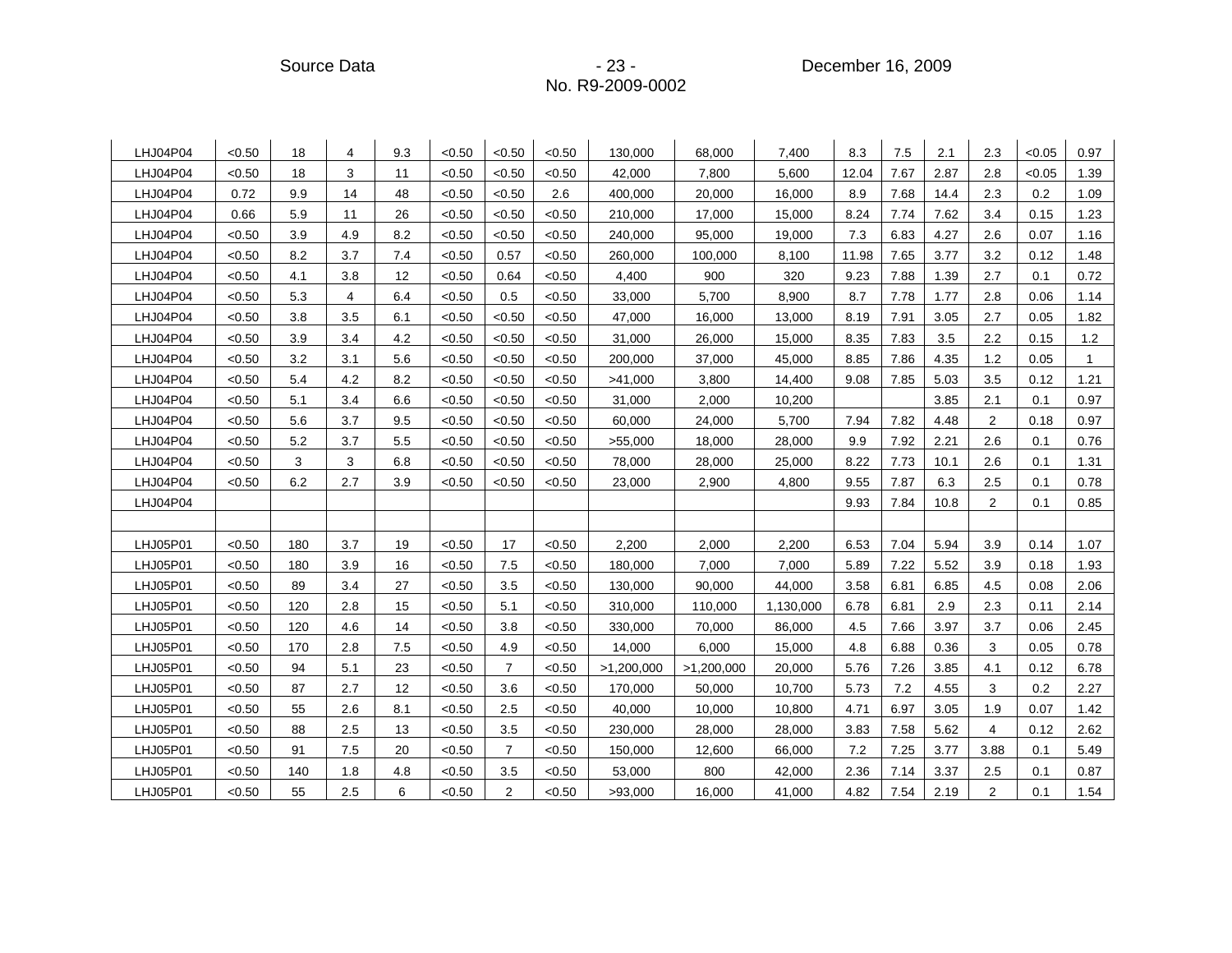Source Data **Contact Contact Contact Contact Contact Contact Contact Contact Contact Contact Contact Contact Contact Contact Contact Contact Contact Contact Contact Contact Contact Contact Contact Contact Contact Contact C** 

| LHJ05P01  | < 0.50 | 97  | 1.4            | 5.1  | < 0.50 | 2.3    | < 0.50 | >55,000  | 5,800  | 10,800  | 4.93  | 7.65 | 5.04 | 3              | 0.1    | 0.99           |
|-----------|--------|-----|----------------|------|--------|--------|--------|----------|--------|---------|-------|------|------|----------------|--------|----------------|
| LHJ05P01  | < 0.50 | 80  | $\overline{2}$ | 8.4  | < 0.50 | 3.3    | < 0.50 | >107,000 | 18,000 | 24,000  | 4.82  | 6.82 | 4.28 | 3.1            | 0.1    | 1.66           |
| LHJ05P01  | < 1.00 | 150 | 2.3            | 40   | < 1.00 | 3.9    | < 1.00 | >11,900  | 690    | 2,600   | 4.29  | 6.93 | 1.81 | 2.8            | 0.1    | 0.61           |
| LHJ05P01  | < 0.50 | 150 | 3              | 4.8  | < 0.50 | 6.3    | < 0.50 | 6,500    | 120    | 2,300   | 6.27  | 6.9  | 0.53 | $\overline{c}$ | 0.1    | 0.59           |
|           |        |     |                |      |        |        |        |          |        |         |       |      |      |                |        |                |
| LHL04TBN1 | < 0.50 | 5.4 | 4.3            | 34   | < 0.50 | < 0.50 | < 0.50 | 12,000   | 5,000  | 1.000   | 8.7   | 7.65 | 1.7  | 1.6            | 0.06   | 0.94           |
| LHL04TBN1 | 1.1    | 14  | 19             | 1200 | < 0.50 | 1.8    | 7.1    | 200,000  | 23,000 | 8,500   | 9.16  | 7.68 | 3.19 | 1.6            | 0.35   | 10.85          |
| LHL04TBN1 | < 0.50 | 3   | 3              | 23   | < 0.50 | < 0.50 | 0.75   | 39,000   | 17,000 | 1,600   | 9.52  | 8.01 | 2.17 | 1.5            | 0.1    | 1.28           |
| LHL04TBN1 | < 0.50 | 2.7 | 2.4            | 17   | < 0.50 | < 0.50 | < 0.50 | 90,000   | 88,000 | 2,700   | 8.59  | 8.01 | 1.2  | 0.9            | < 0.05 | 1.32           |
| LHL04TBN1 | < 0.50 | 3   | 2.1            | 14   | < 0.50 | < 0.50 | < 0.50 | 83,000   | 69,000 | 1,300   | 9.24  | 8.32 | 1.2  | $\mathbf{1}$   | < 0.05 | 1.15           |
| LHL04TBN1 | < 0.50 | 7.5 | 12             | 85   | < 0.50 | < 0.50 | < 0.50 | 51,000   | 9,000  | 410     | 12.33 | 8.14 | 4.88 | 3              | < 0.05 | 0.97           |
| LHL04TBN1 | < 0.50 | 5.8 | 14             | 41   | < 0.50 | < 0.50 | < 0.50 | 21,000   | 4,200  | 90      | 9.54  | 8.06 | 3.74 | 3              | 0.24   | 1.12           |
| LHL04TBN1 | < 0.50 | 4.9 | 5.6            | 39   | < 0.50 | < 0.50 | < 0.50 | 8,400    | 3,400  | 460     | 8.51  | 8.2  | 1.37 | 2.3            | 0.14   | 1.12           |
| LHL04TBN1 | < 0.50 | 2.7 | 7.3            | 37   | < 0.50 | < 0.50 | < 0.50 | 3,800    | 2,400  | 260     | 8.85  | 7.02 | 2.51 | 1.8            | 0.23   | 0.83           |
| LHL04TBN1 | < 0.50 | 2.2 | 4.8            | 21   | < 0.50 | < 0.50 | < 0.50 | 860,000  | 42,000 | 3,000   | 8.22  | 8.41 | 2.28 | 1.3            | 0.65   | 0.95           |
| LHL04TBN1 | 1.1    | 3   | 12             | 23   | < 0.50 | < 0.50 | < 0.50 | 20,000   | 800    | 130     | 12.2  | 8.92 | 5.19 | 3.4            | 0.1    | 0.81           |
| LHL04TBN1 | < 0.50 | 1.9 | 4.7            | 14   | < 0.50 | < 0.50 | < 0.50 | 7,800    | 280    | 300     | 9.42  | 8.24 | 4.26 | 2.6            | 0.09   | 0.78           |
| LHL04TBN1 | 7.3    | 5.2 | 34             | 44   | < 0.50 | < 0.50 | 1.4    | 29,000   | 2,000  | 3,900   | 10.13 | 8.33 | 3.95 | 4.9            | 0.32   | 1.19           |
| LHL04TBN1 | < 0.50 | 4.5 | 8.2            | 56   | < 0.50 | < 0.50 | 0.98   | 27,000   | 14,000 | 700     | 8.06  | 8.2  | 5.61 | 1.8            | 0.65   | 1.63           |
| LHL04TBN1 | 1.2    | 4.1 | 12             | 35   | < 0.50 | < 0.50 | 0.89   | 36,000   | 10,000 | 2,800   | 8.5   | 8.2  | 5.01 | 2.2            | 0.15   | 1.42           |
| LHL04TBN1 | < 0.50 | 3.3 | 9.5            | 51   | < 0.50 | < 0.50 | < 0.50 | 540,000  | 11,800 | 5,400   | 10.05 | 8.37 | 3.08 | 2.4            | 0.3    | 0.67           |
| LHL04TBN1 | < 0.50 | 2.9 | 6.3            | 32   | < 0.50 | < 0.50 | < 0.50 | 113,000  | 3,400  | 3,300   |       |      | 1.99 | 2.9            | 0.15   | 1.07           |
| LHL04TBN1 | < 0.50 | 3.5 | 6.8            | 44   | < 0.50 | < 0.50 | < 0.50 | >36,000  | 7,000  | 3,400   | 8.45  | 8.13 | 2.38 | $\overline{2}$ | 0.25   | 0.74           |
| LHL04TBN1 | 6.4    | 8.4 | 8.3            | 24   | < 0.50 | < 0.50 | < 0.50 | >10,500  | 2,000  | 1,300   | 9.21  | 7.89 | 1.62 | 16.7           | 0.13   | 2.23           |
| LHL04TBN1 | < 0.50 | 2   | 2.8            | 16   | < 0.50 | < 0.50 | < 0.50 | 42,000   | 8,600  | 3,900   | 8.02  | 7.98 | 4.72 | 2              | 0.15   | 0.92           |
| LHL04TBN1 | < 0.50 | 3   | 7.2            | 33   | < 0.50 | < 0.50 | < 0.50 | 8,900    | 140    | 1,000   | 10.34 | 8.35 | 3.53 | 2.4            | 0.12   | 0.52           |
| LHL04TBN1 |        |     |                |      |        |        |        |          |        |         | 9.68  | 8.3  | 3.84 | $\overline{2}$ | 0.11   | 0.68           |
|           |        |     |                |      |        |        |        |          |        |         |       |      |      |                |        |                |
| LNJ03P01  | < 8.00 | 26  | 4.6            | 52   | 2.00   | 3      | 2.00   | 149,000  | 77,000 | 416,000 | 9.35  | 7.82 | 5.41 | 2.8            | 0.08   | 0.96           |
| LNJ03P01  | < 8.00 | 20  | 21             | 38   | 2.00   | 2.4    | 2.00   | 12,250   | 3,950  | 8,300   | 8.15  | 7.62 | 3.96 | 2.5            | 0.15   | $\overline{2}$ |
| LNJ03P01  | < 8.00 | 18  | 6.1            | 52   | 2.00   | 3.2    | 2.00   | 2,900    | 2,600  | 3,700   | 9.49  | 7.56 | 2.7  | 1.3            | < 0.05 | 0.3            |
| LNJ03P01  | < 8.00 | 28  | 12             | 58   | 2.00   | 3      | 2.00   | 9,900    | 6,200  | 8,450   |       | 7.79 | 4.38 | 3.8            |        | 1.59           |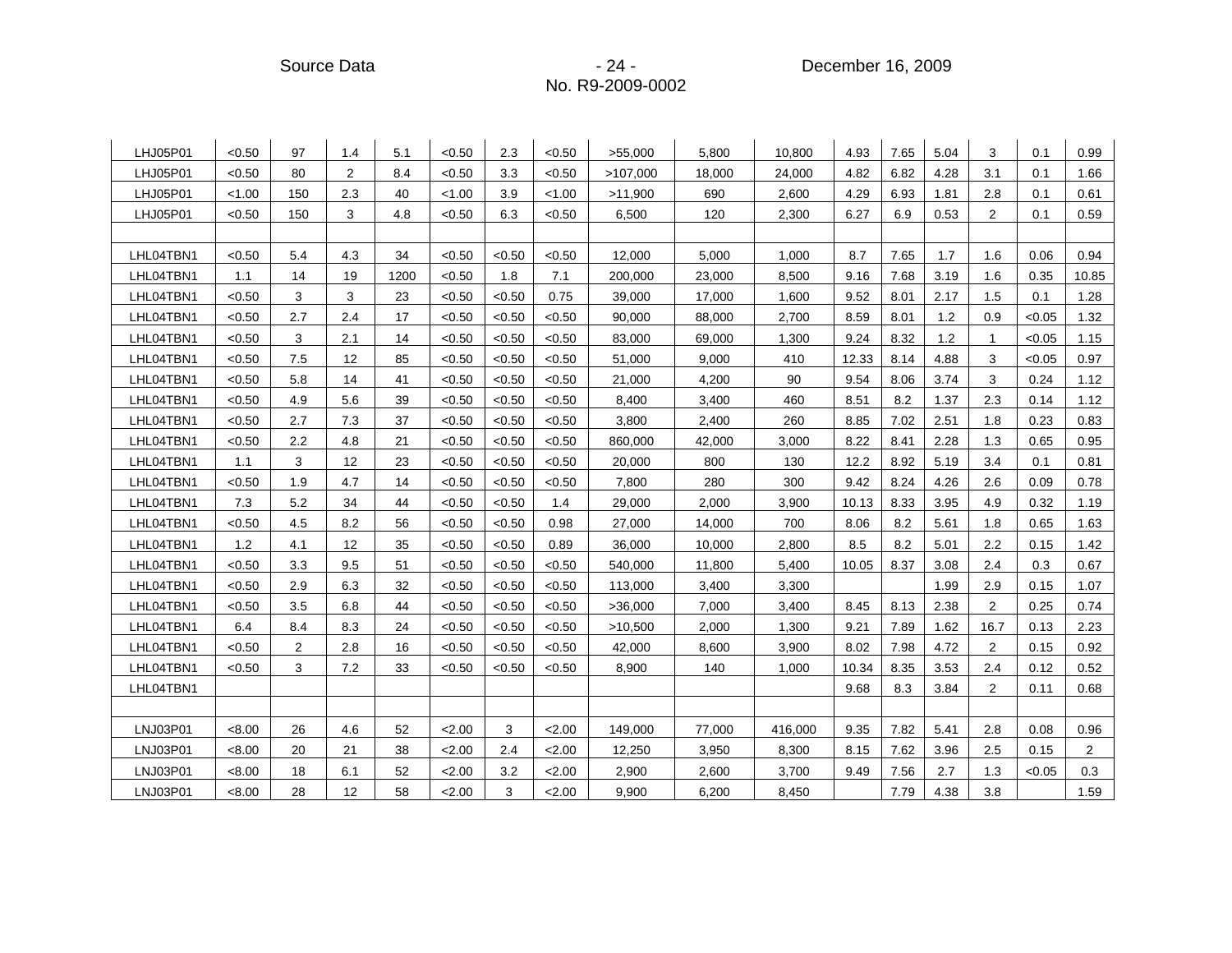Source Data **- 25 - Participate Source Data** - 25 - Participate December 16, 2009

| LNJ03P01 | < 8.00 | 25  | 9.4 | 32  | 2.00   | 2.4            | 2.00   | 133,000  | 106,000 | 13,000  | 7.7            | 7.61 | 4.09 | 2              | 0.28   | 1.39 |
|----------|--------|-----|-----|-----|--------|----------------|--------|----------|---------|---------|----------------|------|------|----------------|--------|------|
| LNJ03P01 | < 8.00 | 39  | 520 | 190 | 2.00   | 16             | 2.00   | 39,000   | 26,000  | 7,900   | 7.36           | 7.35 | 6.9  | 3.4            |        | 1.26 |
| LNJ03P01 | 0.64   | 52  | 4.3 | 29  | < 0.50 | 5.9            | < 0.50 | 60,000   | 1,800   | 1,800   | 8.23           | 7.62 | 1.17 | 4              | < 0.05 | 0.69 |
| LNJ03P01 | 0.95   | 42  | 4.9 | 26  | < 0.50 | 3.8            | < 0.50 | 17,000   | 33,000  | 2,500   | 8.21           | 7.45 | 2.31 | $\overline{4}$ | 0.07   | 1.7  |
| LNJ03P01 | < 0.50 | 32  | 3.9 | 17  | < 0.50 | 2.6            | < 0.50 | 150,000  | 23,000  | 6,000   | 8.1            | 7.64 | 3.12 | 3.6            | < 0.05 | 1.31 |
| LNJ03P01 | 0.53   | 39  | 5.4 | 23  | < 0.50 | 4.1            | < 0.50 | 54,000   | 11,200  | 8,800   | 8.1            | 7.36 | 1.86 | 3.8            | 0.07   | 1.36 |
| LNJ03P01 | 0.52   | 25  | 3.1 | 16  | < 0.50 | 1.1            | < 0.50 | 55,000   | 27,000  | 7,900   | 6.93           | 7.27 | 3.18 | 5.2            | 0.07   | 2.93 |
| LNJ03P01 | 0.52   | 22  | 2.8 | 8   | < 0.50 | 0.93           | < 0.50 | 14,000   | 8,200   | 2,200   | 8.15           | 7.73 | 1.23 | 2.7            | < 0.05 | 1.19 |
| LNJ03P01 | 0.59   | 21  | 4.9 | 19  | < 0.50 | 3.2            | < 0.50 | 50,000   | 1,700   | 1,800   | 8.8            | 7.58 | 1.4  | 2.9            | 0.1    | 1.14 |
| LNJ03P01 | 0.5    | 26  | 3   | 20  | < 0.50 | 1.7            | < 0.50 | 34,000   | 14,000  | 7,900   | 8.51           | 7.65 | 2.88 | 4.5            | 0.05   | 2.92 |
| LNJ03P01 | < 0.50 | 35  | 3.1 | 25  | < 0.50 | 3.8            | < 0.50 | 40,000   | 3,000   | 7,300   | 10.47          | 7.59 | 1.6  | 3.9            | 0.05   | 1.19 |
| LNJ03P01 | < 0.50 | 20  | 2.6 | 14  | < 0.50 | 1.7            | < 0.50 | >9,400   | 3,300   | 3,700   | 8.21           | 7.72 | 1.75 | 3.2            | 0.1    | 1.21 |
| LNJ03P01 | <0.50  | 23  | 2.4 | 13  | < 0.50 | 2.1            | < 0.50 | 28,000   | 800     | 2,100   | 7.95           | 7.79 | 2.08 | 3.6            | 0.1    | 1.02 |
| LNJ03P01 | < 0.50 | 21  | 1.9 | 19  | < 0.50 | $\overline{2}$ | < 0.50 | 26,000   | 360     | 800     | 13.54          | 7.66 | 2.08 | 4              | 0.1    | 1.47 |
| LNJ03P01 |        |     |     |     |        |                |        |          |         |         | 11.29          | 7.92 | 5.85 | 2.6            | 0.33   | 0.74 |
|          |        |     |     |     |        |                |        |          |         |         |                |      |      |                |        |      |
| LNJ03P04 | < 0.50 | 120 | 9.3 | 40  | < 0.50 | 14             | < 0.50 | 63,000   | 20,000  | 8,100   | 12.17          | 7.67 | 8.78 | 4.2            | 0.75   | 1.59 |
|          |        |     |     |     |        |                |        |          |         |         |                |      |      |                |        |      |
| LNJ03P04 | < 0.50 | 130 | 5.1 | 79  | < 0.50 | 12             | < 0.50 | 720,000  | 460,000 | 43,000  | 6.45           | 6.62 | 4.95 | 4.8            | 0.19   | 1.74 |
| LNJ03P04 | 0.8    | 19  | 6.1 | 16  | < 0.50 | 1.1            | < 0.50 | 220,000  | 68,000  | 33,000  | 8.69           | 7.44 | 5.67 | 6.2            | < 0.05 | 3.58 |
| LNJ03P04 | < 0.50 | 65  | 4   | 11  | < 0.50 | 2.2            | < 0.50 | 98,000   | 71,000  | 35,000  | 7.66           | 7.69 | 3.52 | 2.3            | 0.08   | 1.3  |
| LNJ03P04 | < 0.50 | 32  | 4.1 | 13  | < 0.50 | 1.5            | < 0.50 | 160,000  | 120,000 | 73,000  | $\overline{7}$ | 7.73 | 5    | 14.7           | < 0.05 | 2.93 |
| LNJ03P04 | 0.63   | 80  | 19  | 79  | < 0.50 | 11             | < 0.50 | 83,000   | 19,000  | 105,000 | 8.52           | 7.56 | 10.8 | 6.2            | 0.05   | 2.59 |
| LNJ03P04 | < 0.50 | 60  | 5.4 | 20  | < 0.50 | 2.2            | < 0.50 | 63,000   | 8,700   | 17,000  | 8.46           | 7.75 | 7.09 | 5              | 0.08   | 2.18 |
| LNJ03P04 | < 0.50 | 43  | 4.4 | 15  | < 0.50 | 2.2            | < 0.50 | 150,000  | 57,000  | 23,000  | 7.72           | 7.88 | 7.03 | 2.3            | 0.18   | 2.61 |
| LNJ03P04 | < 0.50 | 39  | 8   | 22  | < 0.50 | 4              | < 0.50 | 280,000  | 160,000 | 40,000  | 6.8            | 7.7  | 8.63 | 3.4            | 2.8    | 2.81 |
| LNJ03P04 | < 0.50 | 34  | 3   | 13  | < 0.50 | 1.2            | < 0.50 | 42,000   | 13,000  | 5,000   | 7.56           | 7.94 | 8.97 | 4.6            | 0.07   | 3.59 |
| LNJ03P04 | < 0.50 | 58  | 3.6 | 13  | < 0.50 | 2              | < 0.50 | >940,000 | 12,700  | 7,000   | 8.26           | 7.83 | 8.1  | 3.4            | 0.12   | 1.4  |
| LNJ03P04 | < 0.50 | 20  | 5.1 | 15  | < 0.50 | 2.2            | < 0.50 | 33,000   | 1,200   | 5,200   | 12.58          | 7.79 | 3.79 | 3.2            | 0.11   | 1.72 |
| LNJ03P04 | < 0.50 | 41  | 3.7 | 9.9 | < 0.50 | $\mathbf{1}$   | < 0.50 | >84,000  | 23,000  | 21,000  | 7.62           | 8.11 | 5.33 | 2.3            | 0.12   | 0.89 |
| LNJ03P04 | < 0.50 | 25  | 3.3 | 6.3 | < 0.50 | 1.1            | < 0.50 | >90,000  | 21,000  | 29,000  | 7.83           | 7.98 | 3.82 | 2.9            | 0.38   | 1.18 |
| LNJ03P04 | 0.51   | 130 | 3.8 | 8.8 | < 0.50 | 0.79           | < 0.50 | 200,000  | 27,000  | 13,100  | 7.99           | 8.07 | 14.8 | 3.7            | 0.11   | 0.3  |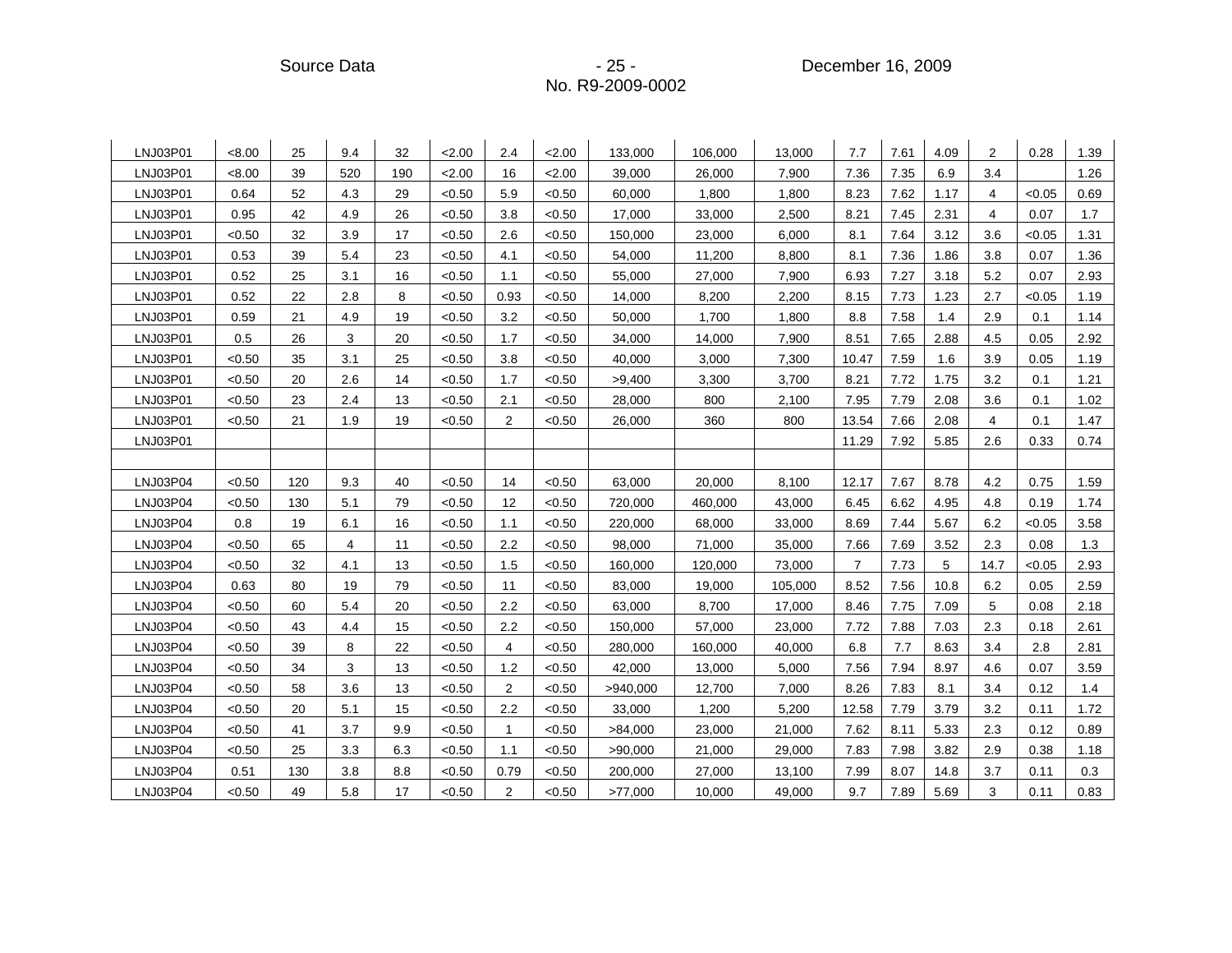Source Data **- 26 - Participate Source Data** - 26 - Participate December 16, 2009

| LNJ03P04 | < 0.50 | 77  | 3.7            | 9.9 | < 0.50 | 1.3            | < 0.50 | 68,000   | 7,800   | 62,000 | 9.3   | 7.81 | 4.56 | 3.9 | 0.1    | 0.84 |
|----------|--------|-----|----------------|-----|--------|----------------|--------|----------|---------|--------|-------|------|------|-----|--------|------|
|          |        |     |                |     |        |                |        |          |         |        |       |      |      |     |        |      |
| LNJ03P05 | < 0.50 | 53  | 8.5            | 25  | < 0.50 | 3.7            | < 0.50 | 23,000   | 7,000   | 2,100  | 13.5  | 7.88 | 8.91 | 3.3 | < 0.05 | 0.67 |
| LNJ03P05 | < 0.50 | 130 | 8.3            | 62  | < 0.50 | 6.9            | < 0.50 | 43,000   | 13,000  | 3,600  | 9.12  | 7.7  | 3.71 | 4   | 0.85   | 1.13 |
| LNJ03P05 | < 0.50 | 78  | 6.5            | 26  | < 0.50 | 3.3            | < 0.50 | 68,000   | 67,000  | 25,000 | 9.41  | 7.8  | 3.07 | 3.3 | 0.08   | 0.92 |
| LNJ03P05 | 0.58   | 73  | 7.8            | 34  | < 0.50 | 6              | < 0.50 | 330,000  | 140,000 | 45,000 | 7.88  | 7.7  | 4.01 | 2.2 | 0.1    | 1.1  |
| LNJ03P05 | < 0.50 | 81  | 11             | 29  | < 0.50 | 4.1            | < 0.50 | 56,000   | 42,000  | 6,000  | 7.34  | 7.57 | 3.16 | 4.1 | 0.25   | 1.48 |
| LNJ03P05 | < 0.50 | 97  | 7.9            | 54  | < 0.50 | 8.3            | < 0.50 | 43,000   | 13,000  | 10,000 | 9.92  | 7.86 | 8.3  | 1.6 | 0.05   | 0.9  |
| LNJ03P05 | < 0.50 | 49  | 6.8            | 27  | < 0.50 | 2.9            | < 0.50 | 220,000  | 37,000  | 16,000 | 8.02  | 7.46 | 8.08 | 6.4 | 0.09   | 3.96 |
| LNJ03P05 | < 0.50 | 41  | 4.6            | 17  | < 0.50 | 1.7            | < 0.50 | 63,000   | 4,900   | 11,000 | 8.02  | 7.84 | 13.7 | 2.9 | 0.05   | 1.31 |
| LNJ03P05 | < 0.50 | 39  | $\overline{7}$ | 16  | < 0.50 | $\overline{2}$ | < 0.50 | 380,000  | 200,000 | 68,000 | 8.19  | 7.98 | 2.8  | 1.8 | 0.28   | 1.76 |
| LNJ03P05 | < 0.50 | 40  | 4.3            | 15  | < 0.50 | $\overline{2}$ | < 0.50 | 49,000   | 8,000   | 8,000  | 8.07  | 7.52 | 2.56 | 2.6 | 0.05   | 2.05 |
| LNJ03P05 | < 0.50 | 130 | 4.4            | 20  | < 0.50 | 1.2            | < 0.50 | >32,000  | 5,300   | 5,600  | 9.37  | 7.31 | 8.23 | 4.2 | 0.17   | 0.46 |
| LNJ03P05 | < 0.50 | 46  | 6.2            | 23  | < 0.50 | 2.9            | < 0.50 | 300,000  | 14,000  | 23,000 | 13.82 | 7.59 | 4.13 | 2.8 | 0.15   | 0.86 |
| LNJ03P05 | < 0.50 | 38  | 9.3            | 15  | < 0.50 | 1.8            | < 0.50 | 33,000   | 7,200   | 22,000 | 8.2   | 7.77 | 15.4 | 2   | 0.72   | 0.89 |
| LNJ03P05 | < 0.50 | 55  | 5.8            | 14  | < 0.50 | 1.7            | < 0.50 | 24,000   | 5,800   | 5,000  | 9.48  | 8.08 | 3.66 | 2   | 0.1    | 0.77 |
| LNJ03P05 | < 0.50 | 81  | 7.1            | 20  | < 0.50 | 0.81           | < 0.50 | 37,000   | 10,000  | 9,800  | 8.93  | 8.06 | 5.38 | 2.6 | 0.18   | 0.66 |
| LNJ03P05 | < 0.50 | 130 | 4.5            | 40  | < 0.50 | 8.1            | < 0.50 | 28,000   | 3,400   | 14,200 | 9.7   | 7.93 | 3.23 | 3.4 | 0.1    | 0.45 |
| LNJ03P05 | < 0.50 | 170 | 4.1            | 53  | < 0.50 | 0.7            | < 0.50 | 22,000   | 1,700   | 8,400  | 10.33 | 7.82 | 14.4 | 3.7 | 0.11   | 0.33 |
|          |        |     |                |     |        |                |        |          |         |        |       |      |      |     |        |      |
| LNJ03P13 | < 0.50 | 390 | 3.6            | 190 | < 0.50 | 47             | < 0.50 | 15,000   | 3,100   | 340    | 7.95  | 7.44 | 0.47 | 4.7 | 0.06   | 0.24 |
| LNJ03P13 | < 0.50 | 260 | 2.8            | 120 | < 0.50 | 18             | < 0.50 | 34,000   | 3,400   | 1,500  | 6.69  | 7.11 | 0.49 | 6.7 | < 0.05 | 0.48 |
| LNJ03P13 | < 0.50 | 180 | 2.9            | 63  | < 0.50 | 4.6            | < 0.50 | 19,000   | 12,000  | 4,700  | 7.69  | 7.25 | 1.1  | 5.3 | < 0.05 | 0.65 |
| LNJ03P13 | 0.55   | 220 | 3              | 76  | < 0.50 | 7.5            | < 0.50 | 43,000   | 7,900   | 5,600  | 8.54  | 7.33 | 1.11 | 6.4 | 0.06   | 0.46 |
| LNJ03P13 | < 0.50 | 160 | 3.2            | 57  | < 0.50 | 5.3            | < 0.50 | 36,000   | 13,000  | 2,000  | 6.01  | 7.62 | 0.71 | 5.5 | 0.1    | 0.35 |
| LNJ03P13 | < 0.50 | 180 | 2.8            | 110 | < 0.50 | 13             | < 0.50 | 14,000   | 610     | 230    | 8.35  | 7.07 | 0.35 | 3.2 | 0.05   | 0.46 |
| LNJ03P13 | < 0.50 | 170 | 3.1            | 97  | < 0.50 | 12             | < 0.50 | 8,200    | 220     | 2,800  | 6.58  | 7.37 | 0.71 | 6.1 | 0.05   | 0.48 |
| LNJ03P13 | < 0.50 | 120 | 2.6            | 57  | < 0.50 | 12             | < 0.50 | 29,000   | 3,500   | 8,800  | 5.82  | 7.45 | 1.83 | 4.8 | 0.06   | 0.68 |
| LNJ03P13 | < 0.50 | 120 | 2.5            | 52  | < 0.50 | 8              | < 0.50 | 24,000   | 9,000   | 11,000 | 6.27  | 7.58 | 1.26 | 4.9 | 0.1    | 0.66 |
| LNJ03P13 | < 0.50 | 86  | 1.9            | 35  | < 0.50 | 4.4            | < 0.50 | 24,000   | 1,100   | 800    | 7.08  | 7.75 | 0.33 | 5   | 0.05   | 0.3  |
| LNJ03P13 | 0.56   | 160 | 3.3            | 82  | < 0.50 | 17             | < 0.50 | >158,000 | >46,000 | 860    | 6.32  | 7.52 | 1.04 | 5.7 | 0.11   | 0.24 |
| LNJ03P13 | < 0.50 | 120 | 2.3            | 63  | < 0.50 | 13             | < 0.50 | 30,000   | 460     | 2,900  | 8.18  | 7.32 | 0.86 | 5.1 | 0.12   | 0.45 |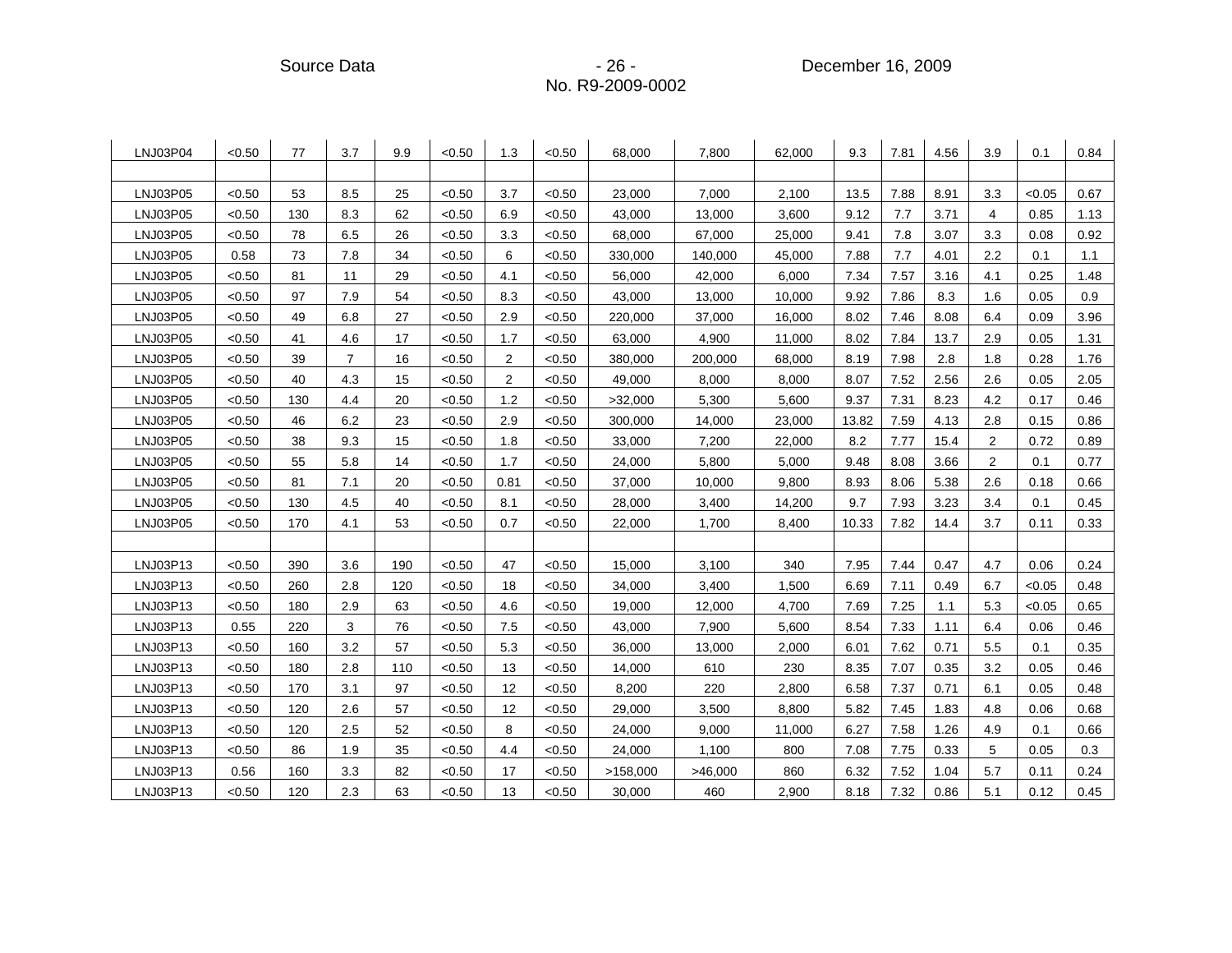Source Data - 27 - 27 - 27 - December 16, 2009

| LNJ03P13        | < 0.50 | 110 | 2.5 | 45 | < 0.50 | 9      | < 0.50 | 4,900   | 1,330    | 910     | 6.02           | 7.88 | 0.6  | 4.3 | 0.1    | 0.3  |
|-----------------|--------|-----|-----|----|--------|--------|--------|---------|----------|---------|----------------|------|------|-----|--------|------|
| LNJ03P13        | < 0.50 | 100 | 2.7 | 37 | < 0.50 | 7.7    | < 0.50 | 15,000  | 420      | 1,320   | 7.26           | 7.74 | 0.6  | 3.1 | 0.1    | 0.32 |
| LNJ03P13        | < 0.50 | 81  | 3.1 | 43 | < 0.50 | 7.7    | < 0.50 | 5,800   | 510      | 950     | 7.14           | 8.05 | 0.96 | 6.6 | 0.1    | 0.3  |
| LNJ03P13        | 0.56   | 120 | 2.9 | 52 | < 0.50 | 9.5    | < 0.50 |         |          |         | 8.09           | 7.5  | 0.4  | 3.4 | 0.1    | 0.3  |
| LNJ03P13        |        |     |     |    |        |        |        | 22,000  | 390      | 550     | 9.73           | 7.65 | 0.54 | 4.6 | 0.1    | 0.38 |
|                 |        |     |     |    |        |        |        |         |          |         |                |      |      |     |        |      |
| LNJ04@LPAZ      | 0.51   | 100 | 2.3 | 23 | < 0.50 | 1.6    | < 0.50 | >40,000 | 8,400    | 5,700   | 8.42           | 7.51 | 6    | 4   | 0.1    | 0.57 |
| LNJ04@LPAZ      |        |     |     |    |        |        |        | 37,000  | 5,100    | 5,500   | 5.74           | 7.19 | 5.02 | 4.2 | 0.1    | 0.83 |
|                 |        |     |     |    |        |        |        |         |          |         |                |      |      |     |        |      |
| LNJ04DSRP       | < 0.50 | 57  | 6.2 | 35 | < 0.50 | 9.4    | < 0.50 | 170     | < 9      | 50      | 5.83           | 7.42 | 5.74 | 4.9 | 0.1    | 5.55 |
| LNJ04DSRP       |        |     |     |    |        |        |        | 32,000  | 1,000    | 2,300   | 6.83           | 7.66 | 3.61 | 4.5 | 0.1    | 0.8  |
|                 |        |     |     |    |        |        |        |         |          |         |                |      |      |     |        |      |
| <b>LNK01P07</b> | < 8.00 | 5.4 | 9.1 | 33 | 2.00   | < 1.00 | 2.00   | 24,000  | 16,000   | 8,200   | 8.85           | 8.39 | 8.83 | 2.4 | < 0.05 | 1.67 |
| <b>LNK01P07</b> | < 8.00 | 7.7 | 12  | 36 | 2.00   | < 1.00 | 2.00   | 18,600  | 5,000    | 3,900   | 8.99           | 6.89 | 2.48 | 4   | 0.1    | 2.37 |
| <b>LNK01P07</b> | < 8.00 | 6   | 13  | 29 | 2.00   | < 1.00 | 2.00   | 25,000  | 16,300   | 54,000  | 8.33           | 7.23 | 6.17 | 3   | < 0.05 | 2.03 |
| <b>LNK01P07</b> | < 8.00 | 5.5 | 13  | 35 | 2.00   | < 1.00 | 2.00   | 54,000  | 30,000   | 16,100  | 8.52           | 7.8  | 5.07 | 3   | 0.13   | 1.77 |
| <b>LNK01P07</b> | < 8.00 | 6.8 | 12  | 70 | 2.00   | < 1.00 | 2.00   | 12,600  | 6,900    | 11,800  | 8.29           | 8.2  | 2.2  | 2.9 | 0.08   | 1.79 |
| <b>LNK01P07</b> | < 8.00 | 8.8 | 18  | 39 | 2.00   | < 1.00 | 2.00   | 67,000  | 52,000   | 7,700   | $\overline{7}$ | 7.8  | 15.5 | 3.4 |        | 2.78 |
| <b>LNK01P07</b> | < 0.50 | 7.8 | 11  | 15 | < 0.50 | < 0.50 | < 0.50 | 410,000 | 116,000  | 143,000 | 8.33           | 7.3  | 2.62 | 4.6 | 0.16   | 2.24 |
| <b>LNK01P07</b> | < 0.50 | 9.5 | 7.6 | 25 | < 0.50 | < 0.50 | < 0.50 | 440,000 | >120,000 | 86,000  | 8.6            | 7.68 | 6.68 | 3.3 | < 0.05 | 4.8  |
| <b>LNK01P07</b> | < 0.50 | 8.4 | 6   | 11 | < 0.50 | < 0.50 | < 0.50 | 330,000 | 100,000  | 280,000 | 8.67           | 7.91 | 5.32 | 4.3 | < 0.05 | 2.5  |
| <b>LNK01P07</b> | < 0.50 | 9.8 | 6.9 | 21 | < 0.50 | < 0.50 | < 0.50 | 570,000 | 117,000  | 11,000  | 8.8            | 7.9  | 3.19 | 4.5 | 0.06   | 2.83 |
| <b>LNK01P07</b> | < 0.50 | 12  | 8.7 | 31 | < 0.50 | < 0.50 | < 0.50 | 110,000 | 14,000   | 23,000  | 8.73           | 7.61 | 6.88 | 5.3 | 0.08   | 3.84 |
| <b>LNK01P07</b> | <0.50  | 18  | 5.7 | 16 | < 0.50 | < 0.50 | <0.50  | 91,000  | 66,000   | 36,000  | 8.34           | 7.59 | 6.57 | 3.2 | 0.1    | 2.92 |
| <b>LNK01P07</b> | < 0.50 | 5.2 | 6.6 | 16 | < 0.50 | < 0.50 | < 0.50 | 32,000  | 21,000   | 7,400   | 9.31           | 7.9  | 5.85 | 6.3 | 0.06   | 3.56 |
| <b>LNK01P07</b> | < 0.50 | 6.2 | 6.1 | 10 | < 0.50 | < 0.50 | < 0.50 | 107,000 | 17,000   | 22,000  | 9.2            | 8.1  | 1.99 | 3.5 | 0.05   | 1.76 |
| <b>LNK01P07</b> | < 0.50 | 4.2 | 13  | 13 | < 0.50 | < 0.50 | < 0.50 | 160,000 | 50,000   | 29,000  | 8.24           | 8.04 | 5.92 | 2.9 | 0.05   | 2.49 |
| <b>LNK01P07</b> | < 0.50 | 5.3 | 5.8 | 13 | < 0.50 | < 0.50 | < 0.50 | 510,000 | 22,000   | 7,400   | 10.65          | 7.94 | 5.73 | 4.8 | 0.1    | 1.86 |
| <b>LNK01P07</b> | < 0.50 | 5.6 | 6.7 | 17 | < 0.50 | < 0.50 | < 0.50 | 190,000 | 22,000   | 28,000  | 8.36           | 7.98 | 2.7  | 3.8 | 0.11   | 2.12 |
| <b>LNK01P07</b> | < 0.50 | 5.7 | 13  | 17 | < 0.50 | < 0.50 | 0.93   | 135,000 | >4,600   | 30,000  | 14.45          | 8.64 | 14   | 2.7 | 0.18   | 1.9  |
| <b>LNK01P07</b> | < 0.50 | 3.6 | 5.2 | 11 | < 0.50 | < 0.50 | < 0.50 | >29,000 | >450     | 6,500   | 10.11          | 7.94 | 5.09 | 3.7 | 0.1    | 1.61 |
| <b>LNK01P07</b> |        |     |     |    |        |        |        |         |          |         | 9.87           | 8.12 | 5.82 | 4.2 | 0.1    | 1.98 |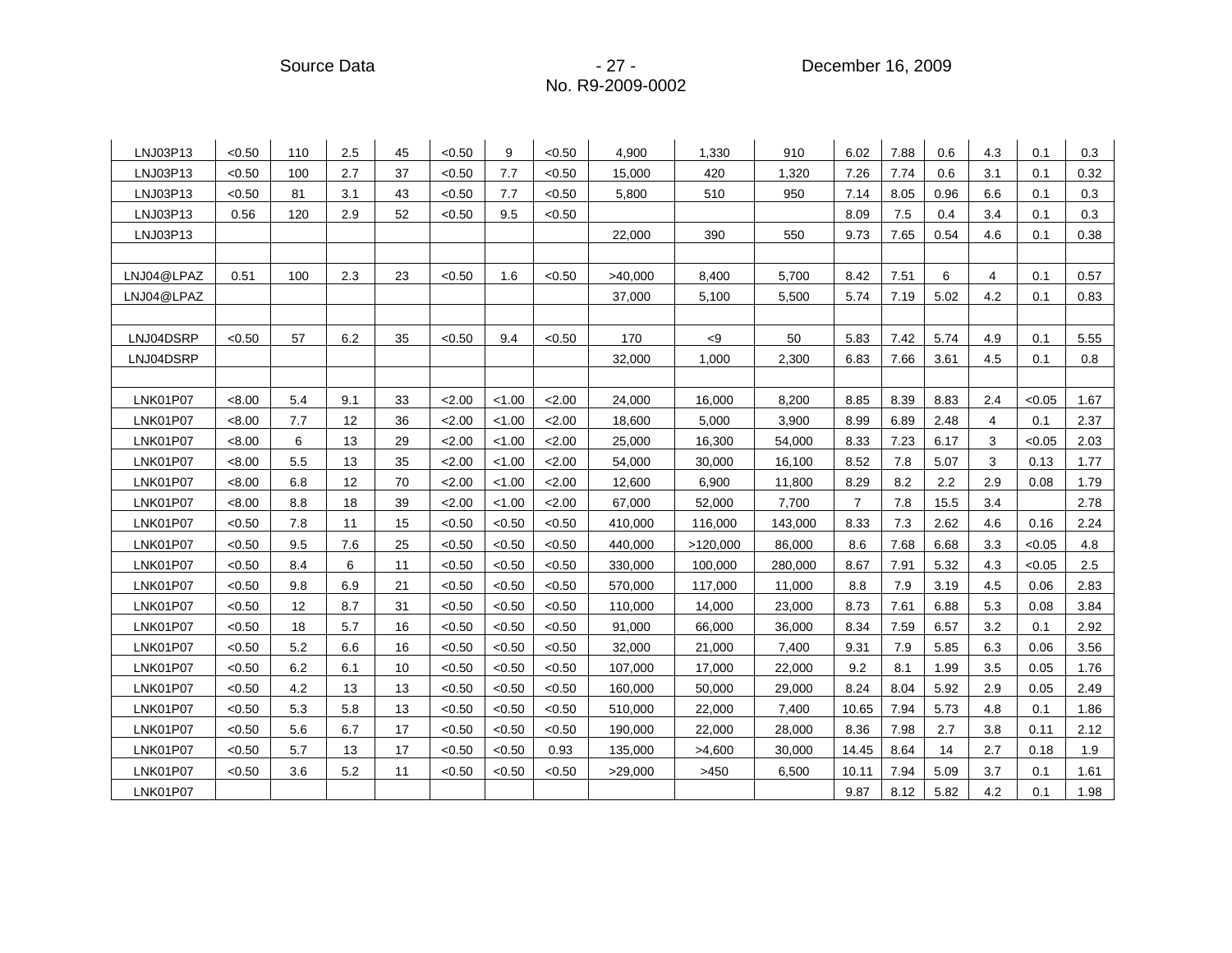| <b>LNK01P08</b> | < 8.00 | 6                 | 10             | 31                | 2.00   | < 1.00 | 2.00   | 69,000  | 5,000    | 4,500   | 9.2   | 8.25           | 6.47           | 2.3            | < 0.05 | 1.45 |
|-----------------|--------|-------------------|----------------|-------------------|--------|--------|--------|---------|----------|---------|-------|----------------|----------------|----------------|--------|------|
| <b>LNK01P08</b> | < 8.00 | 4.1               | 12             | 40                | 2.00   | < 1.00 | 2.00   | 129,000 | 940      | 102,000 | 8.91  | 6.97           | 2.02           | 5.5            | < 0.05 | 3.87 |
| <b>LNK01P08</b> | <8.00  | < 4.00            | 10             | 23                | 2.00   | < 1.00 | 2.00   | 35,000  | 4,300    | 46,000  | 8.71  | 7.4            | 2.71           | 2.9            | < 0.05 | 1.15 |
| <b>LNK01P08</b> | < 8.00 | 6.6               | 10             | 39                | 2.00   | < 1.00 | 2.00   | 88,000  | 42,000   | 17,700  | 8.5   | 7.9            | 3.44           | 2.4            | 0.9    | 1.86 |
| <b>LNK01P08</b> | < 8.00 | 9.1               | 15             | 63                | 2.00   | < 1.00 | 2.00   | 20,450  | 12,200   | 5,600   | 7.98  | 8.13           | 2.36           | 2.9            | 0.13   | 1.51 |
| <b>LNK01P08</b> | < 8.00 | 11                | 7.8            | 27                | 2.00   | < 1.00 | 2.00   | 10,000  | 7,300    | 6,500   | 8     | 7.9            | 4.44           | 2.6            |        | 2.02 |
| <b>LNK01P08</b> | < 0.50 | $12 \overline{ }$ | 6.4            | $12 \overline{ }$ | < 0.50 | < 0.50 | < 0.50 | 540,000 | 63,000   | 22,000  | 9.16  | 7.64           | 3.62           | 2.8            | 0.19   | 1.16 |
| <b>LNK01P08</b> | < 0.50 | 13                | 10             | 23                | < 0.50 | < 0.50 | 0.78   | 300,000 | >120,000 | 109,000 | 8.87  | 7.88           | 6.07           | 3.2            | 0.22   | 2.27 |
| LNK01P08        | < 0.50 | 7.9               | 4.3            | 7.6               | < 0.50 | < 0.50 | < 0.50 | 200,000 | 130,000  | 20,000  | 8.91  | 8.02           | 3.93           | 2.8            | < 0.05 | 1.44 |
| <b>LNK01P08</b> | < 0.50 | 14                | 7.7            | 13                | < 0.50 | < 0.50 | < 0.50 | 370,000 | 63,000   | 12,000  | 8.95  | 7.96           | 3.13           | 2.8            | 0.19   | 1.36 |
| <b>LNK01P08</b> | < 0.50 | 14                | 5.2            | 7.9               | < 0.50 | < 0.50 | < 0.50 | 54,000  | 9,500    | 19,000  | 9.28  | 8              | 3.13           | 2.2            | 0.15   | 1.76 |
| <b>LNK01P08</b> | 0.7    | 15                | 13             | 22                | < 0.50 | 0.58   | 1.3    | 390,000 | 250,000  | 22,000  | 8.45  | 7.66           | 29.7           | 2.8            | 0.08   | 1.26 |
| LNK01P08        | <0.50  | 4.8               | 11             | 12                | < 0.50 | < 0.50 | < 0.50 | 18,000  | 11,500   | 6,200   | 9.63  | 8.01           | 2.72           | 4.1            | 0.06   | 2.58 |
| LNK01P08        | < 0.50 | 5.2               | 5.8            | 11                | < 0.50 | < 0.50 | < 0.50 | 48,000  | 6,700    | 13,000  | 8.95  | 8.16           | 3.06           | 2.7            | 0.1    | 1.53 |
| <b>LNK01P08</b> | < 0.50 | 3.9               | 3.2            | 9.1               | < 0.50 | < 0.50 | < 0.50 | 50,000  | 19,000   | 11,000  | 8.7   | 8.07           | 2.83           | 2.5            | 0.05   | 1.73 |
| <b>LNK01P08</b> | < 0.50 | 4.9               | 3.4            | 9.5               | < 0.50 | < 0.50 | < 0.50 | >34,000 | 4.800    | 11,900  | 11.57 | 8.09           | 3.7            | 4.4            | 0.1    | 1.25 |
| <b>LNK01P08</b> | < 0.50 | 4.6               | 5.1            | 7.7               | < 0.50 | < 0.50 | < 0.50 | >79,000 | 16,000   | 24,000  | 8.96  | 8.07           | 2.2            | 2.6            | 0.1    | 1.02 |
| <b>LNK01P08</b> | < 0.50 | 4.8               | 4.1            | $\overline{7}$    | < 0.50 | < 0.50 | < 0.50 | 56,000  | 3,600    | 9,900   | 13.86 | 8.24           | $\overline{4}$ | $\overline{2}$ | 0.23   | 1.11 |
| LNK01P08        | < 0.50 | 4.3               | 3.3            | 8.9               | < 0.50 | < 0.50 | < 0.50 | >48,000 | >900     | 8,400   | 10.32 | 8.03           | 2.36           | 3.1            | 0.1    | 1.24 |
| LNK01P08        |        |                   |                |                   |        |        |        |         |          |         | 9.9   | 8.14           | 5.96           | 3.8            | 0.1    | 2.13 |
|                 |        |                   |                |                   |        |        |        |         |          |         |       |                |                |                |        |      |
| LNK01P09        | < 8.00 | 6.3               | 6.3            | 47                | 2.00   | < 1.00 | 2.00   | 740     | $<$ 10   | 1,400   | 10.26 | 8.16           | 22.7           | 2.9            | < 0.05 | 1.37 |
| LNK01P09        | <8.00  | 4.1               | $\overline{7}$ | 34                | 2.00   | < 1.00 | 2.00   | $<$ 10  | $<$ 10   | 1,550   | 10.28 | 6.45           | 7.1            | 3.1            | 0.08   | 1.99 |
| LNK01P09        | < 8.00 | < 4.00            | 10             | 33                | 2.00   | < 1.00 | 2.00   | 39,000  | 29,000   | 37,000  | 9.93  | 7.31           | 17.8           | 4.2            | < 0.05 | 2.02 |
| LNK01P09        | < 8.00 | 7.5               | 5.4            | 41                | 2.00   | < 1.00 | 2.00   | 510     | 350      | 610     | 11    | 8              | 3.99           | 2.8            | 0.15   | 1.71 |
| LNK01P09        | < 8.00 | 9.1               | 6.1            | 63                | 2.00   | < 1.00 | 2.00   | 610     | 510      | 460     | 8.77  | 8.08           | 3.88           | 1.4            |        | 1.56 |
| LNK01P09        | < 8.00 | 8.5               | 14             | 32                | 2.00   | < 1.00 | 2.00   | 70,000  | 57,000   | 35,000  | 3.4   | $\overline{7}$ | 3.33           | 3.4            | 0.1    | 2.14 |
| LNK01P09        | < 0.50 | 19                | 6.3            | 11                | < 0.50 | < 0.50 | < 0.50 | 33,000  | 200      | 420     | 9.42  | 7.53           | 1.67           | 4.5            | 0.08   | 1.63 |
| LNK01P09        | < 0.50 | 13                | 4.1            | 13                | < 0.50 | < 0.50 | < 0.50 | 16,000  | 9,000    | 700     | 9.31  | 7.84           | 1.23           | 3.4            | < 0.05 | 1.41 |
| LNK01P09        | < 0.50 | 15                | 4.7            | 12                | < 0.50 | < 0.50 | < 0.50 | 50,000  | 30,000   | 590     | 9.45  | 7.85           | 0.73           | 5.2            | < 0.05 | 2.36 |
| LNK01P09        | < 0.50 | 24                | 3.7            | 11                | < 0.50 | < 0.50 | <0.50  | 4,700   | 1,500    | 410     | 9.38  | 7.83           | 0.8            | 3.7            | < 0.05 | 1.62 |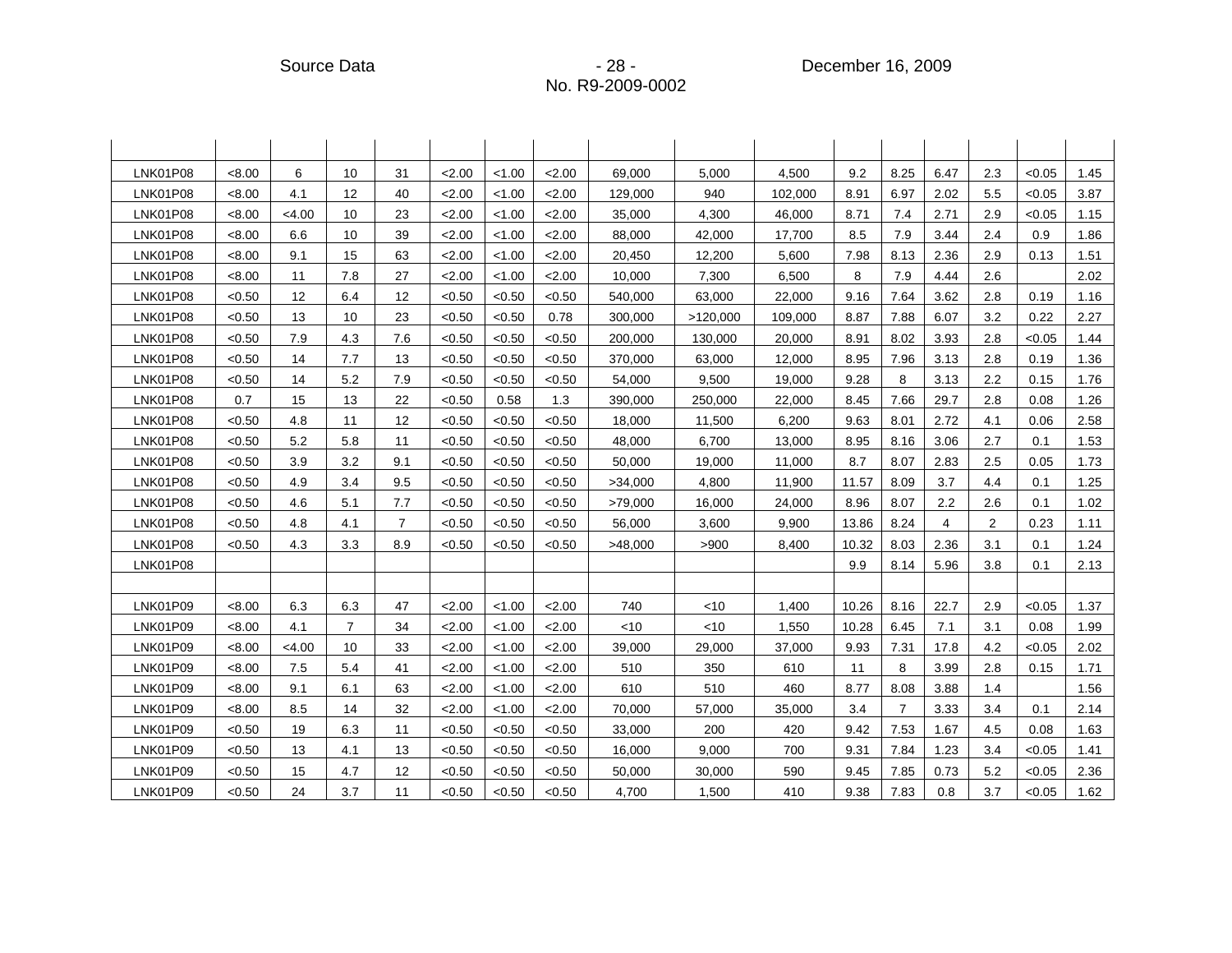Source Data - 29 - 29 - 29 - 29 - December 16, 2009

| LNK01P09 | < 0.50 | 23  | 4.1            | 12  | < 0.50 | < 0.50 | < 0.50      | 6,300     | 100       | 9,200  | 9.84        | 7.87 | 1.55         | 2.3            | 0.18   | 1.85  |
|----------|--------|-----|----------------|-----|--------|--------|-------------|-----------|-----------|--------|-------------|------|--------------|----------------|--------|-------|
| LNK01P09 | < 0.50 | 24  | 5.7            | 15  | < 0.50 | 1.1    | < 0.50      | 5,200     | 1,400     | 800    | 8.77        | 7.62 | 0.47         | 3.1            | 0.1    | 2.24  |
| LNK01P09 | < 0.50 | 5   | 3.7            | 12  | < 0.50 | < 0.50 | < 0.50      | 1,300     | 180       | 500    | 9.94        | 7.83 | 0.6          | 3.4            | 0.06   | 2.19  |
| LNK01P09 | < 0.50 | 4.8 | 2.8            | 8.3 | < 0.50 | < 0.50 | < 0.50      | 520       | 110       | 80     | 9.69        | 8    | 1.09         | 3.1            | 0.1    | 1.98  |
| LNK01P09 | < 0.50 | 4.3 | 1.9            | 9.1 | < 0.50 | < 0.50 | < 0.50      | 700       | 400       | 700    | 10.06       | 7.98 | 0.52         | $\overline{2}$ | 0.05   | 2.39  |
| LNK01P09 | < 0.50 | 6   | $\overline{2}$ | 6.7 | < 0.50 | < 0.50 | < 0.50      | >480      | < 9       | 240    | 11.74       | 7.95 | 0.58         | 2              | 0.1    | 2.27  |
| LNK01P09 | < 0.50 | 6.3 | 5.5            | 8.4 | < 0.50 | < 0.50 | < 0.50      | 2,100     | 60        | 320    | 9.69        | 7.94 | 0.71         | 2.2            | 0.1    | 2.19  |
| LNK01P09 | < 0.50 | 6.6 | 1.7            | 6.8 | < 0.50 | < 0.50 | < 0.50      | 590       | < 9       | 230    | 15.81       | 8.06 | $\mathbf{1}$ | $\overline{2}$ | 0.11   | 1.98  |
| LNK01P09 | < 0.50 | 4.7 | 3.3            | 8.5 | < 0.50 | < 0.50 | < 0.50      | 2,800     | 200       | 370    | 11.09       | 7.91 | 0.66         | 3              | 0.1    | 2.3   |
| LNK01P09 |        |     |                |     |        |        |             |           |           |        | 10.32       | 7.97 | 0.59         | 2.7            | 0.1    | 2.95  |
|          |        |     |                |     |        |        |             |           |           |        |             |      |              |                |        |       |
| LNL03P03 | 0.81   | 9.6 | 4.6            | 34  | < 0.50 | < 0.50 | < 0.50      | 80,000    | 10,000    | 2,900  | 7.56        | 7.55 | 1.19         | 2.4            | 0.17   | <0.06 |
| LNL03P03 | < 0.50 | 12  | 3.8            | 34  | < 0.50 | < 0.50 | < 0.50      | 38,000    | 8,000     | 4,700  | 9.21        | 7.6  | 1.76         | 3.7            | < 0.05 | 1.38  |
| LNL03P03 | < 0.50 | 7.1 | 4.4            | 32  | < 0.50 | < 0.50 | < 0.50      | 200,000   | 38,000    | 13,000 | 7.73        | 7.94 | 2.93         | 1.8            | 0.12   | 1.47  |
| LNL03P03 | < 0.50 | 12  | 2.8            | 26  | < 0.50 | < 0.50 | < 0.50      | 1,180,000 | 1,090,000 | 27,000 | 7.5         | 7.9  | 2.9          | 2.5            | < 0.05 | 1.25  |
| LNL03P03 | < 0.50 | 19  | 4.6            | 49  | < 0.50 | 0.58   | < 0.50      | 460,000   | 74,000    | 40,000 | 8.6         | 7.95 | 4.5          | 6.7            | 0.23   | 4.01  |
| LNL03P03 | 0.91   | 9.5 | $\overline{7}$ | 51  | < 0.50 | < 0.50 | < 0.50      | 19,000    | 1,600     | 720    | 9.67        | 7.92 | 4.03         | 4.5            | 0.07   | 4.89  |
| LNL03P03 | < 0.50 | 8.5 | 6.8            | 50  | < 0.50 | < 0.50 | < 0.50      | 1,000     | $<$ 10    | 90     | 8.3         | 7.67 | 4.3          | 5.7            | 0.11   | 14.5  |
| LNL03P03 | < 0.50 | 9.9 | 4.6            | 53  | < 0.50 | 0.55   | 0.52        | 76,000    | 140       | 14,000 | 7.29        | 7.7  | 1.79         | 8.1            | 0.13   | 4.38  |
| LNL03P03 | < 0.50 | 6.4 | 5.7            | 54  | < 0.50 | 0.56   | < 0.50      | 58,000    | 40,000    | 28,000 | 7.72        | 7.57 | 4.29         | $\overline{7}$ | 0.15   | 3.63  |
| LNL03P03 | < 0.50 | 6.6 | 3.1            | 22  | < 0.50 | < 0.50 | < 0.50      | 59,000    | 20,000    | 13,000 | $\mathbf 0$ | 7.95 | 5.4          | 5.3            | 0.1    | 2.78  |
| LNL03P03 | < 0.50 | 8.3 | 11             | 76  | < 0.50 | 1.1    | 1.1         | 230,000   | 45,000    | 520    | 8.12        | 7.82 | 2.8          | 12             | 0.35   | 3.33  |
| LNL03P03 | 0.72   | 8.4 | 12             | 88  | < 0.50 | 0.74   | 0.78        | 6,500     | 1,900     | 1,200  | 8.53        | 8.07 | 5.49         | 10             | 0.19   | 3.54  |
| LNL03P03 | <0.50  | 6.5 | 3.6            | 39  | < 0.50 | < 0.50 | 0.66        | 37,000    | 3,600     | 6,800  | 6.15        | 7.98 | 1.45         | 4.5            | 0.06   | 3.5   |
| LNL03P03 | < 0.50 | 6.6 | 3.4            | 44  | < 0.50 | < 0.50 | $\mathbf 1$ | 90,000    | 29,000    | 6,700  | 7.85        | 7.76 | 2.82         | 7.4            | 0.1    | 2.57  |
| LNL03P03 | < 0.50 | 7.7 | 3.1            | 38  | < 0.50 | < 0.50 | 0.56        | 7,700     | 2,000     | 2,100  | 6.45        | 7.87 | 1.55         | $\overline{7}$ | 0.05   | 4.4   |
| LNL03P03 | < 0.50 | 4.6 | 3.5            | 41  | < 0.50 | < 0.50 | < 0.50      | >21,000   | 2,200     | 5,200  | 6.6         | 7.86 | 2.12         | 2.2            | 0.1    | 1.44  |
| LNL03P03 | < 0.50 | 5.4 | 4.1            | 31  | < 0.50 | < 0.50 | < 0.50      | >19,500   | >380      | 2,800  | 10.15       | 7.94 | 4.25         | 2              | 0.11   | 0.93  |
| LNL03P03 | < 0.50 | 4.8 | 2.4            | 12  | < 0.50 | 2.3    | < 0.50      | 122,000   | 10,000    | 3,200  | 12.13       | 8.13 | 3.78         | $\overline{2}$ | 0.12   | 1.49  |
| LNL03P03 | < 0.50 | 15  | 3.3            | 14  | < 0.50 | 4.1    | < 0.50      | 56,000    | 25,000    | 31,000 | 4.76        | 7.87 | 1.98         | 4.5            | 0.1    | 3.19  |
| LNL03P03 | < 0.50 | 8.8 | 4              | 21  | < 0.50 | 1.9    | < 0.50      | 58,000    | 9,400     | 10,400 | 8.06        | 8.2  | 2.14         | 6              | 0.1    | 5.21  |
| LNL03P03 | <0.50  | 7.9 | 5.3            | 48  | < 0.50 | < 0.50 | < 0.50      | 76,000    | 8,200     | 5,800  | 8.43        | 8.12 | 4.62         | 12.9           | 0.1    | 6.83  |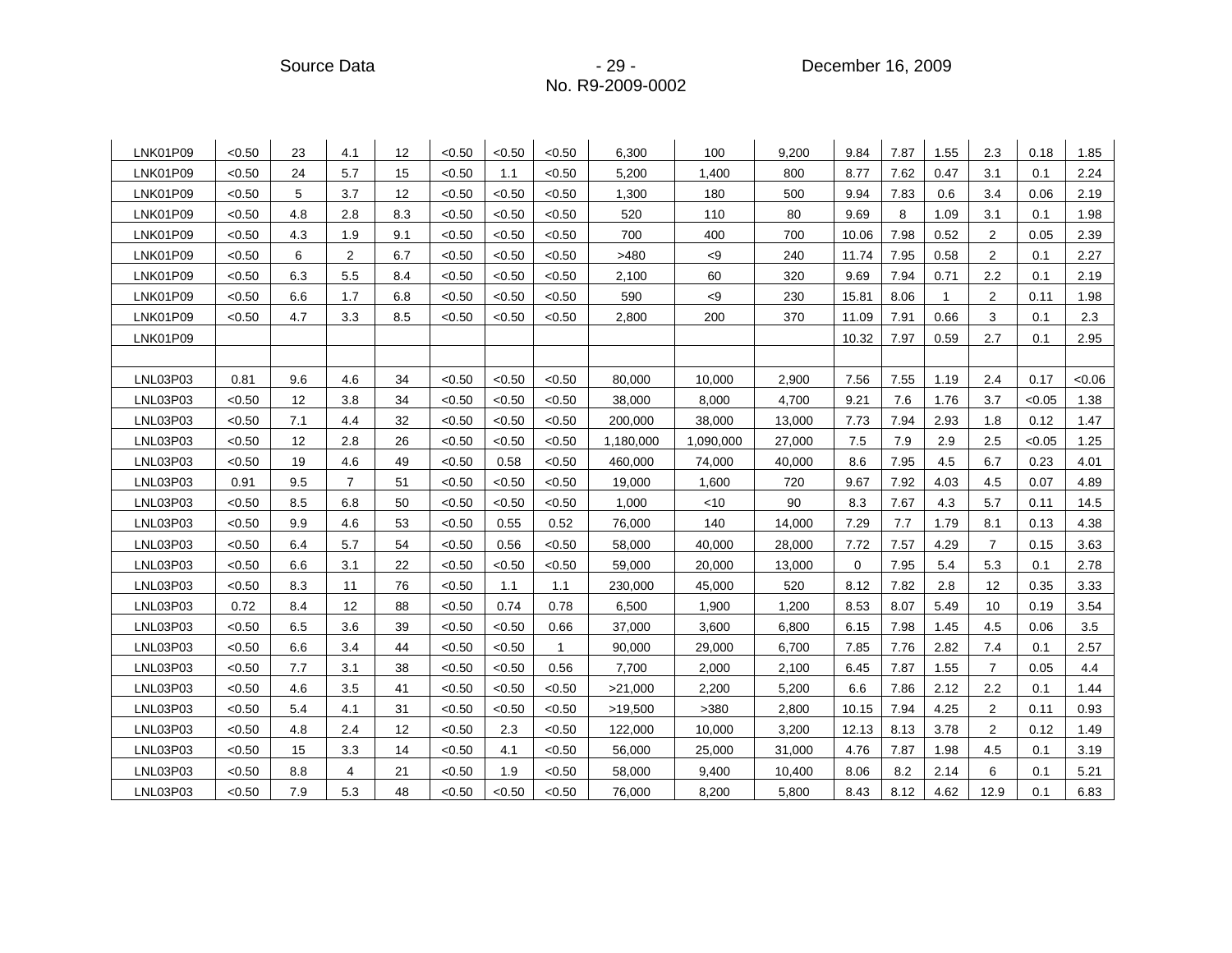| LNL03P03 | < 0.50 | 2.8 | 3.7            | 23  | < 0.50 | < 0.50       | < 0.50 | 42,000  | 1,700  | 4,300  | 10.27 | 8.1  | 3.66 | 5.1            | 0.1    | 2.29 |
|----------|--------|-----|----------------|-----|--------|--------------|--------|---------|--------|--------|-------|------|------|----------------|--------|------|
|          |        |     |                |     |        |              |        |         |        |        |       |      |      |                |        |      |
| LNL03P04 | < 8.00 | 8.1 | 4.6            | 21  | 2.00   | < 1.00       | 2.00   | < 10    | < 10   | <10    | 11.87 | 8.06 | 0.87 | 1.3            | < 0.05 | 0.66 |
| LNL03P04 | < 8.00 | 7.8 | 5.6            | 43  | 2.00   | < 1.00       | 2.00   | 8,600   | 3,100  | 860    | 13.99 | 7.46 | 1.77 | < 0.20         | < 0.05 | 1.39 |
| LNL03P04 | < 8.00 | 6.3 | 6.4            | 23  | 2.00   | < 1.00       | 2.00   | 3,800   | 3,100  | 760    | 11.4  | 8.11 | 1.24 | 1.1            | 0.5    | 0.42 |
| LNL03P04 | < 8.00 | 13  | 7.9            | 51  | 2.00   | < 1.00       | 2.00   | 4,000   | 2,100  | 1,610  | 9.24  | 8.09 | 1.28 | 1.9            | < 0.05 | 0.85 |
| LNL03P04 | < 8.00 | 13  | 5.9            | 24  | 2.00   | < 1.00       | 2.00   | 450     | 260    | 1,200  | 10.99 | 8.39 | 1.77 | 2.1            |        | -1   |
| LNL03P04 | < 8.00 | 15  | 5.2            | 31  | 2.00   | < 1.00       | 2.00   | 300     | 110    | 1,130  | 7.97  | 7.75 | 1.53 | 1.1            |        | 1.69 |
| LNL03P04 | < 0.50 | 31  | 4.5            | 19  | < 0.50 | 1.3          | < 0.50 | 140,000 | 50,000 | 6,500  | 11.45 | 8.1  | 1.95 | 3.7            | 0.09   | 0.49 |
| LNL03P04 |        |     |                |     |        |              |        |         |        |        |       |      |      |                |        |      |
| LNL03P04 | < 0.50 | 29  | 3.4            | 19  | < 0.50 | $\mathbf{1}$ | < 0.50 | 22,000  | 2,500  | 810    | 8.2   | 7.86 | 1.32 | 3.5            | 0.08   | 1.32 |
| LNL03P04 | < 0.50 | 20  | 2.7            | 15  | < 0.50 | 0.63         | < 0.50 | 100,000 | 30,000 | 3,600  | 9.73  | 7.98 | 1.88 | 2.5            | < 0.05 | 1.64 |
| LNL03P04 | < 0.50 | 31  | 3.5            | 20  | < 0.50 | < 0.50       | < 0.50 | 30,000  | 6,900  | 3,500  | 9.22  | 7.62 | 2.22 | 4.7            | 0.13   | 1.56 |
| LNL03P04 | < 0.50 | 25  | 2.6            | 13  | < 0.50 | 0.54         | < 0.50 | 9,500   | 690    | 1,200  | 5.69  | 7.5  | 2.01 | 4.3            | 0.15   | 0.92 |
| LNL03P04 | < 0.50 | 13  | 3.6            | 13  | < 0.50 | < 0.50       | < 0.50 | 9,000   | 1,300  | 1,000  | 6.03  | 7.61 | 2.18 | 3              | 0.07   | 1.35 |
| LNL03P04 | < 0.50 | 12  | 4.7            | 26  | < 0.50 | 1.5          | < 0.50 | 6,100   | 320    | 870    | 9.64  | 7.93 | 1.91 | 5.4            | 0.09   | 3.45 |
| LNL03P04 | < 0.50 | 13  | 6.2            | 20  | < 0.50 | 0.9          | < 0.50 | 400     | $<$ 10 | 100    | 5.23  | 7.77 | 0.61 | 3.6            | 0.07   | 1.38 |
| LNL03P04 | < 0.50 | 31  | $\overline{2}$ | 22  | < 0.50 | 0.77         | < 0.50 | 8,000   | 900    | 1,900  | 6.08  | 7.78 | 1.41 | 3.7            | 0.06   | 1.79 |
| LNL03P04 | < 0.50 | 16  | 2.6            | 18  | < 0.50 | < 0.50       | < 0.50 | 74,000  | 380    | 5,200  | 5.38  | 7.49 | 6.62 | 3.2            | 0.11   | 1.31 |
| LNL03P04 | < 0.50 | 10  | 2.6            | 9.4 | < 0.50 | < 0.50       | < 0.50 | >21,000 | 640    | 2,000  | 7.15  | 7.93 | 2.46 | 2.8            | 0.1    | 1.11 |
| LNL03P04 | < 0.50 | 10  | 3.6            | 7.3 | < 0.50 | < 0.50       | < 0.50 | >10,700 | 830    | 4,100  | 6.82  | 8    | 14.4 | $\overline{2}$ | 0.12   | 0.78 |
| LNL03P04 | < 0.50 | 15  | 7.8            | 69  | < 0.50 | 0.84         | < 0.50 | >1,300  | 70     | 190    | 8.15  | 7.86 | 0.85 | 2.9            | 0.1    | 0.45 |
|          |        |     |                |     |        |              |        |         |        |        |       |      |      |                |        |      |
| LNL03P06 | < 8.00 | 38  | 15             | 41  | 2.00   | 2.6          | 2.00   | 1,900   | 1,400  | 1,100  | 8.77  | 7.38 | 1.35 | 7.3            | < 0.05 | 1.27 |
| LNL03P06 | < 8.00 | 42  | 19             | 51  | 2.00   | 2.3          | 2.00   | 9,300   | 6,300  | 2,600  | 8.95  | 6.99 | 2.04 | 6.9            | 0.1    | 1.53 |
| LNL03P06 | < 8.00 | 19  | 6.4            | 17  | 2.00   | 4.3          | 2.00   | 62,000  | 28,000 | 22,000 | 8.48  | 8.14 | 4.36 | 0.7            | < 0.05 | 0.45 |
| LNL03P06 | <8.00  | 11  | 7.4            | 42  | 2.00   | < 1.00       | 2.00   | 1,210   | 440    | 450    | 7.52  | 7.52 | 1000 | 1.4            | 0.1    | 0.27 |
| LNL03P06 | <8.00  | 42  | 36             | 43  | 2.00   | 3.2          | 2.00   | 38,000  | 13,200 | 42,000 | 1.11  | 8.03 | 8.89 | 7.9            | 0.21   | 1.86 |
| LNL03P06 | < 8.00 | 33  | 18             | 91  | 2.00   | 2.4          | 2.00   | 78,000  | 45,000 | 18,800 | 7.54  | 7.95 | 24.3 |                | 0.18   | 2.71 |
| LNL03P06 | < 8.00 | 41  | 29             | 86  | 2.00   | 4.2          | 2.00   | 26,000  | 8,050  | 10,300 | 8.26  | 7.79 | 7.23 | 4.5            |        | 1.73 |
| LNL03P06 | < 8.00 | 31  | 22             | 11  | 2.00   | < 1.00       | 2.00   | 36,000  | 26,000 | 6,500  | 8.33  | 7.4  | 3.43 | 4.7            |        | 1.43 |
| LNL03P06 | < 8.00 | 18  | 11             | 27  | 2.00   | < 1.00       | 2.00   | 65,000  | 34,000 | 11,900 | 13.39 | 8.05 | 81.7 | 2.6            | 0.2    | 2.24 |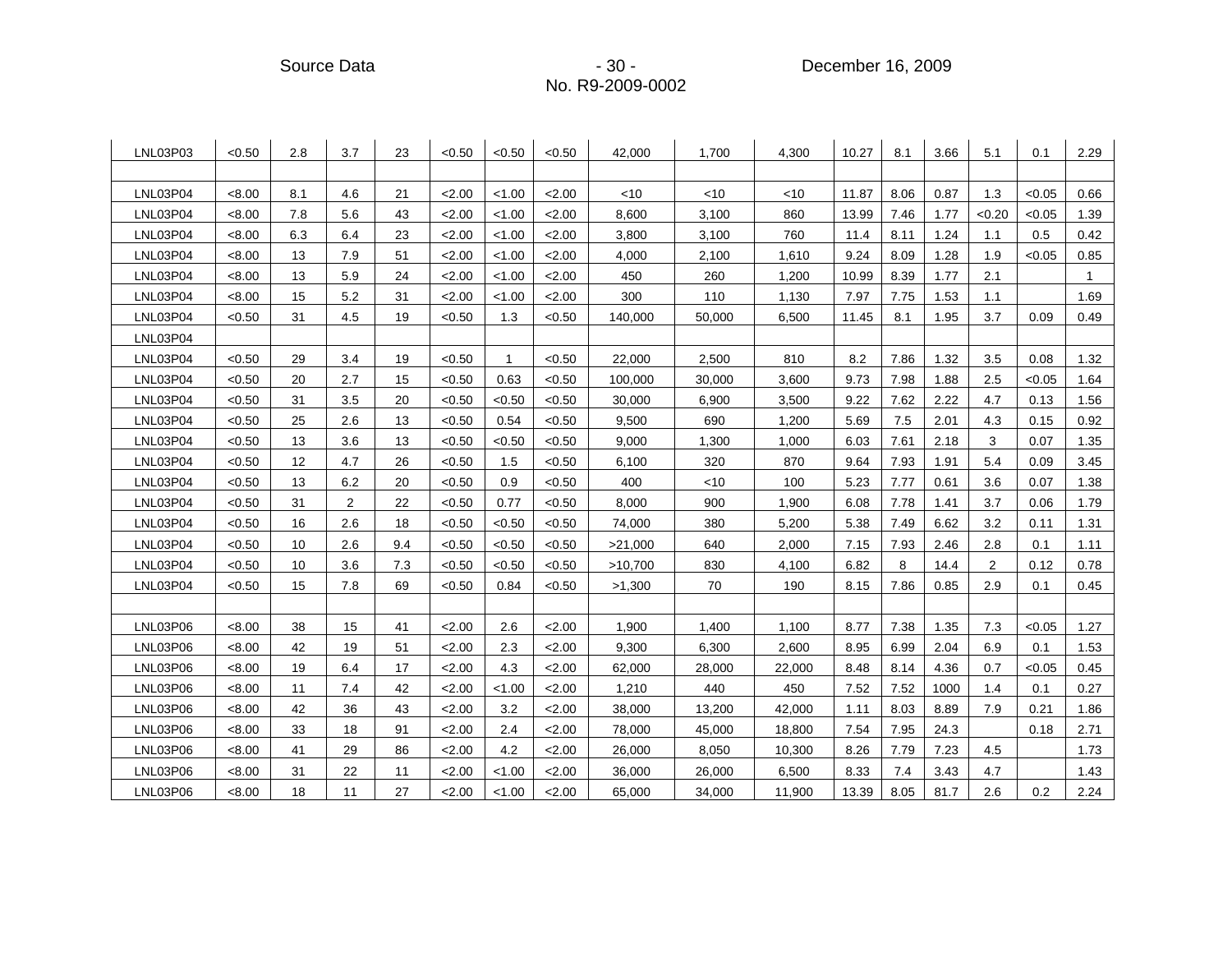Source Data - 31 - 31 - 31 - December 16, 2009

| LNL03P06 | < 8.00       | 24  | 21  | 68   | 2.00   | 1.2            | 2.00   | $<$ 200,000 | $<$ 200,000 | $<$ 200,000 | 12.85       | 8.19 | 15   | 7.3            | 1.3    | 4.79 |
|----------|--------------|-----|-----|------|--------|----------------|--------|-------------|-------------|-------------|-------------|------|------|----------------|--------|------|
| LNL03P06 | < 0.50       | 110 | 8.1 | 72   | < 0.50 | 8.2            | < 0.50 | 30,000      | 310         | 5,400       | 8.66        | 7.85 | 3.48 | 6              | < 0.05 | 0.83 |
| LNL03P06 | < 0.50       | 80  | 9.6 | 41   | < 0.50 | 5.2            | < 0.50 | 90,000      | 3,400       | 3,900       | 9.12        | 7.56 | 2.26 | 7.8            | 0.1    | 1.31 |
| LNL03P06 | 3.1          | 16  | 6.1 | 80   | 0.98   | 3.9            | 2.9    | 9,000       | 3,100       | 430         | 9.15        | 8    | 616  | 3.1            | 0.15   | 0.45 |
| LNL03P06 | < 0.50       | 44  | 7.1 | 26   | < 0.50 | 2.1            | < 0.50 | 120,000     | 80,000      | 11,000      | 8.4         | 8    | 3.27 | 7.5            | 0.07   | 1.58 |
| LNL03P06 | 0.59         | 200 | 7.5 | 49   | < 0.50 | 4.9            | < 0.50 | 45,000      | 33,000      | 3,700       | 8.4         | 7.81 | 2.3  | 5.8            | 0.08   | 1.16 |
| LNL03P06 | < 0.50       | 24  | 13  | 45   | < 0.50 | 1.9            | < 0.50 | 43,000      | 10,000      | 880         | 7.04        | 7.29 | 3.42 | 5.3            | 0.11   | 5.39 |
| LNL03P06 | $\mathbf{1}$ | 34  | 21  | 190  | < 0.50 | 5.8            | 0.66   | 45,000      | 130         | 250         | 7.51        | 7.47 | 10.3 | 5.9            | 1.6    | 6.65 |
| LNL03P06 | < 0.50       | 28  | 7.9 | 32   | < 0.50 | 2.3            | < 0.50 | 23,000      | $<$ 10      | 320         | 6.5         | 7.42 | 3.06 | 8              | < 0.05 | 5.43 |
| LNL03P06 | 1.6          | 16  | 9.2 | 45   | < 0.50 | 2.5            | < 0.50 | 4,200       | 160         | 800         | 7.4         | 7.56 | 3.34 | 9.4            | 0.11   | 5.08 |
| LNL03P06 | < 0.50       | 24  | 6.3 | 26   | < 0.50 | 2.7            | < 0.50 | 23,000      | $<$ 10      | $<$ 10      | $\mathbf 0$ | 7.8  | 1.39 | 5.9            | <0.04  | 3.64 |
| LNL03P06 | < 0.50       | 48  | 15  | 38   | < 0.50 | 3.1            | < 0.50 | 37,000      | 780         | 700         | 8.59        | 7.75 | 3.19 | 8.9            | 0.12   | 3.25 |
| LNL03P06 | < 0.50       | 25  | 13  | 26   | < 0.50 | 1.7            | < 0.50 | 25,000      | 900         | 6,100       | 8.98        | 7.92 | 1.51 | 8.7            | 0.12   | 2.02 |
| LNL03P06 | < 0.50       | 23  | 13  | 20   | < 0.50 | 0.87           | < 0.50 | 140,000     | 55,000      | 13,000      | 7.38        | 7.96 | 1.67 | 6.9            | 0.05   | 2.3  |
| LNL03P06 | < 0.50       | 12  | 4.7 | 20   | < 0.50 | 0.79           | < 0.50 | 50,000      | 23,000      | 47,000      | 7.96        | 7.75 | 1.63 | 6.2            | 0.05   | 2.48 |
| LNL03P06 | < 0.50       | 13  | 9   | 27   | < 0.50 | 0.94           | < 0.50 | 320,000     | 19,000      | 6,000       | 6.3         | 7.8  | 3.99 | 4.3            | 0.11   | 3.22 |
| LNL03P06 | < 0.50       | 16  | 7.1 | 21   | < 0.50 | 1.1            | < 0.50 | 35,000      | 3,700       | 5,200       | 8.93        | 7.96 | 4.3  | 6.6            | 0.1    | 1.19 |
| LNL03P06 | < 0.50       | 16  | 4.5 | 20   | < 0.50 | 1.3            | < 0.50 | 27,000      | 3,300       | 2,300       | 10.88       | 8.18 | 1.87 | 4.2            | 0.08   | 0.65 |
| LNL03P06 | < 0.50       | 24  | 4.8 | 13   | < 0.50 | 0.74           | < 0.50 | 13,000      | >3,300      | 2,200       | 12.36       | 8.12 | 2.41 | 3.2            | 0.1    | 0.83 |
| LNL03P06 | < 0.50       | 84  | 4.7 | 20   | < 0.50 | 3.1            | < 0.50 | >124,000    | 46,000      | 23,000      | 8.68        | 7.72 | 38   | 14.3           | 0.1    | 5.31 |
| LNL03P06 | < 0.50       | 30  | 6.3 | 21   | < 0.50 | 1.8            | < 0.50 | 84,000      | 18,400      | 8,400       | 10.87       | 8.04 | 3.99 | 8.3            | 0.15   | 2.74 |
| LNL03P06 | < 0.50       | 84  | 8.2 | 38   | < 0.50 | 3.7            | < 0.50 | >64,000     | 3,300       | 12,500      | 8.45        | 7.92 | 2.87 | 13.8           | 0.1    | 1.32 |
| LNL03P06 | < 0.50       | 110 | 7.8 | 64   | < 0.50 | $\overline{2}$ | < 0.50 | 34,000      | 1,800       | 3,300       | 10.29       | 7.98 | 2.42 | 13.5           | 0.1    | 1.92 |
|          |              |     |     |      |        |                |        |             |             |             |             |      |      |                |        |      |
| LWI02P18 | < 0.50       | 2.1 | 5.6 | 7.7  | < 0.50 | < 0.50         | < 0.50 | 31,000      | 4,400       | 3,900       | 9.6         | 7.7  | 4.67 | 1.9            | 0.08   | 0.75 |
| LWI02P18 | < 0.50       | 1.9 | 1.4 | 2.00 | < 0.50 | < 0.50         | < 0.50 | 18,000      | 990         | 2,800       | 7.84        | 7.76 | 835  | 1.1            | 0.09   | 0.57 |
| LWI02P18 | < 0.50       | 4   | 3.5 | 6.6  | < 0.50 | < 0.50         | < 0.50 | 40,000      | 6,000       | 4,900       | 0           | 7.88 | 9.22 | 1.2            | 0.08   | 1.52 |
| LWI02P18 | < 0.50       | 3.7 | 2.5 | 3.2  | < 0.50 | < 0.50         | < 0.50 | 7,100       | 700         | 1,300       | 8.2         | 7.67 | 23.3 | 1.8            | 0.06   | 1.85 |
| LWI02P18 | < 0.50       | 4.9 | 2.1 | 6.2  | < 0.50 | < 0.50         | < 0.50 | 36,000      | 8,300       | 6,500       | 5.84        | 7.87 | 25.9 | 1.3            | 0.12   | 1.6  |
| LWI02P18 | < 0.50       | 3.9 | 4.2 | 9.5  | < 0.50 | < 0.50         | < 0.50 | >9,500      | 140         | 8,000       | 9.87        | 7.82 | 3.73 | 2.3            | 0.15   | 0.36 |
| LWI02P18 | < 0.50       | 3.8 | 1.4 | 5.6  | < 0.50 | < 0.50         | < 0.50 | 36,000      | 24,000      | 5,700       | 12.27       | 7.85 | 12.9 | 2              | 0.11   | 0.3  |
| LWI02P18 | < 0.50       | 4.4 | 1.8 | 6.2  | < 0.50 | <0.50          | < 0.50 | 9,700       | 860         | 3,700       | 7.06        | 7.88 | 13.7 | $\overline{2}$ | 0.1    | 0.34 |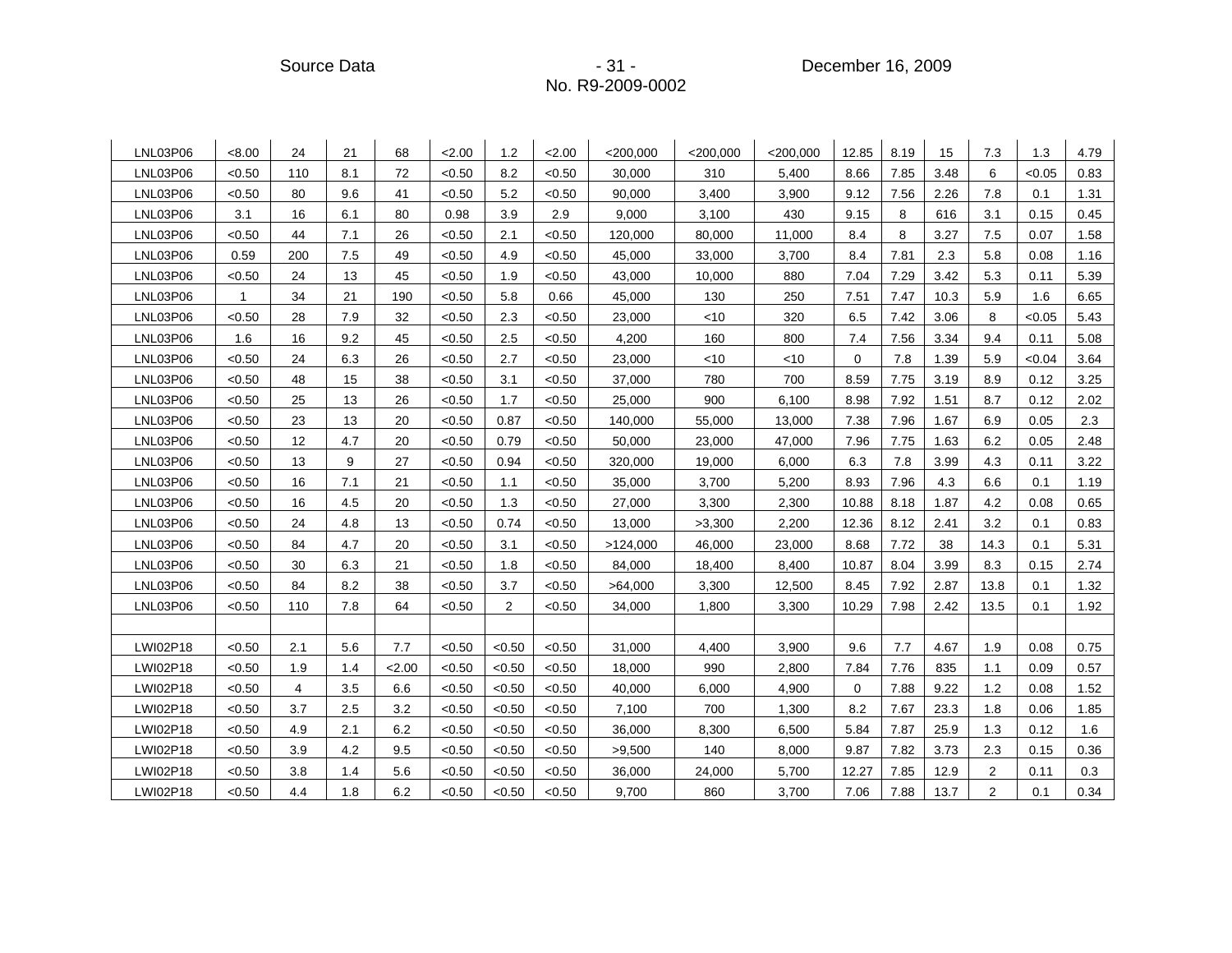Source Data **- 32 - Procedure 2009** - 32 - Procedure 2009

| LWI02P18  | < 0.50 | 5.1    | 3.5            | 8.9            | < 0.50 | < 0.50 | < 0.50 | 16,000  | 2,500  | 8,200  | 7.31  | 7.35 | 21   | 2              | 0.25   | 0.45 |
|-----------|--------|--------|----------------|----------------|--------|--------|--------|---------|--------|--------|-------|------|------|----------------|--------|------|
| LWI02P18  | < 0.50 | 3.7    | $\mathbf 1$    | 3.6            | < 0.50 | < 0.50 | < 0.50 | 26,000  | 620    | 3,200  | 11.8  | 7.66 | 22.8 | 2              | 0.1    | 0.41 |
| LWI02P18  | < 0.50 | 2.9    | 3.9            | 5              | < 0.50 | < 0.50 | < 0.50 | 2,300   | 210    | 500    | 9.41  | 7.61 | 14.1 | 2              | 0.1    | 0.3  |
| LWI02P18  | < 0.50 | 2.9    | 6.6            | 6.7            | < 0.50 | < 0.50 | < 0.50 | 21,000  | 1,600  | 5,700  | 10.2  | 7.76 | 17.9 | 2              | 0.21   | 0.3  |
|           |        |        |                |                |        |        |        |         |        |        |       |      |      |                |        |      |
| LWJ01ASVM | < 0.50 | 100    | 2.4            | 27             | < 0.50 | 32     | < 0.50 | 9.000   | 3,500  | 130    | 8.94  | 7.34 | 0.31 | $\mathbf{1}$   | 0.1    | 1.08 |
| LWJ01ASVM |        |        |                |                |        |        |        |         |        |        |       |      |      |                |        |      |
| LWJ01ASVM | < 0.50 | 110    | 2.6            | 29             | < 0.50 | 14     | < 0.50 | 3,100   | 330    | 200    | 9.42  | 7.75 | 0.26 | 1.1            | < 0.05 | 0.99 |
| LWJ01ASVM | < 0.50 | 97     | 2.1            | 20             | < 0.50 | 15     | < 0.50 | 16,000  | 13,000 | 240    | 8.62  | 7.61 | 0.37 | 3.5            | < 0.05 | 1.15 |
| LWJ01ASVM | < 0.50 | 90     | 2.2            | 16             | < 0.50 | 11     | <0.50  | 17,000  | 3,700  | 740    | 8.16  | 7.55 | 0.4  | 1.6            | < 0.05 | 1.19 |
| LWJ01ASVM | < 0.50 | 100    | 2.7            | 55             | < 0.50 | 16     | < 0.50 | 27,000  | 2,000  | 1,900  | 8.12  | 7.72 | 0.6  | 1.9            | < 0.05 | 1.08 |
| LWJ01ASVM | < 0.50 | 120    | 2.4            | 26             | < 0.50 | 23     | < 0.50 | 2,600   | 1,100  | 490    | 13.4  | 7.6  | 0.96 | 1.9            | 0.06   | 1.18 |
| LWJ01ASVM | < 0.50 | 110    | 2.3            | 18             | < 0.50 | 17     | < 0.50 | 2,600   | 130    | 460    | 9.26  | 7.72 | 0.44 | 1.5            | 0.08   | 1.53 |
| LWJ01ASVM | < 0.50 | 100    | 2.1            | 18             | < 0.50 | 17     | < 0.50 | 3,700   | 540    | 220    | 8.72  | 7.7  | 0.56 | 0.9            | 0.09   | 1.4  |
| LWJ01ASVM | < 0.50 | 100    | 2              | 17             | < 0.50 | 11     | < 0.50 | 8,200   | 2,800  | 170    | 9.75  | 7.33 | 0.33 | 1.7            | < 0.05 | 1.27 |
| LWJ01ASVM | < 0.50 | 85     | 2.9            | 11             | < 0.50 | 23     | < 0.50 | 5,000   | $<$ 10 | $<$ 10 | 8.72  | 7.76 | 0.29 | 1.4            | < 0.05 | 1.15 |
| LWJ01ASVM | < 0.50 | 67     | 3.4            | 16             | < 0.50 | 12     | < 0.50 | 1,600   | 200    | 140    | 13.37 | 7.92 | 0.27 | 1.3            | 0.12   | 1.2  |
| LWJ01ASVM | < 0.50 | 68     | 3              | 18             | < 0.50 | 10     | < 0.50 | 3,100   | 1,700  | 1,100  | 9.21  | 7.95 | 0.31 | 0.8            | 0.05   | 1.14 |
| LWJ01ASVM | < 0.50 | 56     | 0.98           | 13             | < 0.50 | 6.2    | < 0.50 | 5,600   | 2,000  | 1,300  | 8.09  | 7.78 | 0.66 | 0.7            | 0.05   | 1.3  |
| LWJ01ASVM | < 0.50 | 57     | 2.6            | 15             | < 0.50 | 2.4    | < 0.50 | 17,000  | 6,900  | 4,100  | 8.05  | 7.86 | 2.79 | 0.4            | 0.5    | 1.32 |
| LWJ01ASVM | < 0.50 | 54     | 0.95           | $\overline{7}$ | < 0.50 | 0.68   | <0.50  | 2,800   | 400    | 300    | 8.5   | 7.84 | 0.76 | 0.6            | 0.05   | 1.24 |
| LWJ01ASVM | < 0.50 | 83     | 1.8            | 18             | < 0.50 | 5.9    | < 0.50 | >21,000 | 900    | 14,400 | 9.47  | 7.94 | 3.68 | $\overline{2}$ | 0.1    | 1.22 |
| LWJ01ASVM | < 0.50 | 78     | 0.93           | 14             | < 0.50 | 2.2    | < 0.50 | >940    | < 9    | 200    | 8.72  | 7.68 | 0.56 | 2              | 0.1    | 0.96 |
| LWJ01ASVM | < 0.50 | 77     | 2.1            | 16             | < 0.50 | 11     | < 0.50 | >10,400 | 1,800  | 1,130  | 7.83  | 7.84 | 1.68 | 2              | 0.12   | 1.39 |
| LWJ01ASVM | < 0.50 | 83     | 1.7            | 10             | < 0.50 | 6.8    | < 0.50 | >900    | 210    | 60     | 10.06 | 7.71 | 1.83 | 1              | 0.1    | 1.12 |
| LWJ01ASVM | < 0.50 | 68     | $\overline{2}$ | 17             | < 0.50 | 10     | < 0.50 | 4,100   | 440    | 520    | 7.63  | 7.75 | 0.69 | 2              | 0.1    | 1.25 |
| LWJ01ASVM | < 1.00 | 76     | 2.6            | 19             | < 1.00 | 6.3    | < 1.00 | >1,220  | 250    | 540    | 10.04 | 7.84 | 0.64 | 2              | 0.1    | 0.83 |
| LWJ01ASVM |        |        |                |                |        |        |        | 2,200   | 240    | 280    | 11.95 | 7.87 | 0.77 | $\overline{2}$ | 0.1    | 0.98 |
|           |        |        |                |                |        |        |        |         |        |        |       |      |      |                |        |      |
| MVJ01P03  | < 8.00 | 5.5    | 19             | 70             | 2.00   | < 1.00 | 2.1    | 27,000  | 12,000 | 40,400 | 7.28  | 7.93 | 5.44 | $\mathbf{1}$   | 0.19   | 1.13 |
| MVJ01P03  | < 8.00 | < 4.00 | 6.1            | 37             | 2.00   | < 1.00 | 2.00   | 25,000  | 6,000  | 15,400 | 9.5   | 7.21 | 1.68 | 0.9            | 0.14   | 1.77 |
| MVJ01P03  | < 8.00 | 4      | 12             | 35             | 2.00   | < 1.00 | 2.00   | 60,000  | 43,000 | 16,100 | 1.35  | 7.86 | 1.66 | 1.1            | 0.33   | 0.48 |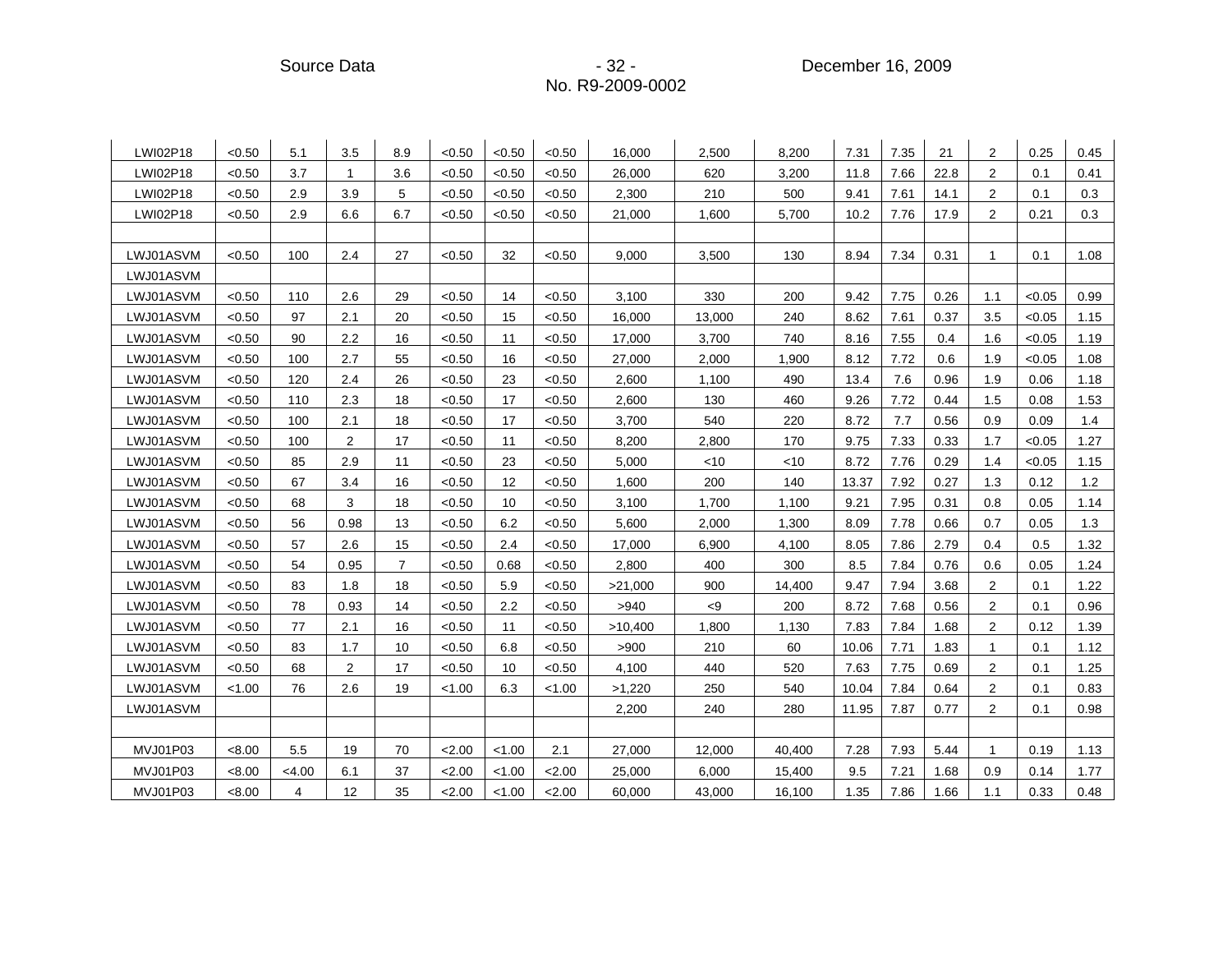Source Data **- 33 - Procedure 2009** - 33 - Procedure 2009

| MVJ01P03 | <8.00  | 4.6            | 16             | 40   | 2.00   | < 1.00 | 2.00   | 18,600     | 5,200   | 70       | 6.57  | 7.35 | 3.66 | 1.5 | 0.1    | 1.45           |
|----------|--------|----------------|----------------|------|--------|--------|--------|------------|---------|----------|-------|------|------|-----|--------|----------------|
| MVJ01P03 | <8.00  | <4.00          | 17             | 34   | 2.00   | < 1.00 | 2.00   | 34,000     | 7,600   | 15,800   | 2.17  | 7.62 | 4.65 | 1.6 | 0.3    | 1.36           |
| MVJ01P03 | < 8.00 | 4.5            | 6.6            | 45   | 2.00   | < 1.00 | 2.00   | 25,000     | 15,200  | 7,000    | 11.1  | 7.89 | 2.85 | 1.5 | 0.1    | 1.37           |
| MVJ01P03 | < 8.00 | 6.6            | 9.7            | 47   | 2.00   | < 1.00 | 2.00   | 85,000     | 70,000  | 23,000   | 7.8   | 7.7  | 2.3  | 1.5 | 0.25   | 7.82           |
| MVJ01P03 | < 8.00 | 7.9            | 39             | 53   | 2.00   | < 1.00 | 2.00   | 28,000     | 13,000  | 49,000   | 7.79  | 7.57 | 3.72 | 1.9 |        | 1.82           |
| MVJ01P03 | < 8.00 | 13             | 38             | 40   | 2.00   | < 1.00 | 2.00   | 106,000    | 71,000  | 18,400   | 6.8   | 7.7  | 3.6  | 1.8 | 0.2    | 2.04           |
| MVJ01P03 | < 8.00 | $\overline{7}$ | 16             | 30   | 2.00   | < 1.00 | 2.00   | 47,000     | 30,000  | 34,000   | 7.9   | 7.52 | 4.13 | 2.1 | 0.4    | 2.33           |
| MVJ01P03 | 2.4    | 9.4            | 72             | 35   | < 0.50 | < 0.50 | < 0.50 | 77,000     | 21,000  | 27,000   | 11.4  | 7.46 | 36.1 | 2.6 | 0.02   | 1.11           |
| MVJ01P03 | < 0.50 | 13             | 11             | 19   | < 0.50 | < 0.50 | < 0.50 | 320,000    | 56,000  | 19,000   | 7.79  | 7.01 | 1.47 | 1.9 | 0.27   | 1.38           |
| MVJ01P03 | 1.7    | 15             | 14             | 27   | < 0.50 | < 0.50 | < 0.50 | 200,000    | 11,000  | 3,900    | 8.75  | 7.43 | 1.34 | 3.1 | < 0.05 | 1.4            |
| MVJ01P03 | < 0.50 | 9.8            | 4.2            | 14   | < 0.50 | < 0.50 | < 0.50 | 80,000     | 62,000  | 19,000   | 7.57  | 7.52 | 1.66 | 2.1 | 0.07   | 1.37           |
| MVJ01P03 | < 0.50 | 7.5            | 3.4            | 9.9  | < 0.50 | < 0.50 | < 0.50 | 54,000     | 33,000  | 5,900    | 7.24  | 7.44 | 24.7 | 2.1 | 0.18   | 1.45           |
| MVJ01P03 | 1.1    | 16             | 7.8            | 21   | < 0.50 | < 0.50 | < 0.50 | 53,000     | 29,000  | 3,000    | 9.6   | 7.4  | 1.96 | 2.7 | < 0.05 | 1.02           |
| MVJ01P03 | < 0.50 | < 0.50         | < 0.50         | 2.00 | < 0.50 | < 0.50 | < 0.50 | 1,050,000  | 130,000 | 3,900    | 8.02  | 7.52 | 3.79 | 2.6 | 0.12   | 0.91           |
| MVJ01P03 | 0.65   | 5.9            | 12             | 27   | < 0.50 | < 0.50 | < 0.50 | 230,000    | 13,000  | 37,000   | 7.27  | 7.47 | 2.29 | 1.9 | 0.14   | 1.37           |
| MVJ01P03 | 0.52   | 4.9            | 9              | 15   | < 0.50 | < 0.50 | < 0.50 | 41,000     | 33,000  | 4,900    | 7.62  | 7.16 | 1.69 | 1.7 | 0.13   | 1.33           |
| MVJ01P03 | < 0.50 | 11             | 7.5            | 17   | < 0.50 | < 0.50 | < 0.50 | 310,000    | 25,000  | 7,200    | 11.9  | 7.61 | 1.49 | 1.5 | < 0.05 | 1.29           |
| MVJ01P03 | 0.53   | 4.4            | 17             | 22   | < 0.50 | < 0.50 | < 0.50 | 350,000    | 11,000  | 16,000   | 8.73  | 7.75 | 2.38 | 2   | 0.11   | 0.71           |
| MVJ01P03 | 1.2    | 4.9            | 8.7            | 16   | < 0.50 | < 0.50 | < 0.50 | 5,800      | 1,000   | 15,000   | 8.11  | 7.6  | 2.15 | 1.8 | 0.13   | 1.22           |
| MVJ01P03 | < 0.50 | 5.5            | 3.6            | 13   | < 0.50 | < 0.50 | < 0.50 | >1,200,000 | 18,000  | >120,000 | 5.79  | 7.77 | 675  | 1.9 | 0.32   | 1.38           |
| MVJ01P03 | < 0.50 | 4.3            | 7.3            | 13   | < 0.50 | < 0.50 | < 0.50 | 110,000    | 18,000  | 11,000   | 7.67  | 7.74 | 1.95 | 2.1 | 0.37   | 1.48           |
| MVJ01P03 | < 0.50 | 4.6            | 13             | 13   | < 0.50 | < 0.50 | < 0.50 | 50,000     | 28,000  | 7,700    | 7.59  | 7.73 | 1.95 | 1.6 | 0.12   | 1.38           |
| MVJ01P03 | < 0.50 | 4.9            | 6.9            | 15   | < 0.50 | < 0.50 | < 0.50 | 32,000     | 3,800   | 4,200    | 8.78  | 7.52 | 1.66 | 2.7 | 0.43   | $\overline{2}$ |
| MVJ01P03 | < 0.50 | 5.2            | 6.3            | 18   | < 0.50 | < 0.50 | < 0.50 | >40,000    | 2,200   | 12,200   | 9.46  | 7.81 | 1.56 | 1.5 | 0.1    | 1.1            |
| MVJ01P03 | < 0.50 | 5.8            | $\overline{4}$ | 15   | < 0.50 | < 0.50 | < 0.50 | 48,000     | 7,500   | 3,300    | 7.24  | 7.95 | 1.61 | 0.2 | 0.12   | 1.29           |
| MVJ01P03 | < 0.50 | 6              | 6.2            | 25   | < 0.50 | < 0.50 | < 0.50 | >121,000   | 29,000  | 13,700   | 8.68  | 7.41 | 5.29 | 2.5 | 0.27   | 1.43           |
| MVJ01P03 | < 0.50 | 4.1            | 4.8            | 20   | < 0.50 | < 0.50 | < 0.50 | 102,000    | 15,000  | 10,000   | 10.78 | 8.15 | 3.86 | 2   | 0.14   | 1.29           |
| MVJ01P03 | 0.56   | 5              | 6.7            | 17   | < 0.50 | < 0.50 | < 0.50 | 39,000     | 320     | 2,600    | 7.94  | 7.69 | 1.86 | 2   | 0.34   | 0.74           |
| MVJ01P03 | 0.52   | 7.1            | 5.5            | 22   | < 0.50 | < 0.50 | < 0.50 | 29,000     | 870     | 7,400    | 8.77  | 7.5  | 1.72 | 2.1 | 0.1    | 1.6            |
| MVJ01P03 |        |                |                |      |        |        |        |            |         |          | 8.78  | 7.94 | 1.7  | 2.2 | 0.33   | 1.4            |
|          |        |                |                |      |        |        |        |            |         |          |       |      |      |     |        |                |
| MVJ07P02 | < 8.00 | 8              | 18             | 50   | 2.00   | < 1.00 | 2.00   | 2,180      | 1,260   | 750      | 12.66 | 7.9  | 195  | 2.1 | < 0.05 | 1.87           |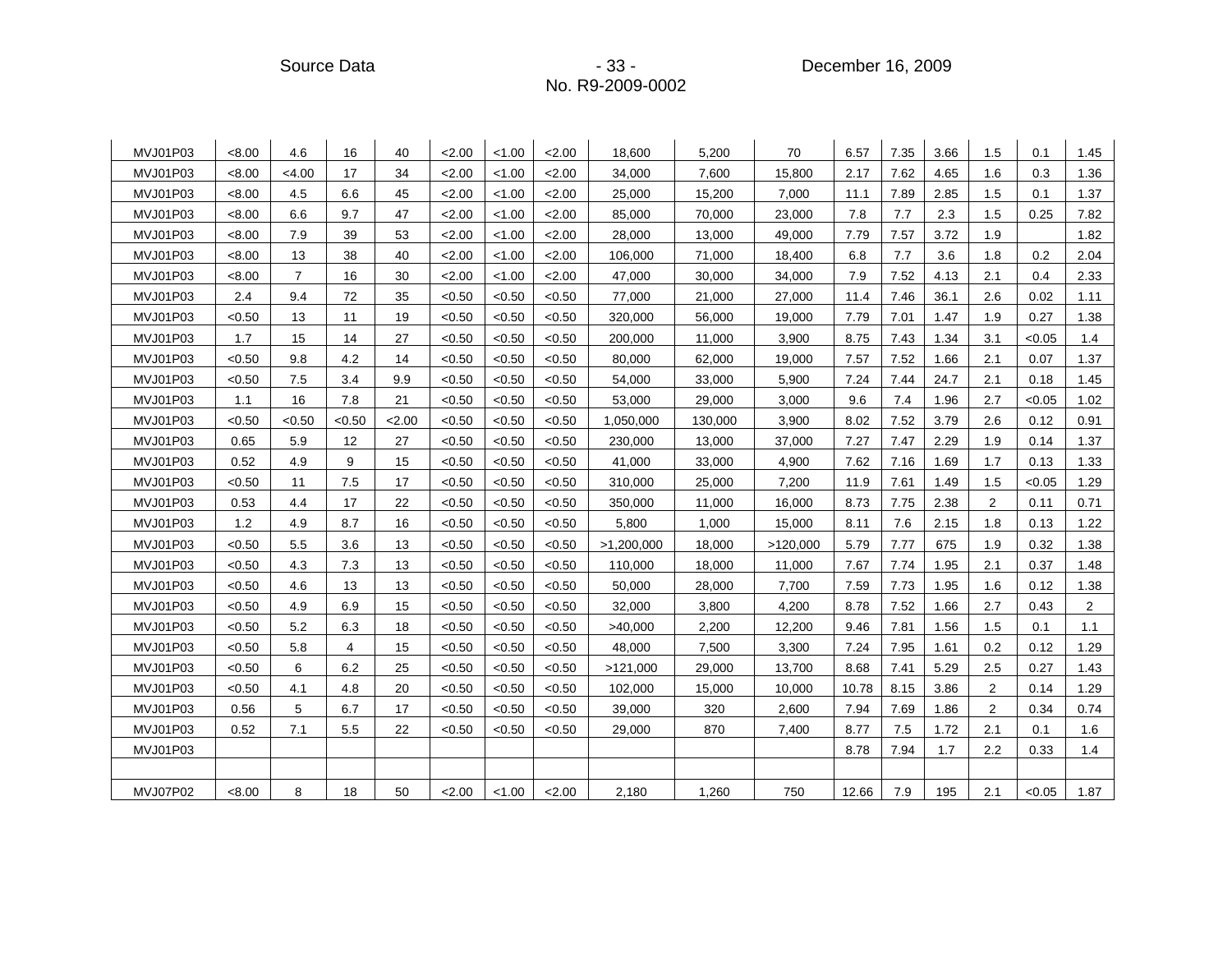Source Data - 34 - 34 - Source Data - Source Data - Source Data - Source Data - Source Data - Source D

| MVJ07P02 | < 8.00 | 12             | 6.7 | 57  | 2.00   | 1.5            | 2.00   | 52,000  | 27,000   | 48,000  | 6.12  | 7.73 | 12.5 | 1.7            | < 0.05 | 0.94 |
|----------|--------|----------------|-----|-----|--------|----------------|--------|---------|----------|---------|-------|------|------|----------------|--------|------|
| MVJ07P02 | < 8.00 | 4.9            | 8.9 | 50  | 2.00   | 1.3            | 2.00   | 10,500  | 8,700    | 9.500   | 8.35  | 7.97 | 11.3 | 0.7            | 0.32   | 0.74 |
| MVJ07P02 | < 8.00 | 6.9            | 13  | 52  | 2.00   | < 1.00         | 2.00   | 13,600  | 2,400    | 6,200   | 11.84 | 8.13 | 3.38 | 3.3            |        | 2.05 |
| MVJ07P02 | < 8.00 | <4.00          | 12  | 34  | 2.00   | < 1.00         | 2.00   | 123,000 | 81,000   | 18,600  | 7.96  | 8.31 | 5.66 | 2.8            | 0.22   | 1.31 |
| MVJ07P02 | < 8.00 | 13             | 79  | 380 | 2.00   | $\overline{2}$ | 3.3    | 159,000 | 95,000   | 197,000 | 9.21  | 8.03 | 7.37 | 3.1            | 0.25   | 3.81 |
| MVJ07P02 | < 0.50 | 6.9            | 6.8 | 15  | < 0.50 | < 0.50         | < 0.50 | 270,000 | >120,000 | 5,900   | 8.91  | 7.74 | 1.86 | 3.7            | 0.13   | 1.44 |
| MVJ07P02 | < 0.50 | 5.9            | 9   | 13  | < 0.50 | < 0.50         | < 0.50 | 20,000  | 9,000    | 11,000  | 8.7   | 7.89 | 1.75 | 2.2            | < 0.05 | 1.66 |
| MVJ07P02 | < 0.50 | 7.6            | 4.9 | 54  | < 0.50 | < 0.50         | < 0.50 | 240,000 | 140,000  | 10,400  | 7.77  | 7.96 | 7.4  | 3              | 0.09   | 1.81 |
| MVJ07P02 | < 0.50 | 4.5            | 9.4 | 23  | < 0.50 | < 0.50         | < 0.50 | 170,000 | 5,300    | 4,000   | 8.3   | 8.22 | 2.23 | 1.6            | 0.18   | 1.01 |
| MVJ07P02 | 0.53   | 3.7            | 9.8 | 17  | < 0.50 | < 0.50         | < 0.50 | 46,000  | 30,000   | 8,200   | 8.36  | 7.94 | 8.31 | 1.4            | 0.08   | 1.35 |
| MVJ07P02 | 0.64   | 5.8            | 14  | 19  | < 0.50 | < 0.50         | < 0.50 | 190,000 | 32,000   | 7,100   | 8.05  | 8.02 | 2.06 | 0.9            | 0.1    | 1.98 |
| MVJ07P02 | < 0.50 | 5.3            | 8.9 | 15  | < 0.50 | < 0.50         | < 0.50 | 140,000 | 4,000    | 6,000   | 9.61  | 8.33 | 1.69 | 1.6            | 0.19   | 1.67 |
| MVJ07P02 | < 0.50 | 5.3            | 8.6 | 35  | < 0.50 | < 0.50         | < 0.50 | 38,000  | 25,000   | 13,000  | 8.6   | 8.07 | 3.52 | 2.3            | 0.15   | 1.49 |
| MVJ07P02 | < 0.50 | 6.3            | 8.4 | 27  | < 0.50 | < 0.50         | < 0.50 | 160,000 | 6,000    | 7,300   | 10.58 | 8.17 | 2.32 | 3.1            | 0.1    | 1.62 |
| MVJ07P02 | < 0.50 | 3.8            | 7.6 | 11  | < 0.50 | < 0.50         | < 0.50 | >72,000 | 22,000   | 9,600   | 5.77  | 8.1  | 2.17 | 2.2            | 0.16   | 1.44 |
| MVJ07P02 | < 0.50 | 6.4            | 10  | 30  | < 0.50 | < 0.50         | < 0.50 | 52,000  | 21,000   | 9,500   | 7.41  | 8.17 | 4    | 2.1            | 0.28   | 1.1  |
| MVJ07P02 | < 0.50 | 4.6            | 4.5 | 8.9 | < 0.50 | < 0.50         | < 0.50 | >10,600 | 2,100    | 1,590   | 13.66 | 8.39 | 1.6  | 2.8            | 0.1    | 1.61 |
| MVJ07P02 |        |                |     |     |        |                |        |         |          |         | 9.66  | 8.29 | 4.47 | 3.6            | 0.1    | 1.65 |
|          |        |                |     |     |        |                |        |         |          |         |       |      |      |                |        |      |
| MVL02P14 | < 0.50 | 13             | 6.6 | 14  | < 0.50 | 1.4            | < 0.50 | 270,000 | 270,000  | 21,000  | 4.69  | 7.63 | 3.16 | 5.1            | 0.14   | 1.35 |
| MVL02P14 | < 0.50 | 11             | 7.4 | 13  | < 0.50 | 1.9            | < 0.50 | 390,000 | 20,000   | 31,000  | 8.97  | 7.86 | 3.38 | 2.1            | 0.2    | 1.42 |
| MVL02P14 | < 0.50 | 12             | 11  | 35  | < 0.50 | 1.3            | < 0.50 | 420,000 | 170,000  | 33,000  | 7.42  | 7.62 | 5.94 | 2.2            | 0.14   | 1.17 |
| MVL02P14 | < 0.50 | 7.8            | 13  | 10  | < 0.50 | 1.6            | < 0.50 | 230,000 | 9,000    | 51,000  |       | 7.72 | 5.34 | 1.6            | 0.11   | 1.44 |
| MVL02P14 | <0.50  | 7.7            | 9   | 13  | < 0.50 | 1.1            | <0.50  | 170,000 | 40,000   | 15,000  | 11.32 | 8.02 | 2.54 | 12.8           | < 0.05 | 1.22 |
| MVL02P14 | < 0.50 | 4.2            | 6.9 | 8.5 | < 0.50 | < 0.50         | < 0.50 | 10,700  | 9,100    | 8,800   | 9.57  | 8.05 | 3.6  | 2.1            | 0.1    | 1.36 |
| MVL02P14 | < 0.50 | 3.3            | 6.4 | 9.1 | < 0.50 | < 0.50         | < 0.50 | 270,000 | 4,500    | 21,000  | 8.85  | 8.05 | 2.97 | 1.5            | 0.09   | 1.52 |
| MVL02P14 | < 0.50 | 3.5            | 5.6 | 7.1 | < 0.50 | < 0.50         | < 0.50 | 65,000  | 14,000   | 17,000  | 8.22  | 8.35 | 4.01 | 1.4            | 0.11   | 1.59 |
| MVL02P14 | < 0.50 | $\overline{4}$ | 8.4 | 7.6 | < 0.50 | < 0.50         | < 0.50 | 190,000 | 16,000   | 28,000  | 8.27  | 8.21 | 4.75 | 1.7            | 0.1    | 1.81 |
| MVL02P14 | < 0.50 | 3.4            | 4.8 | 7.6 | < 0.50 | < 0.50         | < 0.50 | 270,000 | 54,000   | 48,000  | 7.93  | 8.01 | 5.38 | 1.2            | 0.05   | 1.88 |
| MVL02P14 | < 0.50 | 4.2            | 5.2 | 10  | < 0.50 | 0.57           | < 0.50 | >64,000 | 11,500   | 7,000   | 9.3   | 8.2  | 6.53 | 2.3            | 0.08   | 1.05 |
| MVL02P14 | < 0.50 | 3.7            | 4.7 | 8   | < 0.50 | < 0.50         | < 0.50 | >35,000 | 5,300    | 12,900  | 5.19  | 8.08 | 2.76 | 2.1            | 0.11   | 0.81 |
| MVL02P14 | <0.50  | 3.8            | 5.4 | 7.6 | < 0.50 | < 0.50         | < 0.50 | >84,000 | 32,000   | 10,000  | 8.86  | 8.37 | 3.92 | $\overline{2}$ | 0.12   | 1.02 |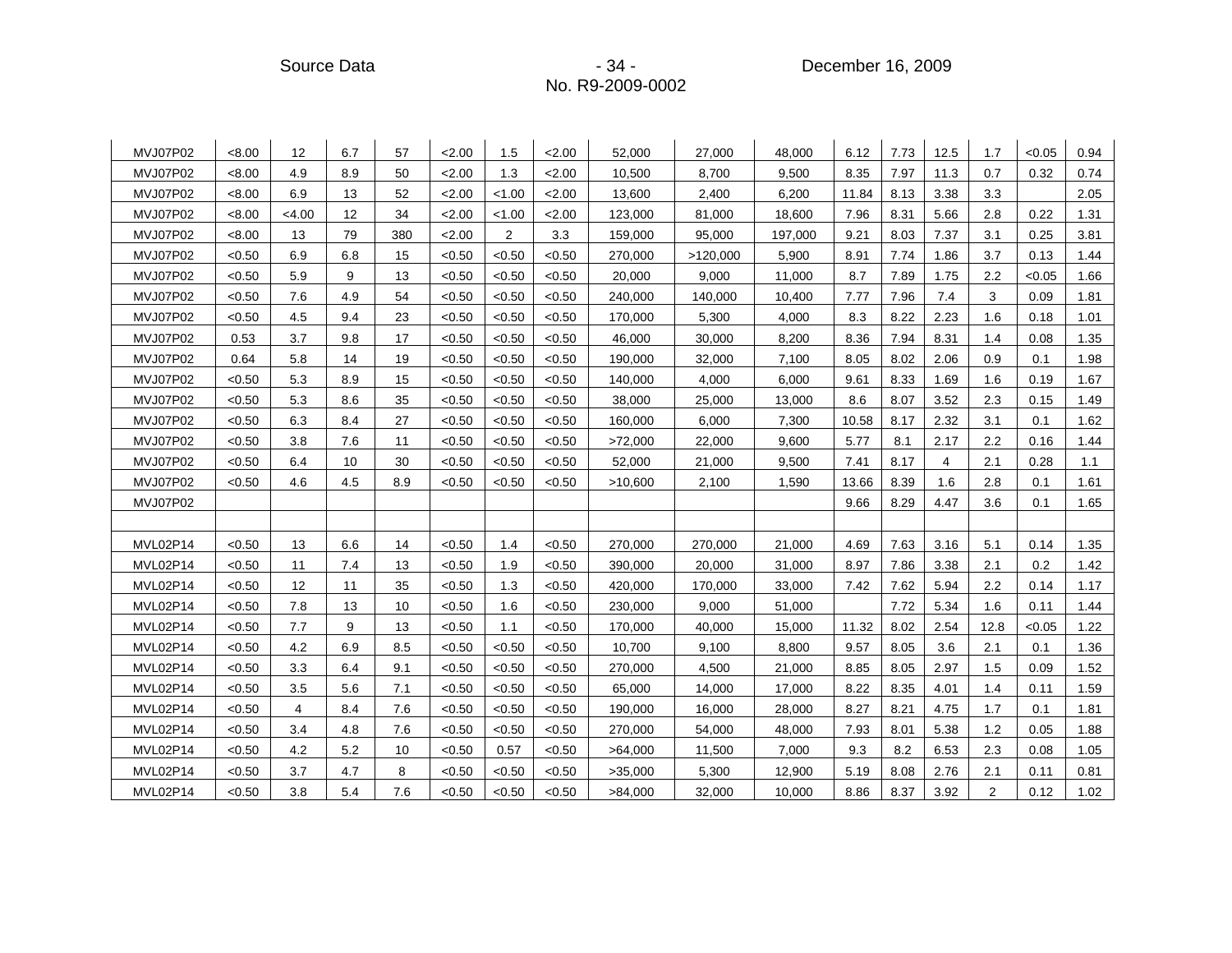Source Data **- 35 - Procedure 2009** - 35 - Procedure 2009

| MVL02P14 | < 0.50 | 5.3            | 4.6 | 6   | < 0.50 | 0.53   | < 0.50 | >124,000  | 38,000   | 14,100  | 9.75  | 8.16 | 2.38 | 2.3          | 0.1    | 1.04  |
|----------|--------|----------------|-----|-----|--------|--------|--------|-----------|----------|---------|-------|------|------|--------------|--------|-------|
| MVL02P14 | < 0.50 | 4.1            | 4.3 | 7.1 | < 0.50 | < 0.50 | < 0.50 | 150,000   | 84,000   | 71,000  | 11.64 | 8.02 | 90.7 | 2            | 0.15   | 1.2   |
| MVL02P14 | < 0.50 | 4.3            | 6.8 | 9   | < 0.50 | < 0.50 | < 0.50 | 34,000    | 5,800    | 11,100  | 10.29 | 8.29 | 3.74 | 2.5          | 0.1    | 1.48  |
| MVL02P14 |        |                |     |     |        |        |        |           |          |         | 9.38  | 8.13 | 3.09 | 1.9          | 0.1    | 1.05  |
|          |        |                |     |     |        |        |        |           |          |         |       |      |      |              |        |       |
| MVL02P20 | < 8.00 | < 4.00         | 9   | 20  | 2.00   | < 1.00 | 2.00   | 400       | 155      | 190     | 10.73 | 8.57 | 9.64 | 1.8          | 0.06   | 1.21  |
| MVL02P20 | < 8.00 | <4.00          | 7.8 | 27  | 2.00   | 1.00   | 2.00   | 8,100     | 3,400    | 6,600   | 9.79  | 7.37 | 3.45 | 1.3          | 0.07   | 1.4   |
| MVL02P20 | < 8.00 | 4.3            | 15  | 27  | 2.00   | < 1.00 | 2.00   | 75,000    | 42,000   | 53,000  | 8.92  | 7.98 | 1.9  | $\mathbf{1}$ | 0.2    | 0.65  |
| MVL02P20 |        |                |     |     |        |        |        |           |          |         |       |      |      |              |        |       |
| MVL02P20 | < 8.00 | 8.7            | 16  | 77  | 2.00   | < 1.00 | 2.00   | 52,000    | 28,000   | 42,000  | 9.12  | 8.24 | 6.94 | 0.9          | 0.4    | 1.31  |
| MVL02P20 | < 8.00 | 4              | 9.1 | 35  | 2.00   | < 1.00 | 2.00   | 36,000    | 28,000   | 10,600  | 8.66  | 8.41 | 2.37 | 1.5          | 0.16   | 1.82  |
| MVL02P20 | < 8.00 | 5.1            | 7.6 | 29  | 2.00   | < 1.00 | 2.00   | 88,000    | 58,000   | 9,850   | 9.13  | 8.14 | 4.95 | 1.7          | 0.1    | 1.7   |
| MVL02P20 | 1.1    | 7.1            | 22  | 48  | < 0.50 | 0.5    | 0.8    | 280,000   | >120,000 | 33,000  | 8.78  | 7.74 | 26.6 | 2.5          | 38.8   | 1.36  |
| MVL02P20 | < 0.50 | 6.1            | 5   | 11  | < 0.50 | < 0.50 | < 0.50 | 340,000   | 47,000   | 12,000  | 8.63  | 8.23 | 1.72 | 3.5          | < 0.05 | 1.44  |
| MVL02P20 | < 0.50 | 4.6            | 8.7 | 10  | < 0.50 | < 0.50 | < 0.50 | 120,000   | 75,000   | 21,000  | 8.89  | 7.89 | 2.5  | 2            | < 0.05 | 2.54  |
| MVL02P20 | 0.62   | 5.3            | 9.7 | 15  | < 0.50 | < 0.50 | < 0.50 | 240,000   | 16,000   | 10,000  | 4.94  | 7.74 | 2.83 | 1.9          | 0.15   | 21.35 |
| MVL02P20 | < 0.50 | $\overline{4}$ | 10  | 9.1 | < 0.50 | < 0.50 | < 0.50 | 40,000    | 5,700    | 7,600   | 9.7   | 7.99 | 2.8  | $\mathbf{2}$ | 0.12   | 1.25  |
| MVL02P20 | < 0.50 | 3.7            | 6.7 | 9.3 | < 0.50 | < 0.50 | < 0.50 | 270,000   | 170,000  | 65,000  |       | 7.82 | 4.48 | $\mathbf{1}$ | 0.21   | 1.64  |
| MVL02P20 | < 0.50 | $\overline{2}$ | 4.6 | 6.2 | < 0.50 | <0.50  | < 0.50 | 5,800     | 3,700    | 8,800   | 10.91 | 8.27 | 2.86 | 2.2          | 0.06   | 1.06  |
| MVL02P20 | < 0.50 | 2.3            | 7.9 | 11  | < 0.50 | < 0.50 | < 0.50 | 47,000    | 7,000    | 48,000  | 8.5   | 8.18 | 4.87 | 1.8          | 0.07   | 1.53  |
| MVL02P20 | < 0.50 | 3              | 6.6 | 21  | < 0.50 | < 0.50 | < 0.50 | 250,000   | 10,000   | 11,200  | 9.48  | 8.38 | 3.36 | 1.3          | 0.25   | 1.26  |
| MVL02P20 | < 0.50 | 3.7            | 7.9 | 32  | < 0.50 | <0.50  | < 0.50 | >45,000   | 4,100    | 12,000  | 9.28  | 8.22 | 2.7  | 2.6          | 0.22   | 1.27  |
| MVL02P20 | < 0.50 | 2.7            | 8.1 | 15  | < 0.50 | < 0.50 | < 0.50 | >98,000   | 49,000   | 23,000  | 9.27  | 8.24 | 2.71 | 3.5          | 0.1    | 2.11  |
| MVL02P20 | < 0.50 | 2.7            | 6.7 | 8.5 | < 0.50 | < 0.50 | < 0.50 | 61,000    | 12,000   | 12,300  | 8.86  | 8.21 | 4.38 | 3            | 0.1    | 1.15  |
| MVL02P20 | < 0.50 | 2.2            | 5.9 | 9.4 | < 0.50 | <0.50  | < 0.50 | 3,100,000 | 8,000    | 102,000 | 9.78  | 8.19 | 3.43 | 2.1          | 0.13   | 0.92  |
| MVL02P20 |        |                |     |     |        |        |        |           |          |         | 9.49  | 8.09 | 5.34 | 2.8          | 0.14   | 4.87  |
|          |        |                |     |     |        |        |        |           |          |         |       |      |      |              |        |       |
| MVL03P09 | < 0.50 | 71             | 3.6 | 29  | < 0.50 | 18     | < 0.50 | 25,000    | 2,300    | 1,300   | 8.17  | 6.67 | 7.42 | 1.3          | < 0.05 | 1.07  |
| MVL03P09 | 0.73   | 82             | 5.1 | 36  | < 0.50 | 19     | < 0.50 | 33,000    | 2,000    | 2,800   | 7.83  | 6.5  | 2.01 | 2.6          | < 0.05 | 1.17  |
| MVL03P09 | < 0.50 | 130            | 4.8 | 45  | < 0.50 | 33     | < 0.50 | 28,000    | 16,000   | 700     | 7.48  | 6.82 | 1.96 | < 0.20       | < 0.05 | 0.79  |
| MVL03P09 | < 0.50 | 97             | 3.3 | 40  | < 0.50 | 15     | < 0.50 | 47,000    | 35,000   | 5,400   | 6.91  | 6.74 | 5    | 2.4          | < 0.05 | 1.44  |
| MVL03P09 | < 0.50 | 110            | 4.2 | 37  | < 0.50 | 29     | < 0.50 | 41,000    | 20,000   | 980     | 7.27  | 7.09 | 4.1  | 2.3          | 0.06   | 0.73  |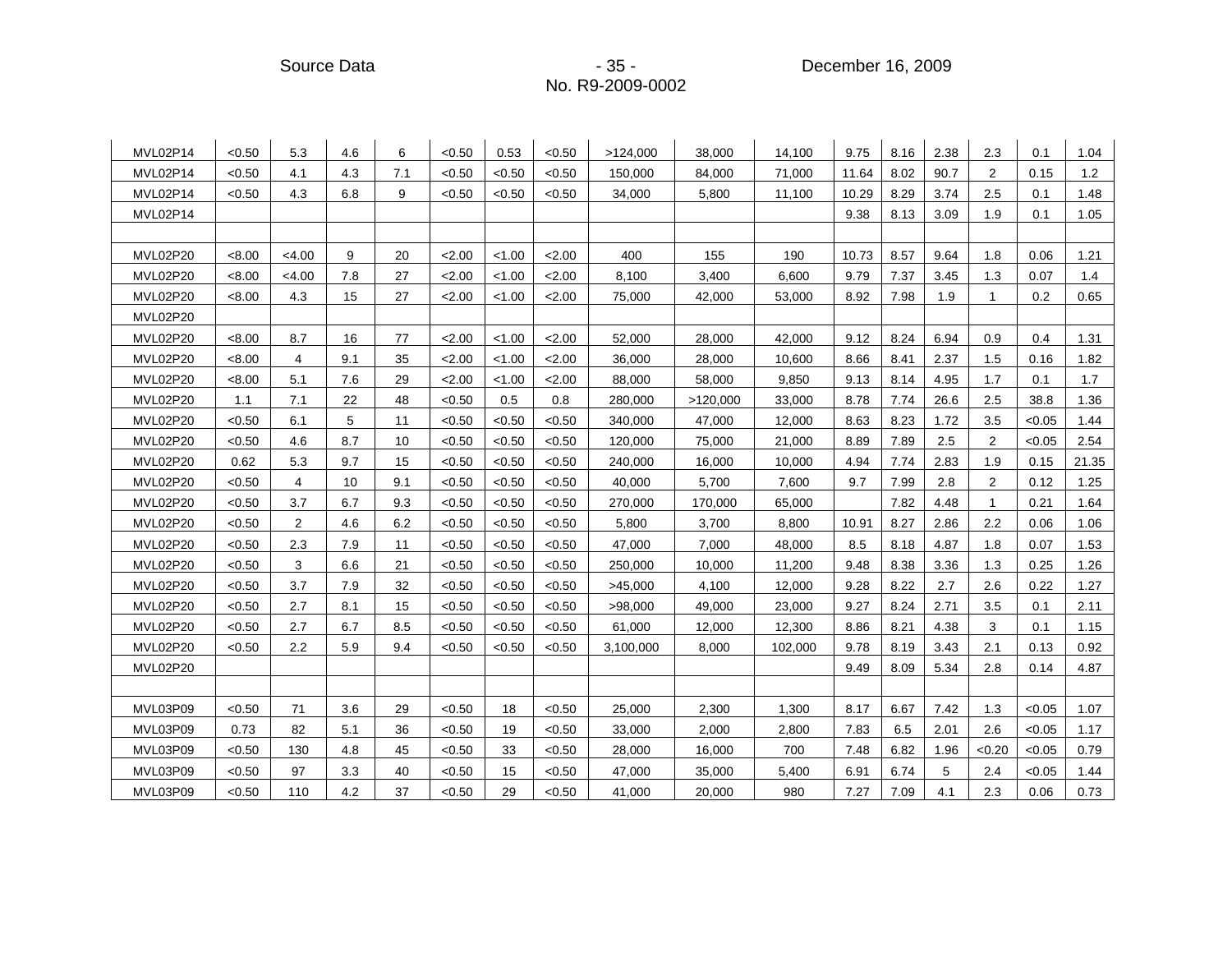Source Data **- 36 - Participate Source Data** - 36 - Participate 2009

| MVL03P09 | < 0.50 | 110 | 6              | 41  | < 0.50 | 26     | < 0.50 | 50,000   | 6,000   | 300      | 8.47  | 6.8  | 1.75 | 3.2            | < 0.05 | 0.86 |
|----------|--------|-----|----------------|-----|--------|--------|--------|----------|---------|----------|-------|------|------|----------------|--------|------|
| MVL03P09 | < 0.50 | 87  | 5.2            | 49  | < 0.50 | 18     | < 0.50 | 170,000  | 30,000  | 26,000   | 8.07  | 6.97 | 12.3 | 2.9            | < 0.05 | 1.23 |
| MVL03P09 | < 0.50 | 79  | 4.8            | 40  | < 0.50 | 24     | < 0.50 | 43,000   | 20,000  | 8,000    | 7.35  | 7.2  | 15.7 | 2.1            | 0.11   | 1.13 |
| MVL03P09 | 0.68   | 62  | 11             | 31  | < 0.50 | 15     | < 0.50 | 80,000   | 40,000  | 12,000   | 6.98  | 6.59 | 15.8 | 3.2            | 0.09   | 1.62 |
| MVL03P09 | < 0.50 | 98  | 3.9            | 37  | < 0.50 | 24     | < 0.50 | 41,000   | 29,000  | 4,200    | 13.68 | 7.43 | 3.71 | 3.3            | 0.12   | 0.93 |
| MVL03P09 | < 0.50 | 100 | 5.1            | 45  | < 0.50 | 26     | < 0.50 | 55,000   | 1,900   | 1,070    | 7.37  | 6.8  | 3.93 | $\overline{2}$ | 0.05   | 1.28 |
| MVL03P09 | 0.91   | 87  | 5              | 38  | < 0.50 | 23     | < 0.50 | 25,000   | 10,000  | 4,600    | 7.63  | 6.97 | 9.01 | 2.4            | 0.08   | 1.24 |
| MVL03P09 | < 0.50 | 100 | 4.5            | 40  | < 0.50 | 26     | < 0.50 | 37,000   | 7,600   | 1,500    | 7.24  | 7.36 | 2.16 | 2.2            | 0.05   | 0.84 |
| MVL03P09 | < 0.50 | 67  | 6.2            | 30  | < 0.50 | 16     | < 0.50 | 110,000  | 28,000  | 21,000   | 7.21  | 7.11 | 5.1  | 1.7            | 0.1    | 1.02 |
| MVL03P09 | < 0.50 | 60  | 4.1            | 28  | < 0.50 | 16     | < 0.50 | 220,000  | 42,000  | 9,000    | 8.02  | 7.25 | 2.38 | 1.9            | 0.06   | 1.34 |
| MVL03P09 | < 0.50 | 65  | 4.1            | 26  | < 0.50 | 17     | < 0.50 | 21,000   | 890     | 860      | 8.72  | 7.02 | 3.33 | 3.2            | 0.1    | 0.82 |
| MVL03P09 | < 0.50 | 89  | 4.6            | 33  | < 0.50 | 22     | < 0.50 | >4,600   | 370     | 1,900    | 8.67  | 6.98 | 2.83 | 2.8            | 0.11   | 0.65 |
| MVL03P09 | < 0.50 | 28  | 2.1            | 16  | < 0.50 | 4.3    | < 0.50 | >8,000   | 5,300   | 1,070    | 7.93  | 7.82 | 6.26 | 2.1            | 0.1    | 1.01 |
| MVL03P09 | < 0.50 | 66  | 4.8            | 27  | < 0.50 | 15     | < 0.50 | >116,000 | 54,000  | 11,000   | 8.75  | 6.98 | 3.67 | 2.8            | 0.1    | 0.85 |
| MVL03P09 | < 0.50 | 64  | 3.5            | 32  | < 0.50 | 18     | < 0.50 | 20,000   | 3,000   | 4,100    | 12.38 | 7.4  | 3.44 | 2.2            | 0.1    | 0.77 |
| MVL03P09 | < 0.50 | 99  | 4.5            | 35  | < 0.50 | 21     | < 0.50 | >38,000  | 1,400   | 3,100    | 7.3   | 7.11 | 3.17 | 2.2            | 0.13   | 0.62 |
| MVL03P09 | < 0.50 | 69  | 5.5            | 30  | < 0.50 | 15     | < 0.50 | >55,000  | 2,900   | 6,600    | 8.21  | 7.13 | 9.75 | 2.6            | 0.1    | 1.04 |
| MVL03P09 |        |     |                |     |        |        |        |          |         |          | 8.85  | 7.3  | 4.04 | 2.2            | 0.1    | 0.62 |
|          |        |     |                |     |        |        |        |          |         |          |       |      |      |                |        |      |
| MVL03P11 | < 8.00 | 8.4 | 7.3            | 18  | 2.00   | 1.1    | 2.00   | 40       | $<$ 10  | < 10     | 11.16 | 7.96 | 7.5  | 2.4            | 0.15   | 2.5  |
| MVL03P11 | < 8.00 | 8.1 | 5.2            | 26  | 2.00   | 1.6    | 2.00   | 28,000   | 12,200  | 2,800    | 9.72  | 7.21 | 1.14 | 2.1            | < 0.05 | 1.23 |
| MVL03P11 | < 8.00 | 6   | 9.4            | 23  | 2.00   | 1.5    | 2.00   | 62,000   | 48,000  | 7,800    | 3.05  | 8.26 | 1.11 | 0.5            | 0.28   | 0.28 |
| MVL03P11 | < 8.00 | 10  | 7.7            | 41  | 2.00   | < 1.00 | 2.00   | 15,300   | 8,800   | 6,700    | 8.08  | 8.2  | 2.18 | $\overline{c}$ | 1.1    | 0.08 |
| MVL03P11 | < 8.00 | 13  | 7.5            | 22  | 2.00   | 1.1    | 2.00   | 29,000   | 15,600  | 6,000    | 8.33  | 8.18 | 1.87 | 2.7            | 0.15   | 0.85 |
| MVL03P11 | < 8.00 | 12  | 6.9            | 22  | 2.00   | 1.1    | 2.00   | 52,000   | 32,000  | 19,600   | 9.28  | 8.17 | 3.28 | 1.7            | 0.1    | 0.96 |
| MVL03P11 | < 0.50 | 19  | $\overline{4}$ | 8.5 | < 0.50 | 0.71   | < 0.50 | 69,000   | 10,700  | 87,000   | 8.93  | 7.64 | 11.1 | 3.2            | 0.09   | 1.58 |
| MVL03P11 | < 0.50 | 20  | 6.7            | 18  | < 0.50 | 1.3    | < 0.50 | 18,000   | 8,000   | 3,400    | 8.13  | 7.83 | 1.9  | 2.5            | 0.92   | 1.52 |
| MVL03P11 | < 0.50 | 14  | 5.6            | 25  | < 0.50 | 0.76   | 0.5    | 330,000  | 150,000 | >120,000 | 8.32  | 8.12 | 2.18 | 2.9            | < 0.05 | 1.67 |
| MVL03P11 | < 0.50 | 28  | 18             | 33  | < 0.50 | 2.2    | 0.6    | 30,000   | 12,000  | 1,300    | 5.68  | 7.92 | 3.84 | 3.1            | 0.11   | 1.34 |
| MVL03P11 | < 0.50 | 24  | 4.2            | 7.8 | < 0.50 | 0.94   | < 0.50 | 46,000   | 3,300   | 3,600    | 9.37  | 7.88 | 1.31 | 2.9            | 0.1    | 0.94 |
| MVL03P11 | < 0.50 | 9.5 | 5.7            | 7.9 | < 0.50 | 0.69   | < 0.50 | 70,000   | 16,000  | 17,000   | 8.83  | 7.86 | 4.18 | 1.8            | 0.06   | 1.38 |
| MVL03P11 | < 0.50 | 6.6 | 4.7            | 9.4 | < 0.50 | 0.58   | < 0.50 | 7,600    | 4,000   | 18,000   | 9.5   | 8.19 | 2.35 | 3.6            | 0.05   | 1.28 |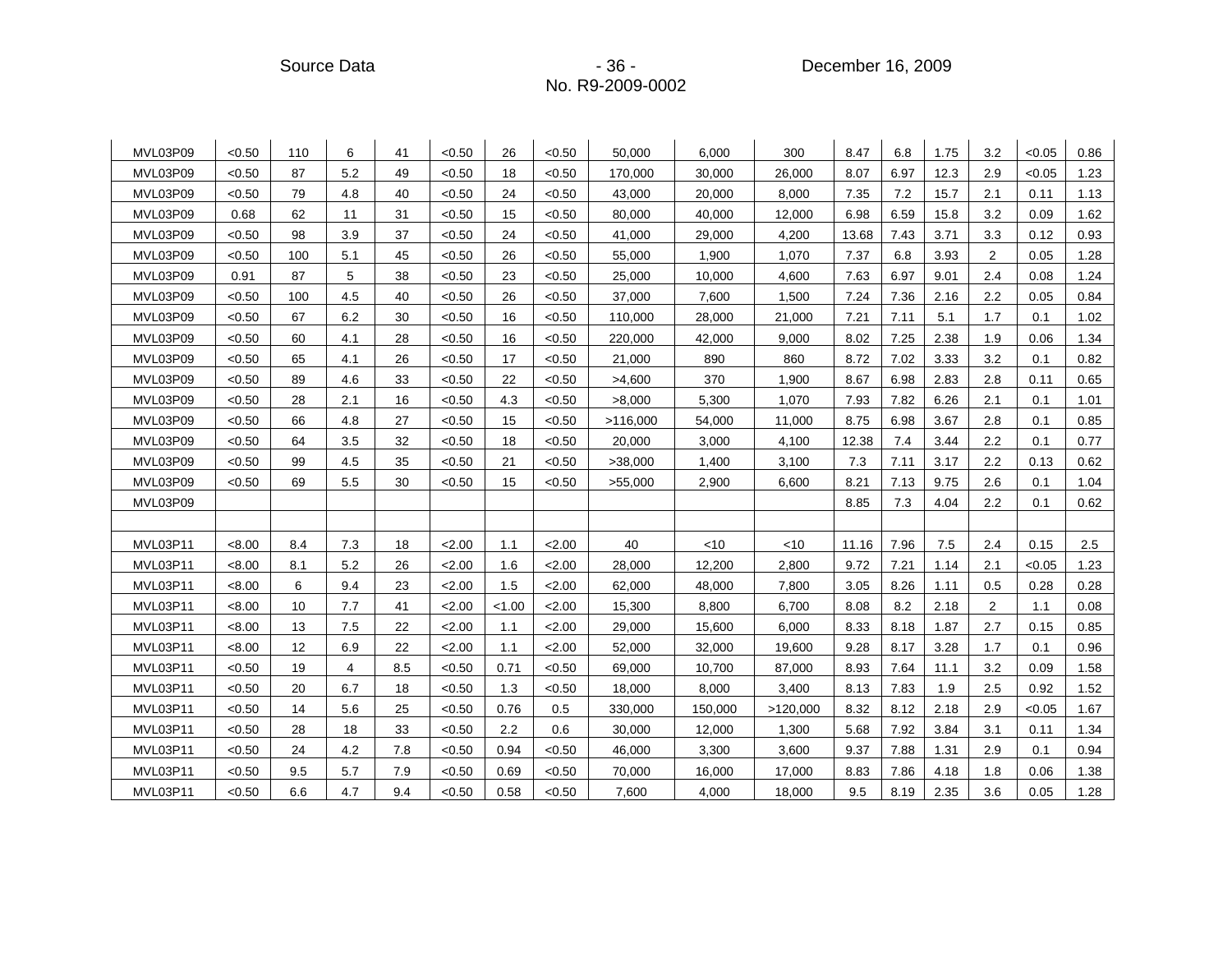Source Data **- 37 - Procedure 2009** - 37 - Procedure 2009

| MVL03P11  | 2.8    | 5.3      | 5.8            | 6.9 | < 0.50 | 0.71   | < 0.50 | 23,000    | 2,100     | 4,400     | 8.41  | 8.14 | 3.33           | 2.4            | 0.1    | 1.02 |
|-----------|--------|----------|----------------|-----|--------|--------|--------|-----------|-----------|-----------|-------|------|----------------|----------------|--------|------|
| MVL03P11  | 0.89   | 7.3      | 5.1            | 8.2 | < 0.50 | < 0.50 | < 0.50 | 56,000    | 11,000    | 3,500     | 9.03  | 8.19 | 12             | 1.8            | 0.05   | 0.99 |
| MVL03P11  | < 0.50 | 9        | 5.6            | 14  | < 0.50 | 0.74   | < 0.50 | >20,000   | 5,400     | 5,900     | 9.54  | 8.16 | 4.79           | 2.4            | 0.2    | 1.2  |
| MVL03P11  | < 0.50 | 6        | 3.7            | 4.8 | < 0.50 | 0.66   | < 0.50 | 56,000    | 8,400     | 5,600     | 8.21  | 8.18 | 1.78           | 2              | 0.11   | 1.11 |
| MVL03P11  | < 0.50 | 4.4      | 3.6            | 5.3 | < 0.50 | < 0.50 | < 0.50 | 46,000    | 6,600     | 10,100    | 11.65 | 8.6  | $\overline{2}$ | 2.2            | 0.1    | 0.93 |
| MVL03P11  |        |          |                |     |        |        |        |           |           |           | 9.55  | 7.93 | 0.78           | 2.6            | 0.1    | 0.91 |
|           |        |          |                |     |        |        |        |           |           |           |       |      |                |                |        |      |
| RSML02@AP | < 0.50 | 3.7      | 1.9            | 7.2 | < 0.50 | < 0.50 | < 0.50 | >68,000   | 4,800     | 10,000    | 9.01  | 8.02 | 1.59           | $\overline{2}$ | 0.1    | 1.59 |
| RSML02@AP | < 0.50 | 2.1      | 1.8            | 4.4 | < 0.50 | < 0.50 | < 0.50 | 27,000    | 2,000     | 9,400     | 9.77  | 8.09 | 5.85           | $\overline{2}$ | 0.1    | 0.61 |
| RSML02@AP | < 0.50 | 2.3      | 2.6            | 5.2 | < 0.50 | < 0.50 | < 0.50 | >76,000   | 24,000    | 5,200     | 9.28  | 8.06 | 1.63           | 2              | 0.45   | 0.3  |
| RSML02@AP | < 0.50 | 4.5      | 2.9            | 14  | < 0.50 | < 0.50 | < 0.50 | 6,400,000 | 2,200,000 | 1,490,000 | 9.77  | 7.81 | 11.3           | 2.3            | 0.12   | 1.03 |
| RSML02@AP | < 0.50 | 6.8      | 2.4            | 5.6 | < 0.50 | < 0.50 | < 0.50 | 64,000    | 14,000    | 7,500     | 12.62 | 7.9  | 2.76           | 2              | 0.2    | 0.85 |
| RSML02@AP | < 0.50 | 5.7      | 2.3            | 5.7 | < 0.50 | < 0.50 | < 0.50 | 38,000    | 390       | 5,000     | 10.25 | 7.98 | 1.86           | 2              | 0.11   | 1.12 |
| RSML02@AP |        |          |                |     |        |        |        |           |           |           | 9.54  | 7.86 | 2.11           | $\overline{2}$ | 0.1    | 0.99 |
|           |        |          |                |     |        |        |        |           |           |           |       |      |                |                |        |      |
| RSML02P25 | < 8.00 | $<$ 4.00 | 9.3            | 27  | 2.00   | < 1.00 | 2.00   | 8,200     | 4,700     | 7,050     | 8.94  | 8.19 | 2.7            | 1.5            | 0.2    | 1.42 |
| RSML02P25 | < 8.00 | < 4.00   | 3.3            | 35  | 2.00   | < 1.00 | 2.00   | 37,000    | 7,850     | 1,900     | 9.29  | 7.28 | 6.87           | 1.9            | < 0.05 | 1.31 |
| RSML02P25 | < 8.00 | < 4.00   | 4.5            | 23  | 2.00   | < 1.00 | 2.00   | 36,000    | 22,000    | 66,000    | 9.57  | 7.95 | 3.47           | 1.4            | 0.07   | 0.35 |
| RSML02P25 | < 8.00 | < 4.00   | 4.2            | 43  | 2.00   | < 1.00 | 2.00   | 34,000    | 27,000    | 11,000    | 9.26  | 8    | 2.98           |                | < 0.05 | 0.55 |
| RSML02P25 | < 8.00 | 5.2      | 6.5            | 32  | 2.00   | < 1.00 | 2.00   | 42,000    | 19,800    | 21,000    | 9.51  | 7.94 | 2.89           | 1.5            |        | 1.43 |
| RSML02P25 | < 8.00 | 4.8      | 3.2            | 25  | 2.00   | < 1.00 | 2.00   | 31,000    | 21,000    | 10,600    | 8.38  | 7.93 | 1.75           | 0.9            |        | 0.74 |
| RSML02P25 | < 0.50 | 6.9      | 2.6            | 7.9 | < 0.50 | < 0.50 | < 0.50 | 45,000    | 15,000    | 3,800     | 9.67  | 7.5  | 1.62           | 2.3            | < 0.05 | 0.65 |
| RSML02P25 | < 0.50 | 5.9      | 2.7            | 9.2 | < 0.50 | < 0.50 | < 0.50 | 41,000    | 8,000     | 6,300     | 8.89  | 8.02 | 2.92           | 3.1            | < 0.05 | 1.25 |
| RSML02P25 | < 0.50 | 6.9      | 2.5            | 6.9 | < 0.50 | < 0.50 | < 0.50 | 130,000   | 23,000    | 5,000     | 8.75  | 7.96 | 1.6            | 2              | < 0.05 | 0.96 |
| RSML02P25 | < 0.50 | 10       | 3.2            | 9.9 | < 0.50 | < 0.50 | < 0.50 | 50,000    | 12,000    | 530       | 8.86  | 7.87 | 1.28           | 2.5            | 0.07   | 0.79 |
| RSML02P25 | < 0.50 | 9.6      | 3.6            | 16  | < 0.50 | < 0.50 | < 0.50 | 44,000    | 7,000     | 25,000    | 9.14  | 7.82 | 2.4            | $\overline{2}$ | < 0.05 | 1.56 |
| RSML02P25 | < 0.50 | 2.2      | $\overline{4}$ | 7.7 | < 0.50 | < 0.50 | < 0.50 | 36,000    | 26,000    | 17,000    | 8.62  | 7.7  | 2.41           | 1.3            | 0.07   | 0.92 |
| RSML02P25 | < 0.50 | 2.3      | 2.8            | 5   | < 0.50 | < 0.50 | < 0.50 | 48,000    | 17,000    | 5,800     | 9.81  | 7.9  | 1.64           | 2.1            | 0.05   | -1   |
| RSML02P25 | < 0.50 | 2.3      | 3.3            | 4.8 | < 0.50 | < 0.50 | < 0.50 | 63,000    | 22,000    | 7,300     | 7.2   | 8.1  | 2.44           | 1.4            | 0.05   | 0.99 |
| RSML02P25 | < 0.50 | 2.3      | 2.1            | 4.6 | < 0.50 | < 0.50 | < 0.50 | 51,000    | 32,000    | 10,000    | 8.81  | 8.01 | 2.11           | 4.1            | 0.05   | 1.93 |
| RSML02P25 | < 0.50 | 3.3      | 3.7            | 7.1 | < 0.50 | <0.50  | < 0.50 | >9,000    | 1,700     | 3,100     | 9.37  | 7.97 | 1.25           | 2.1            | 0.1    | 0.83 |
| RSML02P25 | < 0.50 | 2.6      | 2.8            | 4   | < 0.50 | < 0.50 | < 0.50 | 21,000    | 8,500     | 6,200     | 9.78  | 8.55 | 1.95           | $\overline{c}$ | 0.12   | 0.74 |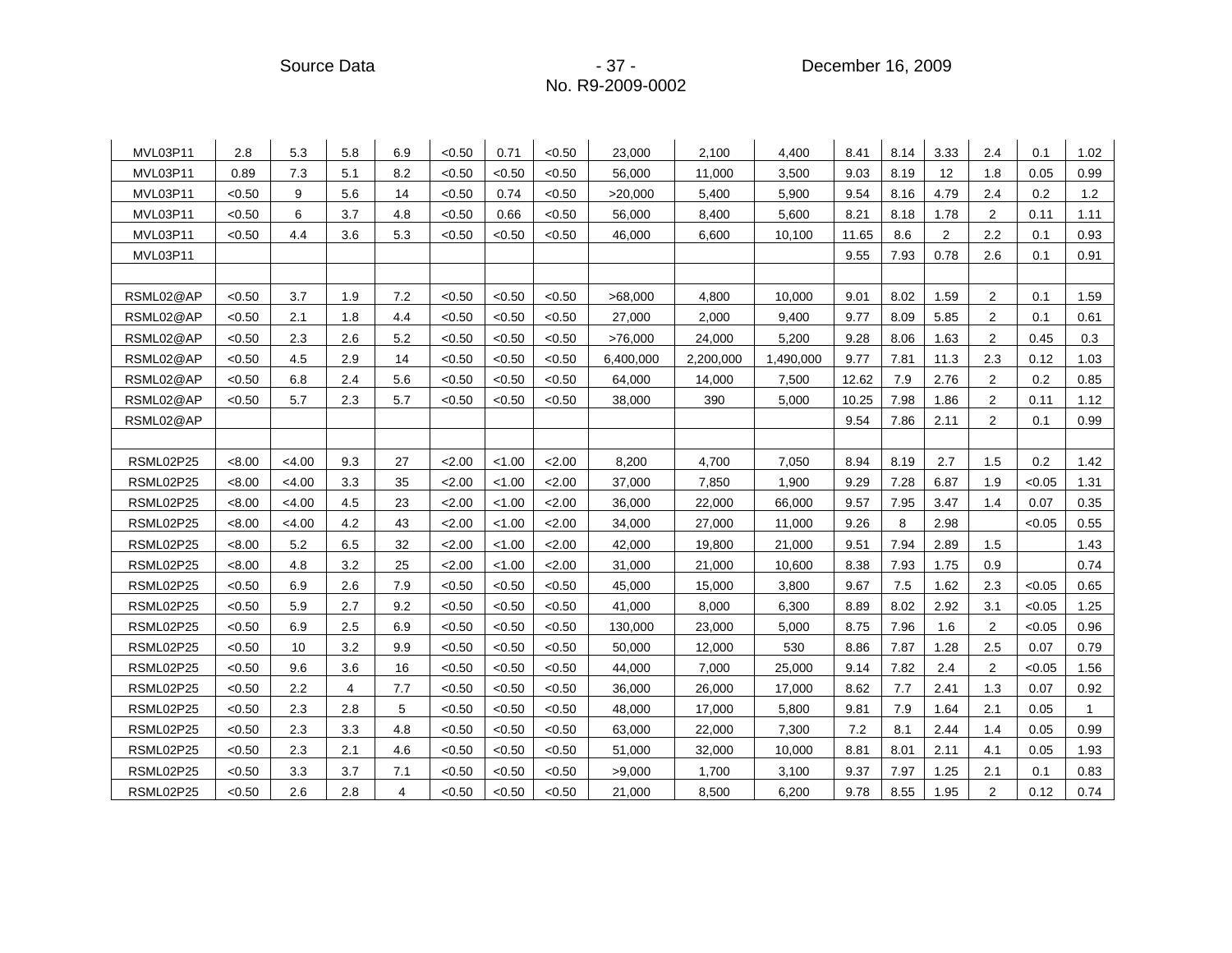Source Data **- 38 - Product Source Data** - 38 - Product December 16, 2009

| RSML02P25 | < 0.50         | 2.3          | 2.3 | 3.9 | < 0.50 | < 0.50 | < 0.50 | >7,900     | 3,900  | 5,100   | 12.81 | 8.23 | 0.99 | 2            | 0.12   | 0.69 |
|-----------|----------------|--------------|-----|-----|--------|--------|--------|------------|--------|---------|-------|------|------|--------------|--------|------|
| RSML02P25 | < 0.50         | 4.8          | 4   | 4   | < 0.50 | < 0.50 | < 0.50 | >7,100     | 1,200  | 2,000   | 11.12 | 8.08 | 1.09 | 2            | 0.1    | 0.76 |
|           |                |              |     |     |        |        |        |            |        |         |       |      |      |              |        |      |
| RSML02P28 | <8.00          | 17           | 19  | 75  | 2.00   | < 1.00 | 2.00   | 10,000     | 5,600  | 5,150   | 8.55  | 8.23 | 25.8 | 1.1          | 0.3    | 0.85 |
| RSML02P28 | < 8.00         | 17           | 19  | 75  | 2.00   | < 1.00 | 2.00   | 4,200      | 1,450  | 1,850   | 9.33  | 6.77 | 10.2 | 1.8          | 0.22   | 0.17 |
| RSML02P28 | < 8.00         | 4.1          | 16  | 61  | 2.00   | < 1.00 | 2.00   | 37,000     | 2,800  | 7,600   | 8.81  | 7.85 | 5.22 | $\mathbf{1}$ | 0.45   | 0.23 |
| RSML02P28 | < 8.00         | 6.1          | 15  | 63  | 2.00   | < 1.00 | 2.00   | 11,200     | 7,200  | 6,800   | 14    | 8.3  | 5.59 | 1.4          | 0.55   | 1.13 |
| RSML02P28 | < 8.00         | 7.4          | 6.4 | 63  | 2.00   | < 1.00 | 2.00   | 6,400      | 1,460  | 3,400   | 9     | 7.96 | 42.8 | 1.8          |        | 0.97 |
| RSML02P28 |                |              |     |     |        |        |        |            |        |         |       |      |      |              |        |      |
| RSML02P28 | 0.88           | 7.4          | 19  | 50  | < 0.50 | < 0.50 | 0.6    | 340,000    | 800    | 970     | 9.91  | 7.84 | 5.99 | 1.4          | 0.6    | 1.57 |
| RSML02P28 | < 0.50         | 6            | 7.5 | 20  | < 0.50 | < 0.50 | < 0.50 | 31,000     | 21,000 | 1,500   | 9.08  | 8.05 | 2.3  | 2.1          | 0.08   | 1.38 |
| RSML02P28 | < 0.50         | 4.1          | 2.6 | 13  | < 0.50 | < 0.50 | < 0.50 | 20,000     | 1,190  | 1,900   | 8.52  | 8.2  | 3.1  | 2            | < 0.05 | 0.55 |
| RSML02P28 | < 0.50         | 3.3          | 2.4 | 17  | < 0.50 | < 0.50 | <0.50  | 5,100      | 3,200  | 150     | 9.45  | 8.4  | 0.98 | 2            | 0.08   | 0.41 |
| RSML02P28 | 0.52           | 8.9          | 21  | 120 | < 0.50 | < 0.50 | < 0.50 | 420,000    | 68,000 | 4,300   | 9.26  | 8.11 | 4.21 | 2.1          | 0.35   | 1.03 |
| RSML02P28 | 3.8            | $\mathbf{1}$ | 6.6 | 4.7 | < 0.50 | < 0.50 | < 0.50 | 5,600      | 3,100  | 200     | 8.69  | 8.22 | 25.9 | 1.4          | 0.06   | 0.62 |
| RSML02P28 | < 0.50         | 2            | 9.4 | 20  | < 0.50 | < 0.50 | <0.50  | 400,000    | 27,000 | 52,000  | 9.97  | 8.97 | 5.18 | 2.7          | 0.06   | 1.76 |
| RSML02P28 | < 0.50         | 1.5          | 7.1 | 12  | < 0.50 | < 0.50 | < 0.50 | 460,000    | 66,000 | 4,400   | 7.21  | 8.32 | 2.3  | 1.7          | 0.05   | 0.74 |
| RSML02P28 | < 0.50         | 2.2          | 5.1 | 15  | < 0.50 | < 0.50 | < 0.50 | 16,000     | 3,000  | 1,400   | 9.04  | 8.4  | 1.09 | 2.3          | 0.05   | 0.94 |
| RSML02P28 | 5.1            | 15           | 25  | 410 | < 0.50 | < 0.50 | 0.71   | >38,000    | 4,400  | 6,400   | 9.83  | 8.46 | 8.75 | 2.4          | 0.42   | 6.3  |
| RSML02P28 | $\overline{2}$ | 6.4          | 6.9 | 470 | < 0.50 | < 0.50 | < 0.50 | >9,100,000 | >8,400 | 240,000 | 8.63  | 8.29 | 11.9 | 3.6          | 0.43   | 0.54 |
| RSML02P28 |                |              |     |     |        |        |        |            |        |         |       |      |      |              |        |      |
| RSML02P28 | < 0.50         | 3.7          | 6   | 15  | < 0.50 | < 0.50 | < 0.50 | >11,800    | 1,100  | 2,100   | 11.6  | 8.45 | 1.78 | 2.7          | 0.1    | 0.72 |
|           |                |              |     |     |        |        |        |            |        |         |       |      |      |              |        |      |
| RSML02P32 | < 8.00         | < 4.00       | 23  | 41  | 2.00   | < 1.00 | 2.00   | 29,000     | 18,000 | 24,800  | 6.91  | 7.98 | 5.89 | 3.6          | < 0.05 | 1.15 |
| RSML02P32 | <8.00          | < 4.00       | 22  | 34  | 2.00   | < 1.00 | 2.00   | 4,950      | 1,800  | 3,300   | 9.34  | 7.01 | 11.6 | 2.4          | 0.22   | 1.34 |
| RSML02P32 | < 8.00         | < 4.00       | 11  | 24  | 2.00   | < 1.00 | 2.00   | 8,900      | 6,200  | 8,000   | 7.93  | 7.71 | 3.16 | 1.2          | 0.15   | 0.39 |
| RSML02P32 | < 8.00         | <4.00        | 6.7 | 70  | 2.00   | < 1.00 | 2.00   | 16,100     | 8,950  | 10,000  | 8.41  | 8.1  | 4.9  | 3.9          | 0.13   | 1.21 |
| RSML02P32 | <8.00          | 4.8          | 12  | 41  | 2.00   | < 1.00 | 2.00   | 31,000     | 24,000 | 50,000  | 9.21  | 8.02 | 1.93 | 3            |        | 1.68 |
| RSML02P32 | < 8.00         | 5.4          | 9.4 | 31  | 2.00   | < 1.00 | 2.00   | 45,000     | 35,000 | 9,450   | 8.71  | 7.77 | 2.88 | 2.9          |        | 1.34 |
| RSML02P32 | < 0.50         | 4.7          | 24  | 12  | < 0.50 | < 0.50 | < 0.50 | 52,000     | 40,000 | 1,900   | 9.44  | 7.36 | 2.82 | 4.6          | 0.07   | 0.96 |
| RSML02P32 | < 0.50         | 3.9          | 5.3 | 21  | < 0.50 | < 0.50 | < 0.50 | 33,000     | 8,000  | 7,000   | 8.37  | 8.02 | 6.59 | 3.4          | 0.08   | 1.4  |
| RSML02P32 | < 0.50         | 4.4          | 5.2 | 11  | < 0.50 | < 0.50 | < 0.50 | 20,000     | 8,600  | 6,500   | 8.42  | 7.92 | 1.6  | 3.1          | < 0.05 | 1.48 |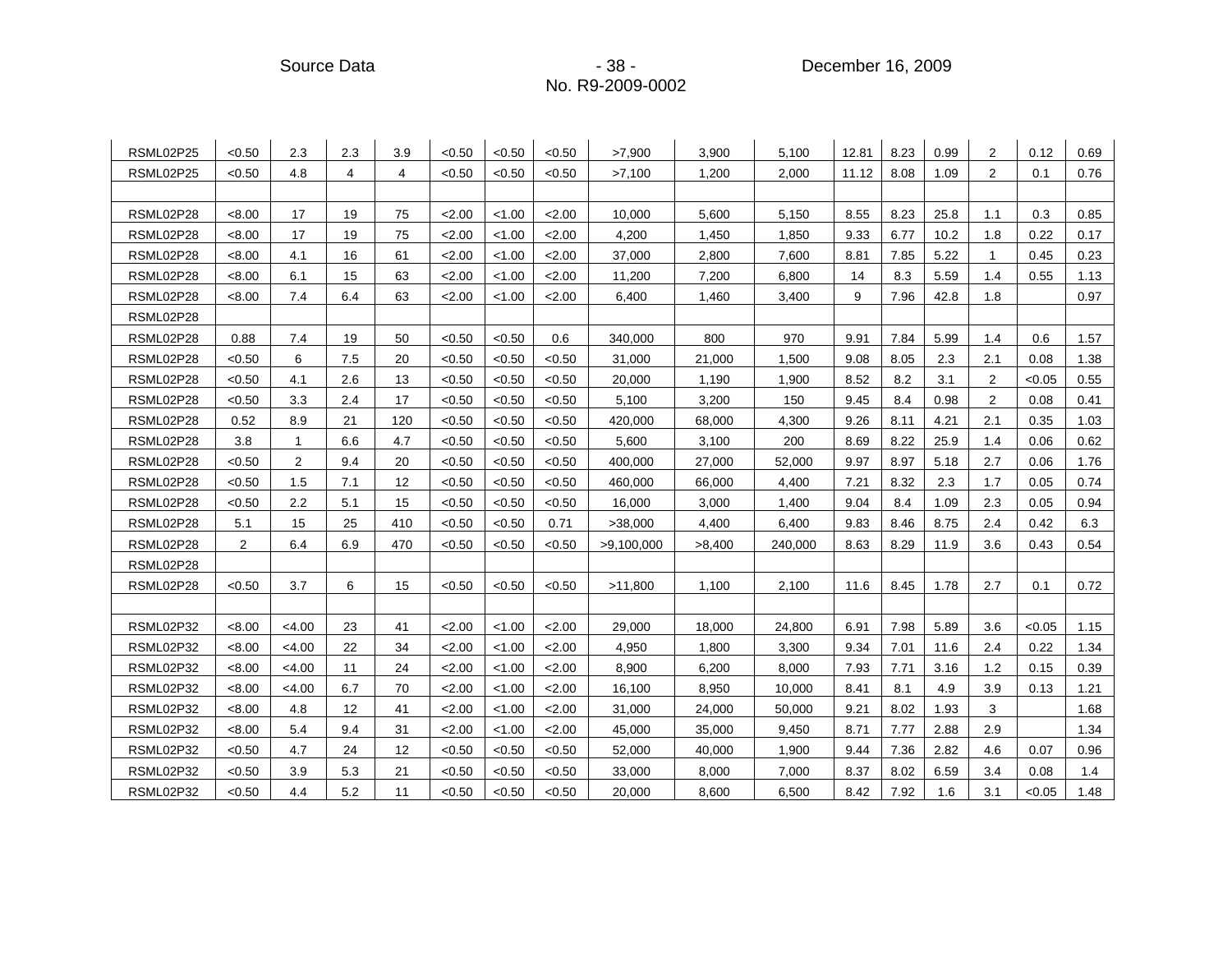| RSML02P32 | 0.59   | 5.9    | 9.9 | 18  | < 0.50 | < 0.50 | < 0.50 | 190.000 | 150.000 | 53.000 | 8.98  | 7.87 | 8.05 | 3.4          | < 0.05 | 0.97           |
|-----------|--------|--------|-----|-----|--------|--------|--------|---------|---------|--------|-------|------|------|--------------|--------|----------------|
| RSML02P32 | < 0.50 | 5.6    | 15  | 20  | < 0.50 | < 0.50 | < 0.50 | 19,000  | 4,100   | 17,000 | 9.2   | 7.84 | 1.95 | 3.4          | 0.48   | 2.3            |
| RSML02P32 | < 0.50 | 1.9    | 7.5 | 11  | < 0.50 | < 0.50 | < 0.50 | 58,000  | 25,000  | 43,000 | 8.57  | 7.79 | 2.85 | 2.7          | 0.1    | 29.9           |
| RSML02P32 | 0.64   | 1.2    | 3.3 | 9.2 | < 0.50 | < 0.50 | < 0.50 | 6,100   | 4,400   | 1,220  | 9.65  | 8.16 | 0.61 | 2.9          | 0.08   | 0.8            |
| RSML02P32 | 0.53   | 1.9    | 6.7 | 11  | < 0.50 | < 0.50 | < 0.50 | 680,000 | 580,000 | 86,000 | 6.98  | 8.07 | 6.56 | $\mathbf{1}$ | 0.06   | 3.77           |
| RSML02P32 | <0.50  | 1.3    | 3.8 | 10  | < 0.50 | < 0.50 | < 0.50 | 57,000  | 28,000  | 16,000 | 8.8   | 8.17 | 1.6  | 2.1          | 0.23   | 1.29           |
| RSML02P32 | 2.1    | 2.2    | 3.6 | 15  | < 0.50 | < 0.50 | < 0.50 | >12,600 | 4,400   | 5,800  | 10.23 | 8.23 | 1.98 | 3.2          | 0.1    | 0.89           |
| RSML02P32 | 0.54   | 2.5    | 4.6 | 10  | < 0.50 | < 0.50 | < 0.50 | 28,000  | 8,800   | 8,600  | 8.79  | 8.11 | 1.59 | 3            | 0.1    | 0.83           |
| RSML02P32 | < 0.50 | 2      | 4.4 | 6.1 | < 0.50 | < 0.50 | < 0.50 | 49,000  | 11,000  | 15,400 | 12.75 | 7.94 | 2.39 | 3.4          | 0.1    | 0.9            |
| RSML02P32 | < 0.50 | 1.4    | 4.8 | 7.8 | < 0.50 | < 0.50 | < 0.50 | 27,000  | 3,000   | 11,000 | 9.65  | 8.19 | 1.85 | 2            | 0.1    | 0.76           |
| RSML02P32 |        |        |     |     |        |        |        |         |         |        | 9.72  | 8.14 | 0.86 | 2.5          | 0.1    | 0.97           |
|           |        |        |     |     |        |        |        |         |         |        |       |      |      |              |        |                |
| RSML02P45 | < 8.00 | < 4.00 | 10  | 36  | 2.00   | < 1.00 | 2.00   | 9,550   | 8,300   | 5,500  | 7.74  | 8.26 | 7.81 | 3.5          | < 0.05 | 1.33           |
| RSML02P45 | < 8.00 | <4.00  | 4.2 | 22  | 2.00   | < 1.00 | 2.00   | 2,900   | 2,700   | 6,550  | 7.18  | 6.9  | 4.17 | 4.5          | < 0.05 | 0.36           |
| RSML02P45 | < 8.00 | < 4.00 | 4.9 | 27  | 2.00   | < 1.00 | 2.00   | 26,000  | 14,600  | 8,100  | 7.84  | 8.1  | 2.85 | $\mathbf{1}$ | 0.1    | 0.33           |
| RSML02P45 | < 8.00 | < 4.00 | 4.3 | 34  | 2.00   | < 1.00 | 2.00   | 30,000  | 23,000  | 10,600 | 7.17  | 7.9  | 1.74 | 1.7          |        | 0.96           |
| RSML02P45 | <8.00  | 6.1    | 7.3 | 37  | 2.00   | < 1.00 | 2.00   | 7,800   | 6,300   | 6,600  | 9.15  | 8.13 | 3.56 | 2.9          | < 0.05 | 1.72           |
| RSML02P45 | < 8.00 | < 4.00 | 3.6 | 26  | 2.00   | < 1.00 | 2.00   | 10,600  | 7,300   | 5,600  | 9.53  | 7.97 | 2.91 | 2.7          |        | 1.28           |
| RSML02P45 | < 0.50 | 5.8    | 4.7 | 5.5 | < 0.50 | < 0.50 | < 0.50 | 41,000  | 9,300   | 10,000 | 7.57  | 7.88 | 10.4 | 2.6          | 0.13   | 0.77           |
| RSML02P45 | < 0.50 | 4.5    | 9   | 14  | < 0.50 | < 0.50 | < 0.50 | 17,000  | 11,000  | 5,200  | 8.89  | 7.94 | 1.35 | 2.5          | < 0.05 | 1.47           |
| RSML02P45 | < 0.50 | 4.6    | 3.5 | 7.7 | < 0.50 | < 0.50 | < 0.50 | 43,000  | 7,500   | 4,900  | 21.82 | 8.03 | 1.3  | 2.9          | < 0.05 | 1.14           |
| RSML02P45 | < 0.50 | 5.5    | 4.7 | 9.6 | < 0.50 | < 0.50 | < 0.50 | 120,000 | 17,000  | 1,200  | 8.84  | 8.01 | 3.82 | 2.8          | 0.08   | 1.07           |
| RSML02P45 | < 0.50 | 4.8    | 4.1 | 6.5 | < 0.50 | < 0.50 | < 0.50 | 40,000  | 15,000  | 5,400  | 9.17  | 8.08 | 2.81 | 2.9          | 0.11   | 1.35           |
| RSML02P45 | 0.65   | 8      | 7.4 | 5.7 | < 0.50 | < 0.50 | < 0.50 | 39,000  | 8,000   | 12,000 | 8.1   | 7.85 | 3.57 | 1.5          | 0.7    | 2.38           |
| RSML02P45 | < 0.50 | 1.3    | 2.5 | 7.2 | < 0.50 | < 0.50 | < 0.50 | 40,000  | 5,100   | 8,100  | 10.71 | 8.28 | 1.23 | 2.5          | 0.1    | $\overline{1}$ |
| RSML02P45 | < 0.50 | 1.3    | 3   | 7.8 | < 0.50 | < 0.50 | < 0.50 | 61,000  | 5,200   | 3,900  | 9.43  | 8.22 | 1.98 | 2.1          | 0.1    | 0.96           |
| RSML02P45 | < 0.50 | 1.4    | 2.4 | 4.3 | < 0.50 | < 0.50 | < 0.50 | 39,000  | 8,000   | 7,200  |       |      | 1.64 | 2            | 0.1    | 0.79           |
| RSML02P45 | < 0.50 | 1.9    | 4.8 | 9.5 | < 0.50 | < 0.50 | < 0.50 | >52,000 | 38,000  | 88,000 | 11.34 | 8.33 | 3.56 | 2.4          | 0.2    | 1.01           |
| RSML02P45 | 0.67   | 2.6    | 7.7 | 17  | < 0.50 | < 0.50 | < 0.50 | >39,000 | 17,000  | 7,200  | 8.65  | 8.19 | 4.74 | 4.6          | 0.7    | 1.5            |
| RSML02P45 | < 0.50 | 2.4    | 3.3 | 4.4 | < 0.50 | < 0.50 | < 0.50 | >57,000 | 5,000   | 60,000 | 12.84 | 8.05 | 1.82 | 2.4          | 0.1    | 1.15           |
| RSML02P45 | < 0.50 | 1.2    | 3.6 | 5.7 | < 0.50 | < 0.50 | < 0.50 | 46,000  | 2,700   | 9,300  | 9.82  | 8.22 | 1.73 | 2            | 0.1    | 0.45           |
| RSML02P45 |        |        |     |     |        |        |        |         |         |        | 9.92  | 8.13 | 3.36 | 2.3          | 0.1    | 0.57           |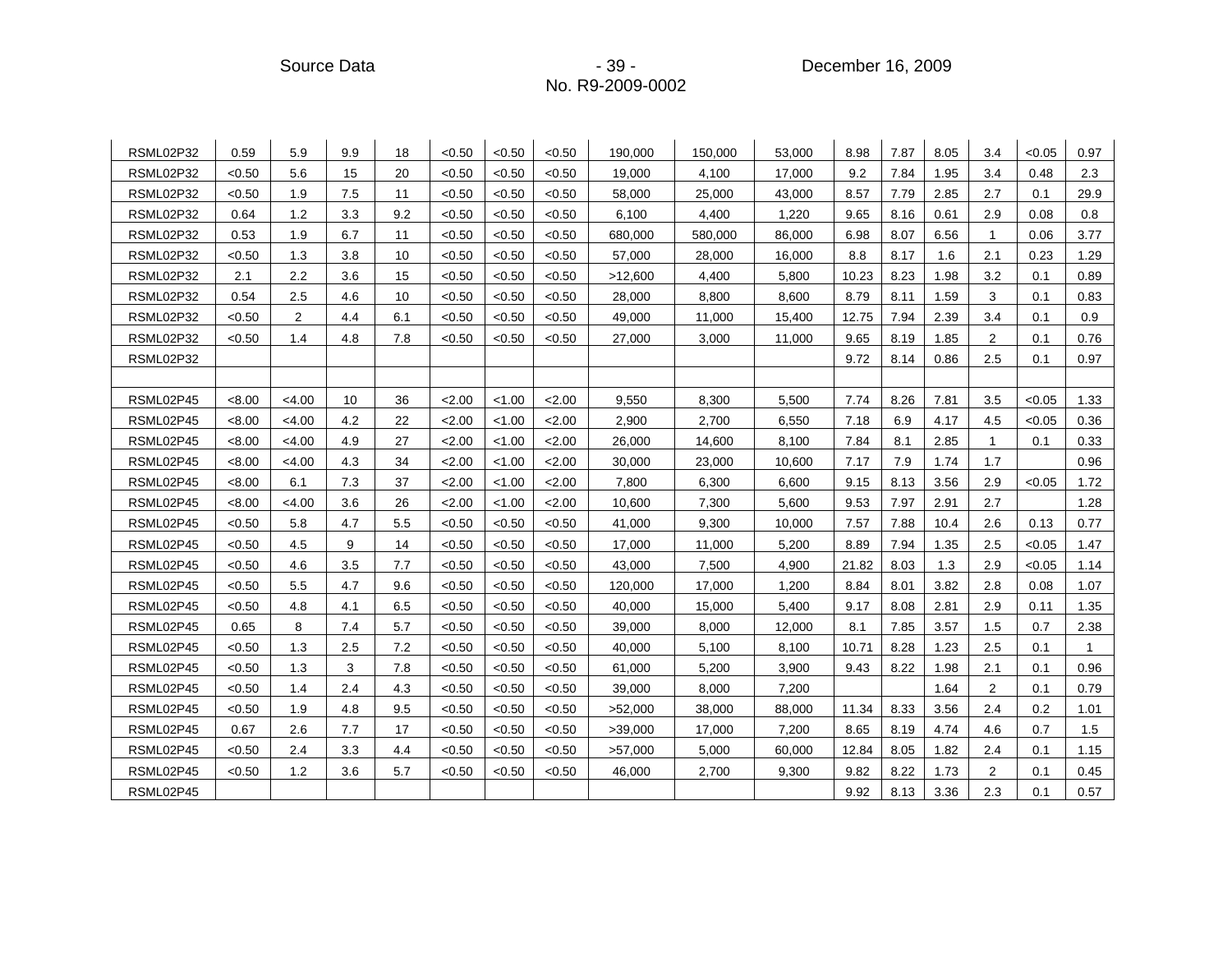| RSML11P02        | < 8.00 | < 4.00 | 26  | 58  | 2.00   | < 1.00 | 2.00   | 26,400      | 10,600      | 11,300  | 10.53 | 7.96 | 8.8  | 2.4            | 0.9    | 1.44  |
|------------------|--------|--------|-----|-----|--------|--------|--------|-------------|-------------|---------|-------|------|------|----------------|--------|-------|
| RSML11P02        | < 8.00 | < 4.00 | 9   | 42  | 2.00   | < 1.00 | 2.00   | 16,300      | 7,400       | 9,900   | 8.1   | 8.5  | 3.59 | < 0.20         | < 0.05 | 2.65  |
| RSML11P02        | < 8.00 | < 4.00 | 8.2 | 22  | 2.00   | < 1.00 | 2.00   | 41,000      | 25,000      | 33,000  | 19.01 | 8.24 | 8.75 | 2              | < 0.05 | 1.73  |
| RSML11P02        | < 8.00 | < 4.00 | 9.3 | 35  | 2.00   | < 1.00 | 2.00   |             |             |         | 8.36  | 8.23 | 2.13 | 2.9            | 0.08   | 1.44  |
| RSML11P02        | < 8.00 | < 4.00 | 7.1 | 26  | 2.00   | < 1.00 | 2.00   | 42,000      | 7,900       | 28.000  | 8.37  | 8.04 | 5.22 | 2.8            | 0.15   | 1.4   |
| RSML11P02        | < 8.00 | 5.5    | 7.6 | 39  | 2.00   | < 1.00 | 2.00   | 114,000     | 45.000      | 116.000 | 12    | 7.8  | 5.4  | 2.2            | 0.1    | 1.59  |
| RSML11P02        | 0.59   | 6.1    | 17  | 19  | < 0.50 | < 0.50 | < 0.50 | 800,000     | 6,700       | 2,300   | 7.6   | 7.98 | 2.65 | 1.5            | 0.45   | 1.63  |
| RSML11P02        | < 0.50 | 4.3    | 4.9 | 11  | < 0.50 | < 0.50 | < 0.50 | 240,000     | 210,000     | 44,000  | 9.4   | 7.94 | 4.17 | 2.2            | < 0.05 | 1.93  |
| <b>RSML11P02</b> | < 0.50 | 4      | 6.7 | 17  | < 0.50 | < 0.50 | < 0.50 | 300,000     | 130,000     | 34,000  | 9.03  | 8.15 | 4.6  | 2.2            | 0.1    | 1.56  |
| RSML11P02        | 0.64   | 10     | 36  | 180 | < 0.50 | < 0.50 | < 0.50 | 330,000     | 65,000      | 42,000  | 8.63  | 7.94 | 8.49 | 3              | < 0.05 | 2.08  |
| RSML11P02        | < 0.50 | 5.1    | 9.1 | 15  | < 0.50 | < 0.50 | < 0.50 | 360,000     | 120,000     | 20,000  | 9.13  | 8.09 | 5.54 | 1.9            | 0.25   | 1.89  |
| RSML11P02        | < 0.50 | 6      | 4.6 | 12  | < 0.50 | < 0.50 | < 0.50 | 150,000     | 90,000      | 23,000  | 8.64  | 7.91 | 4.34 | 1.5            | 0.1    | 1.71  |
| RSML11P02        | < 0.50 | 2.4    | 12  | 12  | < 0.50 | < 0.50 | < 0.50 | 38,000      | 4,300       | 8,300   | 9.43  | 8.2  | 11   | 2.9            | 0.13   | 1.13  |
| RSML11P02        | < 0.50 | 1.9    | 5.5 | 11  | < 0.50 | < 0.50 | < 0.50 | 190,000     | 22,000      | 23,000  | 9.32  | 8.16 | 3.46 | 2.3            | 0.09   | 1.27  |
| RSML11P02        | < 0.50 | 2.6    | 4.5 | 8.5 | < 0.50 | < 0.50 | < 0.50 | 70,000      | 26,000      | 32,000  |       |      | 3.98 | 2.7            | 0.25   | 1.91  |
| RSML11P02        | < 0.50 | 2.6    | 5.6 | 17  | < 0.50 | < 0.50 | < 0.50 | 34,000      | 5,900       | 13,200  | 11.03 | 8.32 | 3.73 | 2.4            | 0.18   | 0.87  |
| RSML11P02        | < 0.50 | 2.8    | 8.6 | 13  | < 0.50 | < 0.50 | < 0.50 | 380,000     | 110,000     | 500,000 | 8.61  | 8.2  | 3.14 | 2.4            | 0.11   | 1.21  |
| RSML11P02        | < 0.50 | 2.5    | 3.1 | 7.4 | < 0.50 | < 0.50 | < 0.50 | 680,000     | 38,000      | 42,000  | 12.92 | 7.93 | 3.8  | 2.2            | 0.12   | 1.31  |
| RSML11P02        | < 0.50 | 1.8    | 6.5 | 8.4 | < 0.50 | < 0.50 | < 0.50 | 33,000      | 2,400       | 23,000  | 9.74  | 8.2  | 3.21 | 2.1            | 0.1    | 0.87  |
| RSML11P02        |        |        |     |     |        |        |        |             |             |         | 9.77  | 8.2  | 8.14 | $\overline{2}$ | 0.1    | 0.74  |
|                  |        |        |     |     |        |        |        |             |             |         |       |      |      |                |        |       |
| SCBS@M02         | < 8.00 | 41     | 62  | 220 | 2.00   | 3.2    | 4.3    | 78,000      | 37,000      | 58,000  | 5.23  | 7.89 | 18.8 | 2.6            | 2.6    | 12.76 |
| SCBS@M02         | < 8.00 | 18     | 3.9 | 30  | 2.00   | 1.9    | 2.00   | 62,000      | 14,000      | 4,300   | 5.32  | 7.32 | 8.13 | 3.2            | 0.12   | 1.26  |
| SCBS@M02         | <8.00  | 18     | 7.1 | 44  | 2.00   | < 1.00 | 2.00   | <10         | <10         | $<$ 10  | 5.23  | 8    | 10.2 | 1.8            | 0.3    | 0.27  |
| SCBS@M02         | <8.00  | 21     | 9.1 | 27  | 2.00   | < 1.00 | 2.00   | 14,500      | 27,000      | 78,000  | 1.69  | 8.04 | 5    | 0.9            | 0.55   | 0.22  |
| SCBS@M02         | < 8.00 | 19     | 18  | 52  | 2.00   | 2.2    | 2.00   | 166,000     | 46,000      | 119,000 | 1.75  | 8.01 | 10.6 | 0.8            | 1.35   | 0.86  |
| SCBS@M02         |        |        |     |     |        |        |        |             |             |         |       |      |      |                |        |       |
| SCBS@M02         | < 8.00 | 21     | 8.4 | 62  | 2.00   | < 1.00 | < 2.00 | 10.400      | 8.850       | 12.700  | 7.66  | 8.19 | 7.48 | 4.4            | 0.38   | 2.02  |
| SCBS@M02         | < 8.00 | 20     | 9   | 39  | 2.00   | < 1.00 | 2.00   | 64,000      | 37,000      | 11,200  | 8.85  | 8.18 | 7.82 | 4.7            | 0.13   | 1.27  |
| SCBS@M02         | < 8.00 | 26     | 13  | 97  | 2.00   | < 1.00 | 2.00   | $<$ 200,000 | $<$ 200,000 | 129,000 | 7.98  | 8.13 | 6.5  | 3              | 0.45   | 1.69  |
| SCBS@M02         | < 8.00 | 29     | 10  | 15  | 2.00   | < 1.00 | 2.00   | 28,000      | 20,222      | 49,000  | 14.4  | 8.3  | 6.7  | 4.4            | 0.15   | 1.04  |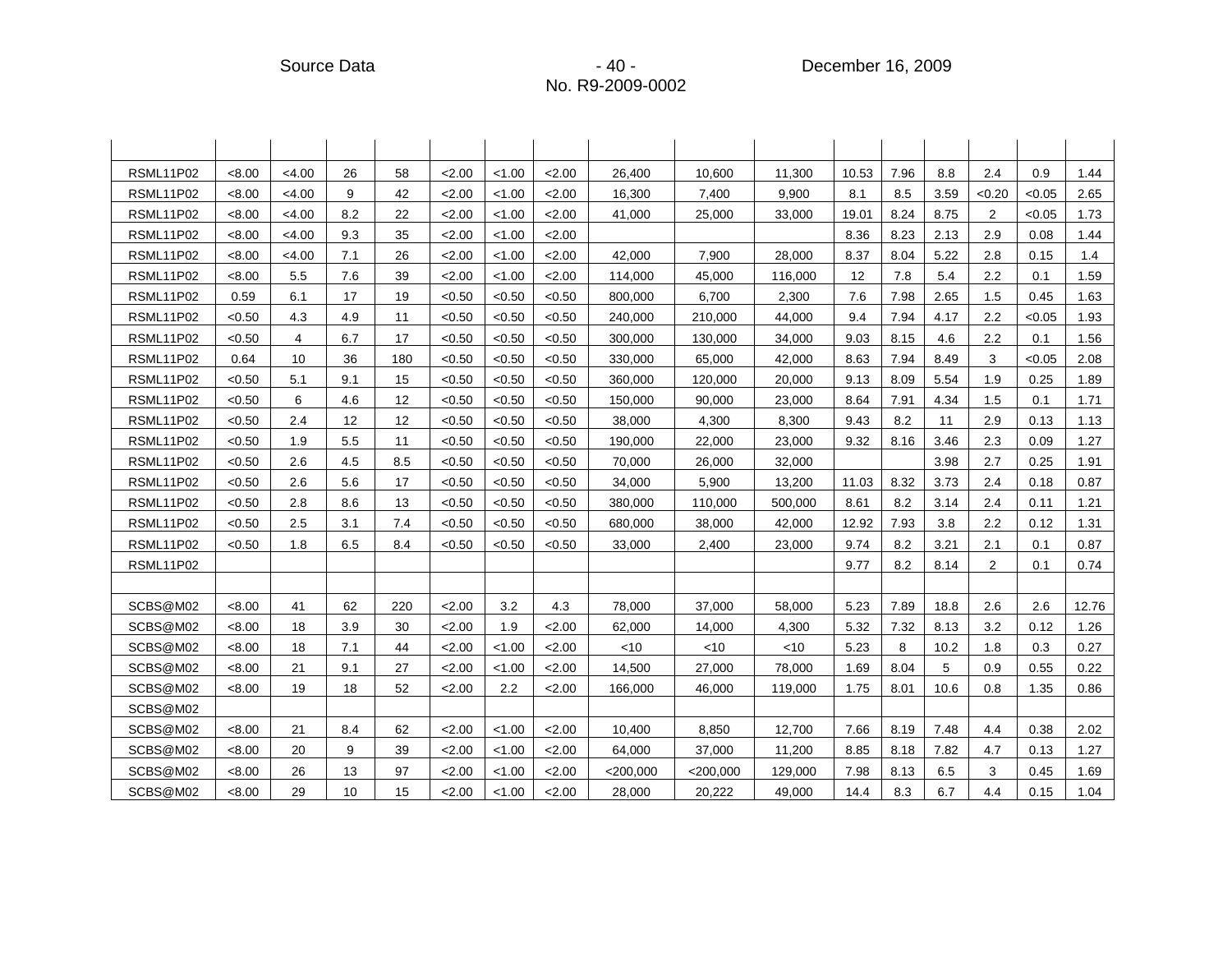Source Data - Andrew Source Data - 41 - Andrew December 16, 2009

| SCBS@M02 | <8.00  | 31  | 5.2            | 16      | 2.00   | < 1.00         | 2.00   | 7,900      | 4,800      | 2,100  | 14    | 8.3  | 33.7 | 2.32 | 0.2    | 1.36 |
|----------|--------|-----|----------------|---------|--------|----------------|--------|------------|------------|--------|-------|------|------|------|--------|------|
| SCBS@M02 | < 0.50 | 71  | 5.9            | 28      | < 0.50 | 4.5            | < 0.50 | 38,000     | 30,000     | 3,000  | 7.73  | 8.03 | 2.03 | 3    | < 0.05 | 0.52 |
| SCBS@M02 | < 0.50 | 86  | 4.6            | 11      | < 0.50 | 1.4            | < 0.50 | 370,000    | 47,000     | 9,400  | 8.9   | 7.53 | 1.7  | 5.1  | 0.14   | 0.55 |
| SCBS@M02 | 0.89   | 36  | 7              | 4.2     | < 0.50 | 1.6            | < 0.50 | 200,000    | 150,000    | 4,200  | 9.05  | 8.03 | 1.52 | 2.9  | 0.29   | 0.51 |
| SCBS@M02 | < 0.50 | 67  | 6.1            | 11      | < 0.50 | $\overline{2}$ | < 0.50 | 720,000    | 190,000    | 240    | 8.8   | 8.02 | 1.8  | 3.3  | < 0.05 | 0.43 |
| SCBS@M02 | < 0.50 | 54  | 9.2            | 3       | < 0.50 | 1.3            | < 0.50 | 310,000    | 45,000     | 1,700  | 8.88  | 8.05 | 1.2  | 5    | < 0.05 | 0.44 |
| SCBS@M02 | < 0.50 | 45  | 5.8            | 16      | < 0.50 | 1.9            | < 0.50 | 200,000    | 58,000     | 730    | 8.43  | 8.04 | 1.22 | 5.1  | 0.44   | 0.35 |
| SCBS@M02 | < 0.50 | 39  | 4.4            | 9.6     | < 0.50 | 1.6            | < 0.50 | 76,000     | 42,000     | 2,200  | 9.03  | 7.97 | 1.44 | 3.9  | 0.12   | 0.62 |
| SCBS@M02 | 1.3    | 49  | 17             | 20      | < 0.50 | 1.6            | < 0.50 | 160,000    | 10         | 18,300 | 7.44  | 8.08 | 5.91 | 3.5  | 0.32   | 1.01 |
| SCBS@M02 | < 0.50 | 34  | 9.3            | 14      | < 0.50 | 1.4            | < 0.50 | 1,190,000  | 480,000    | 4,100  | 7.92  | 7.87 | 1.71 | 3.3  | 0.5    | 0.73 |
| SCBS@M02 | < 0.50 | 37  | 5.8            | 4.8     | < 0.50 | 0.53           | < 0.50 | 87,000     | 12,000     | 9,600  | 9.98  | 7.81 | 3.75 | 2.2  | 0.15   | 0.5  |
| SCBS@M02 | 0.53   | 14  | 18             | 17      | < 0.50 | 1.5            | < 0.50 | >1,200,000 | >1,200,000 | 640    | 7.94  | 8.12 | 6.12 | 5.8  | 0.65   | 2.32 |
| SCBS@M02 | 1.1    | 30  | 67             | 130     | < 0.50 | 1.2            | 1.1    | 270,000    | 6,300      | 62,000 | 8.1   | 8.19 | 113  | 4.5  | 5.2    | 2.92 |
| SCBS@M02 | < 0.50 | 13  | 5.4            | 6.2     | < 0.50 | < 0.50         | < 0.50 | 36,000     | 7,700      | 5,500  | 9.5   | 8.06 | 5.26 | 3.4  | 0.05   | 0.83 |
| SCBS@M02 | < 0.50 | 16  | 4.6            | 7.8     | < 0.50 | < 0.50         | < 0.50 | 30,000     | 1,700      | 4,900  | 9.48  | 8.16 | 4.19 | 4    | 0.05   | 0.97 |
| SCBS@M02 | 0.73   | 14  | 5.8            | 23      | < 0.50 | < 0.50         | < 0.50 | 240,000    | 2,900      | 3,800  | 6.65  | 8.05 | 4    | 4.2  | 0.15   | 0.43 |
| SCBS@M02 | < 0.50 | 17  | 5.2            | 9.4     | < 0.50 | 0.92           | < 0.50 | 390,000    | 6,100      | 3,100  | 9.72  | 8.21 | 4.65 | 2.3  | 0.23   | 0.56 |
| SCBS@M02 | < 0.50 | 8.8 | 3.4            | 4.4     | < 0.50 | < 0.50         | < 0.50 | 51,000     | 2,800      | 3,900  | 8.92  | 8.28 | 2.98 | 2.8  | 0.11   | 0.54 |
| SCBS@M02 | 2.50   | 11  | $\overline{4}$ | < 10.00 | 2.50   | 2.50           | < 2.50 | 9,600,000  | 43,000     | 7,800  | 9.16  | 8.03 | 20.5 | 5.1  | 1.05   | 0.74 |
| SCBS@M02 | < 0.50 | 10  | 3.9            | 8.6     | < 0.50 | < 0.50         | < 1.00 | 31,000     | 2,700      | 1,140  | 12.22 | 8.06 | 2.6  | 5.7  | 0.33   | 0.69 |
| SCBS@M02 | < 1.00 | 11  | 13             | 8.8     | < 1.00 | < 1.00         | < 0.50 | 640,000    | 46,000     | 84,000 | 13.94 | 8.16 | 21.9 | 4.7  | 0.15   | 0.95 |
| SCBS@M02 | < 1.00 | 13  | 4.5            | 9.1     | < 1.00 | < 1.00         | 2.50   | 116,000    | >99        | 8,400  | 10.85 | 8.21 | 1.45 | 2.8  | 0.24   | 0.45 |
| SCBS@M02 | < 0.50 | 9.9 | 7.8            | 23      | 2.50   | < 2.50         | 2.50   | 95,000     | 2,200      | 42,000 | 15.85 | 8.21 | 3.15 | 4.9  | 0.19   | 0.51 |
|          |        |     |                |         |        |                |        |            |            |        |       |      |      |      |        |      |
| SCM00P03 | < 8.00 | 15  | 12             | 62      | 2.00   | < 1.00         | 2.00   | 89,000     | 42,000     | 10,800 | 13.6  | 8.19 | 2.77 | 0.4  | 0.65   | 0.27 |
| SCM00P03 |        |     |                |         |        |                |        |            |            |        |       |      |      |      |        |      |
| SCM00P03 | < 8.00 | 18  | 6.5            | 39      | 2.00   | < 1.00         | 2.00   |            |            |        | 8.07  | 7.75 |      | 2.4  | 0.35   | 0.69 |
| SCM00P03 | < 8.00 | 19  | 8.2            | 36      | 2.00   | < 1.00         | 2.00   | 27,000     | 17,800     | 1,400  | 4.18  | 7.58 | 1.6  | 2.1  | 0.15   | 0.74 |
| SCM00P03 | 0.53   | 24  | 13             | 81      | < 0.50 | 0.54           | < 0.50 | 370,000    | 4,600      | 13,000 | 9.08  | 7.65 | 3.35 | 2.9  | 0.18   | 1.4  |
| SCM00P03 | 0.58   | 39  | 8.6            | 6.2     | < 0.50 | 1.1            | < 0.50 | 15,000     | 2,400      | 800    | 12.17 | 8.27 | 2.01 | 0.4  | < 0.03 | 0.6  |
| SCM00P03 | 0.85   | 18  | 23             | 66      | < 0.50 | 0.78           | 1.1    | 37,000     | 31,000     | 2,500  | 9.52  | 8.14 | 4.43 | 4.4  | 1.02   | 2.95 |
| SCM00P03 | 0.79   | 38  | 11             | 20      | < 0.50 | 0.85           | < 0.50 | 3,200      | 600        | 2,000  | 13.92 | 8.27 | 16.1 | 1.3  | 0.08   | 0.67 |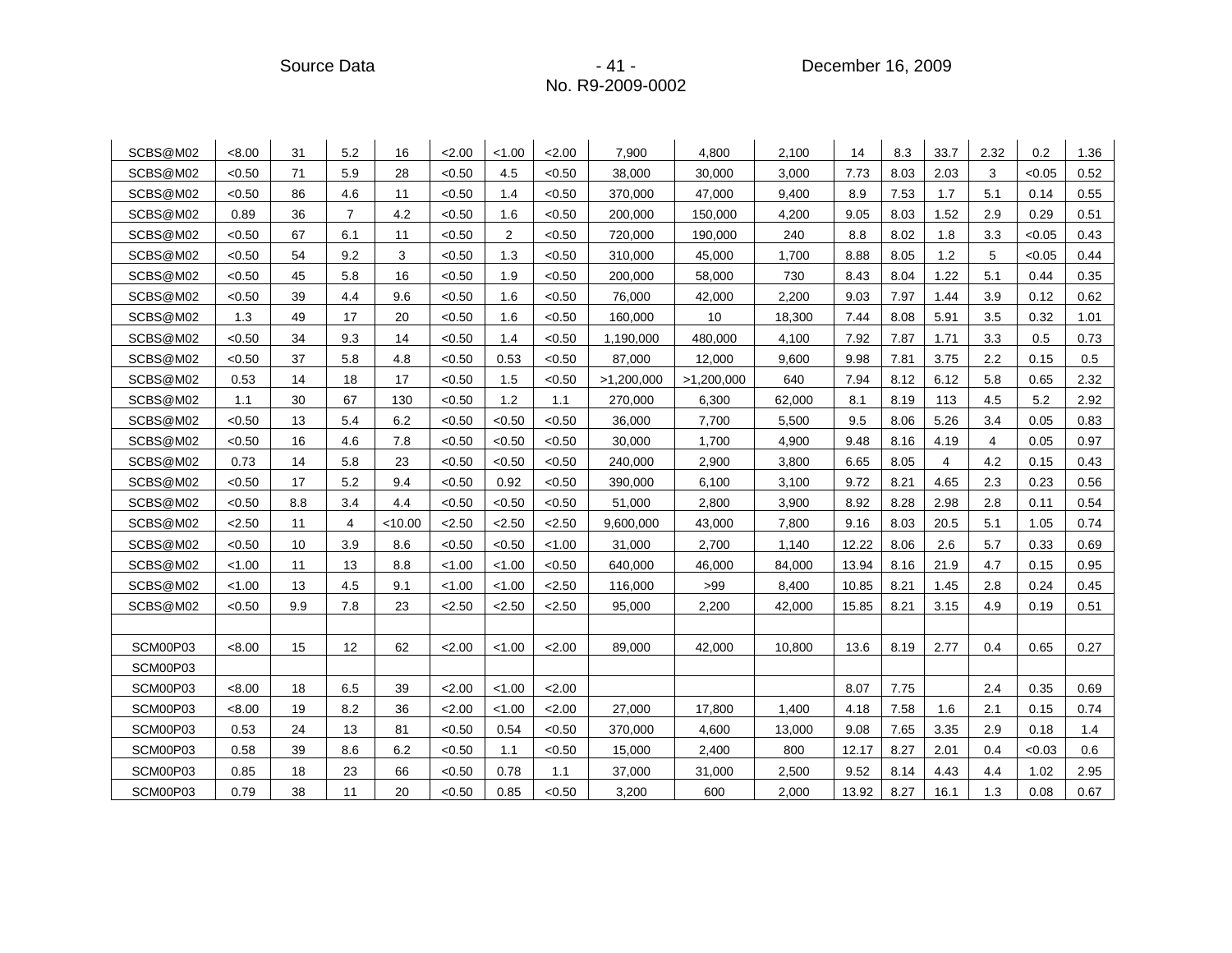Source Data - Andrew Source Data - 42 - All the December 16, 2009

| SCM00P03 | 1      | 9.9 | 14             | 500     | < 0.50 | < 0.50 | < 0.50 | >1,200,000 | 5,100  | 7,400  | 9.08  | 8.25 | 22.9           | 1.8  | 4.3    | 1.49 |
|----------|--------|-----|----------------|---------|--------|--------|--------|------------|--------|--------|-------|------|----------------|------|--------|------|
| SCM00P03 | 1.8    | 15  | 8.9            | 77      | < 0.50 | < 0.50 | < 0.50 | 160,000    | 21,000 | 11,000 | 9.73  | 8.22 | 4.49           | 1.9  | 0.7    | 1.37 |
| SCM00P03 | < 0.50 | 10  | 6.7            | 47      | < 0.50 | 0.63   | < 0.50 | 2,800      | 1,200  | 1,100  | 9.94  | 8.28 | 2.66           | 2.5  | 0.09   | 1.48 |
| SCM00P03 | < 0.50 | 14  | 6.6            | 62      | < 0.50 | 3.5    | < 0.50 | 3,800      | 500    | 600    | 5.79  | 8.21 | 4.85           | 2.1  | 0.05   | 1.26 |
| SCM00P03 |        |     |                |         |        |        |        |            |        |        |       |      |                |      |        |      |
| SCM00P03 | < 0.50 | 19  | 5.8            | 52      | < 0.50 | 0.73   | < 0.50 | >2,400     | 110    | 590    | 10.85 | 8.14 | 0.33           | 2    | 0.11   | 0.53 |
| SCM00P03 | 0.51   | 14  | 4.6            | 48      | < 1.00 | < 1.00 | < 1.00 | 49,000     | >130   | 8,200  | 8.71  | 8.01 | 4.8            | 2.2  | 0.1    | 0.83 |
| SCM00P03 | 2.00   | 16  | 5.7            | 15      | < 0.50 | < 0.50 | < 0.50 | 27,000     | 240    | 3,400  | 13.51 | 7.66 | 15.6           | 3.6  | 0.12   | 0.76 |
| SCM00P03 |        |     |                |         |        |        |        |            |        |        | 9.8   | 8.06 | $\overline{7}$ | 2    | 0.1    | 1.26 |
|          |        |     |                |         |        |        |        |            |        |        |       |      |                |      |        |      |
| SCM02XXX | < 8.00 | 760 | 2.00           | 130     | 2.00   | 54     | 2.00   | 16,000     | 2,850  | 12,650 | 10.54 | 7.89 | 7.82           | 6.7  | < 0.05 | 0.3  |
| SCM02XXX | 120    | 9.8 | 9.6            | 50      | 2.00   | < 1.00 | 2.00   | 3,800      | 3,100  | 1,760  | 8.87  | 8.1  | 403            | 1.3  | 0.45   | 0.18 |
| SCM02XXX | < 8.00 | 14  | 7.4            | 160     | 2.00   | < 1.00 | 2.00   | 12,000     | 6,100  | 3,900  | 9.33  | 8.27 | 13.5           | 0.7  | 0.1    | 1.56 |
| SCM02XXX | < 8.00 | 25  | 13             | 54      | 2.00   | 5.4    | 2.00   | 77,000     | 67,000 | 4,700  | 7.02  | 7.38 | 3.44           | 3.1  | 1.5    | 2.49 |
| SCM02XXX |        |     |                |         |        |        |        |            |        |        |       |      |                |      |        |      |
| SCM02XXX | < 8.00 | 12  | 7.8            | < 10.00 | 2.00   | < 1.00 | 2.00   | 111,000    | 85,000 | 17,200 | 9.14  | 8.1  | 62.1           | 1.5  |        | 2.33 |
| SCM02XXX | 0.82   | 22  | 6.1            | 4.5     | < 0.50 | 0.52   | < 0.50 | 22,000     | 5,200  | 13,000 | 7.23  | 8.3  | 7.13           | 3.5  | < 0.05 | 1.5  |
| SCM02XXX | 0.54   | 29  | 5.2            | 4.1     | < 0.50 | < 0.50 | < 0.50 | 65,000     | 27,000 | 5,700  | 9.75  | 8.05 | 46.9           | 1.7  | < 0.05 | 1.28 |
| SCM02XXX | 0.58   | 24  | $\overline{4}$ | 3.3     | < 0.50 | 0.52   | < 0.50 | 25,000     | 12,000 | 4,800  | 9.6   | 8.13 | 3.1            | 1.8  | 0.06   | 1.51 |
| SCM02XXX | 0.64   | 11  | 5.3            | 7.6     | < 0.50 | <0.50  | < 0.50 | 5,900      | 3,600  | 530    | 9.49  | 8.14 | 16.9           | 1.8  | 0.35   | 0.79 |
| SCM02XXX | < 0.50 | 7.6 | 6.9            | 11      | < 0.50 | < 0.50 | < 0.50 | 630        | 270    | 400    | 9.26  | 8.14 | 16.1           | 1.9  | 0.08   | 1.64 |
| SCM02XXX | < 0.50 | 12  | 5.9            | 75      | < 0.50 | < 0.50 | < 0.50 | 52,000     | 2,900  | 3,000  | 8.34  | 8.02 | 16.1           | 4    | 0.06   | 1.67 |
| SCM02XXX | 0.55   | 16  | 4.6            | 6.8     | < 0.50 | 0.53   | < 0.50 | 15,000     | 9,000  | 4,900  | 10.34 | 8.26 | 5.17           | 2.8  | 0.09   | 1.23 |
| SCM02XXX | 0.69   | 14  | 4.9            | 7.9     | < 0.50 | 0.56   | < 0.50 | 37,000     | 930    | 2,000  | 7.45  | 8.19 | 3.95           | 3.1  | 0.05   | 1.39 |
| SCM02XXX | < 0.50 | 7.8 | 3.7            | 18      | < 0.50 | < 0.50 | < 0.50 | 150,000    | 22,000 | 39,000 | 6.5   | 7.8  | 3.51           | 11.2 | 0.07   | 2.35 |
| SCM02XXX |        |     |                |         |        |        |        |            |        |        |       |      |                |      |        |      |
| SCM02XXX | 0.52   | 12  | 6.4            | 9.9     | < 0.50 | 0.57   | < 0.50 | 32,000     | 2,600  | 2,400  | 11.26 | 8.08 | 676            | 4    | 0.11   | 1.1  |
| SCM02XXX | < 0.50 | 9.9 | 5.4            | 15      | < 0.50 | 0.62   | < 0.50 | >44,000    | 28,000 | 51,000 | 11.48 | 8.16 | 6.2            | 3.1  | 0.12   | 3.11 |
| SCM02XXX | < 0.50 | 11  | 4.2            | 8       | < 0.50 | 0.52   | < 0.50 | 33,000     | 5,300  | 9,200  | 15.27 | 8.23 | 6.93           | 4.1  | 0.1    | 1.77 |
| SCM02XXX |        |     |                |         |        |        |        |            |        |        | 11.16 | 7.92 | 2.36           | 2.8  | 0.1    | 1.64 |
|          |        |     |                |         |        |        |        |            |        |        |       |      |                |      |        |      |
| SCM03P01 | < 8.00 | 22  | 8              | 35      | 2.00   | 3.3    | < 2.00 | 94,000     | 56,000 | 2,950  | 7.86  | 7.44 | 17.6           | 2    | < 0.05 | 0.53 |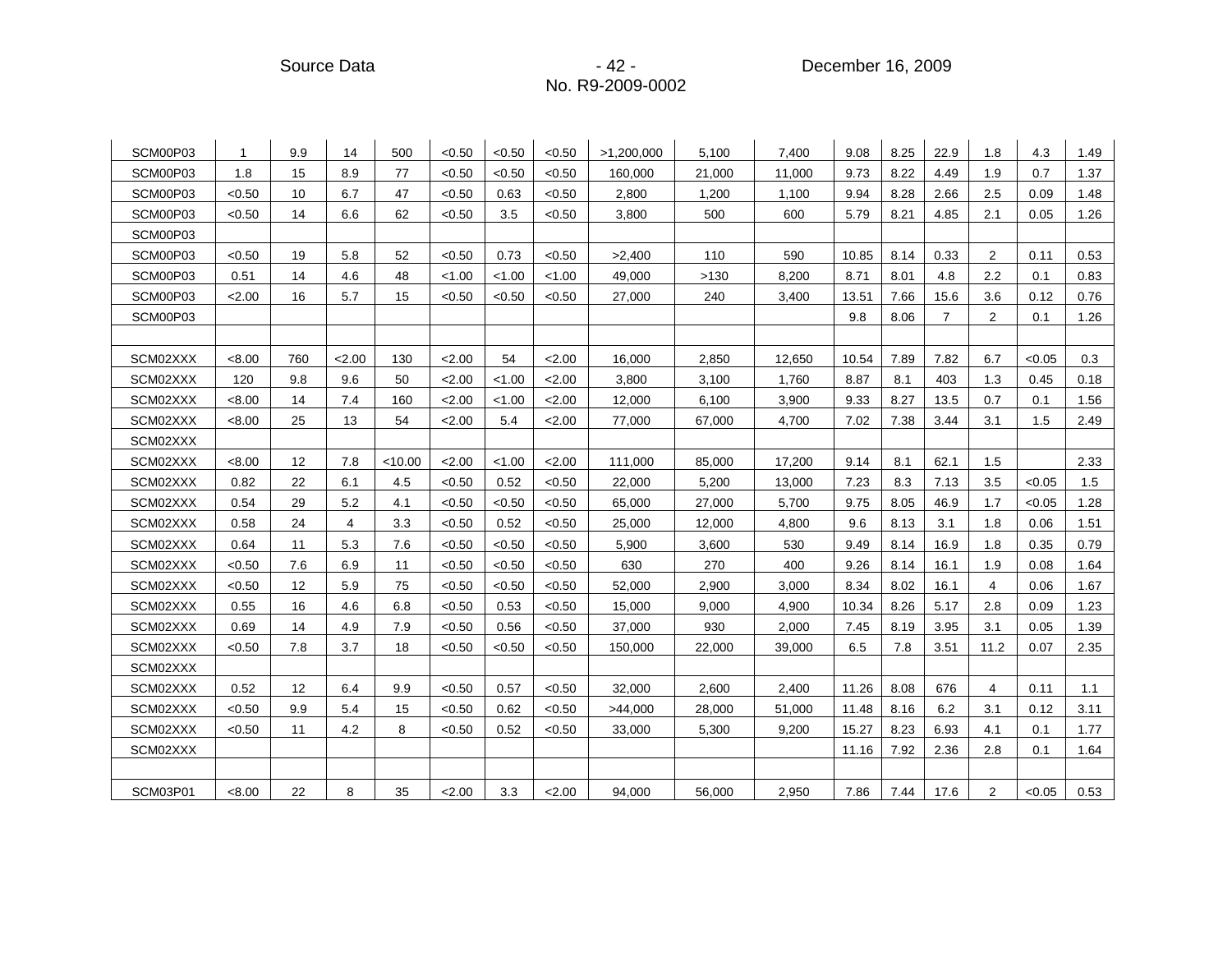Source Data **- 43 - Product America** - 43 - Product December 16, 2009

| SCM03P01  | < 8.00 | 17     | 8.4            | 19  | 2.00   | 2      | 2.00   | 59,000     | 5,000    | 3,200      | 7.08  | 7.8  | 4.88 | 3.2 | 0.15   | 1.98 |
|-----------|--------|--------|----------------|-----|--------|--------|--------|------------|----------|------------|-------|------|------|-----|--------|------|
| SCM03P01  | < 8.00 | 26     | 9.2            | 53  | 2.00   | 4.3    | 2.00   | 4,500      | 3,200    | 5,900      | 7.83  | 7.47 | 6.94 | 1.1 | 0.1    | 0.41 |
| SCM03P01  | < 8.00 | 37     | 9.3            | 63  | 2.00   | 8.8    | 2.00   | 8,000      | 2,800    | 6,000      | 7.67  | 7.34 | 3.07 | 2.6 |        | 1.24 |
| SCM03P01  | < 8.00 | 14     | 7              | 21  | 2.00   | < 1.00 | 2.00   | 84,000     | 49,000   | 58,000     | 9.34  | 8.3  | 4.79 | 1.5 | 0.1    | 1.24 |
| SCM03P01  | < 8.00 | 30     | 9              | 54  | 2.00   | 5.9    | 2.00   | 3,200      | 1,400    | 1,080      | 6.53  | 7.33 | 1.59 | 2.5 | 0.1    | 1.53 |
| SCM03P01  | 0.5    | 42     | 5.8            | 22  | < 0.50 | 6.6    | < 0.50 | 36,000     | 30,000   | 8,000      | 5.02  | 7.3  | 2.03 | 3.4 | < 0.05 | 1.14 |
| SCM03P01  | < 0.50 | 42     | 6.9            | 26  | < 0.50 | 7.9    | < 0.50 | 180,000    | 190,000  | 13,800     | 6.56  | 7.17 | 2.13 | 3.2 | < 0.05 | 1.12 |
| SCM03P01  | < 0.50 | 35     | 5.5            | 19  | < 0.50 | 6.6    | < 0.50 | 48,000     | 16,000   | 6,200      | 7.55  | 7.48 | 2.5  | 2.9 | < 0.05 | 1.36 |
| SCM03P01  | 0.58   | 66     | 5.3            | 40  | < 0.50 | 15     | < 0.50 | 28,000     | 2,400    | 800        | 7.56  | 7.4  | 0.85 | 5.3 | < 0.03 | 1.02 |
| SCM03P01  | < 0.50 | 59     | 6.7            | 46  | < 0.50 | 13     | < 0.50 | 1,080,000  | 570,000  | >1,200,000 | 7.59  | 7.57 | 2.57 | 3.6 | 0.28   | 2.06 |
| SCM03P01  | < 0.50 | 57     | 6.1            | 37  | < 0.50 | 12     | < 0.50 | 450,000    | 50,000   | 86,000     | 4.8   | 7.71 | 2.56 | 4.8 | 0.18   | 1.94 |
| SCM03P01  | < 0.50 | 60     | 5.3            | 32  | < 0.50 | 13     | < 0.50 | 4,600      | 50,000   | 500        | 6.24  | 7.44 | 1.12 | 5   | 0.1    | 0.99 |
| SCM03P01  | < 0.50 | 73     | $\overline{7}$ | 45  | < 0.50 | 16     | < 0.50 | 290,000    | 27,000   | 20,000     | 4.81  | 7.63 | 1.4  | 5.4 | 0.07   | 1.19 |
| SCM03P01  | < 0.50 | 81     | 4.5            | 54  | < 0.50 | 21     | < 0.50 | 5,000      | 3,000    | 500        | 6.47  | 7.43 | 1.82 | 5.6 | 0.05   | 1.27 |
| SCM03P01  | < 0.50 | 11     | 5.3            | 13  | < 0.50 | 1.3    | < 0.50 | >35,000    | 6,400    | 10,800     | 8.96  | 7.65 | 2.35 | 5.2 | 0.17   | 1.17 |
| SCM03P01  | < 0.50 | 26     | 3.9            | 15  | < 0.50 | 3.5    | < 0.50 | 20,000     | 3,600    | 3,100      | 8.57  | 7.96 | 2.12 | 3.7 | 0.1    | 1.61 |
| SCM03P01  | < 0.50 | 24     | 2.1            | 21  | < 0.50 | 2.4    | < 0.50 | >8,000     | 2,700    | 7,400      | 10.67 | 8.2  | 2.53 | 4.7 | 0.1    | 1.21 |
| SCM03P01  |        |        |                |     |        |        |        |            |          |            | 7.54  | 6.96 | 5.1  | 5.6 | 0.14   | 1.35 |
|           |        |        |                |     |        |        |        |            |          |            |       |      |      |     |        |      |
| SJCL01@CC | <8.00  | < 4.00 | 5              | 56  | 2.00   | < 1.00 | 2.00   | 2,070      | 725      | 580        | 10.88 | 8.41 | 2.4  | 0.8 | < 0.05 | 0.82 |
| SJCL01@CC | <8.00  | 6.9    | 13             | 370 | 2.00   | < 1.00 | 6.1    | 39,000     | 960      | 1,030      | 10.2  | 7.62 | 5.43 | 6.4 | < 0.05 | 1.22 |
| SJCL01@CC | < 8.00 | < 4.00 | 3.5            | 17  | 2.00   | < 1.00 | 2.00   | 1,130      | 980      | 960        | 8.69  | 7.82 | 1.14 | 1.7 | < 0.05 | 0.44 |
| SJCL01@CC | < 8.00 | < 4.00 | 12             | 42  | 2.00   | 1.00   | 2.00   | 8,200      | 4,300    | 6,100      | 7.6   | 8.21 | 6.72 | 0.8 | 0.18   | 0.16 |
| SJCL01@CC | <8.00  | < 4.00 | 2.2            | 15  | 2.00   | < 1.00 | 2.00   | 8,700      | 3,300    | 3,900      | 9.7   | 8.29 | 0.88 | 0.9 | < 0.05 | 0.17 |
| SJCL01@CC | <8.00  | 5.3    | 12             | 80  | 2.00   | < 1.00 | 2.2    | 79,000     | 72,000   | 2,800      | 10.23 | 8.51 | 3.05 | 1.2 | 0.24   | 1.43 |
| SJCL01@CC | < 8.00 | 6.2    | 10             | 88  | 2.00   | < 1.00 | 2.00   | 4,700      | 3,300    | 1,290      | 4.24  | 7.84 | 10.9 | 1.3 | 0.15   | 1.68 |
| SJCL01@CC | <8.00  | 5.1    | 7.2            | 40  | 2.00   | < 1.00 | 2.00   | 11,400     | 8,900    | 1,210      | 9.51  | 8.36 | 1.95 | 0.8 | 0.15   | 1.03 |
| SJCL01@CC | < 8.00 | 23     | 9.2            | 37  | 2.00   | < 1.00 | 2.00   | 73,000     | 58,000   | 87,000     | 14.6  | 8.2  | 6.4  |     | 0.1    | 3.85 |
| SJCL01@CC | < 8.00 | 7.1    | 10             | 150 | 2.00   | < 1.00 | 2.00   | 62,000     | 50,000   | 53,000     | 13.8  | 8.6  | 15.9 |     | 0.9    | 3.87 |
| SJCL01@CC | < 0.50 | 4.4    | 5.5            | 28  | < 0.50 | < 0.50 | < 0.50 | 30,000     | 400      | 3,000      | 8.11  | 8.26 | 1.97 | 2.7 | 0.08   | 0.77 |
| SJCL01@CC | < 0.50 | 10     | 15             | 460 | < 0.50 | 0.62   | 3.7    | 820,000    | >100,000 | 103,000    | 8.2   | 7.53 | 2.4  | 1.4 | 0.45   | 5.02 |
| SJCL01@CC | 1.5    | 5.1    | 3.6            | 60  | 0.72   | 1.1    | 1.4    | >1,200,000 | >120,000 | >120,000   | 7.36  | 7.87 | 2.11 | 0.9 | 0.6    | 1.15 |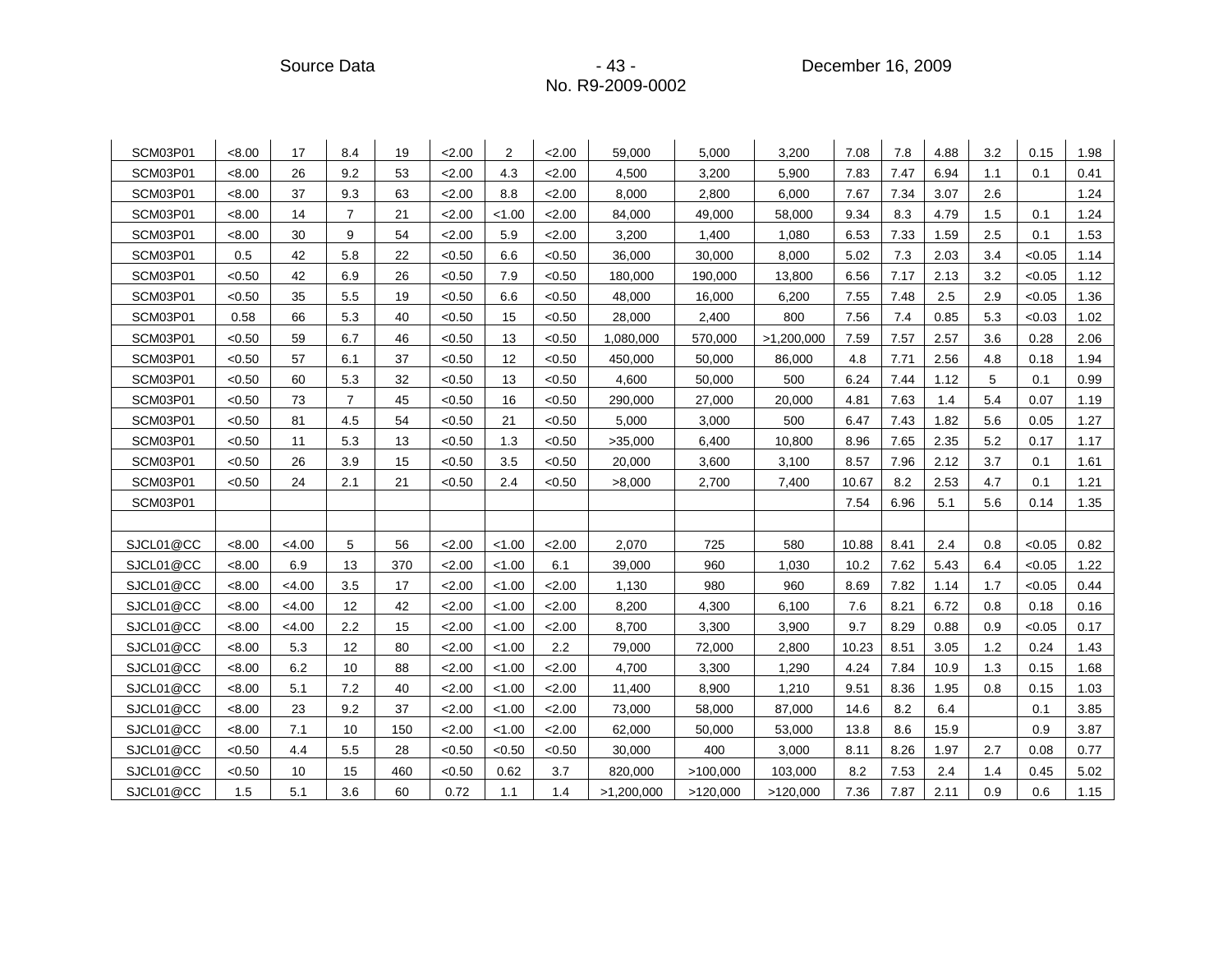Source Data **- 44 -** December 16, 2009

| SJCL01@CC | < 0.50 | 4.4    | 3.5     | 25  | < 0.50 | < 0.50 | < 0.50         | 40,000    | 18,000  | 6,000   | 8.41  | 8.28 | 1.08 | 4.7            | 0.11   | 1.83           |
|-----------|--------|--------|---------|-----|--------|--------|----------------|-----------|---------|---------|-------|------|------|----------------|--------|----------------|
| SJCL01@CC | < 0.50 | 5      | 4.5     | 55  | < 0.50 | < 0.50 | < 0.50         | 24,000    | 7,900   | 1,500   | 8.29  | 8.08 | 2.1  | 2.8            | 0.14   | 1.82           |
| SJCL01@CC | < 0.50 | 8.2    | 8.6     | 49  | < 0.50 | < 0.50 | < 0.50         | 600,000   | 110,000 | 3,400   | 10.25 | 8.08 | 1.93 | 3.3            | 0.5    | 1.14           |
| SJCL01@CC | < 0.50 | 5.5    | 7.8     | 39  | < 0.50 | < 0.50 | < 0.50         | 710,000   | 9,200   | 3,000   | 8.75  | 8.07 | 4.3  | 1.4            | 0.22   | 1.61           |
| SJCL01@CC | < 0.50 | 6.1    | 6.9     | 45  | < 0.50 | < 0.50 | < 0.50         | 39,000    | <10     | 7,700   | 9.09  | 8.21 | 1.6  | 1.5            | 0.15   | 1.56           |
| SJCL01@CC | < 0.50 | 1.9    | 6       | 31  | < 0.50 | < 0.50 | < 0.50         | 24,000    | 5,000   | 4,300   | 9.1   | 7.88 | 1.58 | 1.7            | 0.22   | 1.45           |
| SJCL01@CC | < 0.50 | 1.3    | 4.1     | 14  | < 0.50 | 0.64   | < 0.50         | $<$ 10    | <10     | $<$ 10  | 0     | 8.34 | 0.34 | 1.6            | 0.12   | 0.23           |
| SJCL01@CC | 1.1    | 2.4    | 8.2     | 35  | < 0.50 | < 0.50 | < 0.50         | 30,000    | 3,000   | 1,000   | 9.06  | 8.12 | 6.51 | 2.1            | 0.18   | 0.74           |
| SJCL01@CC | < 0.50 | 5.9    | 13      | 500 | < 0.50 | 0.67   | 5.2            | 14,000    | 1,500   | 6,200   | 8.81  | 8.14 | 1.22 | 0.8            | 0.48   | 2.71           |
| SJCL01@CC | < 0.50 | 3.2    | 10      | 47  | < 0.50 | < 0.50 | 0.53           | 22,000    | 4,200   | 15,000  | 7.5   | 8.37 | 1.61 |                | 0.27   | 1.33           |
| SJCL01@CC | < 0.50 | 3.2    | 5.4     | 43  | < 0.50 | < 0.50 | <0.50          | 540,000   | 220,000 | 84,000  | 8.99  | 8.03 | 1.58 | 1.8            | 0.3    | $\overline{2}$ |
| SJCL01@CC | 1.3    | 4.4    | 7.3     | 43  | < 0.50 | < 0.50 | 3              | 800,000   | 210,000 | 18,000  | 8.04  | 8.17 | 13.3 | 1.2            | 0.45   | 2.19           |
| SJCL01@CC | < 0.50 | 4.1    | 6.1     | 39  | < 0.50 | < 0.50 | < 0.50         | 6,400     | 5,600   | 2,400   | 9.74  | 8.3  | 4.51 | 2.3            | 0.3    | 1.46           |
| SJCL01@CC | < 0.50 | 2.9    | 5.6     | 41  | < 0.50 | < 0.50 | < 0.50         | 40,000    | 8,600   | 7,400   | 10.67 | 8.33 | 2.74 | 0.2            | 0.25   | 1.04           |
| SJCL01@CC | < 0.50 | 5.9    | 7.9     | 250 | < 0.50 | < 0.50 | $\overline{2}$ | 166,000   | 98,000  | 145,000 | 12.7  | 8.2  | 2.8  | 2.4            | 0.83   | 1.9            |
| SJCL01@CC | < 0.50 | 3.5    | 4.8     | 41  | < 0.50 | < 0.50 | < 0.50         | >7,800    | 3,100   | 4,000   | 11.05 | 8.29 | 2.81 | $\overline{2}$ | 0.12   | 0.73           |
| SJCL01@CC | <0.50  | 4.3    | 6.8     | 44  | < 0.50 | < 0.50 | < 0.50         | 410,000   | 48,000  | 13,100  | 8.95  | 8.33 | 5.48 | 2.5            | 0.18   | 1.16           |
| SJCL01@CC | < 0.50 | 3.2    | 5.1     | 30  | < 0.50 | < 0.50 | < 0.50         | 79,000    | 25,000  | 51,000  | 9.66  | 8.25 | 2.95 | $\overline{2}$ | 0.14   | 1.09           |
| SJCL01@CC | < 0.50 | 6      | 8       | 100 | < 0.50 | < 0.50 | < 0.50         | 7,900,000 | 24,000  | 58,000  | 10.59 | 8.22 | 3.81 | $\overline{2}$ | 0.36   | 0.52           |
|           |        |        |         |     |        |        |                |           |         |         |       |      |      |                |        |                |
| SJCL01P03 | < 8.00 | <4.00  | 15      | 19  | 2.00   | < 1.00 | 2.00           | 29,000    | 17,000  | 13,750  | 8.62  | 8.28 | 3.96 | 6              | < 0.05 | 0.63           |
| SJCL01P03 | < 8.00 | < 4.00 | $6.2\,$ | 96  | 2.00   | < 1.00 | 2.00           | 24,000    | 6,550   | 5,450   | 8.23  | 8.02 | 9.74 | 2.8            | < 0.05 | 0.61           |
| SJCL01P03 | < 8.00 | < 4.00 | 4.1     | 19  | 2.00   | < 1.00 | 2.00           | 7,100     | 6,200   | 6,500   | 8.47  | 8.33 | 2.43 | $\overline{7}$ | < 0.05 | 0.88           |
| SJCL01P03 | < 8.00 | 8.2    | 5.8     | 44  | 2.00   | < 1.00 | 2.00           | 12,400    | 9,750   | 5,200   | 9.72  | 8.36 | 3.6  | 2.5            | 0.08   | 1.02           |
| SJCL01P03 | < 8.00 | 6.6    | 7.5     | 75  | 2.00   | < 1.00 | 2.00           | 52,000    | 44,000  | 10,000  | 7.57  | 8.23 | 3.17 | 5.6            | < 0.05 | 1.03           |
| SJCL01P03 | < 8.00 | 5.7    | 12      | 25  | 2.00   | < 1.00 | 2.00           | 15,200    | 11,600  | 17,000  | 10.32 | 8.01 | 7.03 | 5.6            |        | $\mathbf{1}$   |
| SJCL01P03 | < 0.50 | 13     | 3.8     | 13  | < 0.50 | 0.9    | <0.50          | 100,000   | 2,800   | 5,400   | 8.4   | 7.69 | 2.65 | 5.9            | < 0.05 | 0.63           |
| SJCL01P03 | < 0.50 | 9.5    | 3.3     | 10  | < 0.50 | < 0.50 | < 0.50         | 53,000    | 17,000  | 17,000  | 8.17  | 8.05 | 7.92 | 4.6            | < 0.05 | 4.36           |
| SJCL01P03 |        |        |         |     |        |        |                | 270,000   | 48,000  | 30,000  | 8.01  | 8.22 | 16.7 | 2.9            | 0.07   | 3.01           |
| SJCL01P03 | 0.52   | 11     | 2.8     | 9.1 | < 0.50 | < 0.50 | < 0.50         | 66,000    | 11,700  | 3,400   | 8.68  | 8.18 | 1.7  | 4.3            | 0.08   | <0.06          |
| SJCL01P03 | < 0.50 | 8.5    | 4.6     | 9.2 | < 0.50 | < 0.50 | < 0.50         | 85,000    | 1,400   | 34,000  | 7.65  | 7.98 | 64.3 | 4.2            | 0.13   | 2.09           |
| SJCL01P03 | 0.56   | 3.7    | 11      | 25  | < 0.50 | < 0.50 | 1.2            | 140,000   | 18,000  | 17,000  | 6.71  | 8.21 | 227  | 3.5            | 0.25   | 1.74           |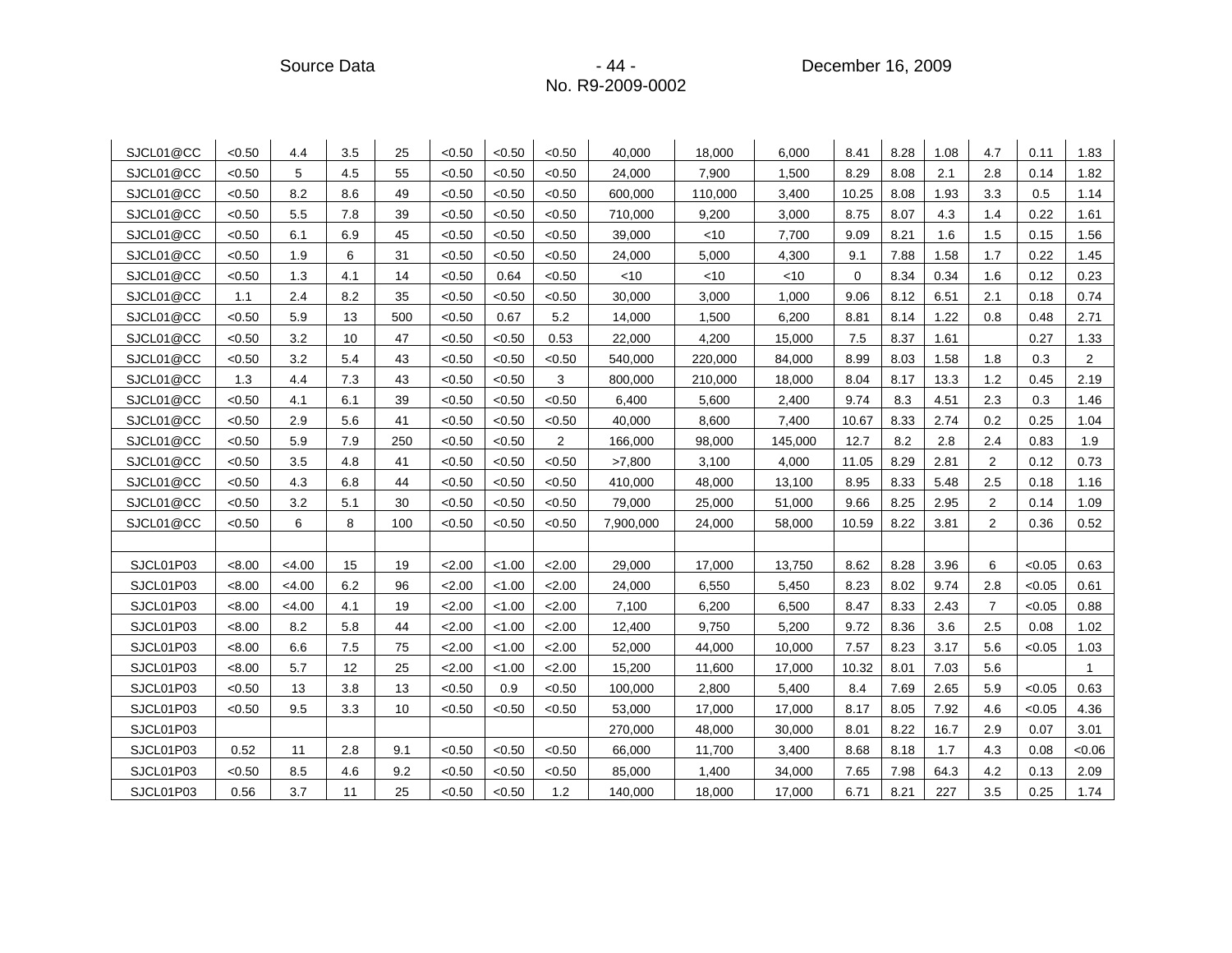Source Data - Andrew Communication - 45 - Andrew Chember 16, 2009

| SJCL01P03        | < 0.50 | 2.3 | 3              | 10  | < 0.50 | < 0.50 | < 0.50 | 19.000    | 5.900     | 6.100     | 8.72  | 8.18 | 3.4  | 4              | 0.08   | 0.95 |
|------------------|--------|-----|----------------|-----|--------|--------|--------|-----------|-----------|-----------|-------|------|------|----------------|--------|------|
| SJCL01P03        | < 0.50 | 3.6 | 2.2            | 6   | < 0.50 | < 0.50 | < 0.50 | 30,000    | 3,400     | 8,900     | 8.11  | 8.3  | 2.97 | 4.4            | 0.1    | 1.36 |
| SJCL01P03        | < 0.50 | 3.2 | 3.4            | 13  | < 0.50 | < 0.50 | < 0.50 | 47,000    | 5,400     | 7,600     | 7.5   | 8.05 | 52.3 | 3.3            | 0.35   | 1.34 |
| SJCL01P03        | <0.50  | 3.5 | 6.2            | 11  | < 0.50 | < 0.50 | < 0.50 | >34,000   | 3,500     | 7,600     | 8.14  | 8.12 | 2.24 | 4              | 0.12   | 0.69 |
| SJCL01P03        | < 0.50 | 2.5 | 2.6            | 2.9 | < 0.50 | < 0.50 | < 0.50 | 41,000    | 5,600     | 6,400     | 8.18  | 8.54 | 3.24 | 2              | 0.1    | 0.47 |
| SJCL01P03        | 0.5    | 4.8 | 2.9            | 5.6 | < 0.50 | < 0.50 | < 0.50 | 32,000    | 3,600     | 8,100     | 13.68 | 8.33 | 0.66 | 3.3            | 0.1    | 0.68 |
| SJCL01P03        |        |     |                |     |        |        |        |           |           |           | 8.82  | 8.2  | 3.71 | $\overline{2}$ | 0.1    | 1.21 |
|                  |        |     |                |     |        |        |        |           |           |           |       |      |      |                |        |      |
| SJCL01S01        | < 0.50 | 5.3 | 3.6            | 7.7 | < 0.50 | < 0.50 | < 0.50 | 31,000    | 3,800     | 3,300     | 9.61  | 8.14 | 1.92 | 3.1            | 0.12   | 0.61 |
| SJCL01S01        | 0.53   | 5.8 | 5.6            | 14  | < 0.50 | 1.3    | < 0.50 | >5,100    | 220       | 780       | 9.29  | 8.09 | 3.06 | 3.9            | 0.12   | 0.87 |
| SJCL01S01        | < 0.50 | 1.6 | 2.2            | 16  | < 0.50 | < 0.50 | < 0.50 | 3,700     | 210       | 9,400     | 11.06 | 7.98 | 1.94 | 2              | 0.1    | 0.3  |
| SJCL01S01        | < 0.50 | 7.3 | $\overline{4}$ | 13  | < 0.50 | < 0.50 | < 0.50 | >39,000   | 13,000    | 10,900    | 9.85  | 8.07 | 9.53 | 4.1            | 0.1    | 1.17 |
| SJCL01S01        | < 0.50 | 6.4 | 2.9            | 4.8 | < 0.50 | < 0.50 | < 0.50 | 21,000    | 3,400     | 8,800     | 9.47  | 8.06 | 1.67 | 3.6            | 0.1    | 0.86 |
| SJCL01S01        | < 0.50 | 6.9 | 4.2            | 5.1 | < 0.50 | < 0.50 | < 0.50 | >5,900    | 100       | 600       | 10.29 | 8.24 | 2.23 | 3.2            | 0.1    | 0.92 |
| <b>SJCL01S01</b> | < 0.50 | 3.1 | 4.4            | 5.8 | < 0.50 | < 0.50 | < 1.00 | 38,000    | 330       | 1,860     | 13.2  | 8.12 | 2.95 | 4.2            | 0.1    | 1.61 |
| SJCL01S01        |        |     |                |     |        |        |        |           |           |           | 10.32 | 8.06 | 3.16 | 3.7            | 0.1    | 0.99 |
|                  |        |     |                |     |        |        |        |           |           |           |       |      |      |                |        |      |
| SJCL01TBN1       | < 0.50 | 4.3 | 12             | 9.5 | < 0.50 | < 0.50 | < 0.50 | 100,000   | 8,000     | 4,000     | 7.78  | 9.07 | 7.38 | 1.9            | 0.2    | 1.23 |
| SJCL01TBN1       | <0.50  | 5.2 | 11             | 11  | < 0.50 | < 0.50 | < 0.50 | 220,000   | 14,000    | 26,000    | 8.49  | 7.71 | 6.12 | 2.6            | 0.2    | 2.38 |
| SJCL01TBN1       | 0.76   | 4.6 | 15             | 11  | < 0.50 | < 0.50 | < 0.50 | 140,000   | 38,000    | 16,000    | 8.94  | 7.99 | 10   | 2              | 0.08   | 1.86 |
| SJCL01TBN1       | 93     | 92  | 23             | 87  | < 0.50 | 25     | 26     | <b>NR</b> | <b>NR</b> | <b>NR</b> | 8.02  | 8.1  | 6.1  | 1              | 0.1    | 1.2  |
| SJCL01TBN1       | 0.59   | 6.8 | 4.1            | 18  | < 0.50 | < 0.50 | < 0.50 | 62,000    | 38,000    | 38,000    | 8.86  | 8.04 | 3.3  | 1.6            | 0.35   | 1.9  |
| SJCL01TBN1       | 0.54   | 5   | 11             | 8.5 | < 0.50 | < 0.50 | < 0.50 | 23,000    | 8,000     | 3,900     | 9.51  | 8    | 3.23 | 3.6            | 0.18   | 1.51 |
| SJCL01TBN1       | 0.85   | 4.8 | 13             | 8   | < 0.50 | < 0.50 | < 0.50 | 280,000   | 480       | 56,000    | 10.75 | 8.46 | 4.86 | 5.1            | 0.1    | 3.43 |
| SJCL01TBN1       | 0.63   | 6.4 | 16             | 19  | < 0.50 | < 0.50 | < 0.50 | 24,000    | 3,200     | 10,000    | 11.27 | 8.5  | 3.46 | 3.9            | 0.25   | 2.73 |
| SJCL01TBN1       | <0.50  | 2.1 | 13             | 8.8 | < 0.50 | < 0.50 | < 0.50 | 470,000   | 54,000    | 57,000    | 9.99  | 8.17 | 4.65 | 3.3            | 0.18   | 3.65 |
| SJCL01TBN1       | < 0.50 | 2.9 | 8.1            | 5.7 | < 0.50 | < 0.50 | < 0.50 | 210,000   | 22,000    | 12,000    | 12.3  | 8.1  | 2.41 | 1.8            | < 0.05 | 1.3  |
| SJCL01TBN1       | 0.61   | 3.1 | 20             | 13  | < 0.50 | < 0.50 | < 0.50 | 102,000   | 20,000    | 15,000    | 3.94  | 8.21 | 3.63 | 6.3            | 0.8    | 2.94 |
| SJCL01TBN1       | < 0.50 | 1.4 | 20             | 5.1 | < 0.50 | < 0.50 | < 0.50 | 6,300     | 790       | 5,100     | 9.28  | 8.17 | 1.32 | 2.7            | 0.11   | 3.77 |
| SJCL01TBN1       | < 0.50 | 2.1 | 9.6            | 5.5 | < 0.50 | < 0.50 | < 0.50 | 36,000    | 13,000    | 56,000    | 0.2   | 8.16 | 2.2  | 3.1            | 0.05   | 3.51 |
| SJCL01TBN1       | <0.50  | 1.7 | 8.4            | 4.4 | < 0.50 | < 0.50 | < 0.50 | 32,000    | 1,600     | 4,100     | 8.51  | 8.11 | 5.2  | 2.2            | 0.1    | 1.37 |
| SJCL01TBN1       | <0.50  | 2.4 | 7.9            | 9   | < 0.50 | < 0.50 | < 0.50 | 63,000    | 15,000    | 4,000     | 6.4   | 8.18 | 3.46 | 2.9            | 0.25   | 3.26 |